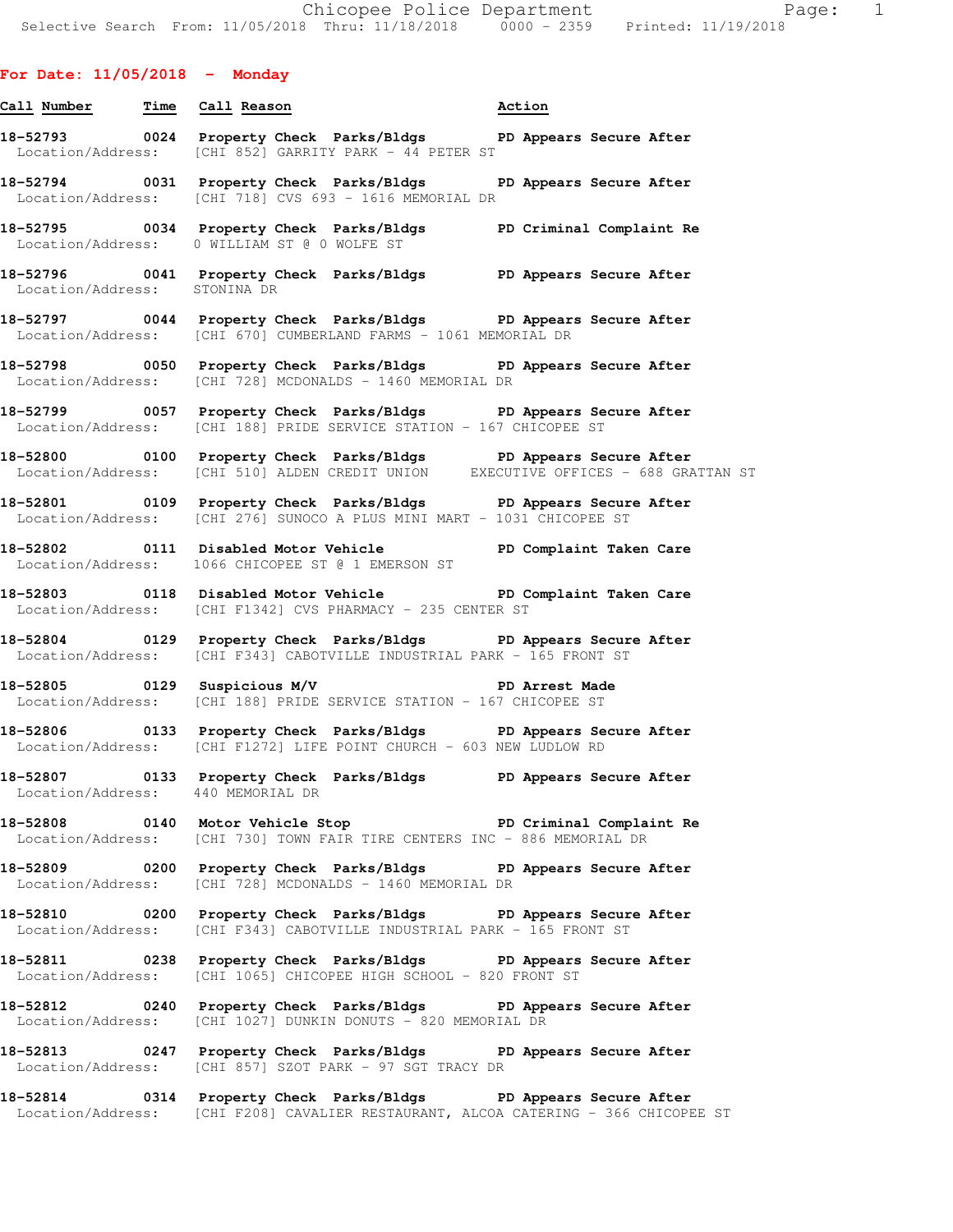|                                                                      |                                                                                                                                                       | Chicopee Police Department Page: 2<br>Selective Search From: $11/05/2018$ Thru: $11/18/2018$ 0000 - 2359 Printed: $11/19/2018$ |
|----------------------------------------------------------------------|-------------------------------------------------------------------------------------------------------------------------------------------------------|--------------------------------------------------------------------------------------------------------------------------------|
|                                                                      | 18-52815 0319 Property Check Parks/Bldgs PD Appears Secure After<br>Location/Address: [CHI F1328] GALLAGHER OLDE FASHIONED SERVICE - 560 EAST ST      |                                                                                                                                |
|                                                                      | 18-52816 0319 Property Check Parks/Bldgs PD Appears Secure After<br>Location/Address: [CHI 429] KNIGHTS OF COLUMBUS - 460 GRANBY RD                   |                                                                                                                                |
|                                                                      | 18-52817 0326 Property Check Parks/Bldgs PD Appears Secure After<br>Location/Address: [CHI 832] BELLAMY MIDDLE SCHOOL, EDWARD 6-8 - 314 PENDLETON AVE |                                                                                                                                |
|                                                                      | 18-52818 0327 Property Check Parks/Bldgs PD Appears Secure After<br>Location/Address: [CHI F294] RED FEZ LOUNGE - 72 EXCHANGE ST                      |                                                                                                                                |
|                                                                      | 18-52819 0329 Property Check Parks/Bldgs PD Appears Secure After<br>Location/Address: [CHI 563] RITE AID PHARMACY - 577 MEADOW ST                     |                                                                                                                                |
|                                                                      | 18-52820 0340 Property Check Parks/Bldgs PD Appears Secure After<br>Location/Address: [CHI 366] HIGHLAND FARMS - 466 CHICOPEE ST                      |                                                                                                                                |
|                                                                      | 18-52821 0355 Property Check Parks/Bldgs PD Appears Secure After<br>Location/Address: [CHI XP1989] KWIK MART - 447 SPRINGFIELD ST                     |                                                                                                                                |
|                                                                      | 18-52822 0406 Property Check Parks/Bldgs PD Appears Secure After<br>Location/Address: [CHI 1] MCCELLENDS GARDENS - 123 ACADEMY ST                     |                                                                                                                                |
| Location/Address: 436 CHICOPEE ST                                    | 18-52823 0428 Abandoned 911 Call * Unfounded                                                                                                          |                                                                                                                                |
|                                                                      | 18-52824 0442 Property Check Parks/Bldgs PD Appears Secure After<br>Location/Address: [CHI XP2050] FAMILY DOLLAR - 251 MEADOW ST                      |                                                                                                                                |
|                                                                      | 18-52825 0443 Assist Ambulance PD Report Made<br>Location/Address: 21 ARTISAN ST Apt. #1FL                                                            |                                                                                                                                |
|                                                                      | 18-52828 0507 Animal Complaint 18-52828 0507 Animal Complaint<br>Location/Address: [CHI 857] SZOT PARK - 97 SGT TRACY DR                              |                                                                                                                                |
|                                                                      | 18-52830 0540 CHECK THE WELL BEING * Unfounded<br>Location/Address: [CHI 1533] PRIDE TRUCK STOP - 363 BURNETT RD                                      |                                                                                                                                |
|                                                                      | 18-52831 0553 Property Check Parks/Bldgs PD Appears Secure After<br>Location/Address: [CHI 1196] SHELL - 95 WEST ST                                   |                                                                                                                                |
| Location/Address: 165 FAIRVIEW AVE                                   | 18-52834 0618 Motor Vehicle Stop 50 PD Citation/Warning Issu                                                                                          |                                                                                                                                |
|                                                                      | 18-52835 0625 Traffic Assignment The PD No Report Necessary<br>Location/Address: [CHI 1693] DISCOUNT AUTO GLASS - 467 EAST MAIN ST                    |                                                                                                                                |
|                                                                      | 18-52836 0629 Traffic Assignment PD Complaint Taken Care<br>Location/Address: PUMP STATION - EAST MAIN ST                                             |                                                                                                                                |
|                                                                      | 18-52837 0631 Traffic Assignment PD Complaint Taken Care<br>Location/Address: [CHI 1] MCCELLENDS GARDENS - 123 ACADEMY ST                             |                                                                                                                                |
| Location/Address: 1050 BURNETT RD                                    | 18-52838 0631 Traffic/Parking Complaint PD Complaint Taken Care                                                                                       |                                                                                                                                |
| Location/Address: 436 CHICOPEE ST                                    | 18-52839 0631 Traffic Assignment                                                                                                                      | PD Complaint Taken Care                                                                                                        |
| Location/Address: GRANBY RD                                          | 18-52840 0634 Traffic Assignment * No Action Required                                                                                                 |                                                                                                                                |
| 18-52841 0639 Assist Ambulance<br>Location/Address: 151 SIMONICH CIR |                                                                                                                                                       | PD Assist Given                                                                                                                |
| Location/Address: 242 FAIRVIEW AVE                                   | 18-52843 0642 Motor Vehicle Stop North PD Citation/Warning Issu                                                                                       |                                                                                                                                |
|                                                                      | 18-52844 0642 Traffic Assignment New PD M/V Citation Issued<br>Location/Address: [CHI 730] TOWN FAIR TIRE CENTERS INC - 886 MEMORIAL DR               |                                                                                                                                |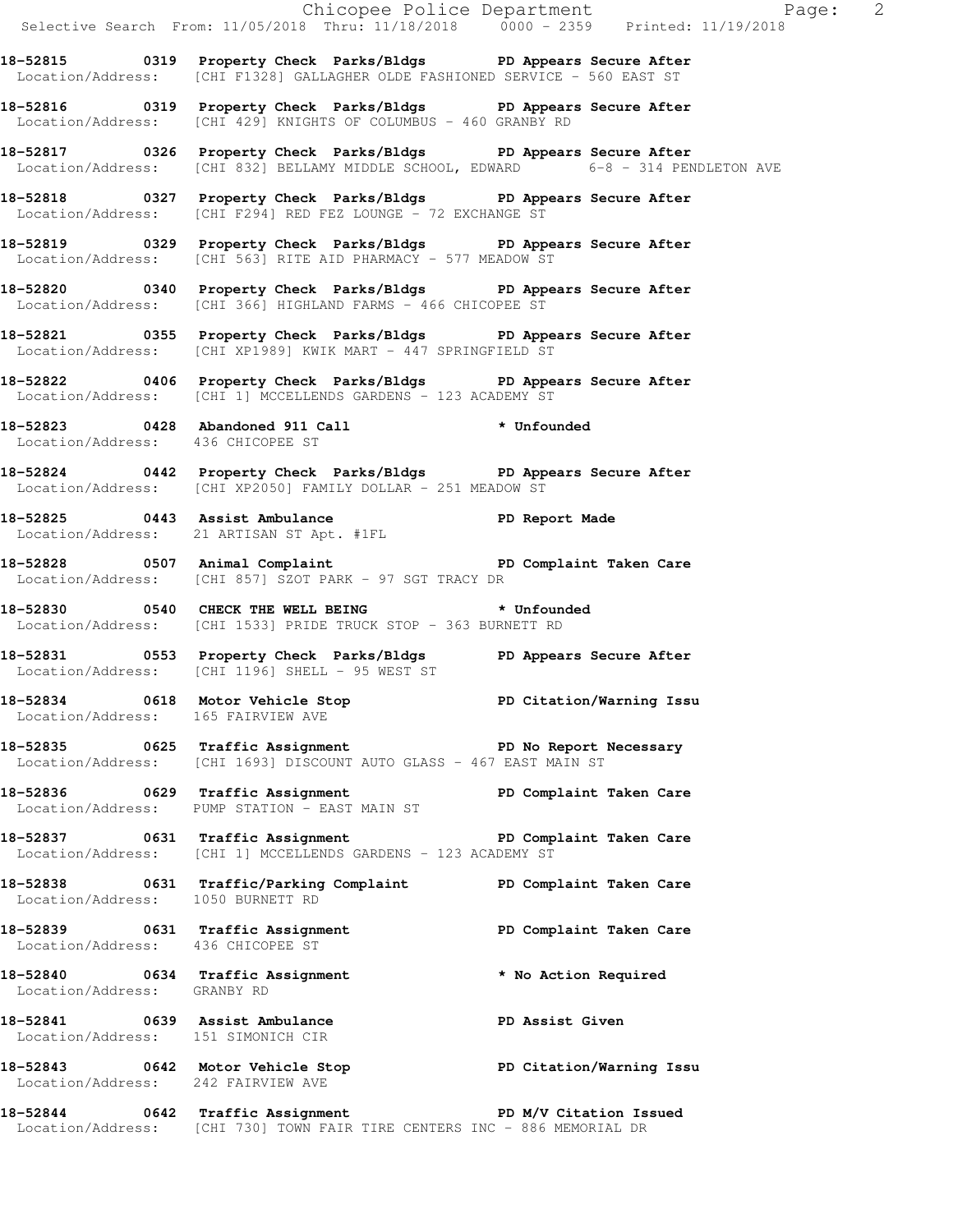- Chicopee Police Department Page: 3 Selective Search From: 11/05/2018 Thru: 11/18/2018 0000 - 2359 Printed: 11/19/2018 18-52845 0646 Motor Vehicle Stop **PD M/V Citation Issued**  Location/Address: [CHI 366] HIGHLAND FARMS - 466 CHICOPEE ST **18-52846 0703 Public Service PD Complaint Taken Care**  Location/Address: [CHI 1027] DUNKIN DONUTS - 820 MEMORIAL DR **18-52847 0705 Motor Vehicle Stop PD Citation/Warning Issu**  Location/Address: 259 FAIRVIEW AVE **18-52848 0721 Public Service PD Served in Hand**  Location/Address: [CHI F825] MASS TRIAL COURT [CHICOPEE] - 30 CHURCH ST **18-52852 0756 Suspicious Person/Activity PD Advised**  Location/Address: [CHI 839] STEFANIK SCHOOL, GENERAL. JOHN J.
	- 18-52853 0805 Transport Service **PED Complaint Taken Care** Location/Address: [CHI F825] MASS TRIAL COURT [CHICOPEE] - 30 CHURCH ST
	- **18-52854 0811 Abandoned 911 Call PD Complaint Taken Care**  Location/Address: 76 MARGUERITE ST
	- **18-52855 0819 Malicious Damage-Past PD Report Made**  Location/Address: 57 GREENPOINT CIR
	- **18-52856 0824 Motor Vehicle Stop PD Citation/Warning Issu**  Location/Address: [CHI 529] ARNOLDS MEAT - 307 GRATTAN ST
	- **18-52858 0828 Transport Service PD Transport Complete**  Location/Address: [SPR] JUVENILE COURT - 80 STATE ST
	- **18-52859 0858 Property Check Parks/Bldgs PD Appears Secure After**  Location/Address: [CHI F621] FAMILY DOLLAR - 209 EXCHANGE ST
	- **18-52860 0911 Property Check Parks/Bldgs PD Appears Secure After**  Location/Address: [CHI 848] DANA PARK - 263 NEWBURY ST
	- **18-52862 0932 CHECK THE WELL BEING PD Complaint Taken Care**  Location/Address: 20 QUAIL DR
	- **18-52863 0938 Property Check Parks/Bldgs PD Appears Secure After**  Location/Address: [CHI F1537] EXTRA INNING'S J SKATAG LLC - 340 MCKINSTRY AVE
	- **18-52864 0949 Property Check Parks/Bldgs PD Appears Secure After**  Location/Address: [CHI 325] BOAT RAMP, MEDINA STREET - 100 MEDINA ST
	- **18-52866 0954 Crash Property Damage PD Report Made**  Location/Address: 678 MEADOW ST
	- **18-52867 0958 Speed Trailer / Radar Box PD Complaint Taken Care**  Location/Address: WOLFE ST
	- **18-52868 1002 Property Check Parks/Bldgs PD Appears Secure After**  Location/Address: [CHI F1059] BERNIES DINING DEPOT - 749 JAMES ST
	- **18-52873 1010 Traffic/Parking Complaint PD City Ordinance Violat**  Location/Address: 15 GAYLORD ST
	- **18-52870 1012 Unwanted Party/Undesirable PD Advised**  Location/Address: [CHI F621] FAMILY DOLLAR - 209 EXCHANGE ST
	- **18-52871 1015 Traffic Assignment \* No Action Required**  Location/Address: MONTCALM ST
	- **18-52874 1032 Property Check Parks/Bldgs PD Appears Secure After**  Location/Address: [CHI 719] PRICE RITE - 1600 MEMORIAL DR
	- **18-52875 1035 Animal Complaint PD Complaint Taken Care**  Location/Address: 87 SPRINGFIELD ST
- **18-52876 1043 THREATS MADE PD Advised**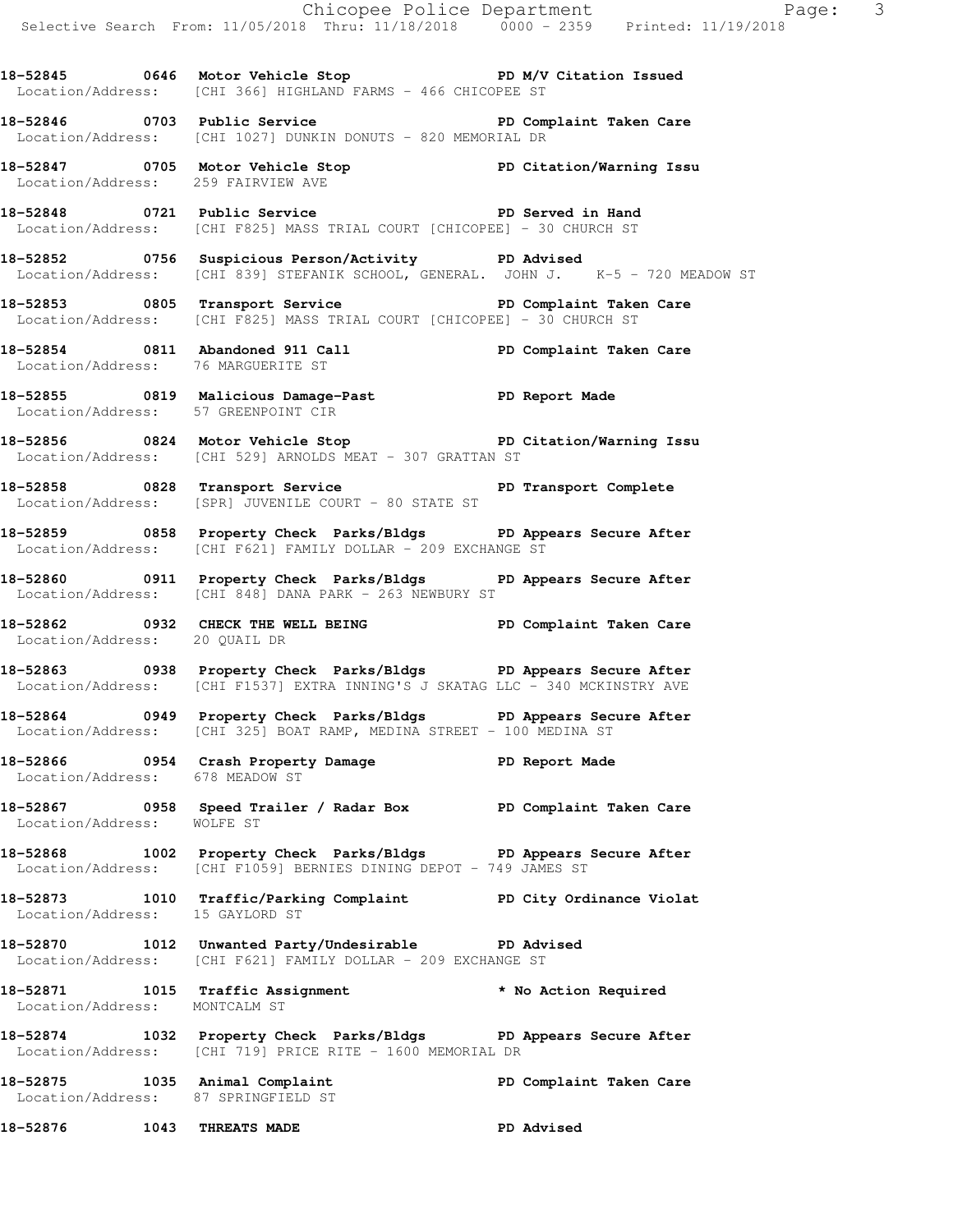|                                   | Selective Search From: 11/05/2018 Thru: 11/18/2018 0000 - 2359 Printed: 11/19/2018                                                          | Chicopee Police Department<br>Page: 4                                                                |
|-----------------------------------|---------------------------------------------------------------------------------------------------------------------------------------------|------------------------------------------------------------------------------------------------------|
|                                   | Location/Address: [CHI 292] AMERICAN LEGION POST 452 - 43 EXCHANGE ST                                                                       |                                                                                                      |
| Location/Address: 89 CENTER ST    | 18-52878 1055 Traffic/Parking Complaint * Could not Locate                                                                                  |                                                                                                      |
|                                   | 18-52879 1057 Property Check Parks/Bldgs PD Appears Secure After<br>Location/Address: [CHI 721] Stanley Berchulski boat ramp - 140 SYREK ST |                                                                                                      |
|                                   | 18-52881 1125 Assault & Battery Complaint PD Report Made<br>Location/Address: [CHI 838] CHICOPEE ACADEMY @SELSER 6-12 - 12 DARE WAY         |                                                                                                      |
| Location/Address: 85 STONINA DR   | 18-52882 1128 Breaking & Entering-Report PD Report Made                                                                                     |                                                                                                      |
|                                   | 18-52883 1134 Crash Personal Injury 18-52883<br>Location/Address: 53 NEW LUDLOW RD @ 2021 MEMORIAL DR                                       |                                                                                                      |
|                                   | 18-52885 1149 Property Check Parks/Bldgs PD Appears Secure After<br>Location/Address: [CHI 856] NASH FIELD PARK - 90 CALL ST                |                                                                                                      |
|                                   | 18-52886 1158 Traffic/Parking Complaint * No Action Required<br>Location/Address: [CHI 638] BJS WHOLESALE FOOD WAREHOUSE - 650 MEMORIAL DR  |                                                                                                      |
|                                   | 18-52887 1200 Crash Personal Injury 18-52887<br>Location/Address: 427 GRATTAN ST @ 892 GRANBY RD                                            |                                                                                                      |
|                                   | 18-52890 1213 Assault & Battery Complaint PD Report Made<br>Location/Address: 1318 MEMORIAL DR Apt. #3A                                     |                                                                                                      |
|                                   | 18-52891 1215 Property Check Parks/Bldgs PD Appears Secure After<br>Location/Address: [CHI 849] RIVERS PARK - 19 ALDEN ST                   |                                                                                                      |
| Location/Address: 512 BROADWAY    | 18-52892 1221 Speed Trailer / Radar Box PD Complaint Taken Care                                                                             |                                                                                                      |
| Location/Address: WOLFE ST        | 18-52894 1259 Property Check Parks/Bldgs PD Appears Secure After                                                                            |                                                                                                      |
| Location/Address: 78 MATHIEU DR   | 18-52897 1319 CHECK THE WELL BEING PD Advised                                                                                               |                                                                                                      |
|                                   | 18-52898 1327 Property Check Parks/Bldgs PD Assist Given<br>Location/Address: [CHI F860] MASON MANOR LLC - 265 NEW LUDLOW RD Apt. #C3       |                                                                                                      |
|                                   | 18-52899 1341 Property Check Parks/Bldgs PD Appears Secure After<br>Location/Address: [CHI F1272] LIFE POINT CHURCH - 603 NEW LUDLOW RD     |                                                                                                      |
|                                   | 18-52900 1345 Assist Ambulance No PD Assist Given<br>Location/Address: [CHI 1191] WALMART - 591 MEMORIAL DR                                 |                                                                                                      |
|                                   | 18-52903 1352 Crash Property Damage PD Report Made<br>Location/Address: [CHI 1191] WALMART - 591 MEMORIAL DR                                |                                                                                                      |
|                                   | 18-52906 1404 Crash Property Damage PD Report Made Location/Address: 228 EAST MAIN ST                                                       |                                                                                                      |
| Location/Address: 630 CHICOPEE ST | 18-52907 1411 Service of a Summons PD Not Served                                                                                            |                                                                                                      |
|                                   | 18-52908 1413 Service of a Summons PD Not Served                                                                                            | Location/Address: [CHI 242] BIRCH PARK PLACE APARTMENTS CHICOPEE HOUSING - 630 CHICOPEE ST Apt. #210 |
|                                   | 18-52911 1430 Drug/Narcotic Activity * Could not Locate<br>Location/Address: [CHI F368] CITY HALL ANNEX - 274 FRONT ST                      |                                                                                                      |
| Location/Address: 91 ROYAL ST     | 18-52912 1437 Firearms/Shots Fired * Could not Locate                                                                                       |                                                                                                      |
|                                   | 18-52914 1441 Assault & Battery Complaint PD Advised<br>Location/Address: 237 EAST MAIN ST                                                  |                                                                                                      |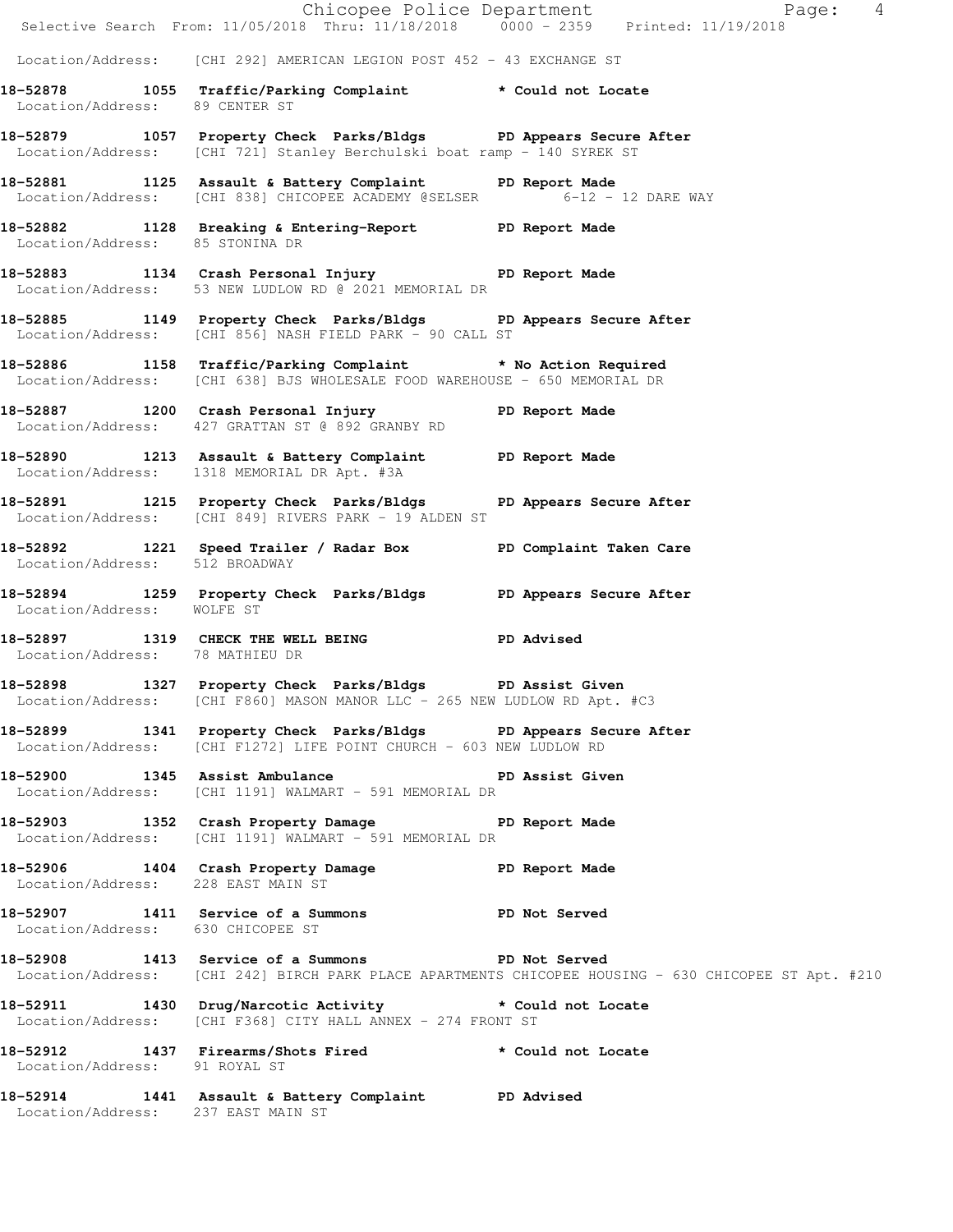|                                   | Selective Search From: $11/05/2018$ Thru: $11/18/2018$ 0000 - 2359 Printed: $11/19/2018$                                             | Chicopee Police Department<br>Page: 5                                                      |
|-----------------------------------|--------------------------------------------------------------------------------------------------------------------------------------|--------------------------------------------------------------------------------------------|
|                                   | 18-52915 1443 Missing Person Neport Made<br>Location/Address: [CHI 1065] CHICOPEE HIGH SCHOOL - 820 FRONT ST                         |                                                                                            |
| Location/Address: MEMORIAL DR     | 18-52917 1455 Crash Property Damage PD Report Made                                                                                   |                                                                                            |
|                                   | 18-52918 1510 Public Service 20 PD Advised<br>Location/Address: [CHI 719] PRICE RITE - 1600 MEMORIAL DR                              |                                                                                            |
|                                   | 18-52919 1522 Trespasser/Trespassing * Could not Locate<br>Location/Address: [CHI F162] 30 CENTER ST - 30 CENTER ST                  |                                                                                            |
|                                   | 18-52920 1523 Crash Property Damage PD Report Made<br>Location/Address: 291 RAMP - FULLER RD                                         |                                                                                            |
|                                   | 18-52921 1526 Breaking & Entering-Report * Could not Locate Location/Address: 27 STANLEY CT                                          |                                                                                            |
|                                   | 18-52923 1533 Breaking & Entering-Report PD No Report Necessary<br>Location/Address: 46 EMMET ST                                     |                                                                                            |
|                                   | Location/Address: [CHI 1191] WALMART - 591 MEMORIAL DR                                                                               |                                                                                            |
|                                   | 18-52926 1555 Crash Property Damage Naport Made<br>Location/Address: [CHI F154] EXIT 2 RAMP - CENTER ST                              |                                                                                            |
| Location/Address: 46 LINDEN ST    | 18-52928 1609 Traffic/Parking Complaint * Unfounded                                                                                  |                                                                                            |
| Location/Address: 17 ADAMS ST     | 18-52929 1633 Service of a Summons PD Not Served                                                                                     |                                                                                            |
| Location/Address: 331 CHICOPEE ST | 18-52930 1633 Abandoned 911 Call 200 PD Complaint Taken Care                                                                         |                                                                                            |
| Location/Address: 27 STANLEY CT   | 18-52931 1642 Breaking & Entering-Report 10 PD Report Made                                                                           |                                                                                            |
| Location/Address: 20 ALLEN ST     | 18-52933 1705 Section 12/Crisis TD Report Made                                                                                       |                                                                                            |
|                                   | 18-52934 1705 Crash Property Damage PD Report Made                                                                                   | Location/Address: [CHI F641] WENDYS OLD FASHIONED HAMBURGERS AREA OFFICE - 786 MEMORIAL DR |
|                                   | 18-52936 1708 CHECK THE WELL BEING PD Complaint Taken Care<br>Location/Address: [CHI 426] ARBORS (THE) AT CHICOPEE - 929 MEMORIAL DR |                                                                                            |
|                                   | 18-52937 1734 Traffic/Parking Complaint PD Advised<br>Location/Address: [CHI 1036] DUNKIN DONUTS - 953 FRONT ST                      |                                                                                            |
|                                   | 18-52938 1813 Missing Person PD Report Made<br>Location/Address: 67 DWIGHT ST Apt. #2                                                |                                                                                            |
|                                   | 18-52940 1829 Traffic Assignment New PD Complaint Taken Care<br>Location/Address: 442 EAST MAIN ST @ 27 RUSKIN ST                    |                                                                                            |
|                                   | 18-52941 1848 Motor Vehicle Stop North PD Advised<br>Location/Address: 427 EAST MAIN ST @ 17 HELEN ST                                |                                                                                            |
| Location/Address: 90 WEST ST      | 18-52942 1852 Crash Property Damage PD Report Made                                                                                   |                                                                                            |
| Location/Address: 616 BROADWAY    | 18-52943 1854 CHECK THE WELL BEING PD Complaint Taken Care                                                                           |                                                                                            |
|                                   | 18-52944 1859 Crash Property Damage The PD Report Made<br>Location/Address: 0 MAYFLOWER AVE @ 0 ACKER CIR                            |                                                                                            |
|                                   | 18-52945 1900 Open Door/Window No PD Appears Secure After<br>Location/Address: [CHI F1345] ALL STAR RENTAL - 399 MEMORIAL DR         |                                                                                            |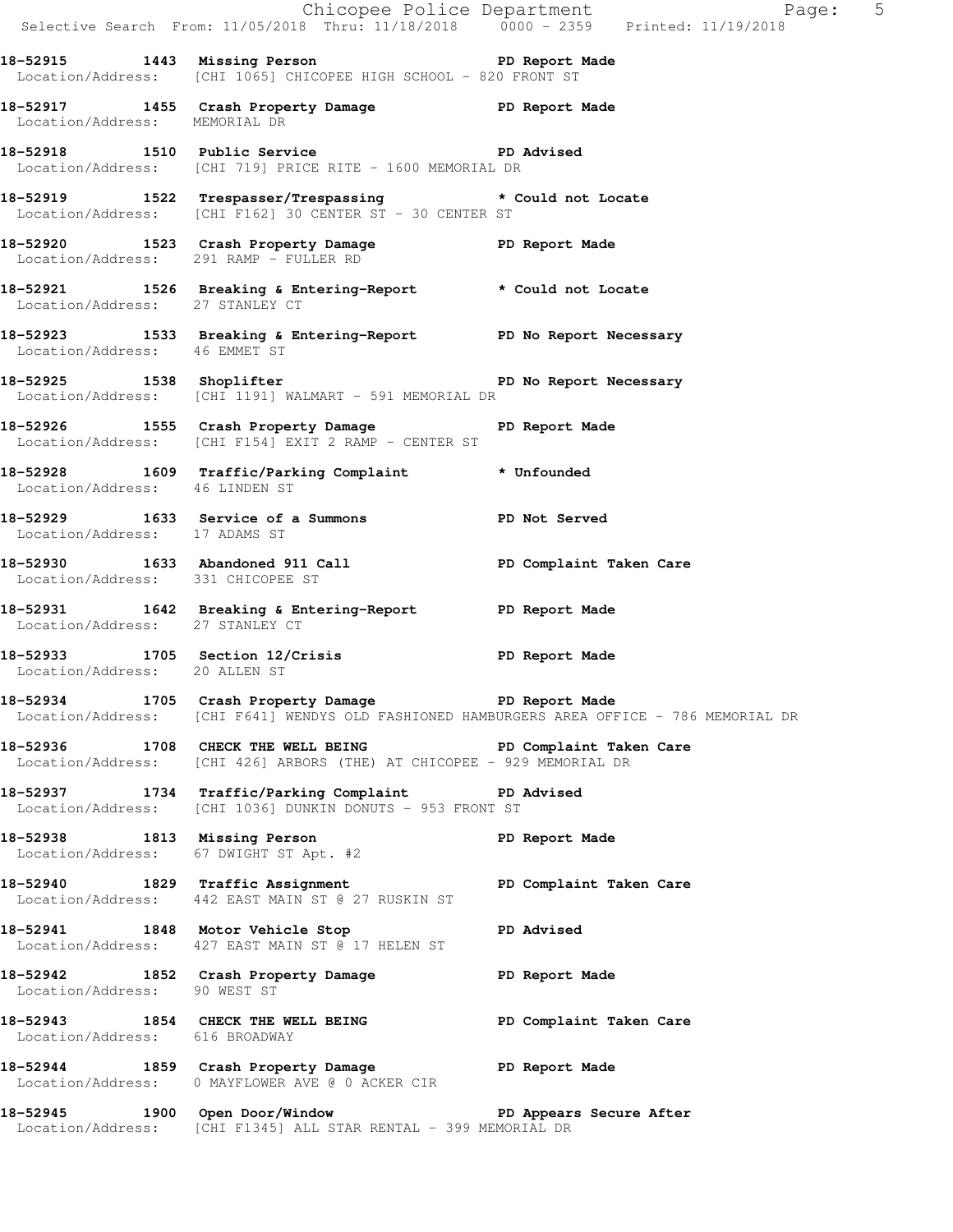18-52947 1918 Assist Ambulance **PD Assist Given** Location/Address: 82 YORKTOWN CT

**18-52950 2004 Shoplifter PD Report Made**  Location/Address: [CHI 1394] WALGREENS DRUGS STORE - 1195 GRANBY RD

**18-52952 2038 Assist Ambulance PD Assist Given**  Location/Address: [CHI XF1660] 36 ARTISAN ST Apt. #2R

**18-52956 2205 Unwanted Party/Undesirable PD Complaint Taken Care**  Location/Address: [CHI F1406] CDM PROPERTIES - 926 CHICOPEE ST Apt. #33

**18-52958 2220 Unwanted Party/Undesirable \* No Action Required**  Location/Address: [CHI F368] CITY HALL ANNEX - 274 FRONT ST

**18-52959 2227 Traffic Assignment PD Complaint Taken Care**  Location/Address: JAMES ST

**18-52964 2352 Section 12/Crisis PD Report Made**  Location/Address: 81 SARATOGA AVE

#### **For Date: 11/06/2018 - Tuesday**

**18-52966 0012 Property Check Parks/Bldgs PD Appears Secure After**  Location/Address: [CHI 830] BARRY SCHOOL, ANNA E. K-5 - 44 CONNELL ST

**18-52967 0014 Property Check Parks/Bldgs PD Appears Secure After**  Location/Address: [CHI 563] RITE AID PHARMACY - 577 MEADOW ST

**18-52968 0015 Property Check Parks/Bldgs PD Appears Secure After**  Location/Address: [CHI 839] STEFANIK SCHOOL, GENERAL. JOHN J. K-5 - 720 MEADOW ST

**18-52969 0021 Property Check Parks/Bldgs PD Appears Secure After**  Location/Address: [CHI 1196] SHELL - 95 WEST ST

**18-52970 0021 Property Check Parks/Bldgs PD Appears Secure After**  Location/Address: [CHI 276] SUNOCO A PLUS MINI MART - 1031 CHICOPEE ST

**18-52971 0027 Property Check Parks/Bldgs PD Appears Secure After**  Location/Address: [CHI 1583] LIBERTY TAX - 17 BROADWAY

**18-52972 0027 Property Check Parks/Bldgs PD Appears Secure After**  Location/Address: [CHI F1301] FACE TO NAILS - 600 SPRINGFIELD ST

**18-52973 0028 Suspicious M/V PD Arrest Made**  Location/Address: [CHI 592] SUNOCO - F.L. ROBERTS - 500 MONTGOMERY ST

**18-52974 0046 Property Check Parks/Bldgs PD Appears Secure After**  Location/Address: [CHI 792] CENTER AUTO PARTS - 651 CENTER ST

**18-52975 0047 Suspicious M/V PD Complaint Taken Care**  Location/Address: [CHI 276] SUNOCO A PLUS MINI MART - 1031 CHICOPEE ST

**18-52976 0049 Property Check Parks/Bldgs PD Appears Secure After**  Location/Address: [CHI F1342] CVS PHARMACY - 235 CENTER ST

**18-52977 0051 Property Check Parks/Bldgs PD Appears Secure After**  Location/Address: 4 WOLFE ST

**18-52978 0057 Property Check Parks/Bldgs PD Appears Secure After**  Location/Address: [CHI 857] SZOT PARK - 97 SGT TRACY DR

**18-52979 0115 Property Check Parks/Bldgs PD Appears Secure After**  Location/Address: [CHI 325] BOAT RAMP, MEDINA STREET - 100 MEDINA ST

**18-52980 0126 Property Check Parks/Bldgs PD Appears Secure After**  Location/Address: 4 WOLFE ST

**18-52981 0137 Property Check Parks/Bldgs PD Appears Secure After**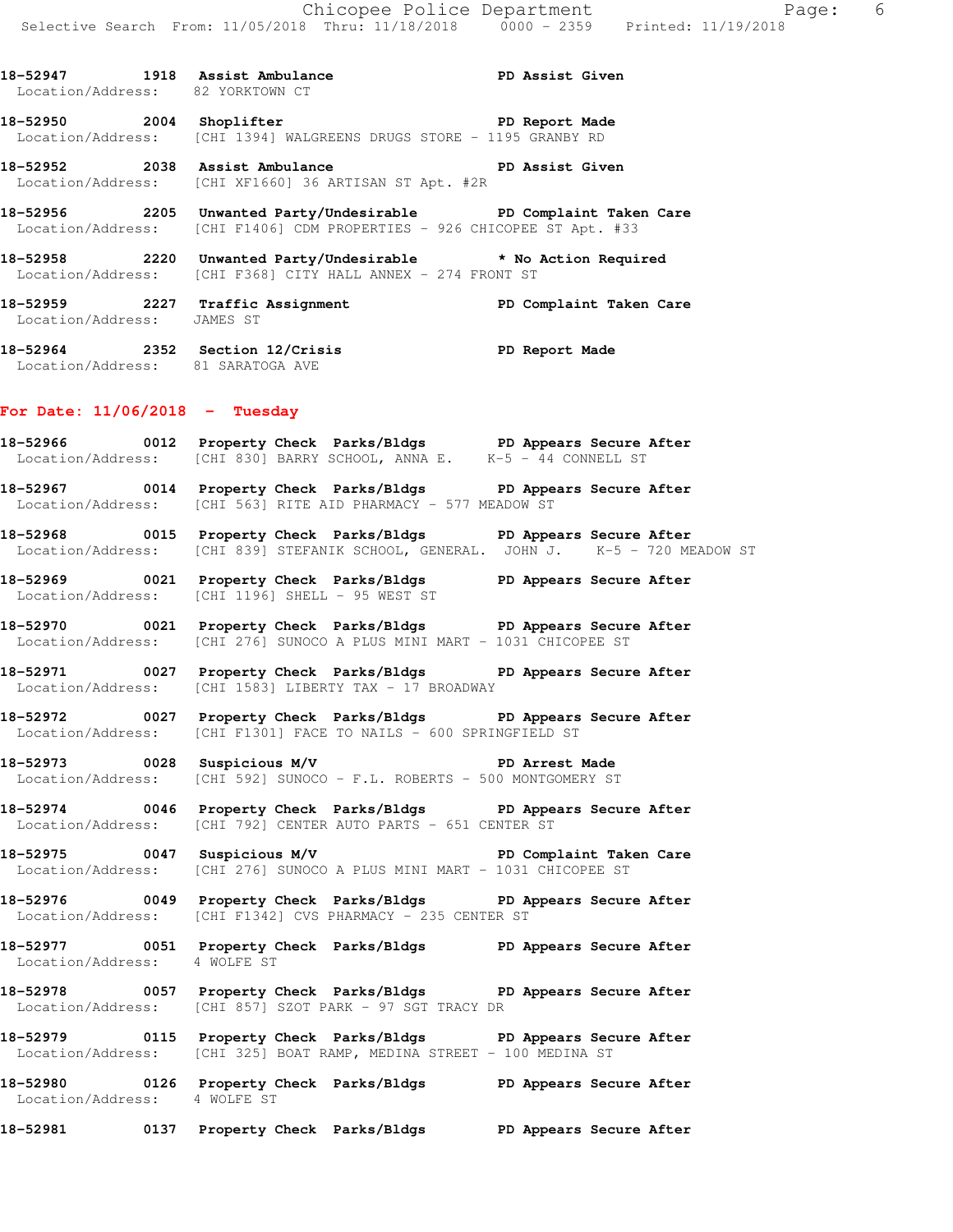|                                      | Chicopee Police Department<br>$\overline{7}$<br>Page:<br>Selective Search From: $11/05/2018$ Thru: $11/18/2018$ 0000 - 2359 Printed: $11/19/2018$      |  |
|--------------------------------------|--------------------------------------------------------------------------------------------------------------------------------------------------------|--|
|                                      | Location/Address: [CHI 1289] ALL STAR CAR AND TRUCK RENTAL - 385 MEMORIAL DR                                                                           |  |
| Location/Address: 4 WOLFE ST         | 18-52982 0141 Property Check Parks/Bldgs PD Appears Secure After                                                                                       |  |
|                                      | 18-52983 0149 Property Check Parks/Bldgs PD Appears Secure After<br>Location/Address: [CHI 728] MCDONALDS - 1460 MEMORIAL DR                           |  |
|                                      | 18-52984 0152 Property Check Parks/Bldgs PD Appears Secure After<br>Location/Address: [CHI 563] RITE AID PHARMACY - 577 MEADOW ST                      |  |
| Location/Address: LEMUEL AVE         | 18-52985 0153 Traffic/Parking Complaint PD Citation/Warning Issu                                                                                       |  |
|                                      | 18-52986 0200 Property Check Parks/Bldgs PD Appears Secure After<br>Location/Address: [CHI 832] BELLAMY MIDDLE SCHOOL, EDWARD 6-8 - 314 PENDLETON AVE  |  |
| Location/Address: GREENPOINT CIR     | 18-52987 0211 Property Check Parks/Bldgs PD Appears Secure After                                                                                       |  |
|                                      | 18-52988 0212 Property Check Parks/Bldgs PD Appears Secure After<br>Location/Address: [CHI 366] HIGHLAND FARMS - 466 CHICOPEE ST                       |  |
|                                      | 18-52989 0212 Property Check Parks/Bldgs PD Appears Secure After<br>Location/Address: [CHI F343] CABOTVILLE INDUSTRIAL PARK - 165 FRONT ST             |  |
|                                      | 18-52990 0216 Property Check Parks/Bldgs PD Appears Secure After<br>Location/Address: [CHI 1262] FAIRVIEW AUTO SALVAGE INC - 781 LUDLOW RD             |  |
|                                      | 18-52991 0217 Property Check Parks/Bldgs PD Appears Secure After<br>Location/Address: [CHI 938] HOME DEPOT - 655 MEMORIAL DR                           |  |
|                                      | 18-52992 0231 Property Check Parks/Bldgs PD Appears Secure After<br>Location/Address: [CHI F208] CAVALIER RESTAURANT, ALCOA CATERING - 366 CHICOPEE ST |  |
|                                      | 18-52994 0300 Property Check Parks/Bldgs PD Appears Secure After<br>Location/Address: [CHI 286] TWINS VARIETY - 112 DUCHARME AVE                       |  |
|                                      | 18-52995 0306 Property Check Parks/Bldgs PD Appears Secure After<br>Location/Address: [CHI 188] PRIDE SERVICE STATION - 167 CHICOPEE ST                |  |
|                                      | 18-52996 0310 Property Check Parks/Bldgs PD Appears Secure After<br>Location/Address: [CHI 847] RAY ASH PARK - 52 ARCADE ST                            |  |
|                                      | 18-52998 0414 Property Check Parks/Bldgs PD Appears Secure After<br>Location/Address: [CHI XF1652] FAMILY DOLLAR - 251 MEADOW ST                       |  |
|                                      | 18-52999 0424 Property Check Parks/Bldgs PD Appears Secure After<br>Location/Address: [CHI 162] MAXIMUM CAPACITY - 116 SCHOOL ST                       |  |
| Location/Address: 122 HAFEY ST       | 18-53000 0437 Assist Ambulance New PD Assist Given                                                                                                     |  |
|                                      | 18-53002 0517 Property Check Parks/Bldgs PD Appears Secure After<br>Location/Address: [CHI 1933] SHELL FOOD MART - 197 GROVE ST                        |  |
|                                      | 18-53003 0542 Property Check Parks/Bldgs PD Appears Secure After<br>Location/Address: [CHI 555] TELLIERS AUTO BODY INC - 386 MEADOW ST                 |  |
|                                      | 18-53004 0616 Section 12/Crisis<br>PD Report Made<br>Location/Address: 16 HARVARD ST Apt. #2FL                                                         |  |
| Location/Address: 425 SPRINGFIELD ST | 18-53006 0621 Motor Vehicle Stop PD Citation/Warning Issu<br>Location/Address: 425 SPRINCEIEID ST                                                      |  |
| Location/Address: JAMES ST           | 18-53007 0626 Traffic Assignment New PD Complaint Taken Care                                                                                           |  |
| Location/Address: 1050 BURNETT RD    | 18-53008 0628 Traffic/Parking Complaint PD Complaint Taken Care                                                                                        |  |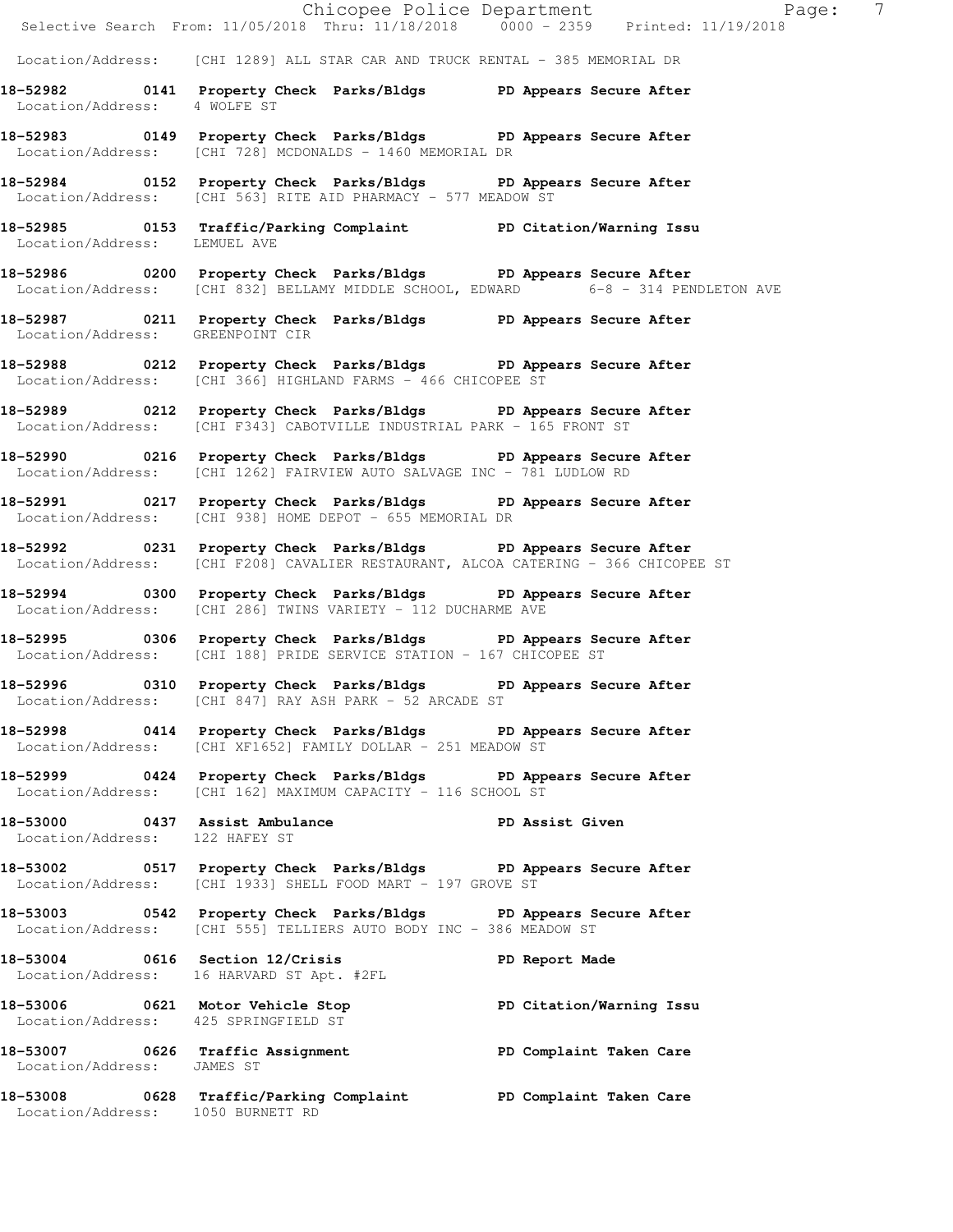|                                   | Chicopee Police Department                                                                                                                                                                                                 |                        |
|-----------------------------------|----------------------------------------------------------------------------------------------------------------------------------------------------------------------------------------------------------------------------|------------------------|
|                                   | Selective Search From: 11/05/2018 Thru: 11/18/2018  0000 - 2359  Printed: 11/19/2018<br>18-53009 0628 Traffic Assignment PD Complaint Taken Care<br>Location/Address: 436 CHICOPEE ST<br>Location/Address: 436 CHICOPEE ST |                        |
|                                   | 18-53010 0629 Motor Vehicle Stop North PD M/V Citation Issued<br>Location/Address: [CHI 660] OCEAN STATE JOB LOT - 1451 MEMORIAL DR                                                                                        |                        |
|                                   | 18-53011 0629 Traffic Assignment PD Complaint Taken Care<br>Location/Address: MONTGOMERY ST                                                                                                                                |                        |
| Location/Address: MEETINGHOUSE RD | 18-53012 0632 Traffic Assignment New PD Complaint Taken Care                                                                                                                                                               |                        |
| Location/Address: SPRINGFIELD ST  | 18-53013 0636 Traffic Assignment New PD Complaint Taken Care                                                                                                                                                               |                        |
| Location/Address: 106 CRESCENT DR | 18-53016 0637 CHECK THE WELL BEING PD Complaint Taken Care                                                                                                                                                                 |                        |
|                                   | 18-53015 0641 Motor Vehicle Stop 30 PD Advised<br>Location/Address: [CHI 366] HIGHLAND FARMS - 466 CHICOPEE ST                                                                                                             |                        |
| Location/Address: EAST MAIN ST    | 18-53018 0646 Traffic Assignment * Unfounded                                                                                                                                                                               |                        |
|                                   | 18-53019 0651 Motor Vehicle Stop N/V Citation Issued<br>Location/Address: [CHI F968] PINES MOTEL, CREATIVE - 1508 MEMORIAL DR                                                                                              |                        |
|                                   | 18-53020 0700 Assist Ambulance New PD Assist Given<br>Location/Address: [CHI 1938] SOLDIER ON - VETERAN HOME - 40 MEADOW ST Apt. #210                                                                                      |                        |
|                                   | 18-53021 0701 Motor Vehicle Stop PD Advised<br>Location/Address: [CHI F968] PINES MOTEL, CREATIVE - 1508 MEMORIAL DR                                                                                                       |                        |
| Location: CMG                     | 18-53022 0708 Public Service 20 PD Complaint Taken Care                                                                                                                                                                    |                        |
|                                   | 18-53023 0712 Motor Vehicle Stop N/V Citation Issued<br>Location/Address: [CHI F968] PINES MOTEL, CREATIVE - 1508 MEMORIAL DR                                                                                              |                        |
|                                   | 18-53025 0723 Motor Vehicle Stop 50 PD M/V Citation Issued<br>Location/Address: [CHI F968] PINES MOTEL, CREATIVE - 1508 MEMORIAL DR                                                                                        |                        |
|                                   | Location/Address: [CHI F825] MASS TRIAL COURT [CHICOPEE] - 30 CHURCH ST                                                                                                                                                    |                        |
|                                   | 18-53027 0730 Animal Complaint * Could not Locate<br>Location/Address: [CHI 643] REGISTRY OF MOTOR VEHICLES - 1011 CHICOPEE ST                                                                                             |                        |
|                                   | 18-53028 0735 Motor Vehicle Stop<br>Location/Address: [CHI F968] PINES MOTEL, CREATIVE - 1508 MEMORIAL DR                                                                                                                  | PD M/V Citation Issued |
|                                   | 18-53029 0758 Transport Service New PD Complaint Taken Care<br>Location/Address: [CHI F825] MASS TRIAL COURT [CHICOPEE] - 30 CHURCH ST                                                                                     |                        |
|                                   | 18-53031 0832 Transport Service New PD Transport Complete<br>Location/Address: [CHI 560] CHICOPEE CENTRAL MAINTENANCE GARAGE - 677 MEADOW ST                                                                               |                        |
|                                   | 18-53033 0841 Abandoned 911 Call <b>*</b> False Alarm<br>Location/Address: [CHI 605] CHICOPEE HOUSING AUTHORITY - 128 MEETINGHOUSE RD                                                                                      |                        |
| Location/Address:                 | 18-53034 0841 Property Check Parks/Bldgs PD Appears Secure After<br>[CHI 853] WISNIOWSKI PARK - 14 SPRUCE ST                                                                                                               |                        |
|                                   | 18-53035 0843 Larceny Complaint Past PD Report Made<br>Location/Address: [CHI 958] PION PONTIAC (BOB) - 333 MEMORIAL DR                                                                                                    |                        |
|                                   | 18-53036 0850 Property Check Parks/Bldgs PD Appears Secure After                                                                                                                                                           |                        |

Location/Address: [CHI 849] RIVERS PARK - 19 ALDEN ST **18-53039 0921 Service of a Summons PD Not Served** 

Location/Address: 92 PROSPECT ST

Page:  $8$ <br>018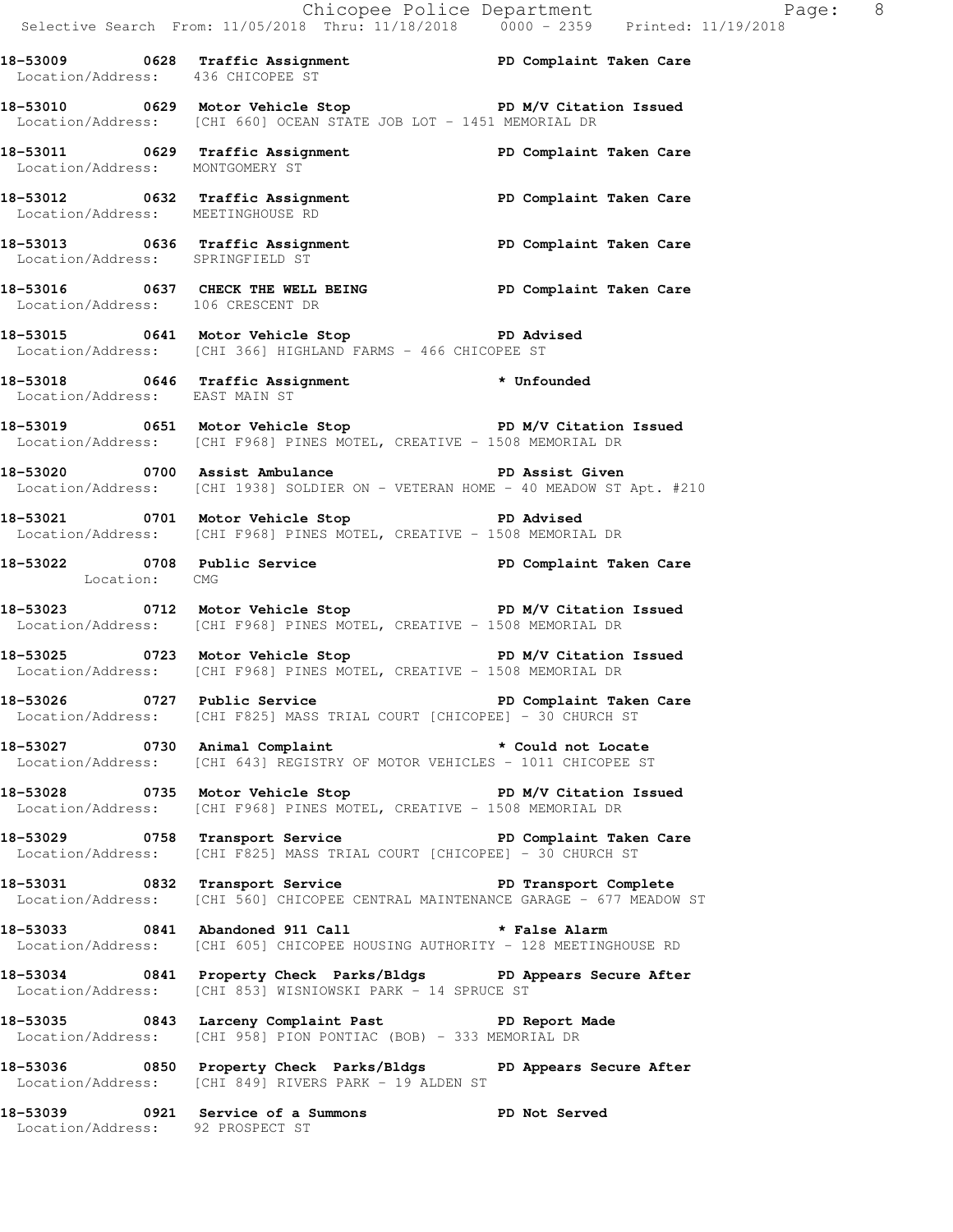**18-53041 0936 Property Check Parks/Bldgs PD Appears Secure After**  Location/Address: [CHI 718] CVS 693 - 1616 MEMORIAL DR

**18-53042 0943 Property Check Parks/Bldgs PD Appears Secure After**  Location/Address: GRIFFITH RD

**18-53044 0948 Motor Vehicle Stop PD Advised**  Location/Address: BROADWAY @ EAST ST

**18-53045 0951 Service of a Summons PD Not Served**  Location/Address: 51 LEMUEL AVE

**18-53046 0953 Property Check Parks/Bldgs PD Appears Secure After**  Location/Address: [CHI 269] JENROSE WINES & LIQUORS - 945 CHICOPEE ST

**18-53047 0953 Property Check Parks/Bldgs PD Appears Secure After**  Location/Address: [CHI 847] RAY ASH PARK - 52 ARCADE ST

**18-53049 1002 Juvenile Complaint PD Complaint Taken Care**  Location/Address: [CHI 849] RIVERS PARK - 19 ALDEN ST

**18-53050 1005 CHECK THE WELL BEING PD Complaint Taken Care**  Location/Address: [CHI F3001] KIRBY SCHOOL APARTMENTS - 90 MCKINSTRY AVE

**18-53051 1005 Traffic/Parking Complaint PD Complaint Taken Care**  Location/Address: [CHI 817] 226 EAST MAIN ST

**18-53053 1009 Traffic/Parking Complaint PD Advised**  Location/Address: [CHI 719] PRICE RITE - 1600 MEMORIAL DR

**18-53056 1025 Service of a Summons PD Not Served**  Location/Address: 32 LAVALLE AVE

**18-53057 1032 Abandoned 911 Call \* False Alarm**  Location/Address: [CHI 153] CHICOPEE SAVINGS BANK MAIN BRANCH - 70 CENTER ST

18-53059 1041 Larceny Complaint Past **PD** Report Made Location/Address: [CHI 1793] HORVATH RESIDENCE (WILLIAM & ROSEMARY) - 383 MONTCALM ST

**18-53060 1048 Traffic/Parking Complaint PD Advised**  Location/Address: [CHI 719] PRICE RITE - 1600 MEMORIAL DR

**18-53061 1050 Property Check Parks/Bldgs PD Appears Secure After**  Location/Address: [CHI F621] FAMILY DOLLAR - 209 EXCHANGE ST

**18-53062 1055 Property Check Parks/Bldgs PD Appears Secure After**  Location/Address: [CHI 1196] SHELL - 95 WEST ST

**18-53064 1059 CHECK THE WELL BEING PD Complaint Taken Care**  Location/Address: [CHI 849] RIVERS PARK - 19 ALDEN ST

**18-53068 1153 Property Check Parks/Bldgs PD Appears Secure After**  Location/Address: [CHI F208] CAVALIER RESTAURANT, ALCOA CATERING - 366 CHICOPEE ST

**18-53069 1204 Traffic/Parking Complaint PD City Ordinance Violat**  Location/Address: 10 CENTER ST

**18-53072 1206 Crash Property Damage PD Complaint Taken Care**  Location/Address: [CHI 719] PRICE RITE - 1600 MEMORIAL DR

18-53073 1211 Crash Property Damage **PD Complaint Taken Care** Location/Address: [CHI 647] BURGER KING - 1284 MEMORIAL DR

**18-53075 1238 51a Check Child's Welfare PD Advised**  Location/Address: 391 SPRINGFIELD ST

**18-53076 1240 Traffic/Parking Complaint PD City Ordinance Violat**  Location/Address: 10 CENTER ST

**18-53078 1253 Assault & Battery Complaint PD Report Made**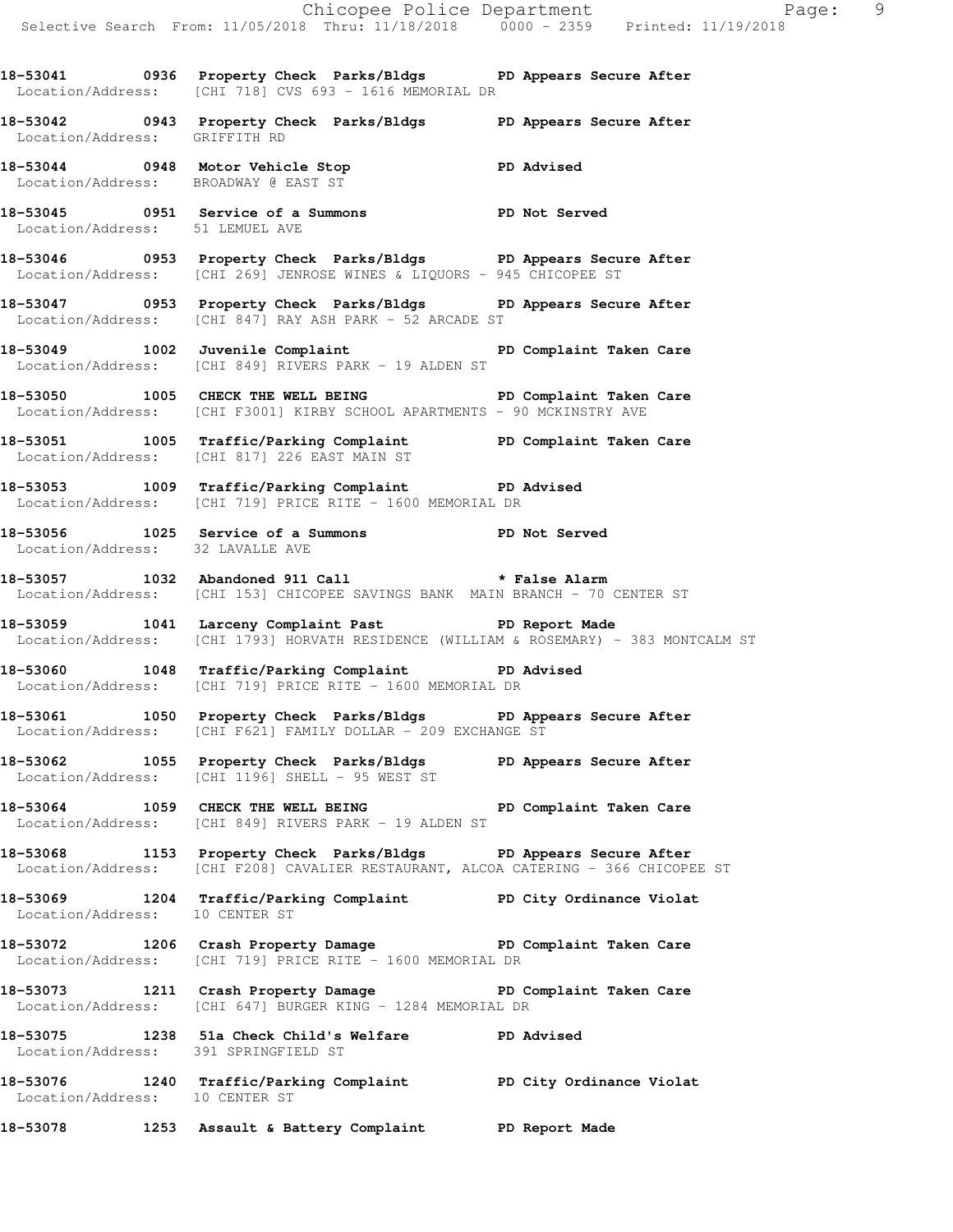|                                 | Chicopee Police Department<br>Selective Search From: 11/05/2018 Thru: 11/18/2018 0000 - 2359 Printed: 11/19/2018                                                                                      | Page: 10                                                                                              |
|---------------------------------|-------------------------------------------------------------------------------------------------------------------------------------------------------------------------------------------------------|-------------------------------------------------------------------------------------------------------|
| Location/Address: 27 LINDA AVE  |                                                                                                                                                                                                       |                                                                                                       |
| Location/Address: 19 DWIGHT ST  | 18-53079 1258 Abandoned 911 Call <b>PD</b> Advised                                                                                                                                                    |                                                                                                       |
| Location/Address: 126 EDWARD ST | 18-53080 1305 Suspicious M/V * Unfounded                                                                                                                                                              |                                                                                                       |
|                                 | 18-53081 1311 Traffic/Parking Complaint * Could not Locate<br>Location/Address: 48 NEWBURY ST @ 11 ELDRIDGE ST                                                                                        |                                                                                                       |
| Location/Address: 16 GELINAS DR | 18-53084 1318 Assist Ambulance New PD Assist Given                                                                                                                                                    |                                                                                                       |
|                                 | 18-53087 1435 CHECK THE WELL BEING * Could not Locate<br>Location/Address: [CHI F1120] CANTERBURY ARMS APTS - 165 EAST MAIN ST Apt. #508                                                              |                                                                                                       |
|                                 | 18-53088 1438 Property Check Parks/Bldgs PD Appears Secure After<br>Location/Address: [CHI 1160] CHICOPEE LIBRARY-EMILY PARTYKA CENTER BRANCH - 449 FRONT ST                                          |                                                                                                       |
|                                 | 18-53089 1443 Crash Personal Injury 18-53089<br>Location/Address: [CHI XF1590] DUNKIN DONUTS - 521 MEADOW ST                                                                                          |                                                                                                       |
|                                 | 18-53093 1458 Missing Person <b>but a set of the STAR SET AT A STAR</b> SOLID METAL AND METAL<br>Location/Address: [CHI 919] BIG Y WORLD CLASS MARKETS - 650 MEMORIAL DR                              |                                                                                                       |
|                                 | 18-53094 1511 Property Check Parks/Bldgs PD Appears Secure After<br>Location/Address: [CHI F684] CASTLE OF KNIGHTS - 1599 MEMORIAL DR                                                                 |                                                                                                       |
|                                 | 18-53095 1524 Missing Person <b>1524</b> Missing Person <b>1524</b> Missing Person 1524 Missing Person 1524 Missing Person<br>Location/Address: [CHI 919] BIG Y WORLD CLASS MARKETS - 650 MEMORIAL DR |                                                                                                       |
|                                 | 18-53098 1531 Crash Personal Injury 18-53098 PD Report Made<br>Location/Address: 26 CHICOPEE ST @ 43 GRANBY RD                                                                                        |                                                                                                       |
| Location/Address: 52 DWIGHT ST  | 18-53106 1650 Animal Complaint PD Advised                                                                                                                                                             |                                                                                                       |
| Location/Address: 110 CHURCH ST | 18-53110 1746 Investigation/DB PD Arrest Made                                                                                                                                                         |                                                                                                       |
|                                 | 18-53111 1809 Motor Vehicle Stop 50 PD M/V Citation Issued<br>Location/Address: 210 FRONT ST @ 49 CABOT ST                                                                                            |                                                                                                       |
|                                 | 18-53112 1818 Neighbor/Landlord Dispute PD Advised<br>Location/Address: 63 FAIRVIEW AVE Apt. #3RD                                                                                                     |                                                                                                       |
|                                 | 18-53113 1846 Assist Fire Department * No Action Required                                                                                                                                             | Location/Address: [CHI 242] BIRCH PARK PLACE APARTMENTS CHICOPEE HOUSING - 630 CHICOPEE ST Apt. #1105 |
| Location/Address: 44 SCHLEY ST  | 18-53115 1906 Service of a Summons PD Not Served                                                                                                                                                      |                                                                                                       |
|                                 | 18-53116   1921   Suspicious Person/Activity   * Could not Locate Location/Address: 31 MACEK DR                                                                                                       |                                                                                                       |
|                                 | 18-53118 2004 Drug/Narcotic Activity PD Report Made<br>Location/Address: [CHI F499] WESTOVER JOB CORPS - 103 JOHNSON RD                                                                               |                                                                                                       |
|                                 | 18-53120 2006 Abandoned 911 Call 2008 * False Alarm<br>Location/Address: [CHI 1394] WALGREENS DRUGS STORE - 1195 GRANBY RD                                                                            |                                                                                                       |
|                                 | 18-53124 2019 Section 12/Crisis PD Report Made<br>Location/Address: [CHI 386] CHICOPEE GARDENS - 44 NEW LOMBARD RD                                                                                    |                                                                                                       |
| Location/Address: 14 TAYLOR ST  | 18-53129 2154 CHECK THE WELL BEING PD Complaint Taken Care                                                                                                                                            |                                                                                                       |
|                                 | 18-53128 2157 Motor Vehicle Stop PD Advised<br>Location/Address: 591 PENDLETON AVE @ 1041 MEMORIAL DR                                                                                                 |                                                                                                       |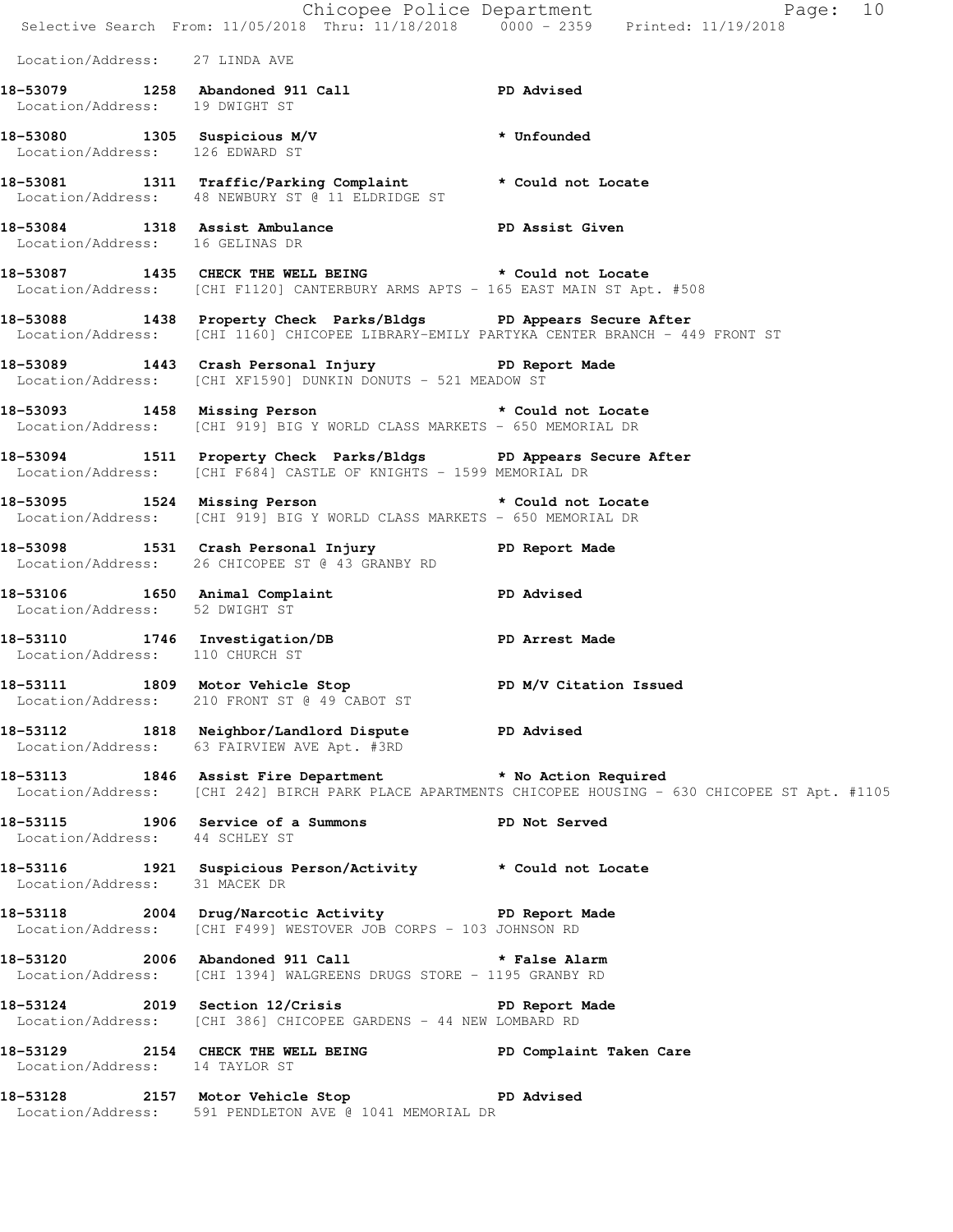**18-53131 2317 Warrant Service PD Complaint Taken Care**  Location/Address: [SPR] 32 PRICE ST

## **For Date: 11/07/2018 - Wednesday**

- **18-53133 0020 Property Check Parks/Bldgs PD Appears Secure After**  Location/Address: [CHI 958] PION PONTIAC (BOB) - 333 MEMORIAL DR
- **18-53134 0021 Property Check Parks/Bldgs PD Appears Secure After**  Location/Address: [CHI F464] COLLEGIAN COURT - 89 PARK ST
- **18-53135 0024 Property Check Parks/Bldgs PD Appears Secure After**  Location/Address: [CHI F1345] ALL STAR RENTAL - 399 MEMORIAL DR
- **18-53136 0025 Property Check Parks/Bldgs PD Appears Secure After**  Location/Address: STONINA DR
- **18-53137 0030 Property Check Parks/Bldgs PD Appears Secure After**  Location/Address: [CHI 1122] LIGHTHOUSE LIQUORS - 856 MEMORIAL DR
- **18-53138 0031 Property Check Parks/Bldgs PD Appears Secure After**  Location/Address: [CHI F1048] HAMPTON INN CHICOPEE - 600 MEMORIAL DR
- **18-53139 0044 Property Check Parks/Bldgs PD Appears Secure After**  Location/Address: [CHI F659] UNIQUE MOTORS - 1021 MEMORIAL DR
- **18-53142 0046 Assist Ambulance PD Assist Given**  Location/Address: 160 SILVIN RD
- **18-53141 0048 Property Check Parks/Bldgs PD Appears Secure After**  Location/Address: [CHI 292] AMERICAN LEGION POST 452 - 43 EXCHANGE ST
- **18-53143 0048 Property Check Parks/Bldgs PD Appears Secure After**  Location/Address: [CHI XF1665] MASS ALTERNATIVE CARE - 1247 EAST MAIN ST
- **18-53144 0055 Property Check Parks/Bldgs PD Appears Secure After**  Location/Address: [CHI 865] UNIQUE AUTO INC - 40 PROSPECT ST
- **18-53145 0057 Property Check Parks/Bldgs PD Appears Secure After**  Location/Address: [CHI F1328] GALLAGHER OLDE FASHIONED SERVICE - 560 EAST ST
- **18-53146 0058 ASSIST OTHER AGENCY PD Assist Given**  Location/Address: [CHI F1479] 1 EMERSON ST - 1 EMERSON ST
- **18-53147 0103 Property Check Parks/Bldgs PD Appears Secure After**  Location/Address: [CHI 269] JENROSE WINES & LIQUORS - 945 CHICOPEE ST
- **18-53148 0104 Property Check Parks/Bldgs PD Appears Secure After**  Location/Address: [CHI F1272] LIFE POINT CHURCH - 603 NEW LUDLOW RD
- **18-53149 0108 Property Check Parks/Bldgs PD Appears Secure After**  Location/Address: [CHI 1196] SHELL - 95 WEST ST
- **18-53150 0115 Property Check Parks/Bldgs PD Appears Secure After**  Location/Address: [CHI 721] Stanley Berchulski boat ramp - 140 SYREK ST
- **18-53151 0116 Property Check Parks/Bldgs PD Appears Secure After**  Location/Address: [CHI 178] BASICS PLUS MINI MART - 190 EAST ST
- **18-53152 0120 Property Check Parks/Bldgs PD Appears Secure After**  Location/Address: [CHI F343] CABOTVILLE INDUSTRIAL PARK - 165 FRONT ST
- **18-53153 0124 Property Check Parks/Bldgs PD Appears Secure After**  Location/Address: [CHI 328] SAMS CONVENIENCE STORE - 147 BROADWAY
- 18-53154 0124 Disturbance **PD** Advised Location/Address: 27 ELLEN AVE Apt. #2FL
- **18-53155 0125 Motor Vehicle Stop PD Advised**  Location/Address: 391 ON-RAMP - CENTER ST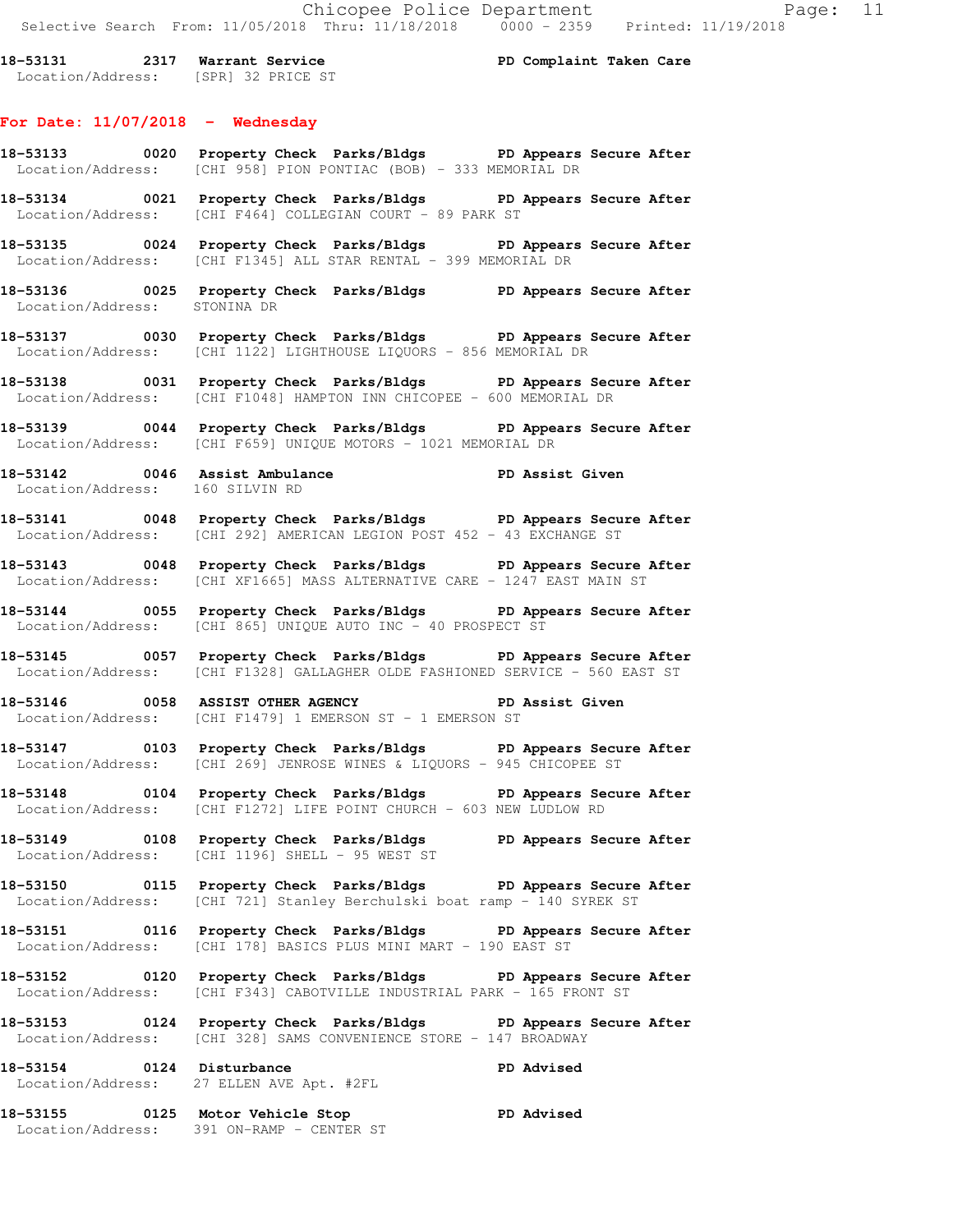**18-53156 0126 Property Check Parks/Bldgs PD Appears Secure After**  Location/Address: [CHI 1857] GNOWS PLACE - 1747 WESTOVER RD

**18-53157 0128 Property Check Parks/Bldgs PD Appears Secure After**  Location/Address: [CHI 850] LINCOLN GROVE - PARK - 224 BROADWAY

**18-53158 0136 Property Check Parks/Bldgs PD Appears Secure After**  Location/Address: [CHI 660] OCEAN STATE JOB LOT - 1451 MEMORIAL DR

**18-53159 0138 Property Check Parks/Bldgs PD Appears Secure After**  Location/Address: [CHI 1394] WALGREENS DRUGS STORE - 1195 GRANBY RD

**18-53160 0141 Suspicious M/V \* Could not Locate**  Location/Address: 176 SPRINGFIELD ST @ 11 SOUTH ST

**18-53161 0143 Property Check Parks/Bldgs \* No Action Required**  Location/Address: VETERANS DR

**18-53162 0146 Property Check Parks/Bldgs PD Appears Secure After**  Location/Address: [CHI 1722] ALDI - 505 MEMORIAL DR

**18-53163 0147 Property Check Parks/Bldgs PD Appears Secure After**  Location/Address: [CHI 856] NASH FIELD PARK - 90 CALL ST

**18-53164 0158 Property Check Parks/Bldgs PD Appears Secure After**  Location/Address: [CHI F376] CURRY HONDA NISSAN - 767 MEMORIAL DR

**18-53165 0207 Property Check Parks/Bldgs PD Appears Secure After**  Location/Address: [CHI 718] CVS 693 - 1616 MEMORIAL DR

**18-53166 0208 Property Check Parks/Bldgs PD Appears Secure After**  Location/Address: [CHI F343] CABOTVILLE INDUSTRIAL PARK - 165 FRONT ST

**18-53167 0210 Property Check Parks/Bldgs PD Appears Secure After**  Location/Address: [CHI F1150] CHICOPEE COMPREHENSIVE HIGH SCHOOL - 617 MONTGOMERY ST

**18-53168 0211 Property Check Parks/Bldgs PD Appears Secure After**  Location/Address: [CHI 721] Stanley Berchulski boat ramp - 140 SYREK ST

**18-53169 0212 Property Check Parks/Bldgs PD Appears Secure After**  Location/Address: [CHI 366] HIGHLAND FARMS - 466 CHICOPEE ST

**18-53170 0217 Property Check Parks/Bldgs PD Appears Secure After**  Location/Address: CHICOPEE ST

**18-53171 0218 Property Check Parks/Bldgs PD Appears Secure After**  Location/Address: [CHI 276] SUNOCO A PLUS MINI MART - 1031 CHICOPEE ST

**18-53172 0221 Property Check Parks/Bldgs PD Appears Secure After**  Location/Address: [CHI 849] RIVERS PARK - 19 ALDEN ST

**18-53173 0222 Property Check Parks/Bldgs PD Appears Secure After**  Location/Address: 464 CHICOPEE ST

**18-53174 0222 Property Check Parks/Bldgs PD Advised**  Location/Address: [CHI 325] BOAT RAMP, MEDINA STREET - 100 MEDINA ST

**18-53176 0224 Property Check Parks/Bldgs PD Appears Secure After**  Location/Address: [CHI 882] VIEW STREET TAVERN - 13 VIEW ST

**18-53175 0226 Property Check Parks/Bldgs \* No Action Required**  Location/Address: 374 CHICOPEE ST

**18-53177 0231 Property Check Parks/Bldgs PD Appears Secure After**  Location/Address: MEETINGHOUSE RD

**18-53178 0237 Property Check Parks/Bldgs PD Appears Secure After**  Location/Address: [CHI F208] CAVALIER RESTAURANT, ALCOA CATERING - 366 CHICOPEE ST

**18-53181 0241 Property Check Parks/Bldgs PD Complaint Taken Care**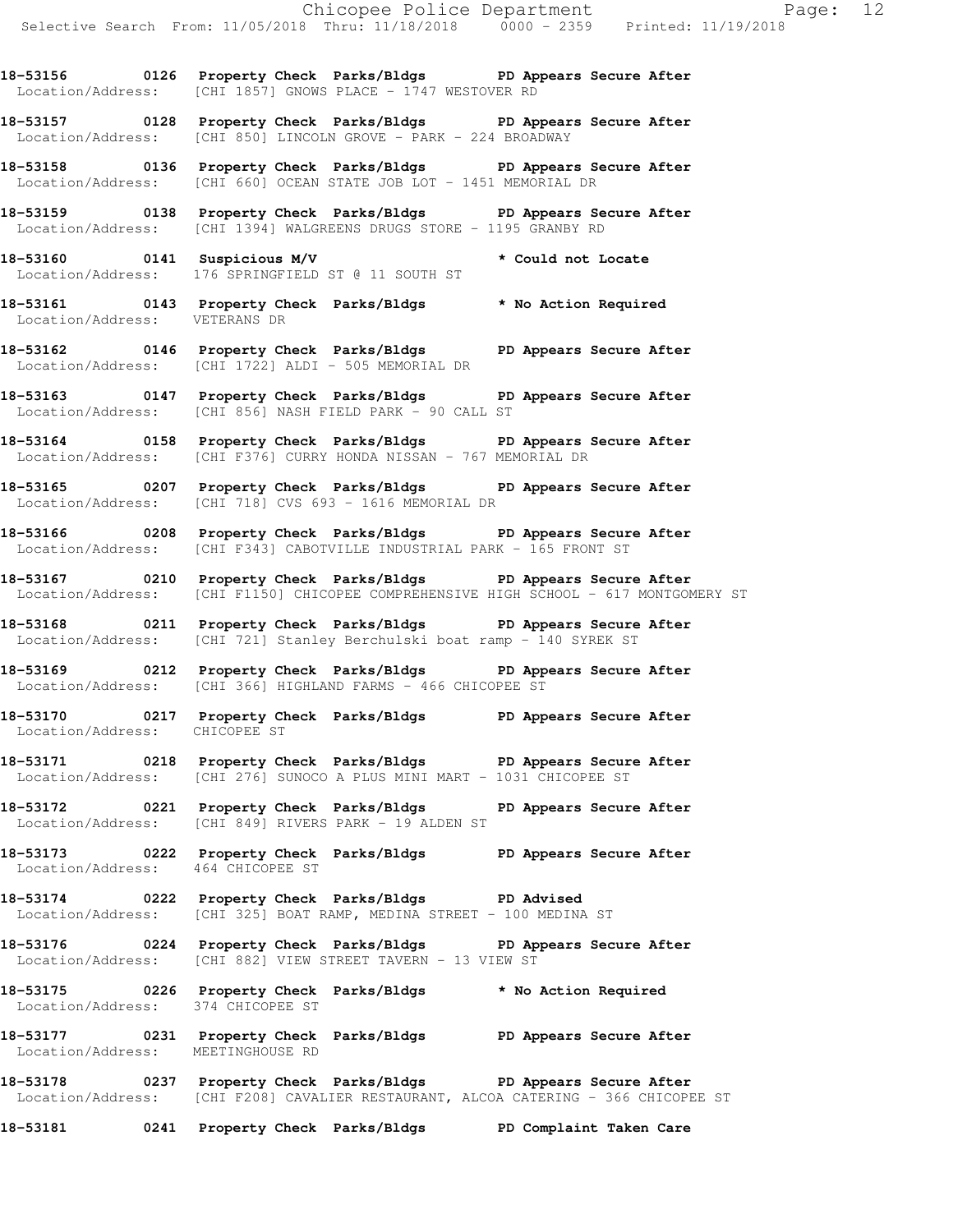Chicopee Police Department Page: 13 Selective Search From: 11/05/2018 Thru: 11/18/2018 0000 - 2359 Printed: 11/19/2018 Location/Address: TENTS BY THE RIVER - RIVERVIEW PL **18-53179 0243 Property Check Parks/Bldgs PD Appears Secure After**  Location/Address: [CHI 1] MCCELLENDS GARDENS - 123 ACADEMY ST **18-53180 0244 Property Check Parks/Bldgs PD Appears Secure After**  Location/Address: [CHI F473] MY BROTHERS PLACE - 185 GROVE ST **18-53182 0247 Property Check Parks/Bldgs PD Appears Secure After**  Location/Address: [CHI 529] ARNOLDS MEAT - 307 GRATTAN ST **18-53183 0247 Motor Vehicle Stop PD Advised**  Location/Address: [CHI 201] TONY & VITAL AUTO REPAIR - 341 CHICOPEE ST **18-53184 0252 Property Check Parks/Bldgs PD Appears Secure After**  Location/Address: [CHI 1933] SHELL FOOD MART - 197 GROVE ST **18-53185 0254 Property Check Parks/Bldgs PD Appears Secure After**  Location/Address: [CHI 958] PION PONTIAC (BOB) - 333 MEMORIAL DR **18-53186 0256 Property Check Parks/Bldgs PD Appears Secure After**  Location/Address: [CHI F1452] CITGO - 817 FRONT ST **18-53187 0257 Property Check Parks/Bldgs PD Appears Secure After**  Location/Address: [CHI 1714] UNION MART-2 - 457 GRANBY RD **18-53188 0257 Property Check Parks/Bldgs PD Appears Secure After**  Location/Address: [CHI 1498] HONEYLAND FARMS - 206 NEWBURY ST **18-53189 0258 Property Check Parks/Bldgs PD Appears Secure After**  Location/Address: PLAINFIELD ST **18-53190 0307 Property Check Parks/Bldgs PD Appears Secure After**  Location/Address: [CHI 857] SZOT PARK - 97 SGT TRACY DR **18-53191 0309 Property Check Parks/Bldgs PD Appears Secure After**  Location/Address: [CHI 919] BIG Y WORLD CLASS MARKETS - 650 MEMORIAL DR **18-53192 0317 Property Check Parks/Bldgs PD Appears Secure After**  Location/Address: [CHI F1301] FACE TO NAILS - 600 SPRINGFIELD ST **18-53193 0319 Property Check Parks/Bldgs PD Appears Secure After**  Location/Address: [CHI 836] LAMBERT - LAVOIE SCHOOL K-5 - 99 KENDALL ST **18-53194 0320 Property Check Parks/Bldgs PD Appears Secure After**  Location/Address: [CHI 566] SAM'S FOOD STORES (SUNOCO) - 810 MEADOW ST **18-53195 0325 Motor Vehicle Stop PD Arrest Made**  Location/Address: 452 GRATTAN ST @ 5 ASHGROVE ST **18-53196 0335 Property Check Parks/Bldgs PD Appears Secure After**  Location/Address: [CHI F1442] GOOD DOG SPOT - 35 N CHICOPEE ST **18-53197 0338 Property Check Parks/Bldgs PD Appears Secure After**  Location/Address: REAR LOT SZOT PARK - ABBEY MEMORIAL DR **18-53198 0345 Property Check Parks/Bldgs PD Appears Secure After**  Location/Address: [CHI 854] SARAH JANE PARK - 21 VIVIAN ST **18-53199 0346 Property Check Parks/Bldgs PD Appears Secure After**  Location/Address: [CHI XF1652] FAMILY DOLLAR - 251 MEADOW ST **18-53200 0357 Property Check Parks/Bldgs PD Appears Secure After**  Location/Address: 0 WILLIAM ST @ 0 WOLFE ST **18-53201 0401 Property Check Parks/Bldgs PD Appears Secure After**  Location/Address: [CHI F1345] ALL STAR RENTAL - 399 MEMORIAL DR **18-53202 0424 Property Check Parks/Bldgs PD Appears Secure After**  Location/Address: [CHI 205] SIGN TECHNIQUES INC - 361 CHICOPEE ST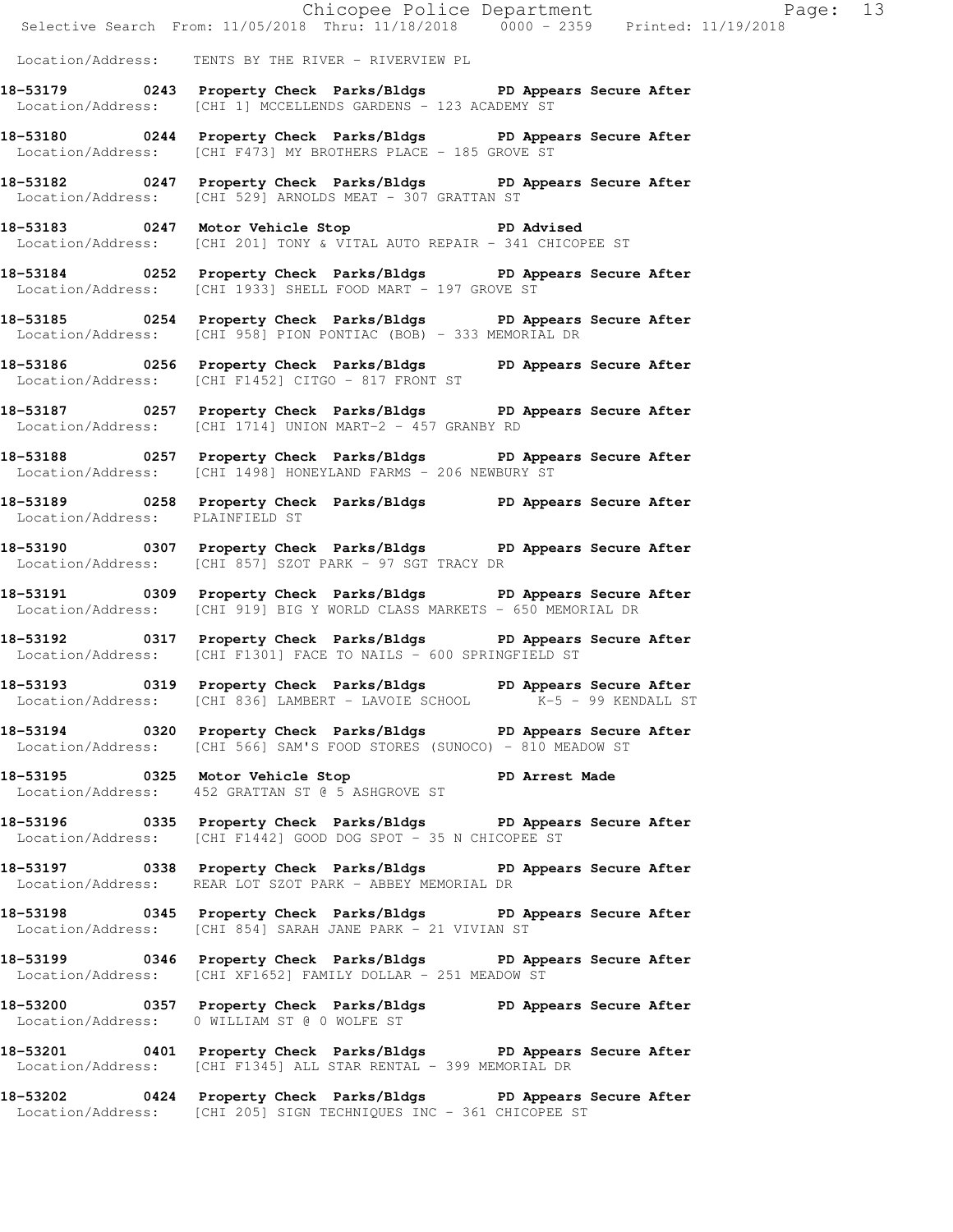Chicopee Police Department Fage: 14 Selective Search From: 11/05/2018 Thru: 11/18/2018 0000 - 2359 Printed: 11/19/2018 **18-53203 0434 Property Check Parks/Bldgs PD Appears Secure After**  Location/Address: [CHI 1041] SENTRY UNIFORM - 803 JAMES ST **18-53204 0436 Property Check Parks/Bldgs PD Appears Secure After**  Location/Address: [CHI 188] PRIDE SERVICE STATION - 167 CHICOPEE ST **18-53205 0438 Property Check Parks/Bldgs PD Appears Secure After**  Location/Address: [CHI 730] TOWN FAIR TIRE CENTERS INC - 886 MEMORIAL DR **18-53206 0439 Property Check Parks/Bldgs PD Appears Secure After**  Location/Address: [CHI F554] CALLAWAY GOLF BALL OPERATIONS INC. - 425 MEADOW ST **18-53207 0440 Property Check Parks/Bldgs PD Appears Secure After**  Location/Address: [CHI 525] GRISE FUNERAL HOME - 280 SPRINGFIELD ST **18-53208 0457 Property Check Parks/Bldgs PD Appears Secure After**  Location/Address: [CHI 958] PION PONTIAC (BOB) - 333 MEMORIAL DR **18-53209 0507 Property Check Parks/Bldgs PD Appears Secure After**  Location/Address: [CHI 832] BELLAMY MIDDLE SCHOOL, EDWARD 6-8 - 314 PENDLETON AVE **18-53210 0507 Property Check Parks/Bldgs PD Appears Secure After**  Location/Address: [CHI 563] RITE AID PHARMACY - 577 MEADOW ST **18-53213 0602 Property Check Parks/Bldgs PD Appears Secure After**  Location/Address: [CHI 560] CHICOPEE CENTRAL MAINTENANCE GARAGE - 677 MEADOW ST **18-53214 0603 Traffic Assignment PD Citation/Warning Issu**  Location/Address: [CHI 1693] DISCOUNT AUTO GLASS - 467 EAST MAIN ST 18-53215 0615 Assist Ambulance **PD Assist Given**  Location/Address: 9 GROCKI DR 18-53217 0628 Motor Vehicle Stop PD M/V Citation Issued Location/Address: 375 EAST MAIN ST @ 45 KEITH ST **18-53218 0629 Traffic Assignment PD Complaint Taken Care**  Location/Address: [CHI F1150] CHICOPEE COMPREHENSIVE HIGH SCHOOL - 617 MONTGOMERY ST **18-53219 0630 Traffic/Parking Complaint PD Complaint Taken Care**  Location/Address: 1050 BURNETT RD Apt. #Q **18-53220 0630 Traffic Assignment PD Citation/Warning Issu**  Location/Address: [CHI 832] BELLAMY MIDDLE SCHOOL, EDWARD 6-8 - 314 PENDLETON AVE **18-53221 0631 Traffic Assignment PD Complaint Taken Care**  Location/Address: FRONT ST **18-53223 0640 Motor Vehicle Stop PD M/V Citation Issued**  Location/Address: 389 EAST MAIN ST @ 15 ARMANELLA ST **18-53224 0647 Crash Property Damage PD Report Made**  Location/Address: [CHI XF1645] CHICOPEE WILLIMANSETT FLEA MARKET - 929 CHICOPEE ST **18-53225 0707 Traffic Assignment PD Complaint Taken Care**  Location/Address: 884 EAST MAIN ST **18-53227 0712 Motor Vehicle Stop PD Citation/Warning Issu**  Location/Address: [CHI 832] BELLAMY MIDDLE SCHOOL, EDWARD 6-8 - 314 PENDLETON AVE **18-53228 0716 Public Service PD Served in Hand**  Location/Address: [CHI F825] MASS TRIAL COURT [CHICOPEE] - 30 CHURCH ST **18-53231 0748 Crash Property Damage PD Report Made**  Location/Address: 427 GRATTAN ST @ 892 GRANBY RD **18-53234 0813 Transport Service PD Complaint Taken Care**  Location/Address: [CHI F825] MASS TRIAL COURT [CHICOPEE] - 30 CHURCH ST **18-53235 0821 Property Check Parks/Bldgs PD Appears Secure After**  Location/Address: [CHI F621] FAMILY DOLLAR - 209 EXCHANGE ST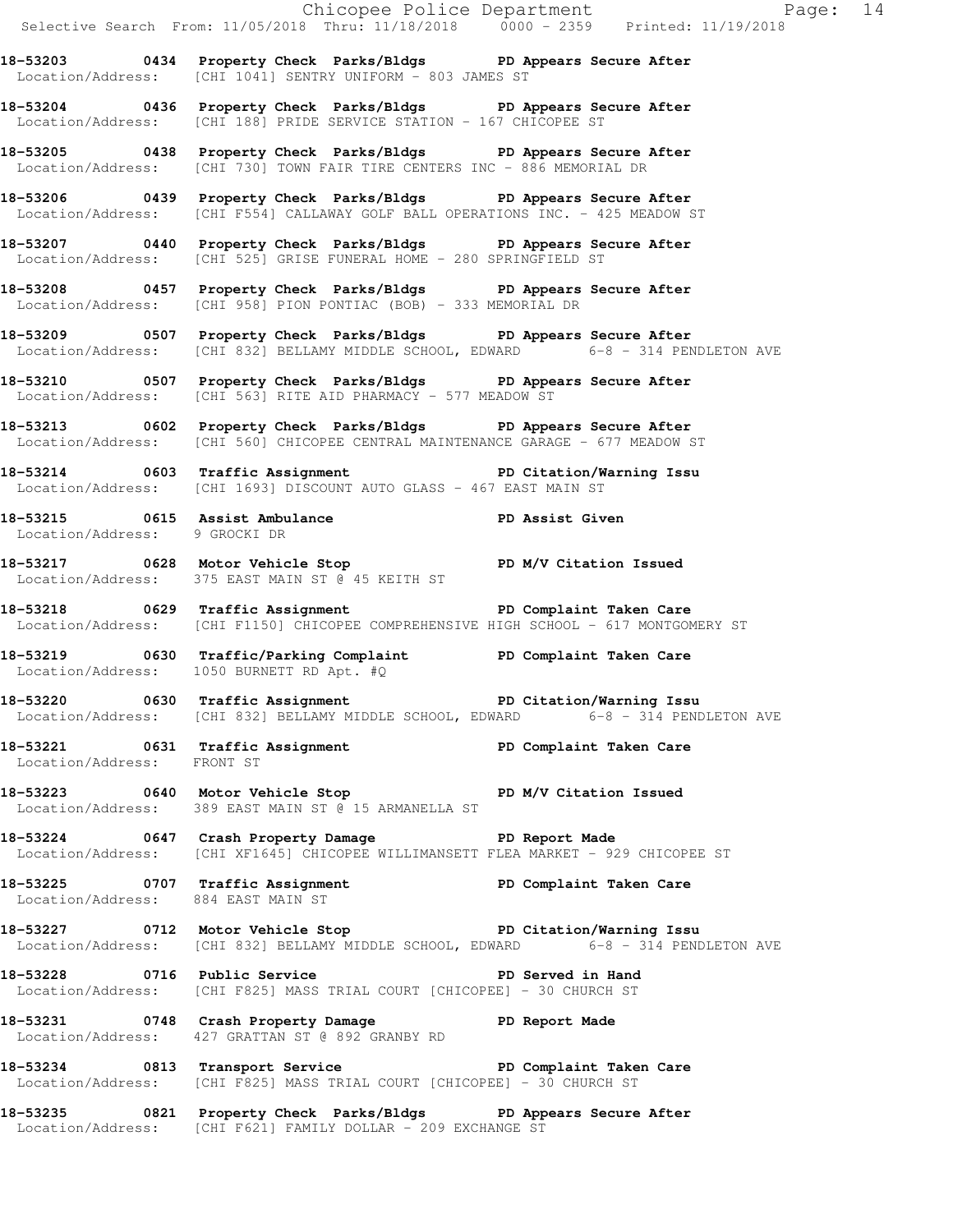**18-53236 0833 Property Check Parks/Bldgs PD Complaint Taken Care**  Location/Address: [CHI 840] STREIBER SCHOOL, HUGH SCOTT K-5 - 40 STREIBER DR

**18-53238 0841 Property Check Parks/Bldgs PD Complaint Taken Care**  Location/Address: [CHI 1564] HAMPDEN CHARTER SCHOOL OF SCIENCE - 20 JOHNSON RD

**18-53240 0844 Property Check Parks/Bldgs PD Complaint Taken Care**  Location/Address: [CHI 838] CHICOPEE ACADEMY @SELSER 6-12 - 12 DARE WAY

**18-53241 0845 Property Check Parks/Bldgs PD Appears Secure After**  Location/Address: [CHI 854] SARAH JANE PARK - 21 VIVIAN ST

**18-53242 0845 Property Check Parks/Bldgs PD Complaint Taken Care**  Location/Address: [CHI 833] BOWIE SCHOOL, HERBERT V. K-5 - 80 DARE WAY

**18-53243 0845 Motor Vehicle Stop PD M/V Citation Issued**  Location/Address: 0 HAVEN AVE @ 0 NEWBURY ST

**18-53244 0853 Property Check Parks/Bldgs PD Complaint Taken Care**  Location/Address: [CHI 501] CHICOPEE CHILD DEVELOPMENT CENTER - 989 JAMES ST

**18-53245 0859 Property Check Parks/Bldgs PD Complaint Taken Care**  Location/Address: [CHI F678] HOLYOKE CHICOPEE HEAD START INC - 30 GRIFFITH RD

**18-53246 0902 Service of a Summons PD Not Served**  Location/Address: 99 DUCHARME AVE

**18-53247 0903 Property Check Parks/Bldgs PD Appears Secure After**  Location/Address: [CHI 162] POOR RICHARDS - 116 SCHOOL ST

**18-53248 0905 Property Check Parks/Bldgs PD Complaint Taken Care**  Location/Address: [CHI 844] FAIRVIEW MEMORIAL ELEMENTARY SCHOOL K-5 - 26 MEMORIAL AVE

**18-53249 0912 Service of a Summons PD Not Served**  Location/Address: 92 PROSPECT ST

**18-53250 0918 Service of a Summons PD Not Served**  Location/Address: 17 ADAMS ST

**18-53252 0934 Property Check Parks/Bldgs PD Appears Secure After**  Location/Address: [CHI 401] CHICOPEE PARKS & RECREATION DEPT - 687 FRONT ST

**18-53253 0945 Service of a Summons \* Could not Locate**  Location/Address: 36 GARLAND ST

**18-53254 0956 Property Check Parks/Bldgs PD Complaint Taken Care**  Location/Address: [CHI 832] BELLAMY MIDDLE SCHOOL, EDWARD 6-8 - 314 PENDLETON AVE

**18-53255 0958 Investigation/DB PD Complaint Taken Care**  Location/Address: 62 OHIO AVE

**18-53256 0958 Crash Property Damage PD Report Made**  Location/Address: [CHI 1486] RODRIGUEZ RESIDENCE (JESSICA) - 76 MAPLE ST

**18-53258 1009 Service of a Summons PD Complaint Taken Care**  Location/Address: 116 LANGEVIN ST

**18-53261 1021 Assist Ambulance PD Assist Given**  Location/Address: 3 VOLPE DR Apt. #8

**18-53262 1029 Service of a Summons PD Complaint Taken Care**  Location/Address: 340 MONTCALM ST Apt. #4

18-53263 1044 THREATS MADE **PD** Report Made Location/Address: 585 SHERIDAN ST

**18-53264 1045 Service of a Summons PD Not Served**  Location/Address: 44 SCHLEY ST

**18-53265 1048 Service of a Summons PD Complaint Taken Care**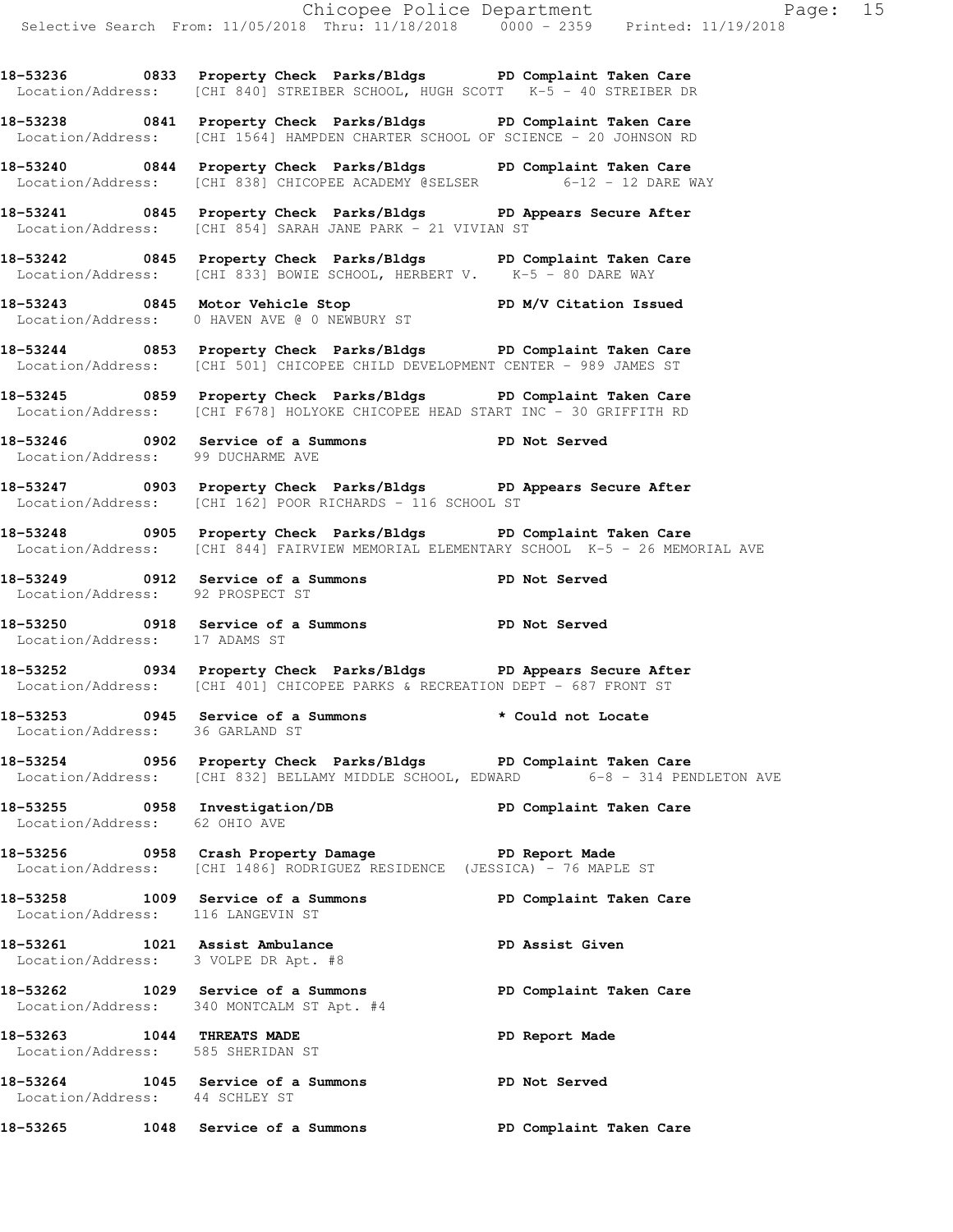|                                  |                                                                                                                                                 | Chicopee Police Department<br>Selective Search From: 11/05/2018 Thru: 11/18/2018 0000 - 2359 Printed: 11/19/2018 |
|----------------------------------|-------------------------------------------------------------------------------------------------------------------------------------------------|------------------------------------------------------------------------------------------------------------------|
| Location/Address: 32 LAVALLE AVE |                                                                                                                                                 |                                                                                                                  |
|                                  | 18-53266 1050 Custody/Probate PD Complaint Taken Care<br>Location/Address: 82 ARCHIE ST Apt. #2ND                                               |                                                                                                                  |
|                                  | 18-53267 1100 Service of a Summons * Could not Locate                                                                                           | Location/Address: [CHI F863] PARTRIDGE HOLLOW APARTMENTS, LLC. - 59 NEW LUDLOW RD Apt. #6B                       |
|                                  | 18-53268 1105 Malicious Damage-Past PD Report Made<br>Tocation/Address: 140 COCHRAN ST                                                          |                                                                                                                  |
|                                  | 18-53270 1106 Traffic/Parking Complaint PD Complaint Taken Care<br>Location/Address: [CHI 653] DOLLAR GENERAL - 1968 MEMORIAL DR                |                                                                                                                  |
|                                  | 18-53271 1107 Assist Ambulance New PD Assist Given<br>Location/Address: [CHI 190] BALTHAZARD ONEIL INSURANCE AGENCY - 400 BROADWAY              |                                                                                                                  |
|                                  | 18-53273 1110 Missing Person PD Report Made<br>Location/Address: [CHI 838] CHICOPEE ACADEMY @SELSER 6-12 - 12 DARE WAY                          |                                                                                                                  |
| Location/Address: 51 LEMUEL AVE  | 18-53276 1135 Service of a Summons PD Not Served                                                                                                |                                                                                                                  |
|                                  | 18-53278 1145 CHECK THE WELL BEING PD Advised<br>Location/Address: [CHI F1255] OUR FATHERS HOUSE CHURCH - 938 CHICOPEE ST                       |                                                                                                                  |
|                                  | 18-53282 1202 Assist Ambulance New PD Complaint Taken Care<br>Location/Address: [CHI 832] BELLAMY MIDDLE SCHOOL, EDWARD 6-8 - 314 PENDLETON AVE |                                                                                                                  |
|                                  | 18-53287 1223 CHECK THE WELL BEING * No Action Required<br>Location/Address: [CHI 1852] ROMANO'S PIZZA - 191 EXCHANGE ST                        |                                                                                                                  |
|                                  | 18-53288 1229 Suspicious M/V PD Complaint Taken Care<br>Location/Address: CAPT MAC ST @ NONOTUCK AVE                                            |                                                                                                                  |
|                                  | 18-53286 1230 Property Check Parks/Bldgs PD Appears Secure After<br>Location/Address: [CHI 429] KNIGHTS OF COLUMBUS - 460 GRANBY RD             |                                                                                                                  |
|                                  | 18-53289 1233 CHECK THE WELL BEING<br>Location/Address: [CHI 1252] MARSHALL'S - 591P MEMORIAL DR                                                | <b>PD Advised</b>                                                                                                |
| Location/Address: 52 DWIGHT ST   | 18-53290 1238 Animal Complaint PD Report Made                                                                                                   |                                                                                                                  |
|                                  | 18-53291 1239 CHECK THE WELL BEING PD Advised<br>Location/Address: LOWER MEMORIAL - MEMORIAL DR                                                 |                                                                                                                  |
|                                  | 18-53292 1248 Property Check Parks/Bldgs * No Action Required<br>Location/Address: [CHI 857] SZOT PARK - 97 SGT TRACY DR                        |                                                                                                                  |
| 18-53293 1323 Shoplifter         | Location/Address: [CHI F621] FAMILY DOLLAR - 209 EXCHANGE ST                                                                                    | PD Advised                                                                                                       |
|                                  | 18-53294 1338 Traffic/Parking Complaint PD Advised<br>Location/Address: [CHI F1161] CHICOPEE MARKETPLACE - 591 MEMORIAL DR                      |                                                                                                                  |
|                                  | 18-53296 1404 Crash Property Damage PD Advised<br>Location/Address: [CHI 529] ARNOLDS MEAT - 307 GRATTAN ST                                     |                                                                                                                  |
|                                  | 18-53297 1411 Traffic Assignment * No Action Required<br>Location/Address: [CHI 841] SZETELA EARLY CHILDHOOD SCHOOL - 66 MACEK DR               |                                                                                                                  |
|                                  | 18-53298 1414 Traffic Assignment * No Action Required<br>Location/Address: [CHI 839] STEFANIK SCHOOL, GENERAL. JOHN J. K-5 - 720 MEADOW ST      |                                                                                                                  |
|                                  | 18-53299 1415 Abandoned 911 Call New PD Complaint Taken Care<br>Location/Address: [CHI F1187] MONTCALM HEIGHTS - 185 NEW LUDLOW RD Apt. #417    |                                                                                                                  |
| Location/Address: 33 ROBINSON DR | 18-53303 1429 Neighbor/Landlord Dispute PD Report Made                                                                                          |                                                                                                                  |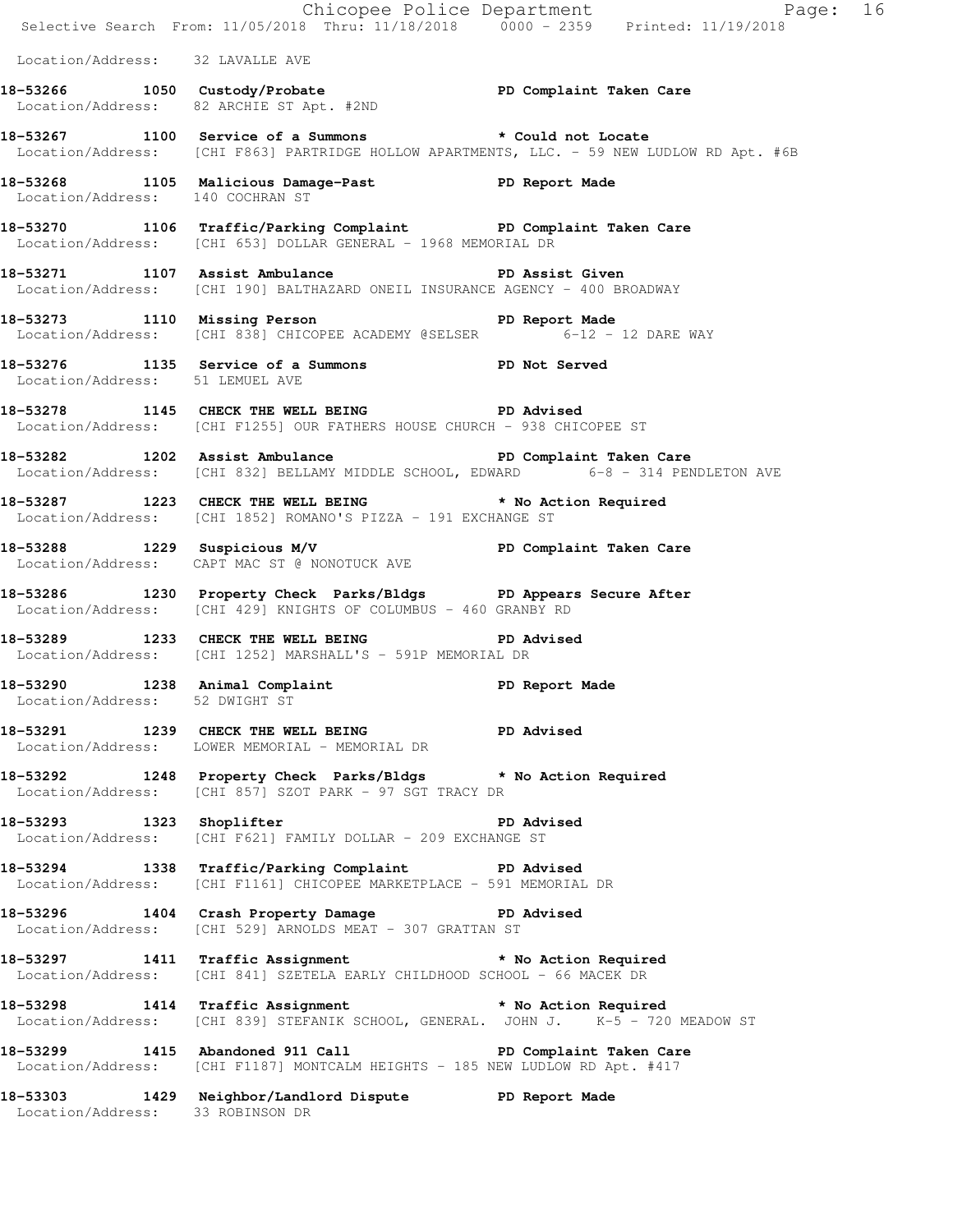|                                                                    |                                                                                                                                     | Chicopee Police Department<br>Selective Search From: 11/05/2018 Thru: 11/18/2018 0000 - 2359 Printed: 11/19/2018 |  |
|--------------------------------------------------------------------|-------------------------------------------------------------------------------------------------------------------------------------|------------------------------------------------------------------------------------------------------------------|--|
|                                                                    | 18-53304 1431 Traffic/Parking Complaint PD Complaint Taken Care<br>Location/Address: [CHI 830] BARRY SCHOOL, ANNA E. K-5 - HOLLY ST |                                                                                                                  |  |
|                                                                    | 18-53307 1505 Section 12/Crisis 20 PD Report Made<br>Location/Address: 373 DALE ST Apt. #D                                          |                                                                                                                  |  |
|                                                                    | 18-53309 1509 Missing Person PD Report Made<br>Location/Address: [CHI 842] DUPONT MEM MID SCHOOL, 1ST SGT. KEVIN A. - 650 FRONT ST  |                                                                                                                  |  |
|                                                                    | 18-53310 1535 Breaking & Entering-Report PD Report Made<br>Location/Address: [CHI 927] CHUCKS AUTO SERVICE - 78 WEST ST             |                                                                                                                  |  |
|                                                                    | 18-53312 1558 CHECK THE WELL BEING PD Complaint Taken Care<br>Location/Address: [CHI F162] 30 CENTER ST - 30 CENTER ST Apt. #1      |                                                                                                                  |  |
|                                                                    | 18-53313 1559 Public Service 20 PD Report Made<br>Location/Address: [CHI 828] MAR AUTO SERVICE - 31 PROSPECT ST                     |                                                                                                                  |  |
|                                                                    | 18-53314 1606 Disabled Motor Vehicle * Unfounded<br>Location/Address: BJ'S ENTRANCE - MONTGOMERY ST                                 |                                                                                                                  |  |
|                                                                    | 18-53315 1608 CHECK THE WELL BEING * Could not Locate<br>Location/Address: NEAR 391 - CENTER ST                                     |                                                                                                                  |  |
| Location/Address: 52 FRONT ST                                      | 18-53317 1617 Breaking & Entering in progres PD Appears Secure After                                                                |                                                                                                                  |  |
| Location/Address: 126 NORMAN ST                                    | 18-53318 1619 Assault & Battery Complaint PD Report Made                                                                            |                                                                                                                  |  |
| Location/Address: SHAW PARK AVE                                    | 18-53319 1625 Motor Vehicle Stop 18-53319                                                                                           |                                                                                                                  |  |
| Location/Address: 25 GROUSE DR                                     | 18-53321 1632 Assist Ambulance New PD Assist Given                                                                                  |                                                                                                                  |  |
|                                                                    | 18-53323 1636 Assault & Battery Complaint PD Report Made<br>Location/Address: BMC - 333 MONTGOMERY ST                               |                                                                                                                  |  |
|                                                                    | 18-53324 1639 Assist Ambulance<br>Location/Address: 90 DEBRA DR Apt. #4F                                                            | PD Assist Given                                                                                                  |  |
|                                                                    | 18-53326 1645 Crash Property Damage PD Advised<br>Location/Address: BROADWAY @ MADISON ST                                           |                                                                                                                  |  |
|                                                                    | 18-53327 1647 Abandoned 911 Call <b>*</b> False Alarm<br>Location/Address: AMERESCO ENERGY - 161 NEW LOMBARD RD                     |                                                                                                                  |  |
|                                                                    | 18-53328 1647 Assault & Battery Complaint PD Report Made<br>Location/Address: [CHI 836] LAMBERT - LAVOIE SCHOOL K-5 - 99 KENDALL ST |                                                                                                                  |  |
| Location/Address: 62 GROVE ST                                      | 18-53329 1649 CHECK THE WELL BEING PD Advised                                                                                       |                                                                                                                  |  |
|                                                                    | 18-53330 1654 Motor Vehicle Stop 50 PD Advised<br>Location/Address: 0 MEMORIAL DR @ 0 MCCARTHY AVE                                  |                                                                                                                  |  |
| Location/Address: 116 DAYTON ST                                    | 18-53333 1714 Section 12/Crisis * Could not Locate                                                                                  |                                                                                                                  |  |
|                                                                    | 18-53334 1720 Crash Property Damage PD Report Made<br>Location/Address: 772 BURNETT RD @ 11 TOLPA CIR                               |                                                                                                                  |  |
|                                                                    | 18-53335 1723 Abandoned 911 Call <b>*</b> False Alarm<br>Location/Address: [CHI 718] CVS 693 - 1616 MEMORIAL DR                     |                                                                                                                  |  |
|                                                                    | 18-53336 1729 Service of a Summons PD Not Served<br>Location/Address: 32 ZOAR AVE                                                   |                                                                                                                  |  |
| 18-53338 1731 Assist Ambulance<br>Location/Address: 5 ST JAMES AVE |                                                                                                                                     | * No Action Required                                                                                             |  |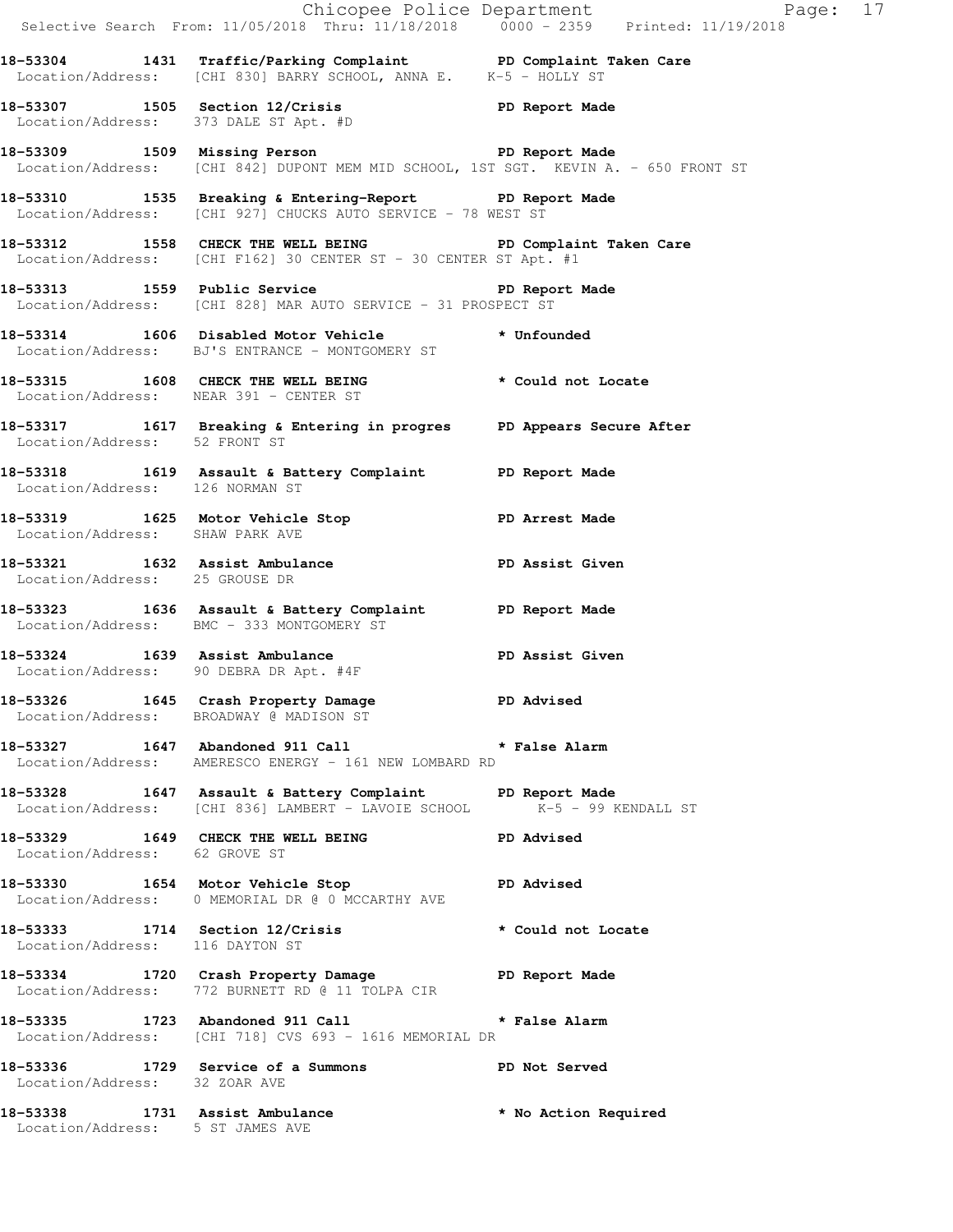**18-53340 1751 Traffic/Parking Complaint \* Could not Locate**  Location/Address: [CHI 78] CHICOPEE SELF STORAGE - 657 MEADOW ST

**18-53341 1756 Motor Vehicle Stop PD Citation/Warning Issu**  Location/Address: [CHI F376] CURRY HONDA NISSAN - 767 MEMORIAL DR

**18-53343 1813 Public Service PD Complaint Taken Care**  Location/Address: [CHI 828] MAR AUTO SERVICE - 31 PROSPECT ST

**18-53344 1816 Motor Vehicle Stop PD M/V Citation Issued**  Location/Address: 17 BRITTON ST @ 1865 MEMORIAL DR

**18-53347 1841 Crash Personal Injury PD Assist Given**  Location/Address: EXIT 4 OFF 391 - GRATTAN ST

**18-53349 1851 Neighbor/Landlord Dispute PD Complaint Taken Care**  Location/Address: 56 SHERMAN AVE Apt. #1FL

**18-53351 1910 Disturbance \* Unfounded**  Location/Address: [CHI 806] CHICOPEE SAVINGS BANK - 569 EAST ST

**18-53352 1921 Repossessed Motor Vehicle/Othe PD Complaint Taken Care**  Location/Address: 6 CHESTNUT ST Apt. #1L

**18-53353 1922 Traffic Assignment PD Citation/Warning Issu**  Location/Address: EAST MAIN ST

**18-53354 1926 Service of a Summons PD Not Served**  Location/Address: 33 CHAPEL ST

**18-53355 1931 Motor Vehicle Stop PD Advised**  Location/Address: WWLP - CHICOPEE ST

**18-53357 1937 Motor Vehicle Stop PD Citation/Warning Issu**  Location/Address: 396 EAST MAIN ST @ 13 HILLMAN ST

**18-53358 1939 ASSIST DCF \* Could not Locate**  Location/Address: 67 DWIGHT ST Apt. #2FL

**18-53359 1943 Service of a Summons PD Not Served**  Location/Address: 24 RANDALL ST

18-53360 1948 Assist Ambulance **PD Assist Given** Location/Address: 31 BLANCHE ST Apt. #2FL

**18-53364 1951 Assault & Battery Complaint PD Criminal Complaint Re**  Location/Address: [CHI F1211] RACHELS FOODS - 749 MEADOW ST

**18-53365 1959 Crash Property Damage PD Report Made**  Location/Address: [CHI F255] NATIVITY CHURCH - 780 CHICOPEE ST

**18-53366 2043 Public Service \* Could not Locate**  Location/Address: EMPIRE ST

**18-53367 2053 Assault & Battery Complaint PD Arrest Made**  Location/Address: [CHI F1211] RACHELS FOODS - 749 MEADOW ST

**18-53368 2103 Larceny Complaint Past PD Report Made**  Location/Address: 62 OHIO AVE

**18-53369 2105 Robbery Unarmed PD Report Made**  Location/Address: [CHI 305] CUMBERLAND FARMS - 37 MONTCALM ST

**18-53370 2141 Crash Personal Injury PD Report Made**  Location/Address: 0 NEWBURY ST @ 0 RIMMON AVE

**18-53373 2214 Property Check Parks/Bldgs PD Appears Secure After**  Location/Address: [CHI 1933] SHELL FOOD MART - 197 GROVE ST

**18-53376 2224 Assist Ambulance PD Assist Given**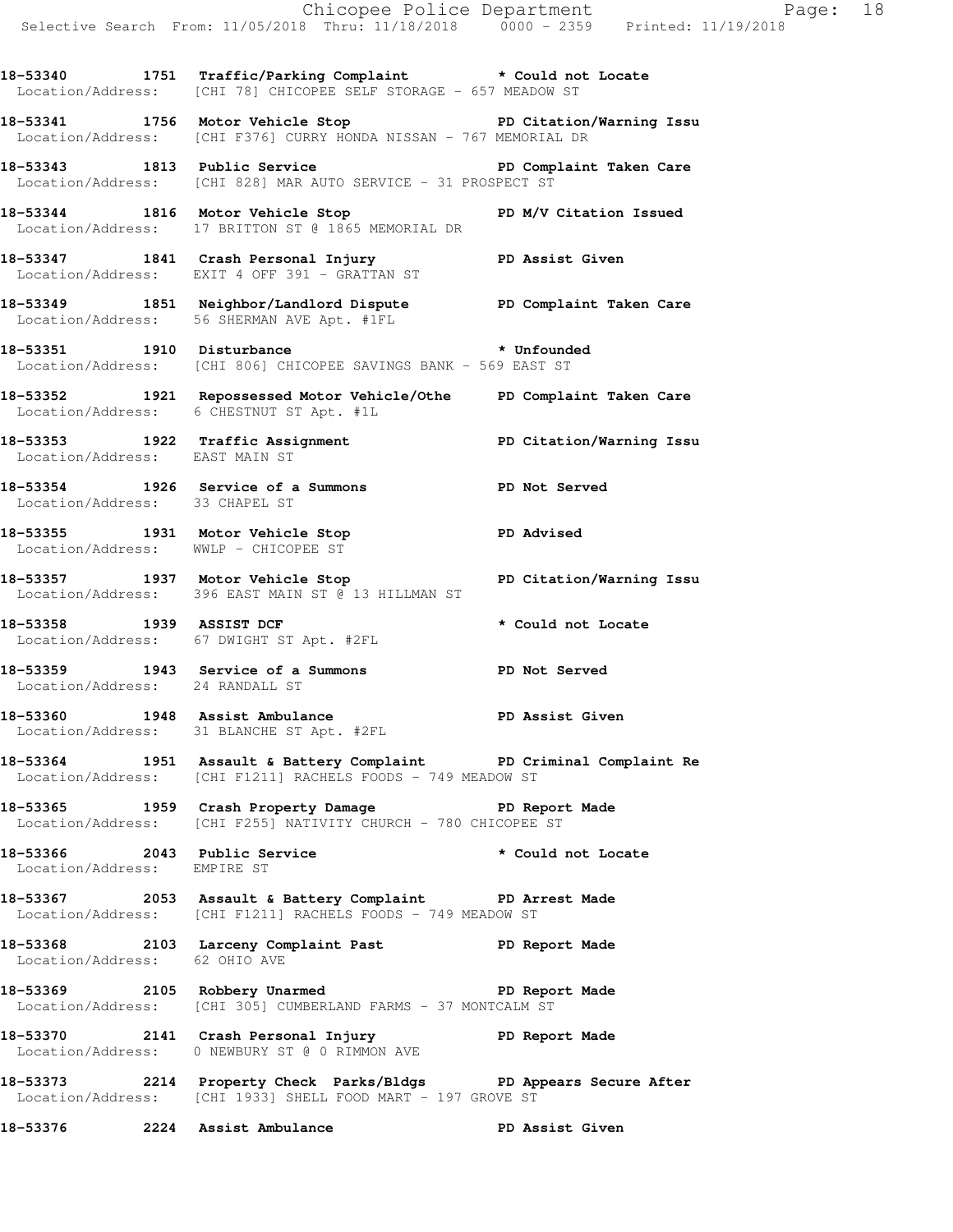Location/Address: 16 AMERICA ST Apt. #6

- **18-53378 2242 Property Check Parks/Bldgs PD Appears Secure After**  Location/Address: [CHI 837] LITWIN SCHOOL, SGT. ROBERT R. K-5 - 135 LITWIN LN
- **18-53379 2243 Assist Ambulance PD Assist Given**  Location/Address: [CHI F1524] ORANGE PARK MANAGEMENT - 76 SPRINGFIELD ST Apt. #2

18-53381 2255 Disturbance **\*** Unfounded Location/Address: [CHI 612] QUICKYS - 2 SPRINGFIELD ST Apt. #309

- **18-53382 2303 Property Check Parks/Bldgs PD Appears Secure After**  Location/Address: [CHI 1816] RESTAURANT DEPOT - 123 FIRST AVE
- **18-53383 2307 Property Check Parks/Bldgs PD Appears Secure After**  Location/Address: [CHI XP2053] MERCEDES-BENZ OF SPRINGFIELD - 295 BURNETT RD

#### **For Date: 11/08/2018 - Thursday**

- **18-53385 0023 Property Check Parks/Bldgs PD Appears Secure After**  Location/Address: [CHI 958] PION PONTIAC (BOB) - 333 MEMORIAL DR
- **18-53386 0030 Property Check Parks/Bldgs PD Appears Secure After**  Location/Address: [CHI 1065] CHICOPEE HIGH SCHOOL - 820 FRONT ST
- **18-53387 0037 Property Check Parks/Bldgs PD Appears Secure After**  Location/Address: [CHI F1048] HAMPTON INN CHICOPEE - 600 MEMORIAL DR
- **18-53388 0038 Property Check Parks/Bldgs PD Appears Secure After**  Location/Address: STONINA DR
- **18-53389 0047 Property Check Parks/Bldgs PD Appears Secure After**  Location/Address: [CHI F1342] CVS PHARMACY - 235 CENTER ST
- **18-53390 0051 Property Check Parks/Bldgs PD Appears Secure After**  Location/Address: [CHI F734] AMVETS CLUB POST 12 - 754 MONTGOMERY ST
- **18-53391 0052 Property Check Parks/Bldgs PD Appears Secure After**  Location/Address: [CHI 857] SZOT PARK - 97 SGT TRACY DR
- **18-53392 0054 Property Check Parks/Bldgs PD Appears Secure After**  Location/Address: [CHI 366] HIGHLAND FARMS - 466 CHICOPEE ST
- **18-53393 0054 Property Check Parks/Bldgs PD Appears Secure After**  Location/Address: [CHI 508] TD'S SPORTS PUB - 699 GRATTAN ST
- **18-53394 0056 Property Check Parks/Bldgs PD Appears Secure After**  Location/Address: [CHI 1027] DUNKIN DONUTS - 820 MEMORIAL DR
- **18-53395 0059 Property Check Parks/Bldgs PD Appears Secure After**  Location/Address: [CHI 1] MCCELLENDS GARDENS - 123 ACADEMY ST
- **18-53396 0107 Property Check Parks/Bldgs PD Appears Secure After**  Location/Address: [CHI F1276] MASSES SEAFOOD - 1329 MEMORIAL DR
- **18-53397 0109 Property Check Parks/Bldgs PD Appears Secure After**  Location/Address: [CHI 850] LINCOLN GROVE - PARK - 224 BROADWAY
- **18-53398 0113 Property Check Parks/Bldgs PD Appears Secure After**  Location/Address: [CHI 310] SUBWAY - 105 CENTER ST
- **18-53399 0115 Property Check Parks/Bldgs PD Appears Secure After**  Location/Address: [CHI 178] BASICS PLUS MINI MART - 190 EAST ST
- **18-53400 0118 Property Check Parks/Bldgs PD Appears Secure After**  Location/Address: [CHI 856] NASH FIELD PARK - 90 CALL ST
- **18-53401 0122 Property Check Parks/Bldgs PD Appears Secure After**  Location/Address: [CHI 1342] BULLSEYE BAR - 621 CENTER ST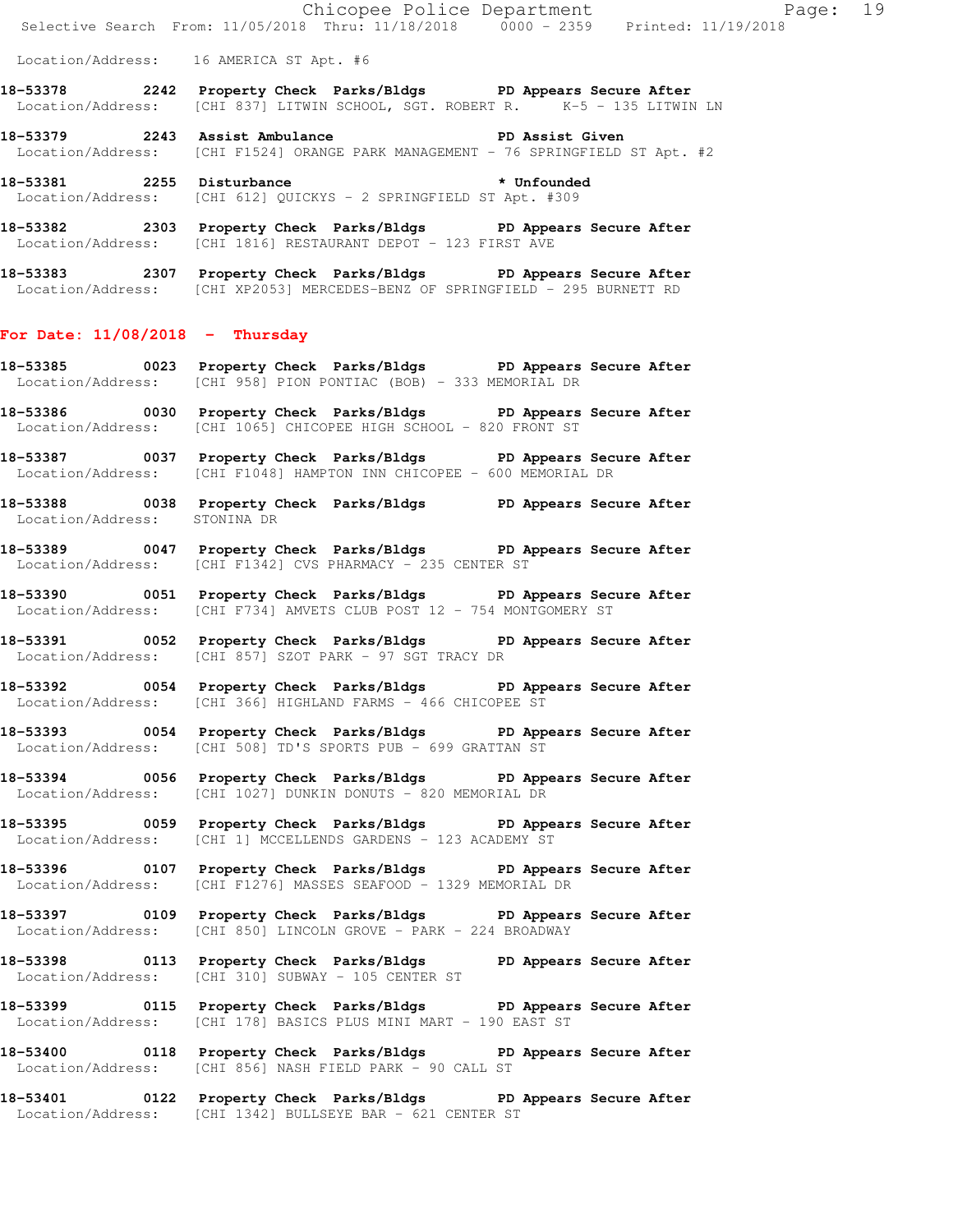| l.                              |                                                 | Chicopee Police Department<br>Selective Search From: 11/05/2018 Thru: 11/18/2018 0000 - 2359 Printed: 11/19/2018                                          |                 |  |
|---------------------------------|-------------------------------------------------|-----------------------------------------------------------------------------------------------------------------------------------------------------------|-----------------|--|
|                                 |                                                 | 18-53402 0122 Property Check Parks/Bldgs PD Appears Secure After<br>Location/Address: [CHI F820] GALLAGHERS OLDE FASHION SERVICE STATION - 206 NEWBURY ST |                 |  |
|                                 |                                                 | 18-53403 0124 Property Check Parks/Bldgs PD Appears Secure After<br>Location/Address: [CHI 92] CHICOPEE CHLORINATION PLANT - 1356 BURNETT RD              |                 |  |
|                                 |                                                 | 18-53404 0129 Property Check Parks/Bldgs PD Appears Secure After<br>Location/Address: ROBBINS RD                                                          |                 |  |
|                                 |                                                 | 18-53405 0136 Property Check Parks/Bldgs PD Appears Secure After<br>Location/Address: [CHI 1065] CHICOPEE HIGH SCHOOL - 820 FRONT ST                      |                 |  |
|                                 |                                                 | 18-53406 0136 Property Check Parks/Bldgs PD Appears Secure After<br>Location/Address: [CHI 525] GRISE FUNERAL HOME - 280 SPRINGFIELD ST                   |                 |  |
|                                 |                                                 | 18-53407   0137   Disturbance   * Unfounded<br>Location/Address: [CHI F162] 30 CENTER ST - 30 CENTER ST                                                   |                 |  |
| Location/Address: 12 GROUSE DR  |                                                 | 18-53408 0139 Section 12/Crisis                                                                                                                           | PD Assist Given |  |
|                                 | Location/Address: 0 MEADOW ST @ 0 ALDEN ST      | 18-53410 0200 Motor Vehicle Stop North PD Citation/Warning Issu                                                                                           |                 |  |
|                                 | Location/Address: [CHI 1196] SHELL - 95 WEST ST | 18-53412 0219 Property Check Parks/Bldgs PD Appears Secure After                                                                                          |                 |  |
|                                 |                                                 | 18-53413 0223 Property Check Parks/Bldgs PD Appears Secure After<br>Location/Address: [CHI F1345] ALL STAR RENTAL - 399 MEMORIAL DR                       |                 |  |
|                                 |                                                 | 18-53414 0235 Property Check Parks/Bldgs PD Appears Secure After<br>Location/Address: [CHI F343] CABOTVILLE INDUSTRIAL PARK - 165 FRONT ST                |                 |  |
|                                 | Location/Address: BURNETT RD @ FULLER RD        | 18-53415 0250 Motor Vehicle Stop PD Advised                                                                                                               |                 |  |
|                                 |                                                 | 18-53416 0251 Assist Ambulance New PD Assist Given<br>Location/Address: [CHI 612] QUICKYS - 2 SPRINGFIELD ST Apt. #110                                    |                 |  |
|                                 |                                                 | 18-53418 0255 Property Check Parks/Bldgs PD Appears Secure After<br>Location/Address: [CHI F1272] LIFE POINT CHURCH - 603 NEW LUDLOW RD                   |                 |  |
| Location/Address: 55 TAYLOR ST  |                                                 | 18-53419 		 0303 Property Check Parks/Bldgs 		 PD Appears Secure After                                                                                    |                 |  |
| Location/Address: 17 FACTORY ST |                                                 | 18-53420 0328 Property Check Parks/Bldgs PD Appears Secure After                                                                                          |                 |  |
|                                 |                                                 | 18-53421 0333 Property Check Parks/Bldgs PD Appears Secure After<br>Location/Address: [CHI 188] PRIDE SERVICE STATION - 167 CHICOPEE ST                   |                 |  |
|                                 |                                                 | 18-53422 0339 Property Check Parks/Bldgs PD Appears Secure After<br>Location/Address: [CHI 1567] FAIRVIEW EYECARE - 1176 MEMORIAL DR Apt. #STE B          |                 |  |
|                                 | Location/Address: 170 SPRINGFIELD ST            | 18-53423 0354 Motor Vehicle Stop North PD Citation/Warning Issu                                                                                           |                 |  |
|                                 |                                                 | 18-53424 0402 Property Check Parks/Bldgs PD Appears Secure After<br>Location/Address: [CHI F684] CASTLE OF KNIGHTS - 1599 MEMORIAL DR                     |                 |  |
|                                 |                                                 | 18-53425 0407 Property Check Parks/Bldgs PD Appears Secure After<br>Location/Address: [CHI 923] SAFE & SOUND - $428$ EAST ST                              |                 |  |
|                                 |                                                 | 18-53426 0408 Property Check Parks/Bldgs PD Appears Secure After<br>Location/Address: [CHI 563] RITE AID PHARMACY - 577 MEADOW ST                         |                 |  |
|                                 |                                                 | 18-53429 0500 Property Check Parks/Bldgs PD Appears Secure After<br>Location/Address: [CHI F1227] RED FEZ LOUNGE - 70 EXCHANGE ST                         |                 |  |
|                                 |                                                 | 18-53430 0526 Motor Vehicle Stop North PD Citation/Warning Issu<br>Location/Address: [CHI 30] ROOT RESIDENCE (KAREN) - 381 SPRINGFIELD ST                 |                 |  |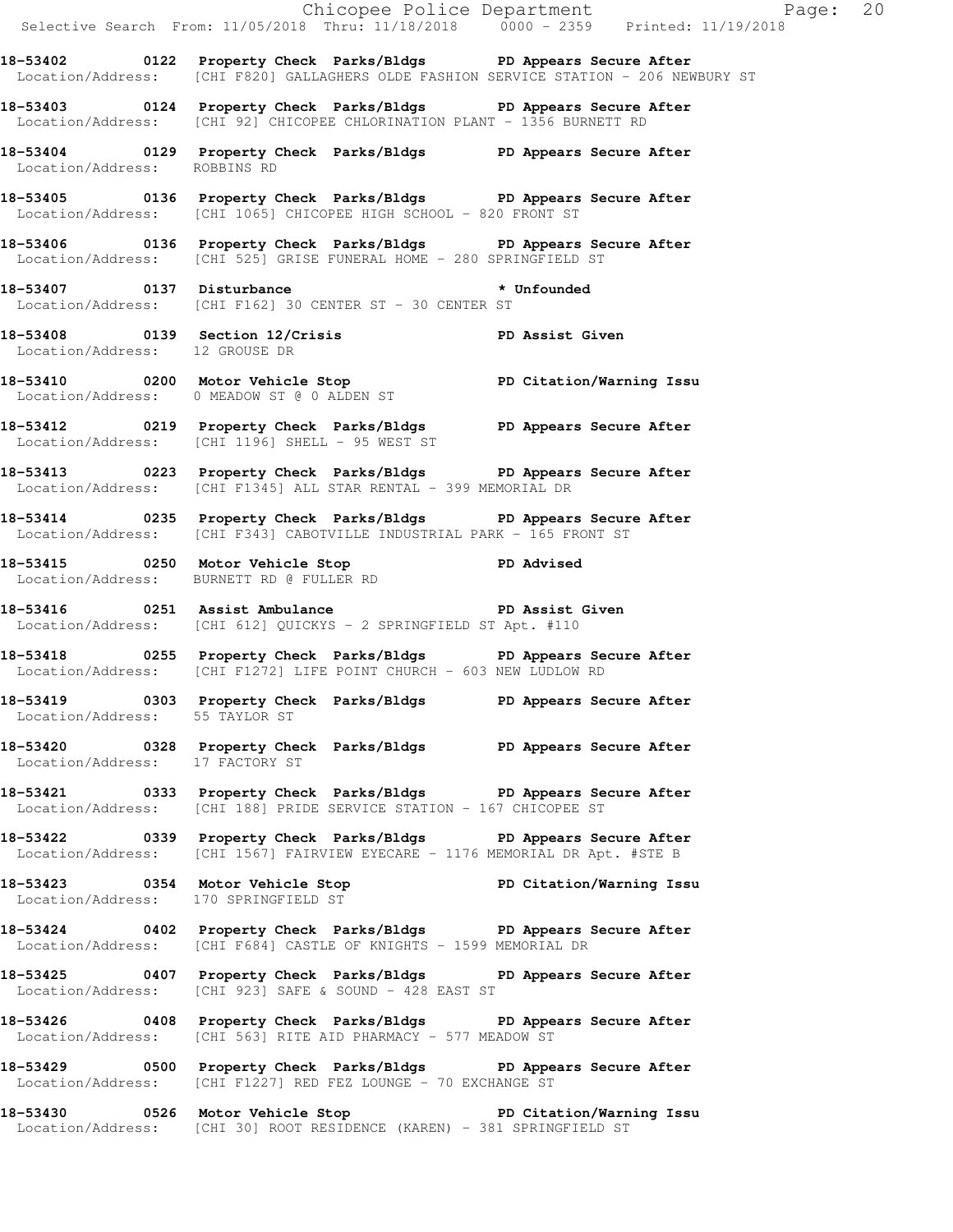**18-53431 0535 Property Check Parks/Bldgs PD Appears Secure After**  Location/Address: [CHI 854] SARAH JANE PARK - 21 VIVIAN ST

**18-53432 0536 Property Check Parks/Bldgs PD Appears Secure After**  Location/Address: [CHI 525] GRISE FUNERAL HOME - 280 SPRINGFIELD ST

**18-53433 0629 Traffic Assignment PD Complaint Taken Care**  Location/Address: MEMORIAL DR

**18-53434 0629 Traffic Assignment PD Complaint Taken Care**  Location/Address: CHAPEL ST

**18-53435 0629 Traffic Assignment PD Complaint Taken Care**  Location/Address: [CHI 1693] DISCOUNT AUTO GLASS - 467 EAST MAIN ST

**18-53436 0631 Traffic Assignment PD Complaint Taken Care**  Location/Address: FRONT ST

**18-53437 0636 Traffic Assignment \* No Action Required**  Location/Address: CHICOPEE ST

**18-53438 0637 Assist Ambulance PD Assist Given**  Location/Address: 2 HIGHLAND AVE

**18-53440 0643 Motor Vehicle Stop PD M/V Citation Issued**  Location/Address: [CHI 1100] BURY APARTMENTS CHICOPEE HOUSING - 335 EAST MAIN ST

**18-53441 0651 Breaking & Entering-Report PD Report Made**  Location/Address: CHURCH OF CHRIST - 284 MONTGOMERY ST

**18-53442 0707 Motor Vehicle Stop PD Citation/Warning Issu**  Location/Address: [CHI F184] 590 FRONT ST - 590 FRONT ST

**18-53443 0719 Public Service PD Served in Hand**  Location/Address: [CHI F825] MASS TRIAL COURT [CHICOPEE] - 30 CHURCH ST

**18-53444 0828 Service of a Summons PD Served in Hand**  Location/Address: 24 RANDALL ST

**18-53445 0830 Traffic/Parking Complaint PD Complaint Taken Care**  Location/Address: [CHI 836] LAMBERT - LAVOIE SCHOOL K-5 - 99 KENDALL ST

**18-53446 0836 Service of a Summons PD Not Served**  Location/Address: 44 SCHLEY ST

**18-53448 0841 Property Check Parks/Bldgs PD Complaint Taken Care**  Location/Address: [CHI 832] BELLAMY MIDDLE SCHOOL, EDWARD 6-8 - 314 PENDLETON AVE

**18-53452 0848 Property Check Parks/Bldgs PD Appears Secure After**  Location/Address: [CHI 325] BOAT RAMP, MEDINA STREET - 100 MEDINA ST

**18-53454 0904 Property Check Parks/Bldgs PD Appears Secure After**  Location/Address: [CHI F621] FAMILY DOLLAR - 209 EXCHANGE ST

**18-53455 0906 Property Check Parks/Bldgs PD Complaint Taken Care**  Location/Address: [CHI 1564] HAMPDEN CHARTER SCHOOL OF SCIENCE - 20 JOHNSON RD

**18-53456 0908 Property Check Parks/Bldgs PD Complaint Taken Care Location/Address:** [CHI 838] CHICOPEE ACADEMY @SELSER 6-12 - 12 DARE WAY Location/Address: [CHI 838] CHICOPEE ACADEMY @SELSER

**18-53457 0914 Motor Vehicle Stop PD M/V Citation Issued**  Location/Address: 570 BROADWAY

**18-53458 0914 Traffic/Parking Complaint PD Complaint Taken Care**  Location/Address: [CHI F1161] CHICOPEE MARKETPLACE - 591 MEMORIAL DR

**18-53459 0923 Neighbor/Landlord Dispute PD Advised**  Location/Address: 21 ARTISAN ST

**18-53460 0925 Traffic/Parking Complaint \* No Action Required**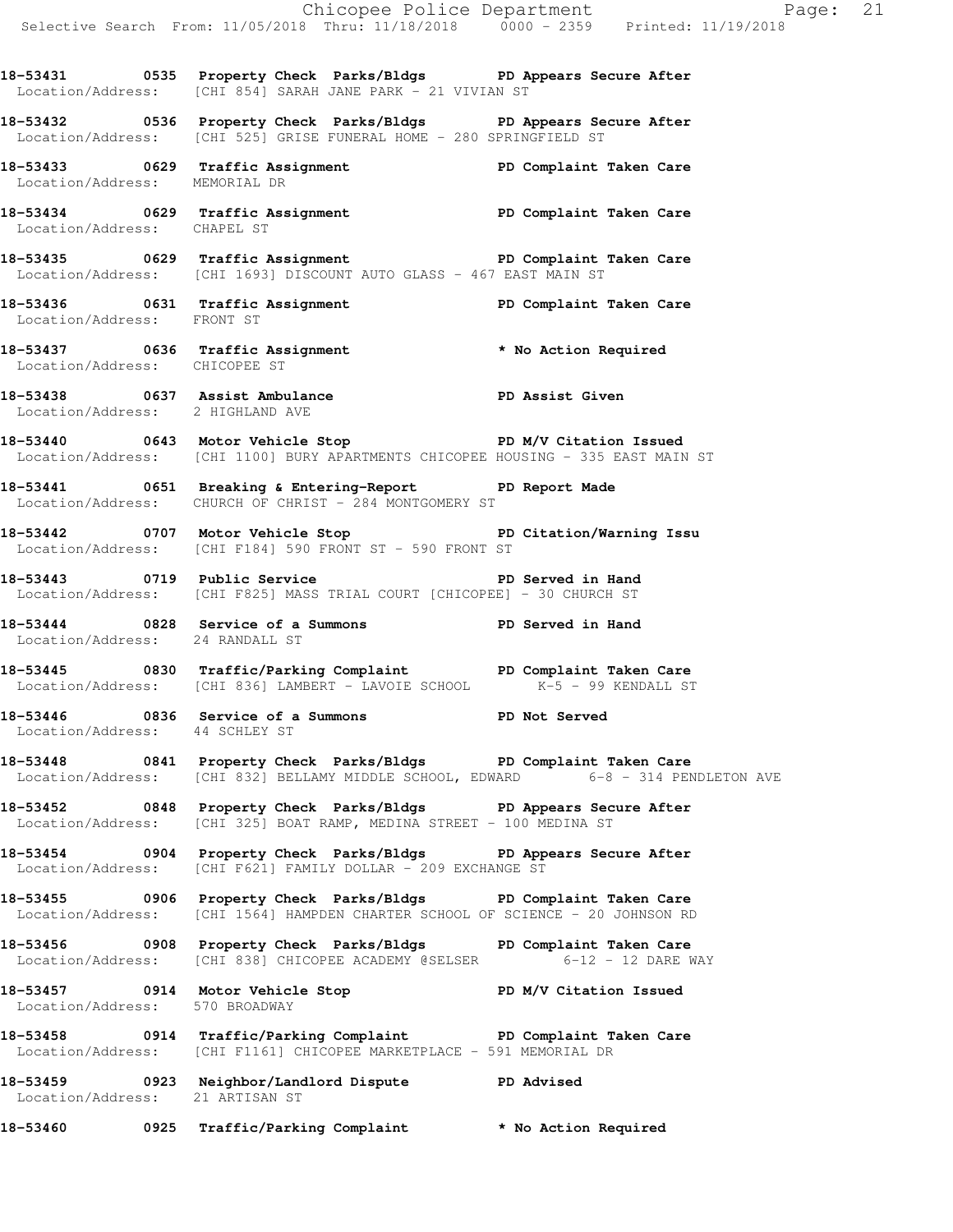|                                                              | Chicopee Police Department<br>Selective Search From: 11/05/2018 Thru: 11/18/2018 0000 - 2359 Printed: 11/19/2018                                          | Page: 22               |
|--------------------------------------------------------------|-----------------------------------------------------------------------------------------------------------------------------------------------------------|------------------------|
| Location/Address: 89 CENTER ST                               |                                                                                                                                                           |                        |
|                                                              | 18-53461 0927 Property Check Parks/Bldgs PD Complaint Taken Care<br>Location/Address: [CHI 833] BOWIE SCHOOL, HERBERT V. K-5 - 80 DARE WAY                |                        |
|                                                              | 18-53462 0930 Property Check Parks/Bldgs PD Complaint Taken Care<br>Location/Address: [CHI 501] CHICOPEE CHILD DEVELOPMENT CENTER - 989 JAMES ST          |                        |
|                                                              | 18-53469 0947 Public Service 20 PD Citation/Warning Issu<br>Location/Address: [CHI 518] SAVINO & PERRON MONUMENTS - 543 GRATTAN ST Apt. #3 FL             |                        |
|                                                              | 18-53470 0951 Service of a Summons PD Not Served<br>Location/Address: [CHI F1512] PARADISE PIZZA - 140 EXCHANGE ST Apt. #1                                |                        |
|                                                              | 18-53472 0958 Property Check Parks/Bldgs PD Appears Secure After<br>Location/Address: [CHI 153] WESTFIELD BANK - 70 CENTER ST                             |                        |
|                                                              | 18-53473 1000 Property Check Parks/Bldgs PD Complaint Taken Care<br>Location/Address: [CHI 844] FAIRVIEW MEMORIAL ELEMENTARY SCHOOL K-5 - 26 MEMORIAL AVE |                        |
|                                                              | 18-53474 1003 Traffic/Parking Complaint PD Complaint Taken Care<br>Location/Address: [CHI 224] GROSSMAN BARGAIN OUTLET - 1956 MEMORIAL DR                 |                        |
| Location/Address: 51 LEMUEL AVE                              | 18-53475 1009 Service of a Summons PD Not Served                                                                                                          |                        |
| Location/Address: 44 HILLMAN ST                              | 18-53476 1014 Service of a Summons PD Served in Hand                                                                                                      |                        |
|                                                              | 18-53478 1024 CHECK THE WELL BEING PD Assist Given<br>Location/Address: [CHI 782] ELMS, COLLEGE OF OUR LADY OF THE - 291 SPRINGFIELD ST                   |                        |
|                                                              | 18-53479 1025 Traffic/Parking Complaint PD Complaint Taken Care<br>Location/Address: [CHI 722] PROSPECT ENTERPRISES (PROPERTY OWNER) - 1600 MEMORIAL DR   |                        |
| Location/Address: 494 EAST ST                                | 18-53480 1026 Service of a Summons PD Not Served                                                                                                          |                        |
|                                                              | 18-53481 1034 Property Check Parks/Bldgs PD Complaint Taken Care<br>Location/Address: [CHI 840] STREIBER SCHOOL, HUGH SCOTT K-5 - 40 STREIBER DR          |                        |
|                                                              | 18-53482 1037 Service of a Summons<br>Location/Address: 53 CABOT ST Apt. #3B                                                                              | <b>PD</b> Not Served   |
|                                                              | 18-53483 1039 CHECK THE WELL BEING PD Assist Given<br>Location/Address: STATE POOL - E MEADOW ST                                                          |                        |
| 18-53484 1052 Abandoned MV<br>Location/Address: 38 FOREST ST |                                                                                                                                                           | PD Report Made         |
|                                                              | 18-53485 1054 Motor Vehicle Stop PD M/V Citation Issued<br>Location/Address: 26 CHICOPEE ST @ 43 GRANBY RD                                                |                        |
|                                                              | 18-53486 1134 CHECK THE WELL BEING PD Complaint Taken Care<br>Location/Address: 18 MAPLE ST                                                               |                        |
|                                                              | 18-53487 1146 Motor Vehicle Stop<br>Location/Address: 0 CABOT ST @ 0 PARK ST                                                                              | PD M/V Citation Issued |
| Location/Address: 116 LOOMIS DR                              | 18-53488 1156 ASSIST OTHER AGENCY                                                                                                                         | * No Action Required   |
| Location/Address: 30 GARDNER RD                              | 18-53489 1204 Warrant Service New PD Complaint Taken Care                                                                                                 |                        |
|                                                              | 18-53492 1232 Crash Property Damage PD Report Made<br>Location/Address: [CHI 177] AM LITHOGRAPHY - 694 CENTER ST                                          |                        |
|                                                              | 18-53493 1238 Assist Ambulance New PD Assisted other Agency<br>Location/Address: [CHI 444] WESTOVER TRAILER PARK - 1246 GRANBY RD Apt. #7                 |                        |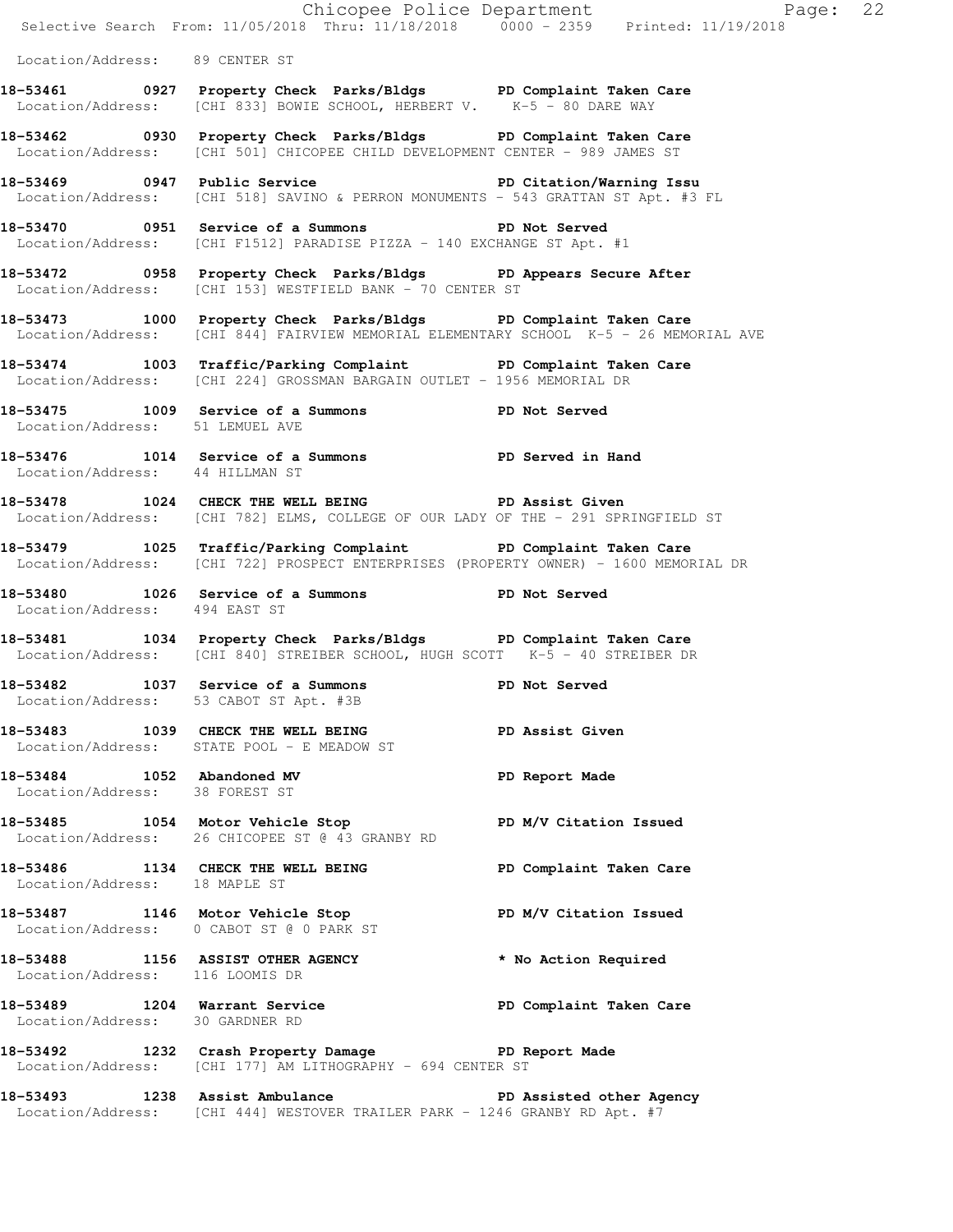Chicopee Police Department Page: 23 Selective Search From: 11/05/2018 Thru: 11/18/2018 0000 - 2359 Printed: 11/19/2018 **18-53496 1305 Missing Person PD Complaint Taken Care**  Location/Address: 6 CHESTNUT ST Apt. #L **18-53500 1406 Traffic/Parking Complaint PD Complaint Taken Care**  Location/Address: [CHI F1150] CHICOPEE COMPREHENSIVE HIGH SCHOOL - ROLF AVE **18-53501 1417 Malicious Damage-Past PD Report Made**  Location/Address: 94 LARAMEE ST **18-53502 1421 Motor Vehicle Stop PD Citation/Warning Issu**  Location/Address: 235 CHICOPEE ST @ 14 STEDMAN ST **18-53504 1428 Traffic/Parking Complaint PD Advised**  Location/Address: 1546 WESTOVER RD 18-53506 1444 Motor Vehicle Stop **PD M/V Citation Issued**  Location/Address: 88 CHICOPEE ST @ 2 BROADCAST CTR **18-53510 1458 Crash Personal Injury PD Criminal Complaint Re**  Location/Address: PLAINFIELD ST **18-53508 1459 Juvenile Complaint PD Advised**  Location/Address: LUCRETIA AVE **18-53511 1503 Neighbor/Landlord Dispute PD Report Made**  Location/Address: 69 BONNER ST **18-53512 1506 Crash Personal Injury PD Report Made**  Location/Address: [CHI 644] STOP & SHOP SUPERMARKET - 672 MEMORIAL DR **18-53520 1616 Assault & Battery Complaint PD Criminal Complaint Re**  Location/Address: [CHI 323] POLISH NATIONAL CREDIT UNION - 244 EXCHANGE ST 18-53521 1619 Disturbance **PD Complaint Taken Care** Location/Address: [CHI 850] LINCOLN GROVE - PARK - 224 BROADWAY **18-53522 1623 Abandoned MV PD Report Made**  Location/Address: 791 BRITTON ST **18-53523 1624 Property Check Parks/Bldgs PD Appears Secure After**  Location/Address: [CHI 1287] CHANNEL 22 NEWS CENTER REAR OF BUILDING - 1 BROADCAST CTR **18-53524 1625 Breaking & Entering-Report PD Report Made**  Location/Address: [CHI F1278] HARMONY HOMES - 735 MEMORIAL DR Apt. #83 18-53526 1700 Motor Vehicle Stop **PD Criminal Complaint Re**  Location/Address: [CHI 188] PRIDE SERVICE STATION - 167 CHICOPEE ST **18-53528 1705 Animal Complaint PD Assist Given**  Location/Address: [CHI 1129] DUSZA, DARREN - 113 MCKINSTRY AVE **18-53529 1706 Breaking & Entering-Report PD Report Made**  Location/Address: [CHI 928] CHUCKS AUTO SERVICE - 58 WEST ST **18-53530 1711 Motor Vehicle Stop PD Criminal Complaint Re**  Location/Address: 452 GRATTAN ST @ 5 ASHGROVE ST **18-53533 1714 Crash Personal Injury PD Report Made**  Location/Address: 70 GRANBY RD **18-53537 1718 Neighbor/Landlord Dispute PD Advised**  Location/Address: 16 AMERICA ST Apt. #4 **18-53540 1723 Traffic/Parking Complaint PD Complaint Taken Care**  Location/Address: 143 SKEELE ST Apt. #3FL **18-53541 1727 Abandoned MV PD Advised**  Location/Address: 26 VICTORIA PARK **18-53542 1737 Crash Property Damage PD Report Made** 

Location/Address: [CHI 958] PION PONTIAC (BOB) - 333 MEMORIAL DR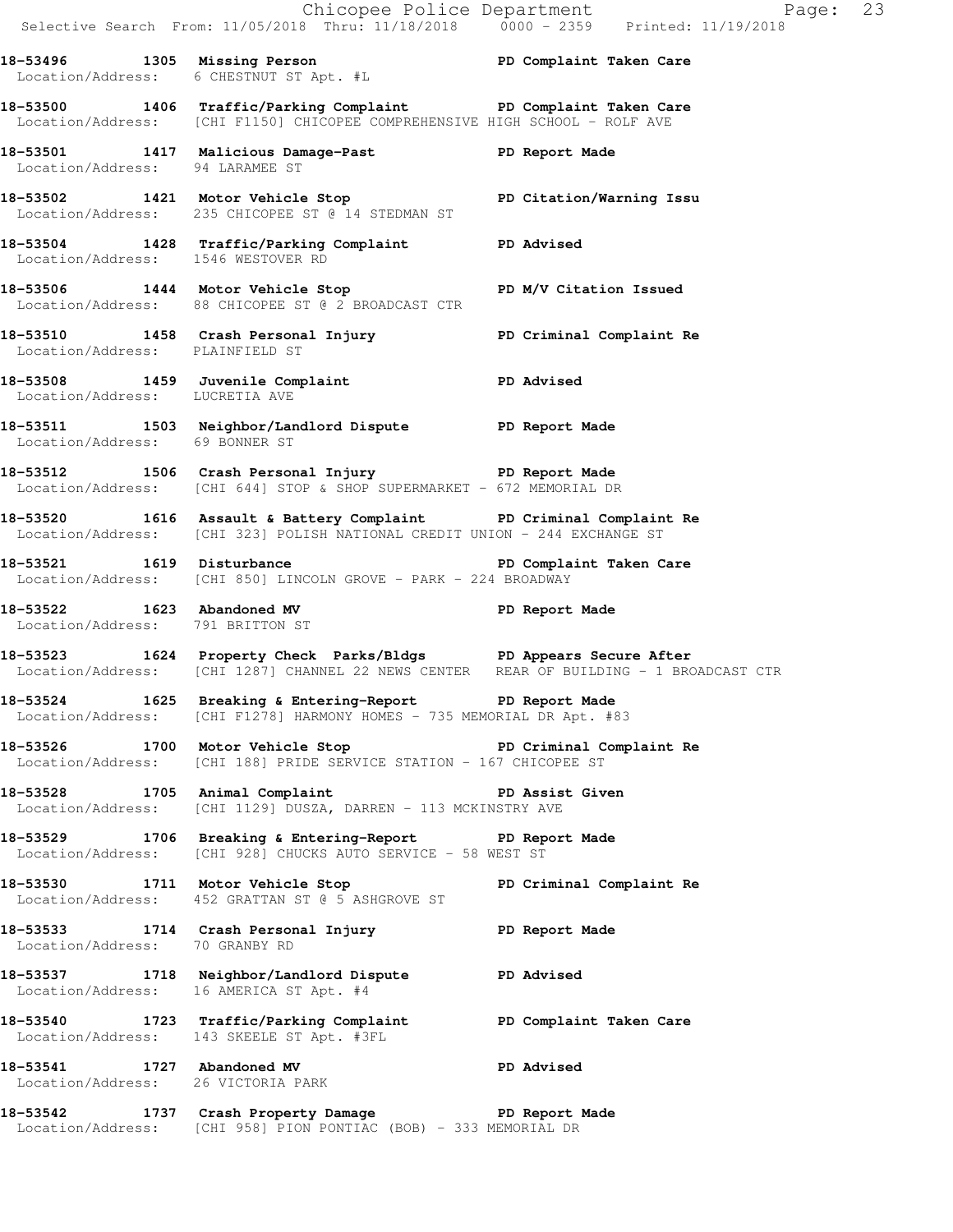Chicopee Police Department Page: 24 Selective Search From: 11/05/2018 Thru: 11/18/2018 0000 - 2359 Printed: 11/19/2018

18-53544 1751 Suspicious M/V **PD Complaint Taken Care** 

 Location/Address: PLAINFIELD ST **18-53545 1823 Traffic/Parking Complaint PD Complaint Taken Care**  Location/Address: 671 MEMORIAL DR @ 19 EDBERT ST **18-53548 1842 Motor Vehicle Stop PD Advised**  Location/Address: 155 EAST ST **18-53549 1845 Property Check Parks/Bldgs PD Appears Secure After**  Location/Address: [CHI 269] JENROSE WINES & LIQUORS - 945 CHICOPEE ST **18-53551 1850 Traffic/Parking Complaint PD Advised**  Location/Address: 22 WELLS AVE **18-53552 1901 Abandoned 911 Call \* Could not Locate**<br>
Location/Address: [CHI 832] BELLAMY MIDDLE SCHOOL, EDWARD 6-8 - 314 PENDLETON AVE Location/Address: [CHI 832] BELLAMY MIDDLE SCHOOL, EDWARD **18-53554 1923 CHECK THE WELL BEING PD Complaint Taken Care**  Location/Address: [CHI F1342] CVS PHARMACY - 235 CENTER ST **18-53556 1940 Neighbor/Landlord Dispute PD Advised**  Location/Address: [CHI F1278] HARMONY HOMES - 735 MEMORIAL DR Apt. #70 **18-53560 2026 Assist Ambulance PD Assist Given**  Location/Address: 510 MCKINSTRY AVE Apt. #15 **18-53562 2056 Assist Ambulance PD Assist Given**  Location/Address: 715 GRATTAN ST Apt. #1FL **18-53565 2114 Motor Vehicle Stop PD Citation/Warning Issu**  Location/Address: [CHI F641] WENDYS OLD FASHIONED HAMBURGERS AREA OFFICE - 786 MEMORIAL DR **18-53566 2116 Property Check Parks/Bldgs PD Appears Secure After**  Location/Address: CHUCKS LOTS - EXCHANGE ST **18-53567 2126 Unwanted Party/Undesirable PD Complaint Taken Care**  Location/Address:  $[CHI F1196]$  . - 333 FRONT ST Apt. #B **18-53569 2142 Assault & Battery Complaint PD Advised**  Location/Address: [CHI 1191] WALMART - 591 MEMORIAL DR **18-53570 2213 Motor Vehicle Stop PD M/V Citation Issued**  Location/Address: [CHI F1478] ROOF RE NEW LLC - 689 JAMES ST **18-53573 2306 Property Check Parks/Bldgs PD Appears Secure After** 

### **For Date: 11/09/2018 - Friday**

**18-53575 0027 Property Check Parks/Bldgs PD Appears Secure After**  Location/Address: [CHI 849] RIVERS PARK - 19 ALDEN ST

Location/Address: [CHI 927] CHUCKS FERRY LANDING LOTS - 78 WEST ST

**18-53576 0028 Property Check Parks/Bldgs PD Appears Secure After**  Location/Address: [CHI F684] CASTLE OF KNIGHTS - 1599 MEMORIAL DR

**18-53577 0036 Property Check Parks/Bldgs PD Appears Secure After**  Location/Address: [CHI 718] CVS 693 - 1616 MEMORIAL DR

**18-53578 0036 Property Check Parks/Bldgs PD Appears Secure After**  Location/Address: [CHI 105] LIQUORSHED - 1345 BURNETT RD

**18-53579 0037 Property Check Parks/Bldgs PD Appears Secure After**  Location/Address: [CHI 398] AMERICAN LEGION POST 275 - 41 ROBBINS RD

**18-53580 0044 Motor Vehicle Stop PD Citation/Warning Issu**  Location/Address: [CHI XF1590] DUNKIN DONUTS - 521 MEADOW ST

**18-53581 0047 Property Check Parks/Bldgs PD Appears Secure After**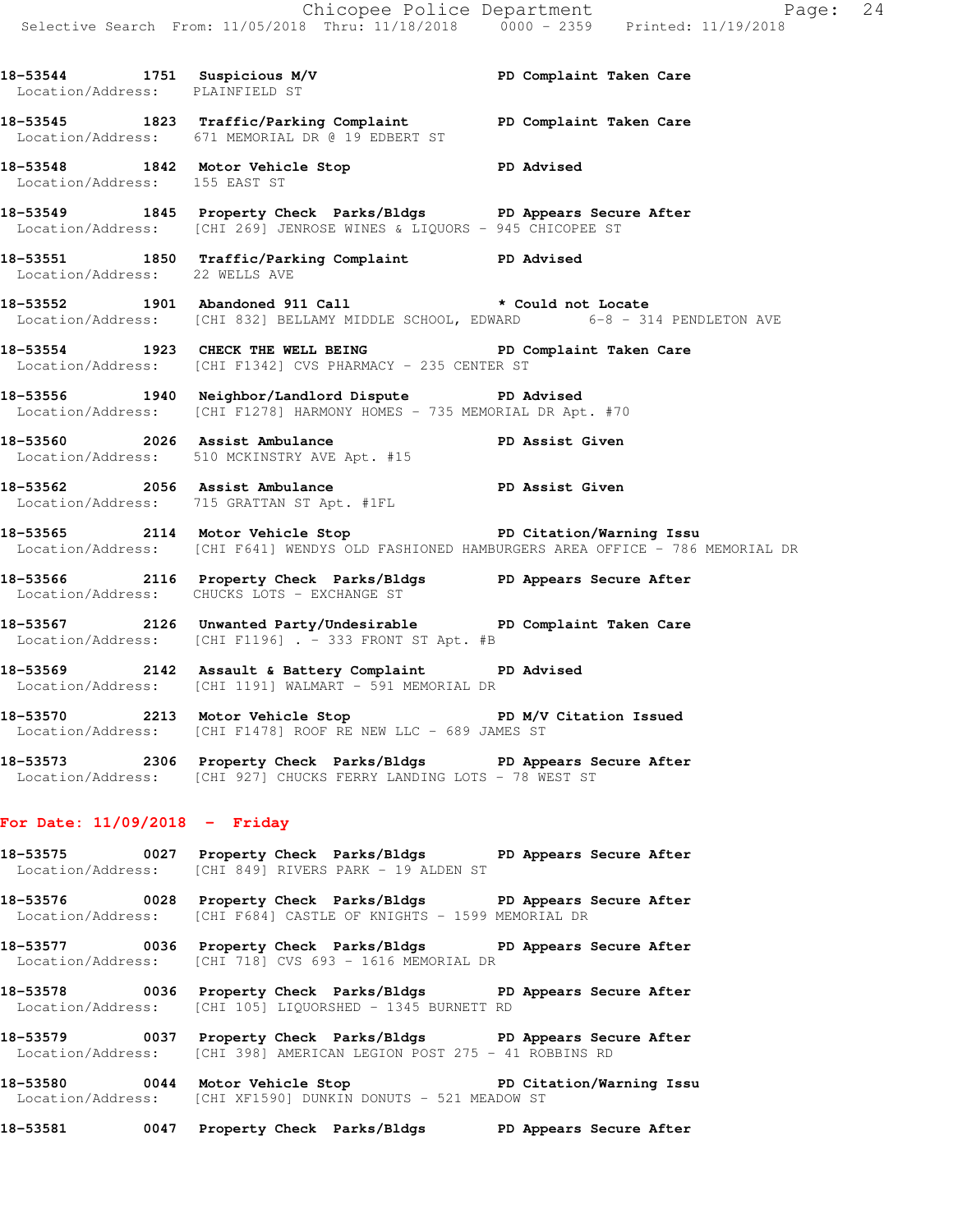|                                   |                                                                                                                                                     | Chicopee Police Department<br>Selective Search From: 11/05/2018 Thru: 11/18/2018 0000 - 2359 Printed: 11/19/2018 |
|-----------------------------------|-----------------------------------------------------------------------------------------------------------------------------------------------------|------------------------------------------------------------------------------------------------------------------|
|                                   | Location/Address: [CHI 958] PION PONTIAC (BOB) - 333 MEMORIAL DR                                                                                    |                                                                                                                  |
|                                   | 18-53582 0047 Suspicious M/V PD Complaint Taken Care<br>Location/Address: [CHI F27] STOP & GO - 643 PROSPECT ST                                     |                                                                                                                  |
|                                   | 18-53583 0053 Property Check Parks/Bldgs PD Appears Secure After<br>Location/Address: [CHI 1498] HONEYLAND FARMS - 206 NEWBURY ST                   |                                                                                                                  |
|                                   | 18-53584 0054 Property Check Parks/Bldgs PD Appears Secure After<br>Location/Address: [CHI F1272] LIFE POINT CHURCH - 603 NEW LUDLOW RD             |                                                                                                                  |
|                                   | 18-53585 0058 Property Check Parks/Bldgs PD Appears Secure After<br>Location/Address: [CHI 718] CVS 693 - 1616 MEMORIAL DR                          |                                                                                                                  |
|                                   | 18-53586 0059 Property Check Parks/Bldgs PD Appears Secure After<br>Location/Address: [CHI 857] SZOT PARK - 97 SGT TRACY DR                         |                                                                                                                  |
|                                   | 18-53587 0102 Property Check Parks/Bldgs PD Appears Secure After<br>Location/Address: [CHI 286] TWINS VARIETY - 112 DUCHARME AVE                    |                                                                                                                  |
|                                   | 18-53588 0103 Motor Vehicle Stop 50 PD Advised<br>Location/Address: [CHI F368] CITY HALL ANNEX - 274 FRONT ST                                       |                                                                                                                  |
|                                   | 18-53589 0109 Property Check Parks/Bldgs PD Appears Secure After<br>Location/Address: [CHI F122] SALTER COLLEGE - 645 SHAWINIGAN DR                 |                                                                                                                  |
|                                   | 18-53590 0110 Property Check Parks/Bldgs PD Appears Secure After<br>Location/Address: [CHI 1065] CHICOPEE HIGH SCHOOL - 820 FRONT ST                |                                                                                                                  |
|                                   | 18-53591 0111 Property Check Parks/Bldgs PD Appears Secure After<br>Location/Address: [CHI F734] AMVETS CLUB POST 12 - 754 MONTGOMERY ST            |                                                                                                                  |
|                                   | 18-53592 0111 Property Check Parks/Bldgs PD Appears Secure After<br>Location/Address: CHUCKS LOT - EXCHANGE ST                                      |                                                                                                                  |
|                                   | 18-53593 0113 Suspicious Person/Activity PD Complaint Taken Care<br>  Location/Address: [CHI 730] TOWN FAIR TIRE CENTERS INC - 886 MEMORIAL DR      |                                                                                                                  |
| Location/Address: 886 CHICOPEE ST | 18-53594 0117 Motor Vehicle Stop North PD Citation/Warning Issu                                                                                     |                                                                                                                  |
|                                   | 18-53595 0121 Property Check Parks/Bldgs PD Appears Secure After<br>Location/Address: [CHI 850] LINCOLN GROVE - PARK - 224 BROADWAY                 |                                                                                                                  |
|                                   | 18-53597 0140 Property Check Parks/Bldgs PD Appears Secure After<br>Location/Address: 182 NARRAGANSETT BLVD                                         |                                                                                                                  |
|                                   | 18-53598 0141 Property Check Parks/Bldgs PD Appears Secure After<br>Location/Address: [CHI F57] COPPERLINE EATERY/ CONVENIENCE STORE - 409 BROADWAY |                                                                                                                  |
|                                   | 18-53599 0146 Property Check Parks/Bldgs PD Appears Secure After<br>Location/Address: [CHI F740] BRADS SERVICE CENTER - 760 FRONT ST                |                                                                                                                  |
|                                   | 18-53600 0146 Motor Vehicle Stop PD Citation/Warning Issu<br>Location/Address: 0 BUCKLEY BLVD @ 0 BUSH AVE                                          |                                                                                                                  |
|                                   | 18-53601 0149 Property Check Parks/Bldgs PD Appears Secure After<br>Location/Address: [CHI 958] PION PONTIAC (BOB) - 333 MEMORIAL DR                |                                                                                                                  |
|                                   | 18-53602 0151 Property Check Parks/Bldgs PD Advised<br>Location/Address: [CHI 721] Stanley Berchulski boat ramp - 140 SYREK ST                      |                                                                                                                  |
|                                   | 18-53603 0153 Property Check Parks/Bldgs PD Appears Secure After<br>Location/Address: [CHI F1345] ALL STAR RENTAL - 399 MEMORIAL DR                 |                                                                                                                  |
| Location/Address: 61 BUCKLEY BLVD | 18-53604 0154 Property Check Parks/Bldgs PD Appears Secure After                                                                                    |                                                                                                                  |
|                                   | 18-53605 0201 Property Check Parks/Bldgs PD Appears Secure After<br>Location/Address: [CHI F376] CURRY HONDA NISSAN - 767 MEMORIAL DR               |                                                                                                                  |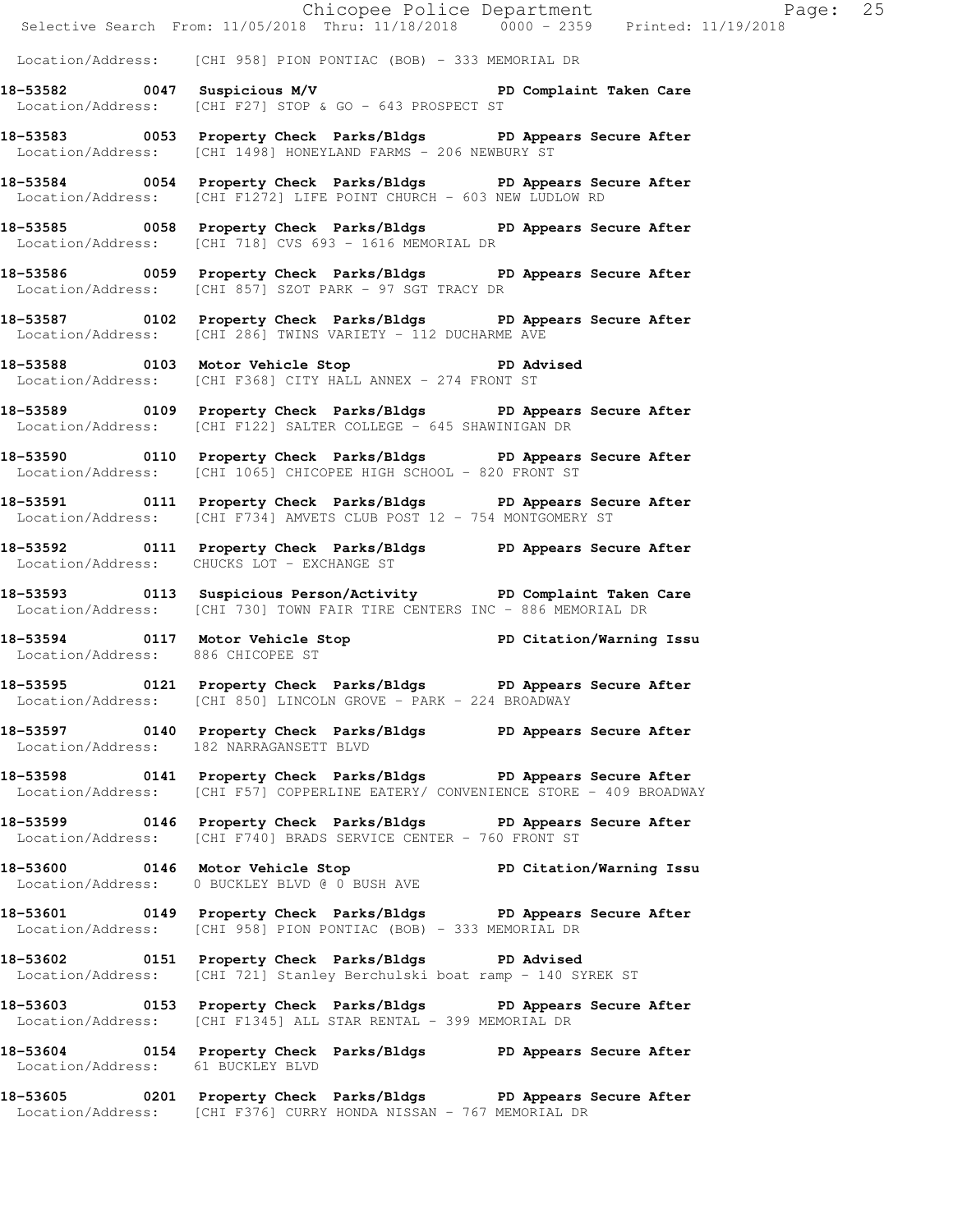Selective Search From: 11/05/2018 Thru: 11/18/2018 0000 - 2359 Printed: 11/19/2018 **18-53606 0204 Property Check Parks/Bldgs PD Appears Secure After**  Location/Address: [CHI 847] RAY ASH PARK - 52 ARCADE ST **18-53607 0206 Property Check Parks/Bldgs PD Appears Secure After**  Location/Address: [CHI 449] CVS 2339 - 1176 GRANBY RD **18-53608 0209 Property Check Parks/Bldgs PD Appears Secure After**  Location/Address: GREENPOINT CIR **18-53610 0224 Motor Vehicle Stop PD Advised**  Location/Address: 472 SPRINGFIELD ST @ 17 ROOSEVELT AVE **18-53611 0224 Motor Vehicle Stop PD M/V Citation Issued**  Location/Address: [CHI 730] TOWN FAIR TIRE CENTERS INC - 886 MEMORIAL DR 18-53612 **0224** Motor Vehicle Stop **PD M/V Citation Issued**  Location/Address: 317 GRANBY RD @ 5 NELSON ST **18-53613 0235 Motor Vehicle Stop PD Citation/Warning Issu**  Location/Address: 125 MEADOW ST **18-53615 0241 Disturbance PD Advised**  Location/Address: 275 BRITTON ST Apt. #1FL **18-53614 0243 Motor Vehicle Stop PD M/V Citation Issued**  Location/Address: [CHI 644] STOP & SHOP SUPERMARKET - 672 MEMORIAL DR **18-53616 0259 Transport Service PD Transport Complete**  Location/Address: 191 SPRINGFIELD ST @ 13 FAIRVIEW AVE **18-53617 0305 Property Check Parks/Bldgs PD Appears Secure After**  Location/Address: [CHI 721] Stanley Berchulski boat ramp - 140 SYREK ST **18-53618 0310 Property Check Parks/Bldgs PD Appears Secure After**  Location/Address: [CHI 832] BELLAMY MIDDLE SCHOOL, EDWARD 6-8 - 314 PENDLETON AVE **18-53619 0310 Property Check Parks/Bldgs PD Appears Secure After**  Location/Address: [CHI F684] CASTLE OF KNIGHTS - 1599 MEMORIAL DR **18-53620 0311 Property Check Parks/Bldgs PD Appears Secure After**  Location/Address: [CHI 1600] MONTY'S ROADHOUSE - 733 CHICOPEE ST **18-53621 0320 Property Check Parks/Bldgs PD Appears Secure After**  Location/Address: [CHI 429] KNIGHTS OF COLUMBUS - 460 GRANBY RD **18-53622 0323 Property Check Parks/Bldgs PD Appears Secure After**  Location/Address: [CHI 1886] BROTHERS PIZZA - 653 GRATTAN ST **18-53623 0340 Property Check Parks/Bldgs PD Appears Secure After**  Location/Address: [CHI 833] BOWIE SCHOOL, HERBERT V. K-5 - 80 DARE WAY **18-53624 0341 Property Check Parks/Bldgs PD Appears Secure After**  Location/Address: [CHI 305] CUMBERLAND FARMS - 37 MONTCALM ST **18-53625 0348 Property Check Parks/Bldgs PD Appears Secure After**  Location/Address: [CHI 1096] ARBOR KIDS, THE - 999 MEMORIAL DR **18-53626 0404 Property Check Parks/Bldgs PD Appears Secure After**  Location/Address: CHUCKS LOT - EXCHANGE ST **18-53627 0409 Property Check Parks/Bldgs PD Appears Secure After**  Location/Address: [CHI 826] COURTHOUSE LAUNDRY - 90 MAIN ST **18-53628 0418 Property Check Parks/Bldgs PD Appears Secure After**  Location/Address: [CHI 188] PRIDE SERVICE STATION - 167 CHICOPEE ST **18-53629 0422 Property Check Parks/Bldgs PD Appears Secure After**  Location/Address: [CHI F659] UNIQUE MOTORS - 1021 MEMORIAL DR **18-53630 0424 Motor Vehicle Stop PD M/V Citation Issued**  Location/Address: [CHI 1197] BRIDAL CORNER - 720 MEMORIAL DR

Chicopee Police Department Page: 26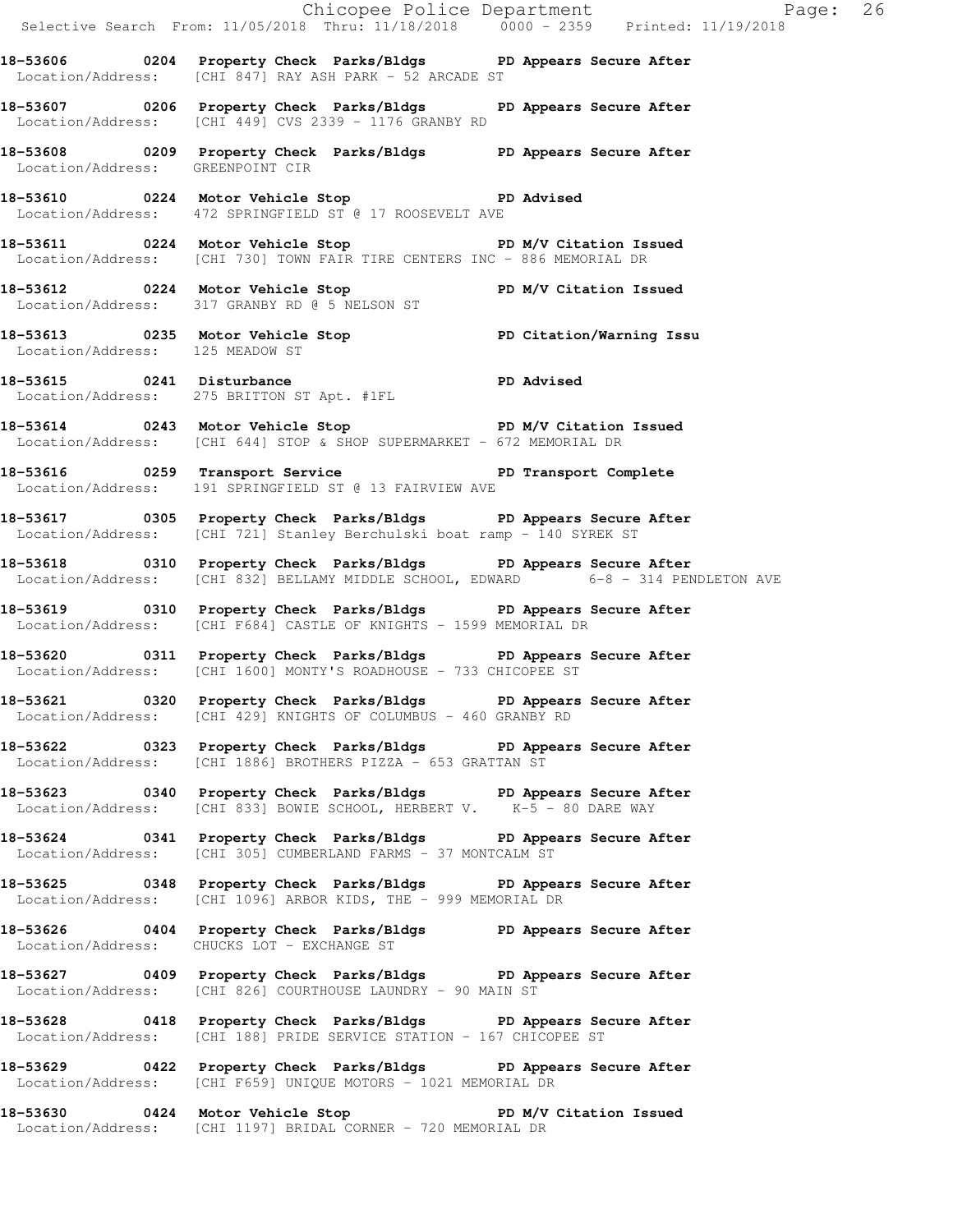Chicopee Police Department Page: 27 Selective Search From: 11/05/2018 Thru: 11/18/2018 0000 - 2359 Printed: 11/19/2018 **18-53631 0424 Property Check Parks/Bldgs PD Appears Secure After**  Location/Address: [CHI 449] CVS 2339 - 1176 GRANBY RD **18-53632 0449 Crash Property Damage PD Report Made**  Location/Address: 3 BURTON ST @ 42 HAMPDEN ST **18-53633 0451 Property Check Parks/Bldgs PD Appears Secure After**  Location/Address: [CHI 1643] COMPLETE RESTORATION SOLUTIONS - 30 HAYNES CIR **18-53634 0453 Property Check Parks/Bldgs PD Appears Secure After**  Location/Address: [CHI 1738] PRIME FUEL - 1869 MEMORIAL DR **18-53636 0518 Motor Vehicle Stop PD Advised**  Location/Address: BUCKLEY BLVD **18-53637 0522 Property Check Parks/Bldgs PD Appears Secure After**  Location/Address: [CHI 563] RITE AID PHARMACY - 577 MEADOW ST **18-53860 0547 Property Check Parks/Bldgs PD Appears Secure After**  Location/Address: [CHI 560] CHICOPEE CENTRAL MAINTENANCE GARAGE - 677 MEADOW ST **18-53638 0551 Property Check Parks/Bldgs PD Appears Secure After**  Location/Address: [CHI 276] SUNOCO A PLUS MINI MART - 1031 CHICOPEE ST **18-53639 0604 Motor Vehicle Stop PD Citation/Warning Issu**  Location/Address: 0 CHICOPEE ST @ 0 PENDEXTER AVE **18-53640 0623 Traffic Assignment PD Appears Secure After**  Location/Address: [CHI 1933] SHELL FOOD MART - 197 GROVE ST **18-53641 0627 Motor Vehicle Stop PD Citation/Warning Issu**  Location/Address: [CHI F734] AMVETS CLUB POST 12 - 754 MONTGOMERY ST **18-53642 0628 Service of a Summons PD Not Served**  Location/Address: 36 GARLAND ST **18-53643 0630 Traffic/Parking Complaint PD Complaint Taken Care**  Location/Address: 1050 BURNETT RD **18-53644 0633 Traffic Assignment PD Complaint Taken Care**  Location/Address: [CHI 832] BELLAMY MIDDLE SCHOOL, EDWARD 6-8 - 314 PENDLETON AVE **18-53645 0637 Traffic/Parking Complaint PD Complaint Taken Care**  Location/Address: [CHI 832] BELLAMY MIDDLE SCHOOL, EDWARD 6-8 - 314 PENDLETON AVE **18-53646 0637 Traffic/Parking Complaint PD Complaint Taken Care**  Location/Address: [CHI 529] ARNOLDS MEAT - 307 GRATTAN ST **18-53647 0640 Traffic Assignment PD Citation/Warning Issu**  Location/Address: EAST MAIN ST **18-53648 0641 Traffic Assignment PD Citation/Warning Issu**  Location/Address: [CHI F1150] CHICOPEE COMPREHENSIVE HIGH SCHOOL - 617 MONTGOMERY ST **18-53649 0642 Crash Property Damage PD Report Made**  Location/Address: [CHI 574] PRIDE - 27 MONTGOMERY ST **18-53650 0650 Motor Vehicle Stop PD Citation/Warning Issu**  Location/Address: 439 EAST MAIN ST **18-53652 0653 Traffic Assignment PD Complaint Taken Care**  Location/Address: FRONT ST **18-53651 0654 Motor Vehicle Stop PD Criminal Complaint Re**  Location/Address: 0 PENDLETON AVE @ 0 TAFT AVE 18-53654 **0727** Motor Vehicle Stop **PD M/V Citation Issued** Location/Address: [CHI F1350] CHICOPEE PROVISION COMPANY - 19 SITARZ AVE **18-53655 0729 Transport Service PD Complaint Taken Care**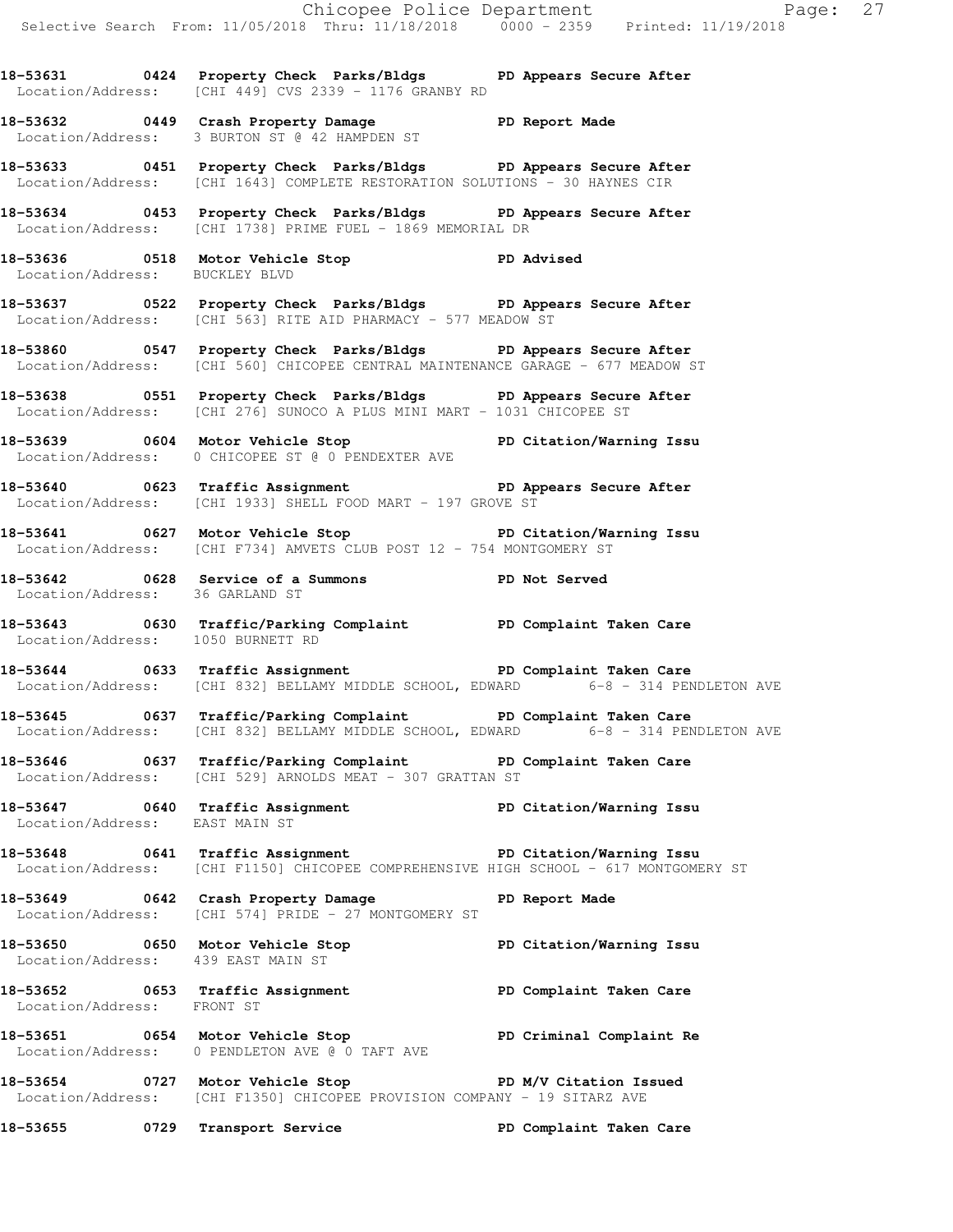|                                                                 | E<br>Chicopee Police Department<br>Selective Search From: 11/05/2018 Thru: 11/18/2018 0000 - 2359 Printed: 11/19/2018                                            | Page: 28           |
|-----------------------------------------------------------------|------------------------------------------------------------------------------------------------------------------------------------------------------------------|--------------------|
| Location/Address: 6 CENTRAL AVE                                 |                                                                                                                                                                  |                    |
|                                                                 | 18-53657 0737 Public Service 20 PD Transport Complete<br>Location/Address: [CHI F825] MASS TRIAL COURT [CHICOPEE] - 30 CHURCH ST                                 |                    |
|                                                                 | 18-53658 0816 Motor Vehicle Stop 5 PD M/V Citation Issued<br>Location/Address: SPRINGFIELD ST @ FRONT ST                                                         |                    |
|                                                                 | 18-53662 0829 Traffic/Parking Complaint PD Complaint Taken Care<br>Location/Address: [CHI 836] LAMBERT - LAVOIE SCHOOL K-5 - 99 KENDALL ST                       |                    |
|                                                                 | 18-53663 0845 Traffic Assignment New PD Complaint Taken Care<br>Location/Address: BROADWAY @ LINCOLN ST                                                          |                    |
|                                                                 | 18-53665 0853 CHECK THE WELL BEING PD Advised<br>Location/Address: 59 COLONIAL CIR Apt. #A                                                                       |                    |
| Location/Address: 116 LOOMIS DR                                 | 18-53666 0857 Section 12/Crisis The PD Assist Given                                                                                                              |                    |
|                                                                 | 18-53668 0905 Motor Vehicle Stop North PD M/V Citation Issued<br>Location/Address: [CHI 48] TYLUNAS FUNERAL HOME - 159 BROADWAY                                  |                    |
| Location/Address: 118 WOODLAWN ST                               | 18-53669 0915 Abandoned 911 Call New PD Complaint Taken Care                                                                                                     |                    |
|                                                                 | 18-53670 0919 Property Check Parks/Bldgs PD Appears Secure After<br>Location/Address: [CHI 837] LITWIN SCHOOL, SGT. ROBERT R. $\overline{C}$ K-5 - 135 LITWIN LN |                    |
|                                                                 | 18-53671 0921 Traffic/Parking Complaint PD Complaint Taken Care<br>Location/Address: 222 CENTER ST @ 107 WEST ST                                                 |                    |
| Location/Address: 189 BROADWAY                                  | 18-53674 0933 Motor Vehicle Stop N/V Citation Issued                                                                                                             |                    |
|                                                                 | 18-53675 0934 Property Check Parks/Bldgs PD Complaint Taken Care<br>Location/Address: [CHI 1604] BELCHER SCHOOL K-2 - 125 MONTGOMERY ST                          |                    |
|                                                                 | 18-53677 0936 Property Check Parks/Bldgs PD Complaint Taken Care<br>Location/Address: [CHI 830] BARRY SCHOOL, ANNA E. K-5 - 44 CONNELL ST                        |                    |
|                                                                 | 18-53676 0937 Property Check Parks/Bldgs PD Appears Secure After<br>Location/Address: [CHI 1893] WILLIAMS PARK - 880 BURNETT RD                                  |                    |
|                                                                 | 18-53678 0940 Property Check Parks/Bldgs PD Appears Secure After<br>Location/Address: [CHI 854] SARAH JANE PARK - 21 VIVIAN ST                                   |                    |
|                                                                 | 18-53679 0940 Property Check Parks/Bldgs PD Appears Secure After<br>Location/Address: [CHI 299] PRESTON PARK - 50 ACCESS RD                                      |                    |
|                                                                 | 18-53681 0946 Crash Property Damage The PD Report Made<br>Location/Address: [CHI F57] COPPERLINE EATERY/ CONVENIENCE STORE - 409 BROADWAY                        |                    |
|                                                                 | 18-53683 0955 Motor Vehicle Stop PD M/V Citation Issued<br>Location/Address: 614 BROADWAY                                                                        |                    |
| Location/Address: 15 ROSE ST                                    | 18-53685 0957 Assist Fire Department * No Action Required                                                                                                        |                    |
| Location/Address: 413 EAST MAIN ST                              | 18-53686 1015 Motor Vehicle Stop PD M/V Citation Issued                                                                                                          |                    |
|                                                                 | 18-53687 1018 Property Check Parks/Bldgs PD Appears Secure After<br>Location/Address: [CHI 429] KNIGHTS OF COLUMBUS - 460 GRANBY RD                              |                    |
| Location/Address: 352 BROADWAY                                  | 18-53688 1034 Motor Vehicle Stop New Yorkitation Issued                                                                                                          |                    |
| 18-53690 1044 Warrant Service<br>Location/Address: 115 SOUTH ST |                                                                                                                                                                  | * Could not Locate |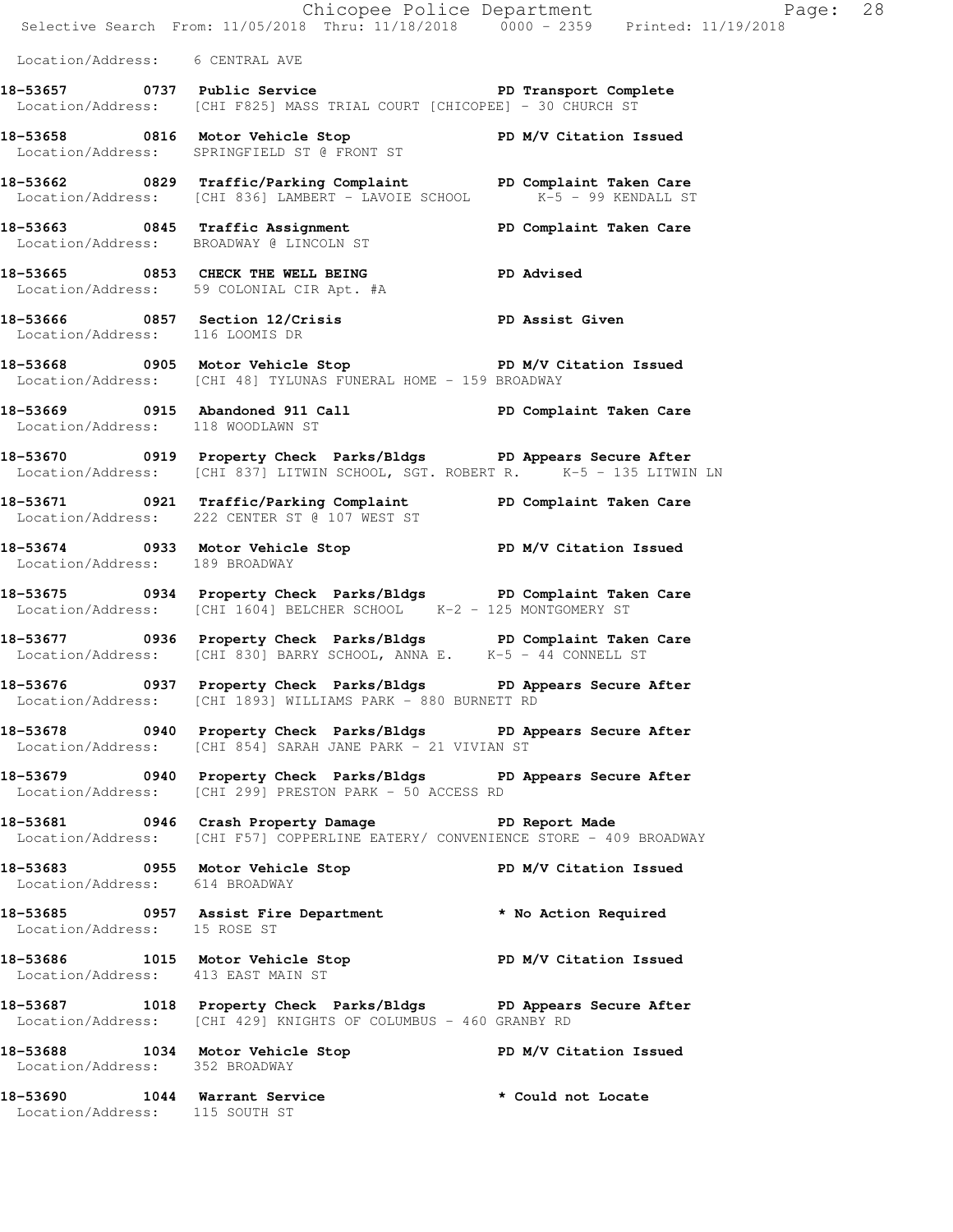Chicopee Police Department Fage: 29 Selective Search From: 11/05/2018 Thru: 11/18/2018 0000 - 2359 Printed: 11/19/2018 **18-53691 1056 Motor Vehicle Stop PD Citation/Warning Issu**  Location/Address: 658 BROADWAY **18-53692 1102 Motor Vehicle Stop PD M/V Citation Issued**  Location/Address: 227 BROADWAY **18-53693 1118 Property Check Parks/Bldgs PD Appears Secure After**  Location/Address: [CHI 848] DANA PARK - 263 NEWBURY ST **18-53694 1127 Motor Vehicle Stop PD Advised**  Location/Address: [CHI 581] ECONOMY TRANSMISSION - 963 MEADOW ST **18-53696 1146 Traffic/Parking Complaint PD Complaint Taken Care**  Location/Address: [CHI F1161] CHICOPEE MARKETPLACE - 591 MEMORIAL DR **18-53698 1203 Property Check Parks/Bldgs PD Complaint Taken Care**  Location/Address: [CHI F1150] CHICOPEE COMPREHENSIVE HIGH SCHOOL - 617 MONTGOMERY ST **18-53700 1204 Property Check Parks/Bldgs PD Appears Secure After**  Location/Address: [CHI 235] COLONIAL CAFE INC - 550 CHICOPEE ST **18-53701 1204 Traffic/Parking Complaint PD Complaint Taken Care**  Location/Address: [CHI F1373] PREMIER TRANSPORTATION - 26 TAXIWAY DR **18-53702 1212 Crash Property Damage PD Report Made**  Location/Address: 121 MEMORIAL DR @ 11 SHERIDAN ST **18-53703 1219 Motor Vehicle Stop PD Advised**  Location/Address: 185 GRANBY RD **18-53705 1225 Crash Property Damage PD Report Made**  Location/Address: [CHI 1440] PANERA BREAD - 601 MEMORIAL DR **18-53707 1234 Motor Vehicle Stop PD M/V Citation Issued**  Location/Address: [CHI 188] PRIDE SERVICE STATION - 167 CHICOPEE ST **18-53708 1237 Traffic/Parking Complaint PD Citation/Warning Issu**  Location/Address: 448 FRONT ST @ 15 BELL ST **18-53709 1241 Traffic/Parking Complaint PD Advised**  Location/Address: [CHI F1162] PARTY CITY - 591 MEMORIAL DR Apt. #W 18-53710 1248 Motor Vehicle Stop **PD M/V Citation Issued** Location/Address: [CHI 1658] THE APARTMENTS AT AMES PRIVILEGE - 1 SPRINGFIELD ST 18-53711 1248 Motor Vehicle Stop **PD M/V Citation Issued** Location/Address: [CHI 276] SUNOCO A PLUS MINI MART - 1031 CHICOPEE ST **18-53712 1259 Motor Vehicle Stop PD M/V Citation Issued**  Location/Address: 60 CABOT ST @ 120 SCHOOL ST **18-53713 1301 Identity Fraud/Theft PD Report Made**  Location/Address: 96 ARNOLD AVE **18-53715 1306 Motor Vehicle Stop PD M/V Citation Issued**  Location/Address: [CHI 288] BORYS FURNITURE - 508 MONTGOMERY ST 18-53717 1336 CHECK THE WELL BEING PD Assist Given Location/Address: 400 EAST MAIN ST **18-53718 1341 Property Check Parks/Bldgs PD Complaint Taken Care**  Location/Address: 322 DALE ST **18-53719 1356 Motor Vehicle Stop PD Advised**  Location/Address: @MASS PIKE ENTRANCE. - MONTGOMERY ST **18-53721 1405 Traffic/Parking Complaint PD Complaint Taken Care**  Location/Address: [CHI F1150] CHICOPEE COMPREHENSIVE HIGH SCHOOL - SUMMIT AVE **18-53722 1416 Property Check Parks/Bldgs PD Assist Given** 

Location/Address: [CHI 1160] CHICOPEE LIBRARY-EMILY PARTYKA CENTER BRANCH - 449 FRONT ST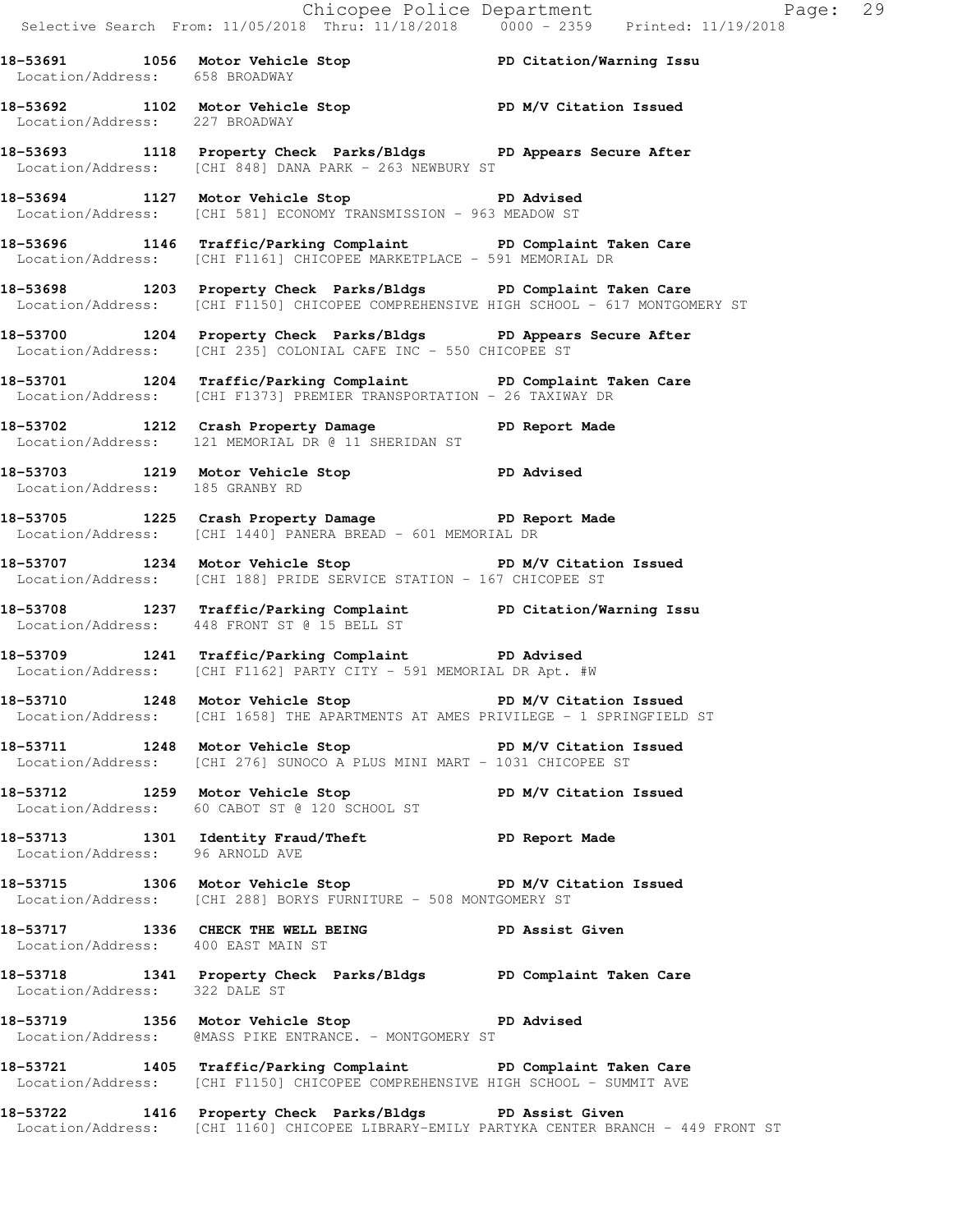Chicopee Police Department Page: 30 Selective Search From: 11/05/2018 Thru: 11/18/2018 0000 - 2359 Printed: 11/19/2018 **18-53723 1428 Property Check Parks/Bldgs PD Appears Secure After**  Location/Address: [CHI 587] OREGON SPORTSMAN CLUB - 610 NEW LOMBARD RD **18-53724 1428 Open Door/Window PD Report Made**  Location/Address: 2 WEST ST Apt. #2FL **18-53725 1432 Traffic/Parking Complaint PD Complaint Taken Care Location/Address:** [CHI 836] LAMBERT - LAVOIE SCHOOL **K-5 - 99 KENDALL ST** Location/Address: [CHI 836] LAMBERT - LAVOIE SCHOOL **18-53726 1434 Disturbance PD Advised**  Location/Address: 5 DALE ST @ 628 GRATTAN ST **18-53727 1450 Property Check Parks/Bldgs PD Appears Secure After**  Location/Address: [CHI 854] SARAH JANE PARK - 21 VIVIAN ST **18-53729 1506 Breaking & Entering-Report PD Report Made**  Location/Address: 38 OLEA ST **18-53731 1511 Repossessed Motor Vehicle/Othe PD Complaint Taken Care**  Location/Address: [CHI F1026] ALAN RITCHEY, INC - 26 TAXIWAY DR **18-53730 1513 Public Service PD Complaint Taken Care**  Location/Address: [CHI F825] MASS TRIAL COURT [CHICOPEE] - 30 CHURCH ST **18-53732 1518 Missing Person \* Could not Locate**  Location/Address: 7 CHESTNUT ST @ 104 EXCHANGE ST **18-53733 1537 Assist Fire Department PD Report Made**  Location/Address: 106 PELOQUIN DR **18-53735 1558 Public Service PD Advised**  Location/Address: 110 CHURCH ST **18-53739 1639 Assist Ambulance PD Assist Given**  Location/Address: 12 BOULAY CIR **18-53740 1645 Juvenile Complaint \* Could not Locate**  Location/Address: [CHI 206] PERRYS AUTO PARTS & EQUIP CO INC - 365 CHICOPEE ST **18-53741 1701 Larceny Complaint Past PD Report Made**  Location/Address: 43 WALTER ST **18-53743 1707 Assist Ambulance PD Assist Given**  Location/Address: 1318 MEMORIAL DR Apt. #8A **18-53744 1709 Shoplifter PD Advised**  Location/Address: [CHI 1394] WALGREENS DRUGS STORE - 1195 GRANBY RD **18-53747 1722 Service of a Summons PD Served in Hand**  Location/Address: 44 SCHLEY ST **18-53748 1738 Property Check Parks/Bldgs PD Appears Secure After**  Location/Address: EXCHANGE ST PLAZA - EXCHANGE ST **18-53751 1805 Disturbance PD Advised**  Location/Address: [CHI 309] MCDONALDS - 350 BURNETT RD **18-53752 1807 Crash Property Damage PD Report Made**  Location/Address: 39 DALE ST @ 685 MCKINSTRY AVE **18-53753 1808 Traffic/Parking Complaint PD Complaint Taken Care**  Location/Address: 549 CHICOPEE ST @ 24 WARREGAN ST **18-53754 1816 Assist Ambulance PD Assist Given**  Location/Address: 265 GRATTAN ST Apt. #3 **18-53756 1828 Section 12/Crisis PD Report Made**  Location/Address: 417 SPRINGFIELD ST Apt. #2FL **18-53757 1836 CHECK THE WELL BEING PD Complaint Taken Care**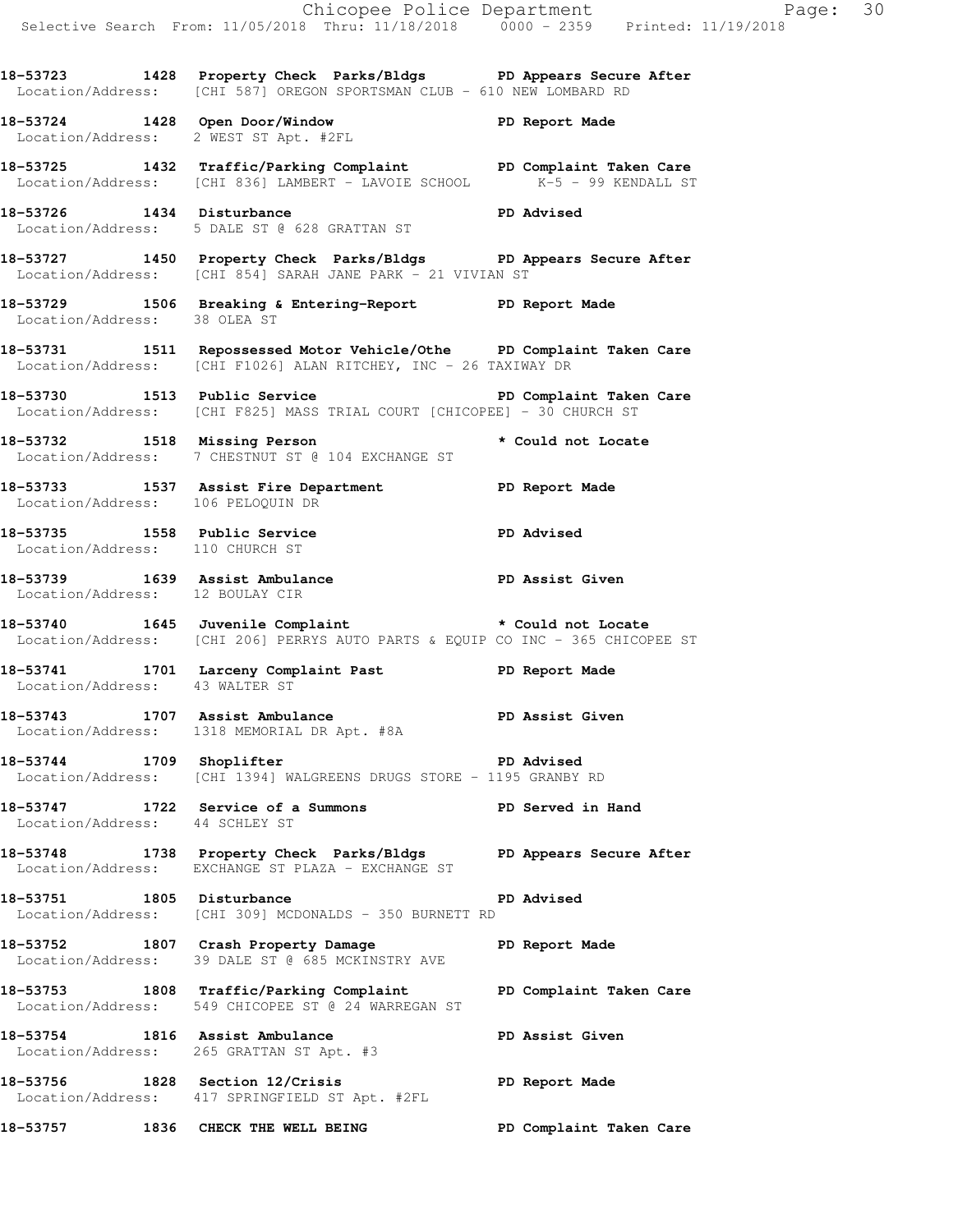|                                        | Chicopee Police Department<br>Selective Search From: 11/05/2018 Thru: 11/18/2018 0000 - 2359 Printed: 11/19/2018                     | Page: 31   |
|----------------------------------------|--------------------------------------------------------------------------------------------------------------------------------------|------------|
|                                        |                                                                                                                                      |            |
|                                        | Location/Address: NEAR STATION $7 - 754$ GRATTAN ST @ 5 RIVEST CT                                                                    |            |
| Location/Address: 1169 BURNETT RD      | 18-53762 1934 Motor Vehicle Stop North PD Advised                                                                                    |            |
| Location/Address: 22 FISHER ST         | 18-53765 1950 Abandoned 911 Call <b>*</b> False Alarm                                                                                |            |
|                                        | 18-53767 2006 CHECK THE WELL BEING PD Complaint Taken Care<br>Location/Address: [CHI F162] 30 CENTER ST - 30 CENTER ST               |            |
|                                        | 18-53769 2017 Crash Property Damage PD Advised<br>Location/Address: [CHI F1039] GULF MINI MART - 646 GRATTAN ST                      |            |
|                                        | 18-53770 2021 Section 12/Crisis 2001 PD Report Made<br>Location/Address: 180 BEAUCHAMP TER Apt. #6                                   |            |
|                                        | 18-53772 2027 Disturbance PD Complaint Taken Care<br>Location/Address: [CHI F1088] MEMORIAL APTS [ INC DEBRA DR.] - 90 DEBRA DR      |            |
| Location/Address: WILLIAM ST           | 18-53773 2106 Property Check Parks/Bldgs PD Appears Secure After                                                                     |            |
|                                        | 18-53774 2116 Motor Vehicle Stop<br>Location/Address: 522 GRANBY RD @ 7 MACEK DR                                                     | PD Advised |
| Location/Address: 14 PARK ST Apt. #1   | 18-53777 2124 Stolen M/V L/P Report 18-53777                                                                                         |            |
|                                        | 18-53776 2125 Shoplifter 2008 PD Report Made<br>Location/Address: [CHI 276] SUNOCO A PLUS MINI MART - 1031 CHICOPEE ST               |            |
|                                        | 18-53784 2213 Abandoned 911 Call PD Appears Secure After<br>Location/Address: [CHI F27] STOP & GO - 643 PROSPECT ST                  |            |
| Location/Address: CHUCKS - EXCHANGE ST | 18-53785 2239 Property Check Parks/Bldgs PD Appears Secure After                                                                     |            |
| Location/Address: 110 CHURCH ST        | 18-53786 2249 Section 12/Crisis PD Report Made                                                                                       |            |
|                                        | 18-53788 2300 Motor Vehicle Stop 50 PD M/V Citation Issued<br>Location/Address: [CHI F101] NU CEDAR MILLS - 1000 SHERIDAN ST         |            |
| Location/Address: 7 ELCON DR           | 18-53789 2300 Assist Ambulance No PD Assist Given                                                                                    |            |
| Location/Address: 197 WHEATLAND AVE    | 18-53792 2316 Abandoned 911 Call PD Appears Secure After                                                                             |            |
|                                        | 18-53793 2348 Crash Personal Injury 18-53793 PD Report Made<br>Location/Address: 145 GROVE ST @ 131 CHURCH ST                        |            |
| For Date: $11/10/2018$ - Saturday      |                                                                                                                                      |            |
|                                        | 18-53796 0018 Assist Ambulance No PD Assist Given<br>Location/Address: [CHI 68] AMF LANES CHICOPEE - 291 BURNETT RD                  |            |
|                                        | 18-53798 0021 Property Check Parks/Bldgs PD Appears Secure After<br>Location/Address: [CHI F621] FAMILY DOLLAR - 209 EXCHANGE ST     |            |
|                                        | 18-53799 0026 Property Check Parks/Bldgs PD Appears Secure After<br>Location/Address: [CHI 56] WALGREENS - 583 JAMES ST              |            |
|                                        | 18-53800 0027 Property Check Parks/Bldgs PD Appears Secure After<br>Location/Address: [CHI 958] PION PONTIAC (BOB) - 333 MEMORIAL DR |            |
|                                        | 18-53802 0027 Disabled Motor Vehicle North PD Complaint Taken Care                                                                   |            |

Location/Address: [CHI 1287] CHANNEL 22 NEWS CENTER - 1 BROADCAST CTR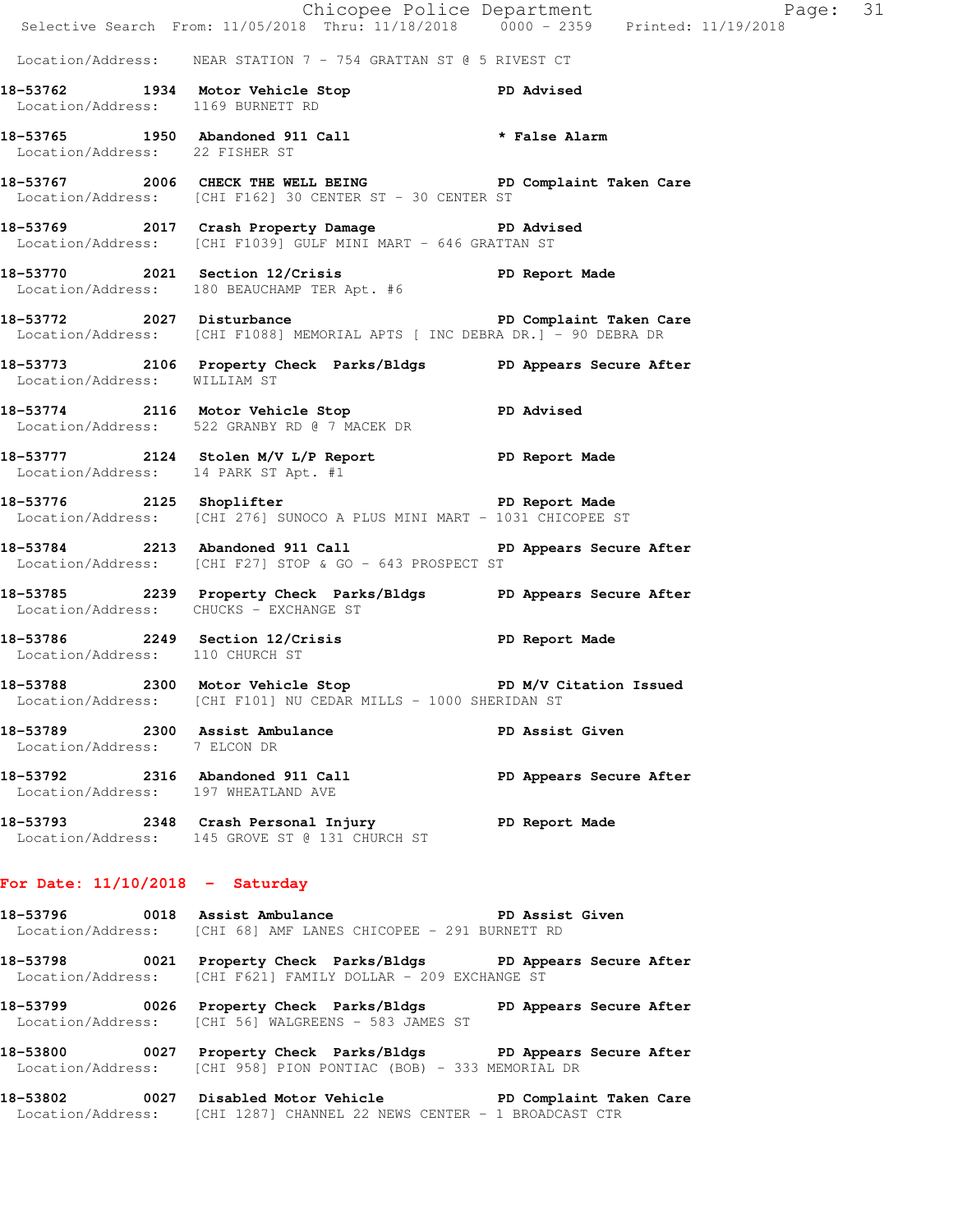**18-53801 0028 Property Check Parks/Bldgs PD Appears Secure After**  Location/Address: [CHI F1342] CVS PHARMACY - 235 CENTER ST

**18-53803 0033 Property Check Parks/Bldgs PD Appears Secure After**  Location/Address: [CHI 849] RIVERS PARK - 19 ALDEN ST

**18-53804 0034 Motor Vehicle Stop PD Citation/Warning Issu**  Location/Address: 391 ON RAMP - CHICOPEE ST

**18-53805 0044 Property Check Parks/Bldgs PD Appears Secure After**  Location/Address: [CHI F343] CABOTVILLE INDUSTRIAL PARK - 165 FRONT ST

18-53806 0048 Property Check Parks/Bldgs PD Appears Secure After Location/Address: GREENPOINT CIR Location/Address:

**18-53808 0101 Property Check Parks/Bldgs PD Appears Secure After**  Location/Address: [CHI F734] AMVETS CLUB POST 12 - 754 MONTGOMERY ST

**18-53809 0101 Property Check Parks/Bldgs PD Appears Secure After**  Location/Address: [CHI 660] OCEAN STATE JOB LOT - 1451 MEMORIAL DR

**18-53810 0105 Property Check Parks/Bldgs PD Appears Secure After**  Location/Address: [CHI 730] TOWN FAIR TIRE CENTERS INC - 886 MEMORIAL DR

**18-53811 0105 Property Check Parks/Bldgs PD Appears Secure After**  Location/Address: [CHI 848] DANA PARK - 263 NEWBURY ST

**18-53812 0109 Property Check Parks/Bldgs PD Appears Secure After**  Location/Address: [CHI 1262] FAIRVIEW AUTO SALVAGE INC - 781 LUDLOW RD

**18-53814 0115 Property Check Parks/Bldgs PD Appears Secure After** 

Location/Address: [CHI 721] Stanley Berchulski boat ramp - 140 SYREK ST

**18-53816 0120 Property Check Parks/Bldgs PD Appears Secure After**  Location/Address: [CHI F1150] CHICOPEE COMPREHENSIVE HIGH SCHOOL - 617 MONTGOMERY ST

**18-53817 0130 Property Check Parks/Bldgs PD Appears Secure After**  Location/Address: [CHI F1301] FACE TO NAILS - 600 SPRINGFIELD ST

**18-53818 0130 Property Check Parks/Bldgs PD Appears Secure After**  Location/Address: [CHI F27] STOP & GO - 643 PROSPECT ST

**18-53821 0152 Property Check Parks/Bldgs PD Appears Secure After**  Location/Address: [CHI 401] CHICOPEE PARKS & RECREATION DEPT - 687 FRONT ST

**18-53822 0157 Property Check Parks/Bldgs PD Appears Secure After**  Location/Address: [CHI 401] CHICOPEE PARKS & RECREATION DEPT - 687 FRONT ST

**18-53823 0205 Property Check Parks/Bldgs PD Appears Secure After**  Location/Address: [CHI 1096] ARBOR KIDS, THE - 999 MEMORIAL DR

**18-53824 0212 Property Check Parks/Bldgs PD Appears Secure After**  Location/Address: [CHI 857] SZOT PARK - 97 SGT TRACY DR

**18-53825 0213 Property Check Parks/Bldgs PD Appears Secure After**  Location/Address: 4 WOLFE ST

**18-53826 0220 Property Check Parks/Bldgs PD Appears Secure After**  Location/Address: [CHI 670] CUMBERLAND FARMS - 1061 MEMORIAL DR

**18-53827 0224 Assist Ambulance PD Assist Given**  Location/Address: [CHI 1533] PRIDE TRUCK STOP - 363 BURNETT RD

**18-53829 0231 Property Check Parks/Bldgs PD Appears Secure After**  Location/Address: [CHI 1886] BROTHERS PIZZA - 653 GRATTAN ST

**18-53813 0110 Property Check Parks/Bldgs PD Appears Secure After**  Location/Address: [CHI 1498] HONEYLAND FARMS - 206 NEWBURY ST

Location/Address: [CHI 1160] CHICOPEE LIBRARY-EMILY PARTYKA CENTER BRANCH - 449 FRONT ST

**18-53815 0117 Suspicious M/V PD Advised**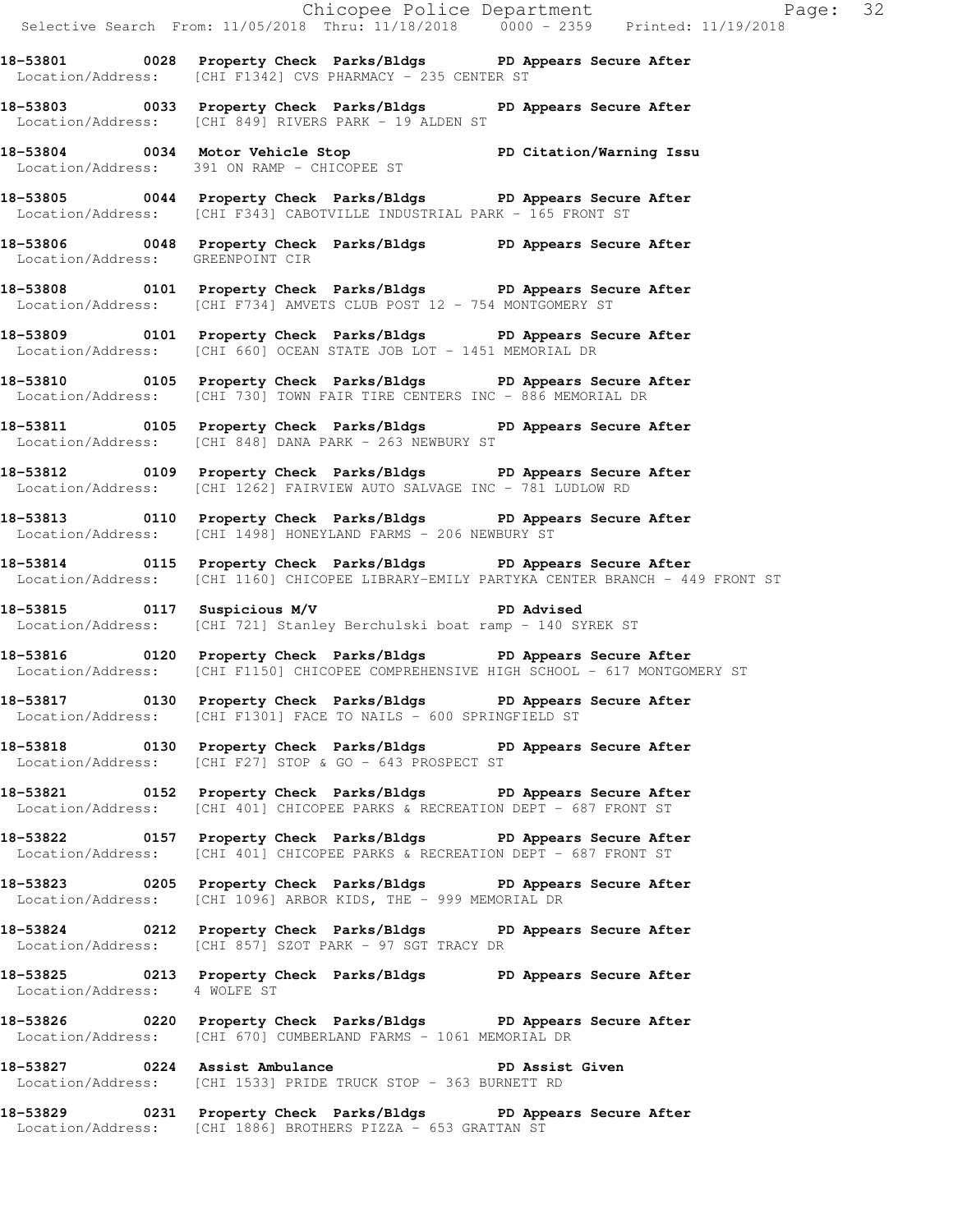**18-53830 0231 Property Check Parks/Bldgs PD Appears Secure After**  Location/Address: [CHI 718] CVS 693 - 1616 MEMORIAL DR

**18-53831 0238 Property Check Parks/Bldgs PD Appears Secure After**  Location/Address: [CHI 1738] PRIME FUEL - 1869 MEMORIAL DR

**18-53832 0244 Property Check Parks/Bldgs PD Appears Secure After**  Location/Address: 4 WOLFE ST

**18-53834 0300 Property Check Parks/Bldgs PD Appears Secure After**  Location/Address: [CHI 188] PRIDE SERVICE STATION - 167 CHICOPEE ST

**18-53835 0301 Suspicious Person/Activity PD Transport Complete**  Location/Address: 225 DALE ST @ 119 ROLF AVE

18-53837 0306 Disturbance **\*** Unfounded Location/Address: [CHI F1340] 12 CHAPMAN ST

**18-53838 0317 Property Check Parks/Bldgs PD Appears Secure After**  Location/Address: 4 WOLFE ST Apt. #1

**18-53839 0322 Property Check Parks/Bldgs PD Appears Secure After**  Location/Address: [CHI 1065] CHICOPEE HIGH SCHOOL - 820 FRONT ST

**18-53840 0326 Property Check Parks/Bldgs PD Appears Secure After**  Location/Address: [CHI 857] SZOT PARK - 97 SGT TRACY DR

**18-53841 0331 Property Check Parks/Bldgs PD Appears Secure After**  Location/Address: [CHI 1567] FAIRVIEW EYECARE - 1176 MEMORIAL DR Apt. #STE B

**18-53842 0333 Motor Vehicle Stop PD Advised**  Location/Address: [CHI 306] RITE AID PHARMACY - 1-5 ST JAMES AVE

**18-53843 0344 Property Check Parks/Bldgs PD Appears Secure After**  Location/Address: [CHI 306] RITE AID PHARMACY - 1-5 ST JAMES AVE

**18-53844 0347 Property Check Parks/Bldgs PD Appears Secure After**  Location/Address: [CHI F659] UNIQUE MOTORS - 1021 MEMORIAL DR

**18-53846 0353 Suspicious Person/Activity PD Appears Secure After**  Location/Address: [CHI 927] CHUCKS AUTO SERVICE - 78 WEST ST

**18-53847 0400 Property Check Parks/Bldgs PD Appears Secure After**  Location/Address: [CHI 637] FRIENDLYS ICE CREAM CORP - 529 MEMORIAL DR

**18-53848 0404 Property Check Parks/Bldgs PD Appears Secure After**  Location/Address: [CHI 792] CENTER AUTO PARTS - 651 CENTER ST

**18-53849 0406 Property Check Parks/Bldgs PD Appears Secure After**  Location/Address: 4 WOLFE ST

**18-53850 0407 Property Check Parks/Bldgs PD Appears Secure After**  Location/Address: [CHI 325] BOAT RAMP, MEDINA STREET - 100 MEDINA ST

**18-53851 0413 Assist Other Police Department PD Assist Given**  Location/Address: 7-ELEVEN - 425 SPRINGFIELD ST

**18-53852 0420 Property Check Parks/Bldgs PD Appears Secure After**  Location/Address: [CHI 410] POLISH NATIONAL CREDIT UNION - 923 FRONT ST

**18-53853 0423 Property Check Parks/Bldgs PD Appears Secure After**  Location/Address: [CHI F376] CURRY HONDA NISSAN - 767 MEMORIAL DR

**18-53854 0425 Property Check Parks/Bldgs PD Appears Secure After**  Location/Address: [CHI 958] PION PONTIAC (BOB) - 333 MEMORIAL DR

**18-53855 0435 Motor Vehicle Stop PD Citation/Warning Issu**  Location/Address: 120 MEADOW ST

**18-53856 0443 Motor Vehicle Stop PD Citation/Warning Issu**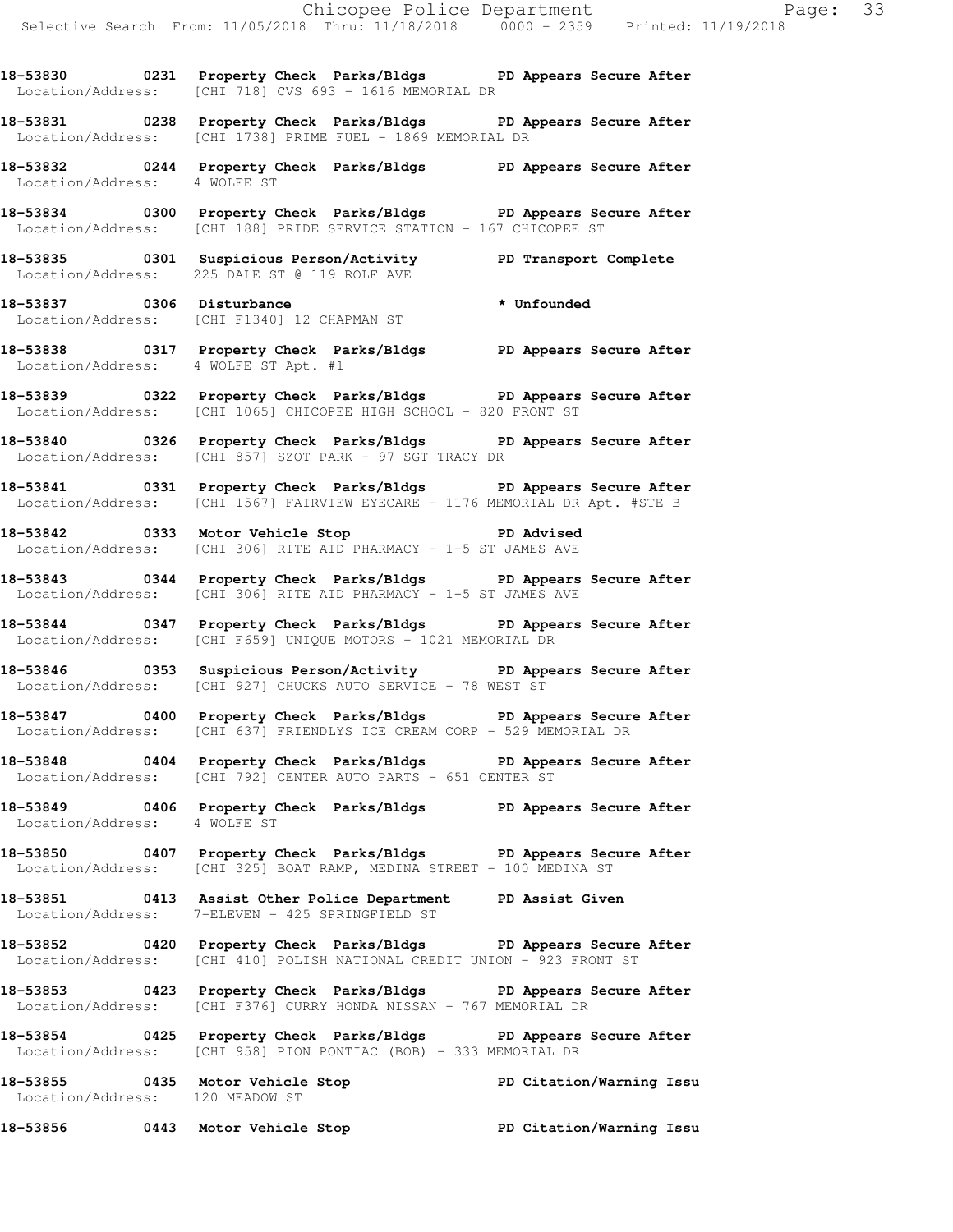|                                | Selective Search From: 11/05/2018 Thru: 11/18/2018 0000 - 2359 Printed: 11/19/2018                                                                          | Chicopee Police Department Page: 34 |  |
|--------------------------------|-------------------------------------------------------------------------------------------------------------------------------------------------------------|-------------------------------------|--|
|                                | Location/Address: [CHI F1150] CHICOPEE COMPREHENSIVE HIGH SCHOOL - 617 MONTGOMERY ST                                                                        |                                     |  |
|                                | 18-53857 0521 Property Check Parks/Bldgs PD Appears Secure After<br>Location/Address: [CHI 854] SARAH JANE PARK - 21 VIVIAN ST                              |                                     |  |
|                                | 18-53858 		 0533 Property Check Parks/Bldgs 		 PD Appears Secure After<br>Location/Address: [CHI F740] BRADS SERVICE CENTER - 760 FRONT ST                  |                                     |  |
|                                | 18-53861 0550 Motor Vehicle Stop Notor PD Citation/Warning Issu<br>Location/Address: [CHI 252] DUNKIN DONUTS - 751 MEADOW ST                                |                                     |  |
|                                | 18-53862 		 0556 Property Check Parks/Bldgs 		 PD Appears Secure After<br>Location/Address: [CHI 832] BELLAMY MIDDLE SCHOOL, EDWARD 6-8 - 314 PENDLETON AVE |                                     |  |
|                                | 18-53863 0600 Property Check Parks/Bldgs PD Appears Secure After<br>Location/Address: [CHI 560] CHICOPEE CENTRAL MAINTENANCE GARAGE - 677 MEADOW ST         |                                     |  |
|                                | 18-53864 0601 Property Check Parks/Bldgs PD Appears Secure After<br>Location/Address: [CHI F1452] CITGO - 817 FRONT ST                                      |                                     |  |
|                                | 18-53866 0602 Assist Ambulance New PD Assist Given<br>Location/Address: [CHI F175] 6 DWIGHT - 6 DWIGHT ST Apt. #11                                          |                                     |  |
|                                | 18-53867 0607 Motor Vehicle Stop PD Advised<br>Location/Address: 0 TELEGRAPH AVE @ 0 PROSPECT ST                                                            |                                     |  |
| Location/Address: EMERSON ST   | 18-53868 0616 Traffic/Parking Complaint PD Complaint Taken Care                                                                                             |                                     |  |
| Location/Address: EAST MAIN ST | 18-53869 0618 Motor Vehicle Stop N/V Citation Issued                                                                                                        |                                     |  |
|                                | Location/Address: [LUD] HAMPDEN COUNTY HOUSE OF CORRECTIONS - 627 RANDALL RD                                                                                |                                     |  |
|                                | 18-53871 0628 Motor Vehicle Stop 50 PD Citation/Warning Issu<br>Location/Address: 1043 CHICOPEE ST @ 31 PROSPECT ST                                         |                                     |  |
| Location/Address: 5 TENNEY ST  | 18-53872 0631 Warrant Service <b>18-18 PD</b> Arrest Made                                                                                                   |                                     |  |
|                                | 18-53873 0641 Traffic/Parking Complaint * No Action Required<br>Location/Address: 448 FRONT ST @ 15 BELL ST                                                 |                                     |  |
| Location/Address: EAST MAIN ST | 18-53874 0643 Motor Vehicle Stop North PD Advised                                                                                                           |                                     |  |
|                                | 18-53877 0649 Warrant Service 2008 * Unfounded<br>Location/Address: [CHI F1479] 1 EMERSON ST - 1 EMERSON ST Apt. #2L                                        |                                     |  |
| Location/Address: EAST MAIN ST | 18-53875 0650 Motor Vehicle Stop N/V Citation Issued                                                                                                        |                                     |  |
| Location/Address: EAST MAIN ST | 18-53876 		 0650 Traffic Assignment 		 PD Complaint Taken Care                                                                                              |                                     |  |
|                                | 18-53878 0706 Motor Vehicle Stop N/V Citation Issued<br>Location/Address: [CHI 1839] MCDONALDS - 639 MEMORIAL DR                                            |                                     |  |
| Location/Address: 16 ERLINE ST | 18-53879 		 0707 Warrant Service 		 * Could not Locate                                                                                                      |                                     |  |
|                                | 18-53880 0710 Property Check Parks/Bldgs PD Appears Secure After<br>Location/Address: [CHI 1530] VALLEY WEST SCHOOL - 269 MOORE ST                          |                                     |  |
| Location/Address: EAST MAIN ST | 18-53881 0715 Motor Vehicle Stop N/V Citation Issued                                                                                                        |                                     |  |
|                                | 18-53882 0731 Property Check Parks/Bldgs PD Advised<br>Location/Address: [CHI 849] RIVERS PARK - 19 ALDEN ST                                                |                                     |  |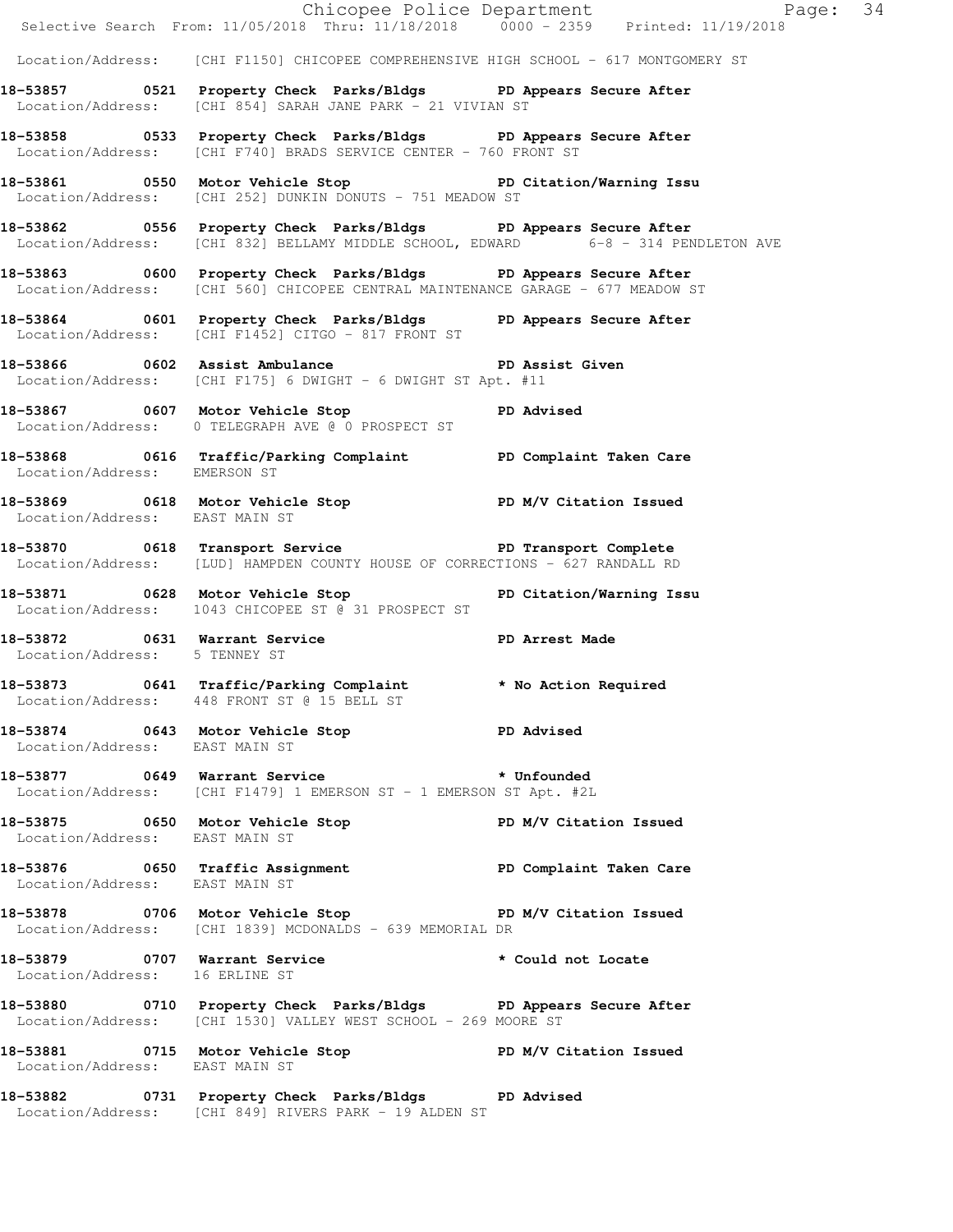|                               |                                                                                                                                                          | Chicopee Police Department<br>Selective Search From: 11/05/2018 Thru: 11/18/2018 0000 - 2359 Printed: 11/19/2018 |  |
|-------------------------------|----------------------------------------------------------------------------------------------------------------------------------------------------------|------------------------------------------------------------------------------------------------------------------|--|
|                               | 18-53884 0816 Transport Service New PD Transport Complete<br>Location/Address: [LUD] HOUSE OF CORRECTIONS - 627 RANDALL RD                               |                                                                                                                  |  |
|                               | 18-53885 0823 Property Check Parks/Bldgs PD Complaint Taken Care<br>Location/Address: [CHI F621] FAMILY DOLLAR - 209 EXCHANGE ST                         |                                                                                                                  |  |
|                               | 18-53886 0925 Traffic Assignment * No Action Required<br>Location/Address: 303 CHICOPEE ST @ 5 MEETINGHOUSE RD                                           |                                                                                                                  |  |
|                               | 18-53887 0954 Assist Fire Department PD Report Made<br>Location/Address: 536 EAST MAIN ST                                                                |                                                                                                                  |  |
|                               | 18-53889 1025 Motor Vehicle Stop PD Citation/Warning Issu<br>Location/Address: 0 SHERIDAN ST @ 0 CELEBRATION CIR                                         |                                                                                                                  |  |
|                               | 18-53890 1028 Section 12/Crisis PD Report Made<br>Location/Address: 0 FOREST ST @ 0 SKEELE ST                                                            |                                                                                                                  |  |
| Location/Address: 34 PAJAK ST | 18-53891 1032 Disturbance PD Complaint Taken Care                                                                                                        |                                                                                                                  |  |
| Location/Address: 16 ABBEY ST | 18-53892 1034 CHECK THE WELL BEING * No Action Required                                                                                                  |                                                                                                                  |  |
| Location/Address: 33 ABBEY ST | 18-53894 1111 Traffic/Parking Complaint PD Citation/Warning Issu                                                                                         |                                                                                                                  |  |
|                               | 18-53895 1121 Property Check Parks/Bldgs PD Appears Secure After<br>Location/Address: [CHI F2500] RIVERMILLS CENTER - 5 WEST MAIN ST                     |                                                                                                                  |  |
|                               | 18-53898 1151 Traffic/Parking Complaint PD Citation/Warning Issu<br>Location/Address: 269 CHICOPEE ST Apt. #14                                           |                                                                                                                  |  |
|                               | 18-53901 1212 Property Check Parks/Bldgs PD Appears Secure After<br>Location/Address: [CHI 847] RAY ASH PARK - 52 ARCADE ST                              |                                                                                                                  |  |
|                               | 18-53902 1214 Property Check Parks/Bldgs PD Appears Secure After<br>Location/Address: [CHI F1150] CHICOPEE COMPREHENSIVE HIGH SCHOOL - 617 MONTGOMERY ST |                                                                                                                  |  |
|                               | 18-53903 1223 Property Check Parks/Bldgs PD Appears Secure After<br>Location/Address: [CHI 299] PRESTON PARK - 50 ACCESS RD                              |                                                                                                                  |  |
|                               | 18-53904 1224 Malicious Damage-Past PD Report Made<br>Location/Address: 242 FAIRVIEW AVE Apt. #1FL                                                       |                                                                                                                  |  |
|                               | 18-53906 1225 Traffic/Parking Complaint PD Citation/Warning Issu<br>Location/Address: [CHI F3001] KIRBY SCHOOL APARTMENTS [REAR LOT]. - 90 MCKINSTRY AVE |                                                                                                                  |  |
|                               | 18-53907 1228 Traffic/Parking Complaint PD Complaint Taken Care<br>Location/Address: [CHI F1161] CHICOPEE MARKETPLACE - 591 MEMORIAL DR                  |                                                                                                                  |  |
|                               | 18-53908 1235 Property Check Parks/Bldgs PD Appears Secure After<br>Location/Address: [CHI 832] BELLAMY MIDDLE SCHOOL, EDWARD 6-8 - 314 PENDLETON AVE    |                                                                                                                  |  |
|                               | 18-53909 1244 Traffic/Parking Complaint * Could not Locate<br>Location/Address: [CHI 235] COLONIAL CAFE INC - 550 CHICOPEE ST                            |                                                                                                                  |  |
|                               | 18-53910 1245 Shoplifter and the PD Arrest Made<br>Location/Address: [CHI 1191] WALMART - 591 MEMORIAL DR                                                |                                                                                                                  |  |
|                               | 18-53911 1246 Property Check Parks/Bldgs PD Appears Secure After<br>Location/Address: [CHI 188] PRIDE SERVICE STATION - 167 CHICOPEE ST                  |                                                                                                                  |  |
|                               | 18-53913 1252 Service of a Summons * Could not Locate                                                                                                    | Location/Address: [CHI 242] BIRCH PARK PLACE APARTMENTS CHICOPEE HOUSING - 630 CHICOPEE ST                       |  |
| Location/Address: 17 ADAMS ST | 18-53915 1307 Service of a Summons PD Not Served                                                                                                         |                                                                                                                  |  |
|                               | 18-53916 1313 Traffic Assignment New PD Complaint Taken Care                                                                                             |                                                                                                                  |  |

Location/Address: 227 BROADWAY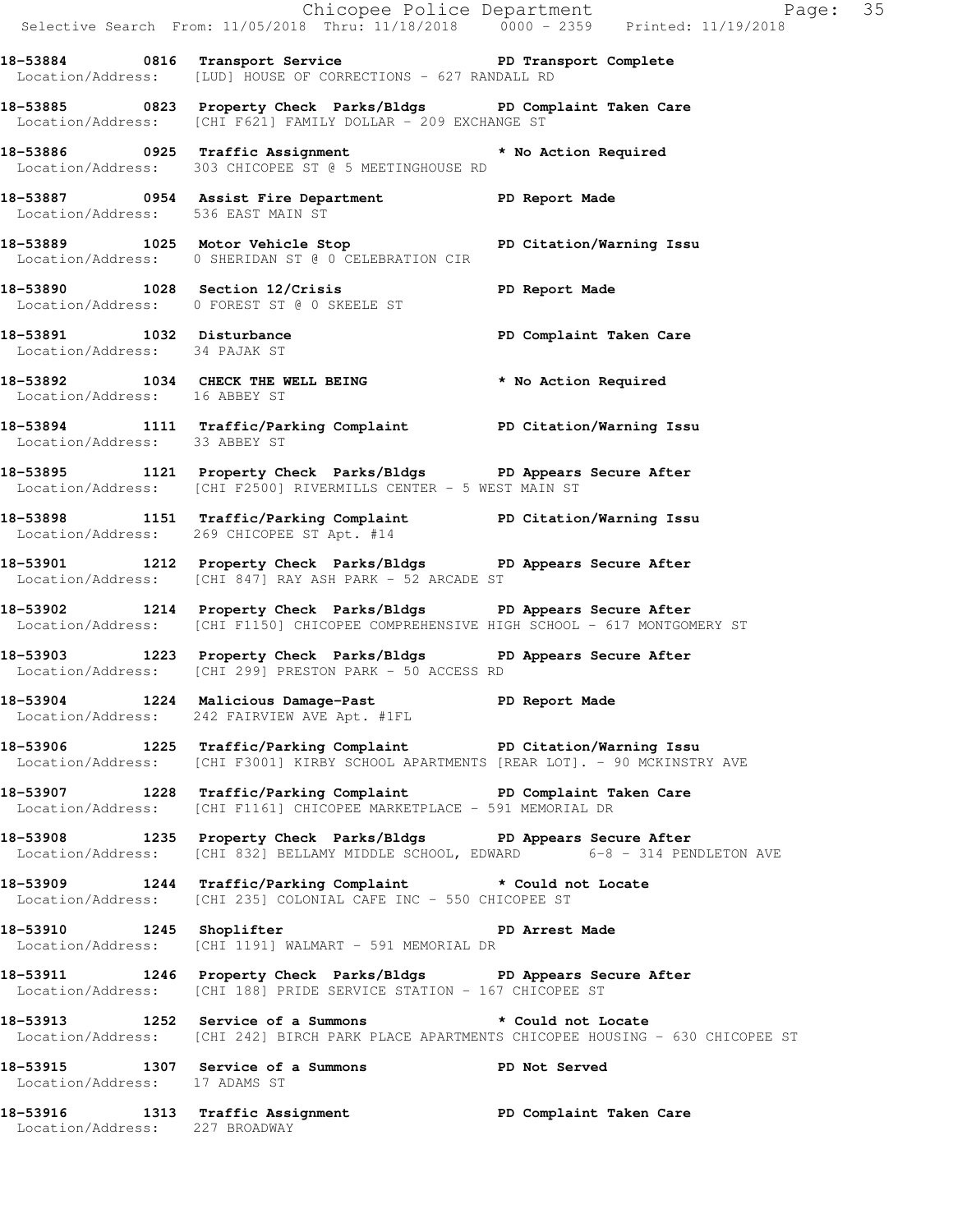**18-53917 1315 Service of a Summons PD Not Served**  Location/Address: 99 DUCHARME AVE **18-53918 1327 Service of a Summons PD Not Served**  Location/Address: 76 MEADOW ST Apt. #APT.D **18-53920 1334 Motor Vehicle Stop PD Advised**  Location/Address: 118 PINE ST **18-53921 1347 Property Check Parks/Bldgs PD Appears Secure After**  Location/Address: [CHI 857] SZOT PARK - 97 SGT TRACY DR **18-53924 1354 Crash Property Damage PD Advised**  Location/Address: [CHI F1309] FIVE BELOW - 591 MEMORIAL DR Apt. #K **18-53923 1356 Traffic/Parking Complaint PD Citation/Warning Issu**  Location/Address: [CHI F1161] CHICOPEE MARKETPLACE - 591 MEMORIAL DR **18-53925 1358 Traffic/Parking Complaint PD Complaint Taken Care**  Location/Address: NONOTUCK AVE @ CAPT MAC ST **18-53926 1415 Service of a Summons PD Not Served**  Location/Address: 140 EXCHANGE ST Apt. #1 **18-53927 1423 Missing Person PD Report Made**  Location/Address: 56 DWIGHT ST **18-53928 1435 Property Check Parks/Bldgs PD Appears Secure After**  Location/Address: [CHI 1173] WESTMASS DEVELOPMENT - 61 ROBBINS RD **18-53929 1439 Crash Property Damage PD Assist Given**  Location/Address: NEAR MASS PIKE ENTRANCE - MEMORIAL DR **18-53931 1450 Crash Property Damage PD Report Made**  Location/Address: [CHI F392] ST STANISLAUS SCHOOL - 534 FRONT ST **18-53933 1506 Shoplifter PD Report Made**  Location/Address: [CHI 1722] ALDI - 505 MEMORIAL DR **18-53934 1515 Abandoned/Found Property PD Report Made**  Location/Address: [CHI F554] CALLAWAY GOLF BALL OPERATIONS INC. - 425 MEADOW ST **18-53936 1533 Assist Ambulance PD Assist Given**  Location/Address: 175 PENDEXTER AVE Apt. #2FL **18-53938 1535 Assist Ambulance PD Assisted other Agency**  Location/Address: [CHI 719] PRICE RITE - 1600 MEMORIAL DR **18-53940 1550 Crash Property Damage PD Report Made**  Location/Address: 625 FRONT ST **18-53944 1624 CHECK THE WELL BEING PD Advised**  Location/Address: 230 HAMPDEN ST Apt. #2FL **18-53945 1628 Identity Fraud/Theft PD Report Made**  Location/Address: 32 SILVIN RD **18-53946 1629 Transport Service \* No Action Required**  Location/Address: [LUD] HAMPDEN COUNTY JAIL - 627 RANDALL RD **18-53949 1646 Open Door/Window PD Appears Secure After**  Location/Address: [CHI 920] CRICKETTS CORNER - 254 HAMPDEN ST **18-53950 1651 Public Service PD Report Made**  Location/Address: [CHI 1486] RODRIGUEZ RESIDENCE (JESSICA) - 76 MAPLE ST **18-53951 1659 CHECK THE WELL BEING \* Unfounded**  Location/Address: NORHTBOUND-MASS PIKE ENTRANCE AREA - MEMORIAL DR **18-53952 1701 Breaking & Entering-Report PD Report Made**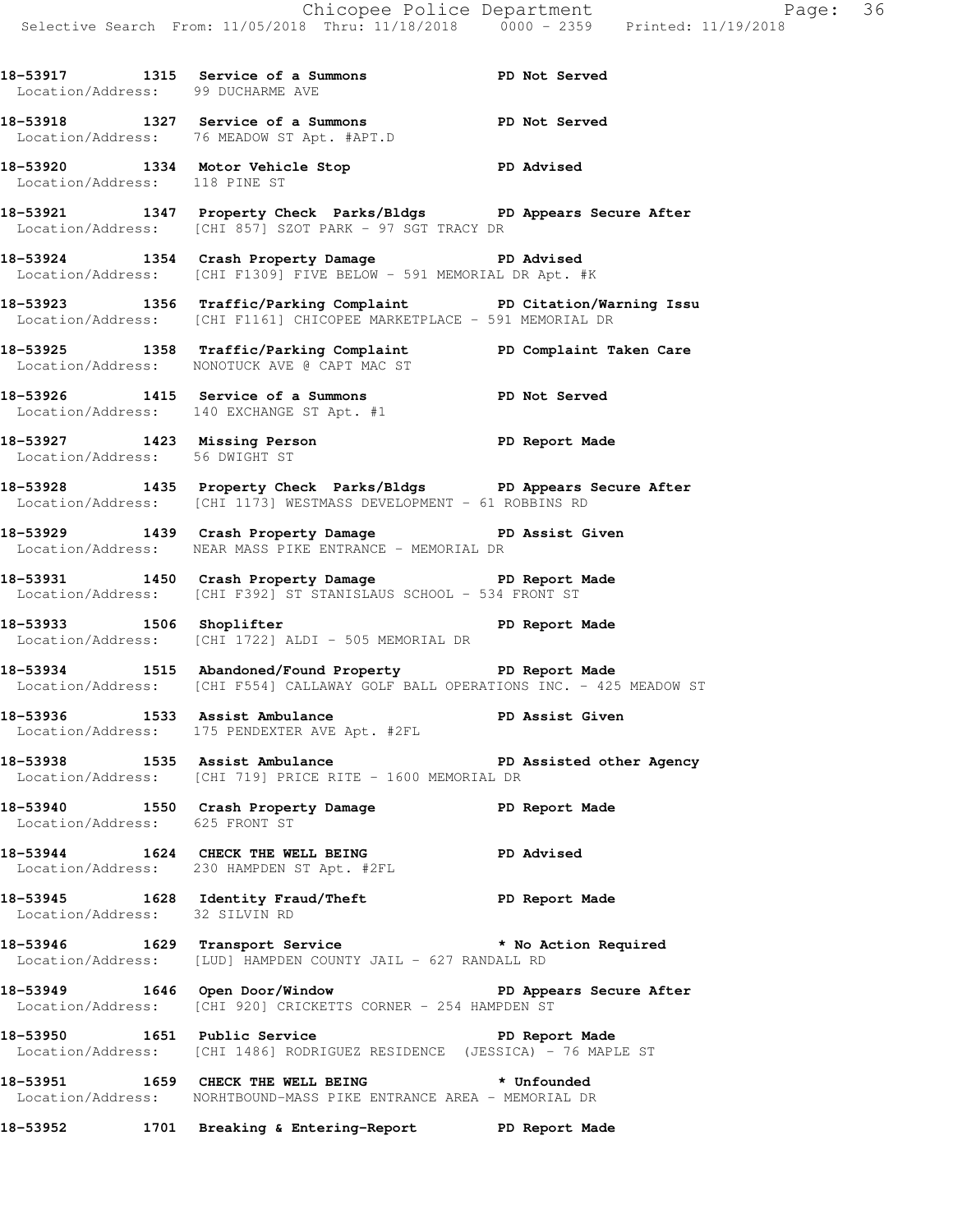|                                                                |                                                                                                                                                  | Chicopee Police Department<br>Selective Search From: 11/05/2018 Thru: 11/18/2018 0000 - 2359 Printed: 11/19/2018 | Page: 37 |
|----------------------------------------------------------------|--------------------------------------------------------------------------------------------------------------------------------------------------|------------------------------------------------------------------------------------------------------------------|----------|
| Location/Address: 5 NEWELL ST                                  |                                                                                                                                                  |                                                                                                                  |          |
|                                                                | 18-53953 1724 Missing Person 1997 PD Report Made<br>Location/Address: [CHI F1104] FERNANDES BUILDING - 187 FAIRVIEW AVE                          |                                                                                                                  |          |
|                                                                | 18-53954 1731 Property Check Parks/Bldgs PD Appears Secure After<br>Location/Address: [CHI 1394] WALGREENS DRUGS STORE - 1195 GRANBY RD          |                                                                                                                  |          |
|                                                                | 18-53955 1738 Motor Vehicle Stop N/V Citation Issued<br>Location/Address: [CHI 590] BRUNELLES FUNERAL HOME - 811 CHICOPEE ST                     |                                                                                                                  |          |
| Location/Address: 10 GREENWOOD TER                             | 18-53958 1757 Assist Ambulance National PD Assist Given                                                                                          |                                                                                                                  |          |
|                                                                | 18-53959 1808 Property Check Parks/Bldgs PD Appears Secure After<br>Location/Address: [CHI XP2053] MERCEDES-BENZ OF SPRINGFIELD - 295 BURNETT RD |                                                                                                                  |          |
|                                                                | 18-53960 1820 Disabled Motor Vehicle PD Assist Given<br>Location/Address: 32 SHERIDAN ST                                                         |                                                                                                                  |          |
|                                                                | 18-53962 1824 Warrant Service * * Could not Locate<br>Location/Address: [SPR] 160 MAPLE Apt. #L                                                  |                                                                                                                  |          |
| Location/Address: 200 JAMES ST                                 | 18-53965 1852 Suspicious M/V PD Complaint Taken Care                                                                                             |                                                                                                                  |          |
| Location/Address: 64 FRONT ST                                  | 18-53967 1915 Warrant Service * * Could not Locate                                                                                               |                                                                                                                  |          |
|                                                                | 18-53969 1933 Motor Vehicle Stop 51 PD Advised<br>Location/Address: [CHI 614] GENOS AUTO SERVICE - 121 MEMORIAL DR                               |                                                                                                                  |          |
| Location/Address: 48 FERRY ST                                  | 18-53970 1940 Crash Property Damage Name PD Report Made                                                                                          |                                                                                                                  |          |
|                                                                | 18-53971 2016 Traffic Assignment New PD Complaint Taken Care<br>Location/Address: S/B - MEMORIAL DR @ LYNN AVE                                   |                                                                                                                  |          |
|                                                                | 18-53972 2033 Property Check Parks/Bldgs PD Appears Secure After<br>Location/Address: [CHI 1394] WALGREENS DRUGS STORE - 1195 GRANBY RD          |                                                                                                                  |          |
| 18-53973 2033 Missing Person<br>Location/Address: 56 DWIGHT ST |                                                                                                                                                  | * No Action Required                                                                                             |          |
|                                                                | 18-53974 2121 Open Door/Window * No Action Required<br>Location/Address: [CHI 990] RIVER VALLEY COUNSELING CENTER - 147 GRAPE ST                 |                                                                                                                  |          |
|                                                                | 18-53975 2126 Disturbance<br>Location/Address: [CHI F1512] PARADISE PIZZA - 140 EXCHANGE ST                                                      | PD Complaint Taken Care                                                                                          |          |
| Location/Address: SPRINGFIELD ST                               | 18-53976 2128 Abandoned/Found Property PD Complaint Taken Care                                                                                   |                                                                                                                  |          |
| Location/Address: 900 CHICOPEE ST                              | 18-53978 2135 Motor Vehicle Stop                                                                                                                 | <b>PD Advised</b>                                                                                                |          |
|                                                                | 18-53980 2138 Disturbance<br>Location/Address: 45 THEROUX DR Apt. #L                                                                             | <b>PD Advised</b>                                                                                                |          |
|                                                                | 18-53982 2215 CHECK THE WELL BEING PD Assist Given<br>Location/Address: 823 GRANBY RD @ 5 COLUMBA ST                                             |                                                                                                                  |          |
|                                                                | 18-53984 2223 Property Check Parks/Bldgs PD Appears Secure After<br>Location/Address: CHUCK'S LOT - EXCHANGE ST                                  |                                                                                                                  |          |
|                                                                | 18-53985 2226 Property Check Parks/Bldgs PD Appears Secure After<br>Location/Address: [CHI 199] WACE RADIO STATION - 326 CHICOPEE ST             |                                                                                                                  |          |
| 18-53986 2228 Disturbance                                      | Location/Address: 45 THEROUX DR Apt. #L                                                                                                          | PD Complaint Taken Care                                                                                          |          |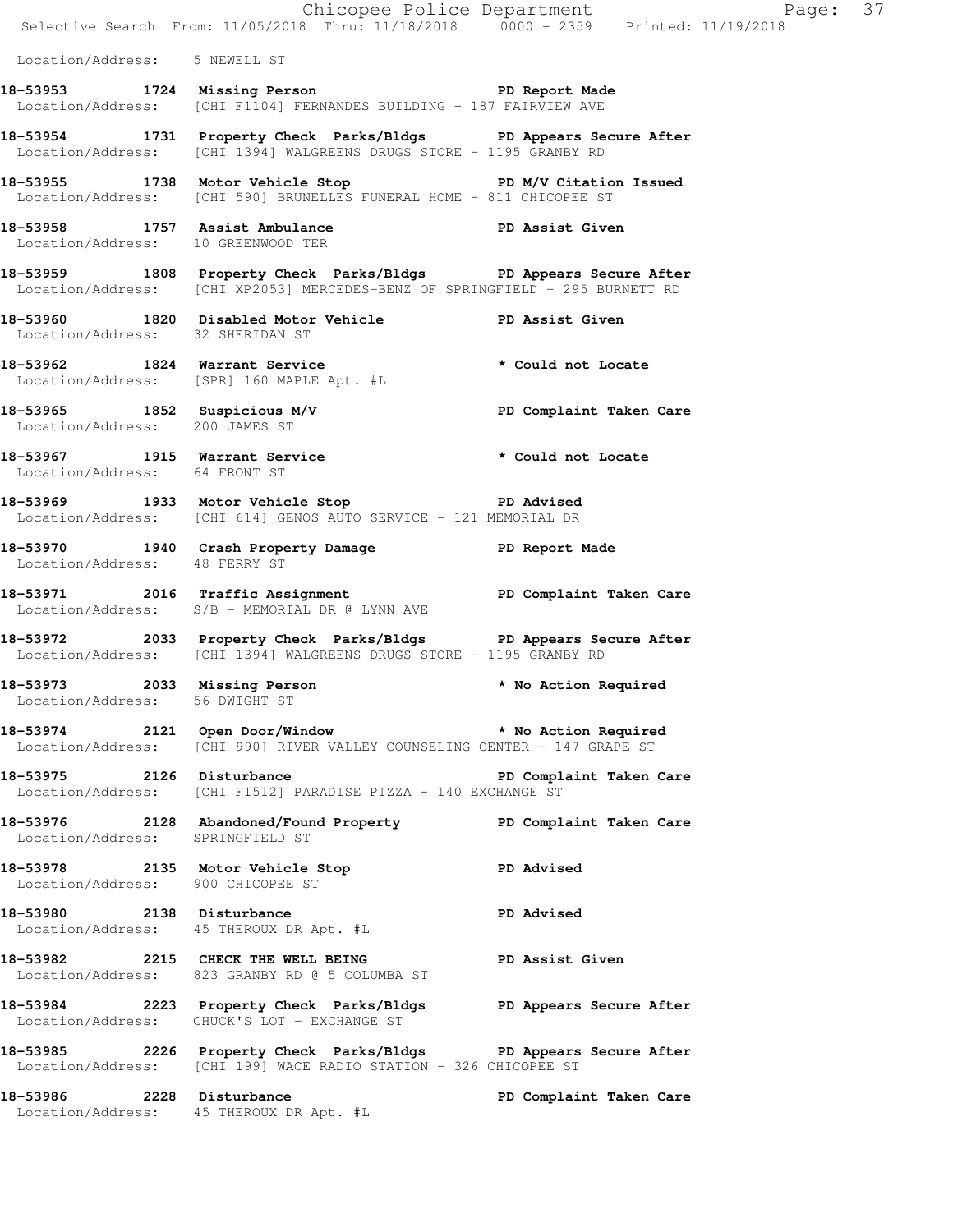|                                                             | 18-53987 2232 Motor Vehicle Stop N/V Citation Issued<br>Location/Address: 439 EAST MAIN ST                                                  |                          |
|-------------------------------------------------------------|---------------------------------------------------------------------------------------------------------------------------------------------|--------------------------|
|                                                             | 18-53988 2233 Public Service<br>Location/Address: 106.5 MEETINGHOUSE RD                                                                     |                          |
|                                                             | 18-53989 2247 Neighbor/Landlord Dispute PD Complaint Taken Care<br>Location/Address: [CHI F1253] 15 FRANKLIN ST Apt. #1R                    |                          |
| 18-53991 2253 Disturbance                                   | Location/Address: 204 EXCHANGE ST                                                                                                           | <b>PD Advised</b>        |
|                                                             | 18-53992 2327 Suspicious Person/Activity PD Report Made<br>Location/Address: 0 FRONTENAC ST @ 0 CLAIRE ST                                   |                          |
|                                                             | 18-53993 2359 Warrant Service PD Arrest Made<br>Location/Address: 150 RIMMON AVE                                                            |                          |
| For Date: $11/11/2018$ - Sunday                             |                                                                                                                                             |                          |
|                                                             | 18-53996 0019 Property Check Parks/Bldgs PD Appears Secure After<br>Location/Address: [CHI F1345] ALL STAR RENTAL - 399 MEMORIAL DR         |                          |
|                                                             | 18-53997 0022 Property Check Parks/Bldgs PD Appears Secure After<br>Location/Address: [CHI 1027] DUNKIN DONUTS - 820 MEMORIAL DR            |                          |
| Location/Address: WOLFE ST                                  | 18-53998 0023 Property Check Parks/Bldgs PD Appears Secure After                                                                            |                          |
|                                                             | 18-53999 0024 Property Check Parks/Bldgs PD Appears Secure After<br>Location/Address: [CHI 854] SARAH JANE PARK - 21 VIVIAN ST              |                          |
|                                                             | 18-54000 0025 Property Check Parks/Bldgs PD Appears Secure After<br>Location/Address: [CHI 188] PRIDE SERVICE STATION - 167 CHICOPEE ST     |                          |
|                                                             | 18-54001 0036 Disturbance the total of Locate<br>Location/Address: [CHI F163] RUMBLE SEAT LOUNGE - 482 SPRINGFIELD ST                       |                          |
|                                                             | -<br>18-54002 18-0041 Disturbance 1990 PD Complaint Taken Care<br>Location/Address: [CHI 188] PRIDE SERVICE STATION - 167 CHICOPEE ST       |                          |
|                                                             | 18-54003 0051 Property Check Parks/Bldgs PD Appears Secure After<br>Location/Address: [CHI F1272] LIFE POINT CHURCH - 603 NEW LUDLOW RD     |                          |
|                                                             | 18-54004 0051 Property Check Parks/Bldgs PD Appears Secure After<br>Location/Address: [CHI 597] AYOTTE & KING FOR TILE INC - 165 TRILBY AVE |                          |
|                                                             | 18-54005 0059 Property Check Parks/Bldgs PD Appears Secure After<br>Location/Address: [CHI 1065] CHICOPEE HIGH SCHOOL - 820 FRONT ST        |                          |
|                                                             | 18-54006 0105 Property Check Parks/Bldgs PD Appears Secure After<br>Location/Address: [CHI 592] SUNOCO - F.L. ROBERTS - 500 MONTGOMERY ST   |                          |
|                                                             | 18-54007 0105 Property Check Parks/Bldgs PD Appears Secure After<br>Location/Address: [CHI 276] SUNOCO A PLUS MINI MART - 1031 CHICOPEE ST  |                          |
| 18-54008 0107 Motor Vehicle Stop                            | Location/Address: 0 CHICOPEE ST @ 0 SHEPHERD ST                                                                                             | PD Citation/Warning Issu |
| 18-54011 0109 Suspicious M/V<br>Location/Address: GUERIN ST |                                                                                                                                             | PD Complaint Taken Care  |
|                                                             | 18-54010 0110 Property Check Parks/Bldgs PD Appears Secure After<br>Location/Address: [CHI 718] CVS 693 - 1616 MEMORIAL DR                  |                          |
|                                                             | 18-54012 		 0115 Property Check Parks/Bldgs 		 PD Appears Secure After<br>Location/Address: [CHI F740] BRADS SERVICE CENTER - 760 FRONT ST  |                          |
|                                                             | 18-54013 0123 Property Check Parks/Bldgs PD Appears Secure After<br>Location/Address: [CHI 306] RITE AID PHARMACY - 1-5 ST JAMES AVE        |                          |
|                                                             |                                                                                                                                             |                          |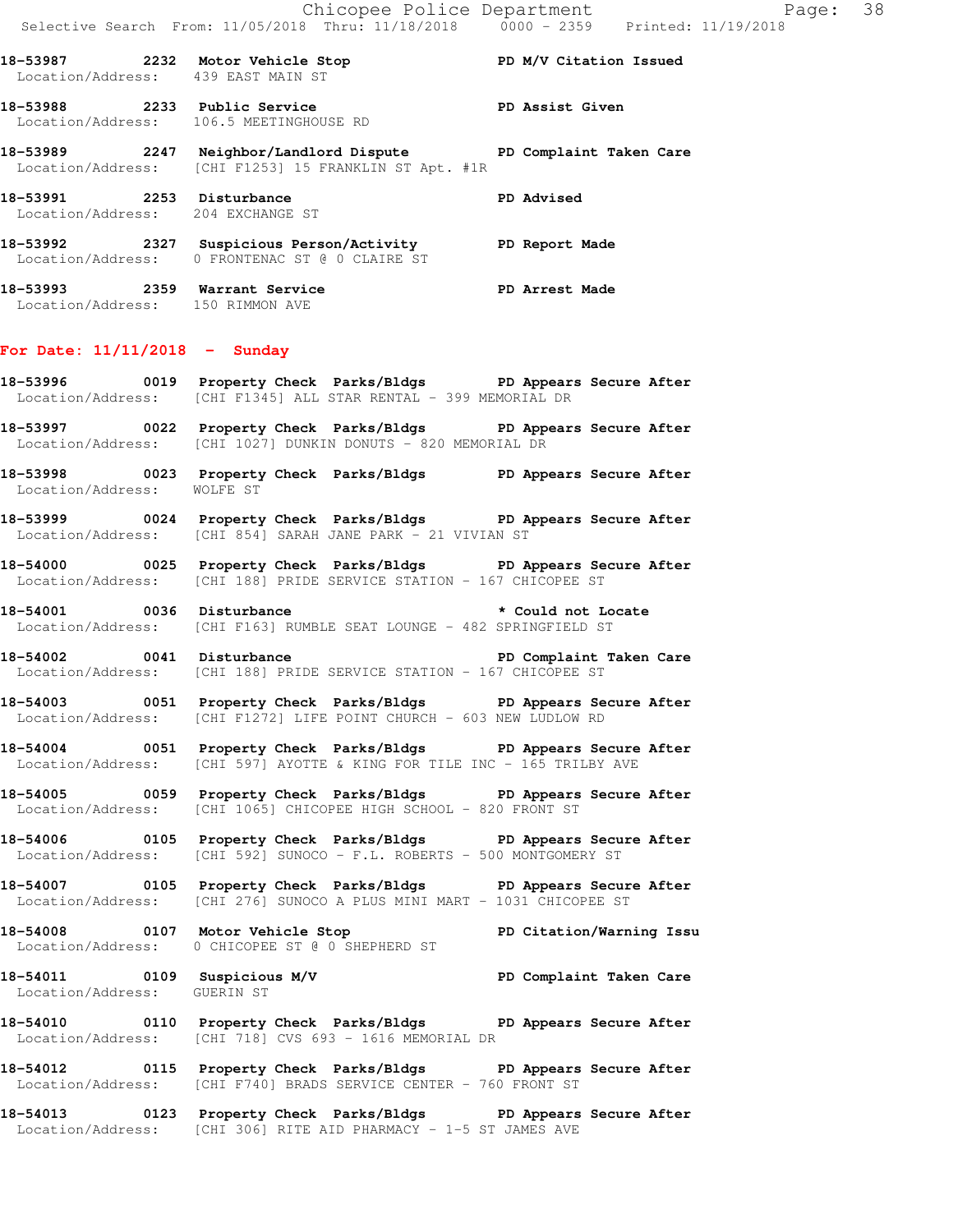**18-54014 0126 Property Check Parks/Bldgs PD Appears Secure After**  Location/Address: [CHI 563] RITE AID PHARMACY - 577 MEADOW ST

**18-54015 0127 Property Check Parks/Bldgs PD Appears Secure After**  Location/Address: [CHI F1048] HAMPTON INN CHICOPEE - 600 MEMORIAL DR

**18-54018 0129 Assist Ambulance PD Complaint Taken Care**  Location/Address: 125 LEO DR

**18-54017 0130 Property Check Parks/Bldgs PD Appears Secure After**  Location/Address: [CHI 832] BELLAMY MIDDLE SCHOOL, EDWARD 6-8 - 314 PENDLETON AVE

**18-54019 0131 Abandoned 911 Call \* False Alarm**  Location/Address: [CHI 782] ELMS, COLLEGE OF OUR LADY OF THE - 291 SPRINGFIELD ST

**18-54020 0138 Breaking & Entering in progres PD Arrest Made**  Location/Address: [CHI 414] WINDSOR CAFE - 101 MAIN ST

18-54022 **18-54022** 0159 Transport Service **PL PL Transport Complete** Location/Address: HAMPDEN COUNTY CORRECTIONAL FACILITY - RANDALL RD

**18-54023 0204 Crash Property Damage PD Report Made**  Location/Address: [CHI 508] TD'S SPORTS PUB - 699 GRATTAN ST

**18-54027 0232 Unwanted Party/Undesirable PD Complaint Taken Care**  Location/Address: [CHI 1196] SHELL - 95 WEST ST

**18-54028 0233 Transport Service PD Transport Complete**  Location/Address: [SPR F1] BAYSTATE MEDICAL CENTER - 759 CHESTNUT ST

**18-54029 0254 Property Check Parks/Bldgs PD Appears Secure After**  Location/Address: [CHI 928] CHUCKS AUTO SERVICE - 58 WEST ST

**18-54031 0300 Property Check Parks/Bldgs PD Appears Secure After**  Location/Address: [CHI 1196] SHELL - 95 WEST ST

**18-54032 0316 Property Check Parks/Bldgs PD Appears Secure After**  Location/Address: [CHI XP1989] KWIK MART - 447 SPRINGFIELD ST

**18-54033 0322 Disturbance PD Advised**  Location/Address: 58 RIVERVIEW TER Apt. #H

**18-54034 0350 Property Check Parks/Bldgs PD Appears Secure After**  Location/Address: [CHI 171] ROCKRIMMON AUTO PARTS - 551 CENTER ST

**18-54036 0421 Property Check Parks/Bldgs PD Appears Secure After**  Location/Address: [CHI 928] CHUCKS AUTO SERVICE - 58 WEST ST

**18-54037 0429 Property Check Parks/Bldgs PD Appears Secure After**  Location/Address: [CHI F343] CABOTVILLE INDUSTRIAL PARK - 165 FRONT ST

**18-54038 0429 Property Check Parks/Bldgs PD Appears Secure After**  Location/Address: SOFT TOUCH AUTO WASH - 1469 GRANBY RD

**18-54039 0430 Property Check Parks/Bldgs PD Appears Secure After**  Location/Address: [CHI F1276] MASSES SEAFOOD - 1329 MEMORIAL DR

**18-54040 0437 Disturbance PD Complaint Taken Care**  Location/Address: [CHI 188] PRIDE SERVICE STATION - 167 CHICOPEE ST

**18-54041 0503 Crash Personal Injury PD Report Made**  Location/Address: 227 EAST MAIN ST

**18-54043 0529 Missing Person PD Report Made**  Location/Address: 31 COOLIDGE RD

**18-54044 0535 Property Check Parks/Bldgs PD Appears Secure After**  Location/Address: STONINA DR

**18-54046 0637 Property Check Parks/Bldgs PD Appears Secure After**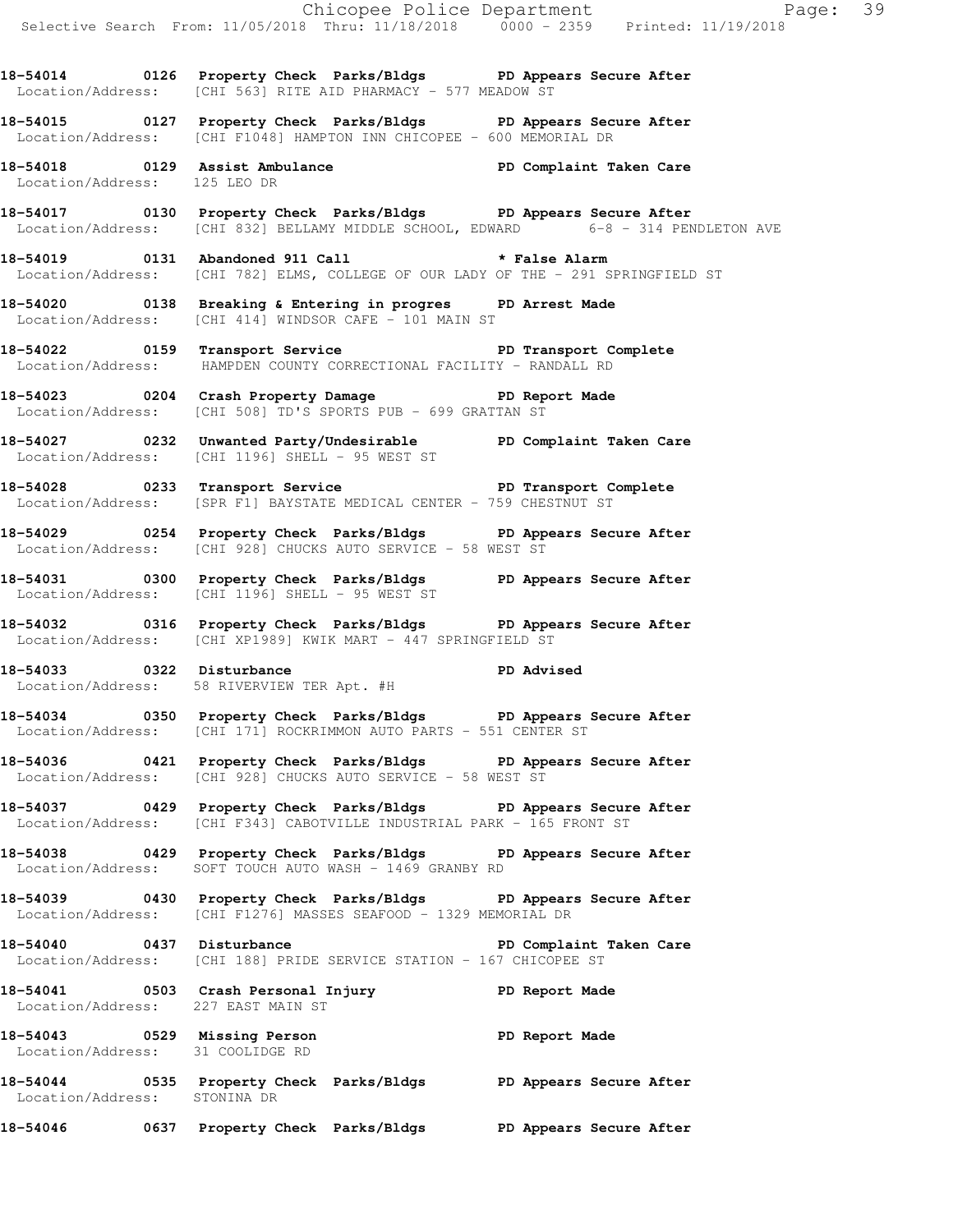|                                     |                                                                                                                                                                | Page: 40        |  |
|-------------------------------------|----------------------------------------------------------------------------------------------------------------------------------------------------------------|-----------------|--|
|                                     | Chicopee Police Department<br>Selective Search From: 11/05/2018 Thru: 11/18/2018 0000 - 2359 Printed: 11/19/2018                                               |                 |  |
|                                     | Location/Address: [CHI 525] GRISE FUNERAL HOME - 280 SPRINGFIELD ST                                                                                            |                 |  |
|                                     | 18-54047 0640 Motor Vehicle Stop PD Advised<br>Location/Address: 387 SPRINGFIELD ST                                                                            |                 |  |
| Location/Address: 865 MONTGOMERY ST | 18-54048 0647 Animal Complaint 18-54048 PD Complaint Taken Care                                                                                                |                 |  |
|                                     | 18-54049 0649 Motor Vehicle Stop Notor PD Citation/Warning Issu<br>Location/Address: [CHI F163] RUMBLE SEAT LOUNGE - 482 SPRINGFIELD ST                        |                 |  |
| Location/Address: 26 SHABAN DR      | 18-54050 0649 Assist Ambulance 3 PD Report Made                                                                                                                |                 |  |
|                                     | 18-54052 0659 Assist Ambulance New PD Assist Given<br>Location/Address: [CHI F162] 30 CENTER ST - 30 CENTER ST Apt. #18                                        |                 |  |
|                                     | 18-54054 0722 Property Check Parks/Bldgs PD Appears Secure After<br>Location/Address: [CHI 1] MCCELLENDS GARDENS - 123 ACADEMY ST                              |                 |  |
|                                     | 18-54056 0730 Property Check Parks/Bldgs PD Appears Secure After<br>Location/Address: [CHI 188] PRIDE SERVICE STATION - 167 CHICOPEE ST                        |                 |  |
|                                     | 18-54059 0834 Property Check Parks/Bldgs PD Appears Secure After<br>Location/Address: [CHI 992] CHICOPEE DEPT. OF PUBLIC WORKS - 115 BASKIN DR                 |                 |  |
|                                     | 18-54060 0842 Property Check Parks/Bldgs PD Appears Secure After<br>Location/Address: [CHI F122] SALTER COLLEGE - 645 SHAWINIGAN DR                            |                 |  |
| Location/Address: 2 VOLPE DR        | 18-54062 0856 Traffic/Parking Complaint PD Citation/Warning Issu                                                                                               |                 |  |
|                                     | 18-54063 0858 Property Check Parks/Bldgs PD Appears Secure After<br>Location/Address: [CHI 68] AMF LANES CHICOPEE - 291 BURNETT RD                             |                 |  |
|                                     | 18-54064 0903 Public Service New PD Complaint Taken Care<br>Location/Address: [CHI F1452] CITGO - 817 FRONT ST                                                 |                 |  |
|                                     | 18-54065 0907 Property Check Parks/Bldgs PD Appears Secure After<br>  Location/Address: [CHI XF1656] MERCEDES-BENZ OF SPRINGFIELD - 295 BURNETT RD             |                 |  |
| Location/Address: 39 FESTIVAL CIR   | 18-54067 0912 Assist Ambulance                                                                                                                                 | PD Assist Given |  |
| Location/Address: 49 ELM ST         | 18-54070 0917 Assist Ambulance * No Action Required                                                                                                            |                 |  |
|                                     | 18-54068 0919 Property Check Parks/Bldgs PD Appears Secure After<br>Location/Address: [CHI 837] LITWIN SCHOOL, SGT. ROBERT R. <sup>7</sup> K-5 - 135 LITWIN LN |                 |  |
|                                     | 18-54071 0925 Property Check Parks/Bldgs PD Appears Secure After<br>Location/Address: [CHI F937] SUNSHINE VILLAGE FOR COMMUNITY SERVICES INC - 75 LITWIN LN    |                 |  |
|                                     | 18-54072 0934 Motor Vehicle Stop PD Advised<br>Location/Address: [CHI F1276] MASSES SEAFOOD - 1329 MEMORIAL DR                                                 |                 |  |
|                                     | 18-54073 0935 Property Check Parks/Bldgs PD Appears Secure After<br>Location/Address: [CHI 92] CHICOPEE CHLORINATION PLANT - 1356 BURNETT RD                   |                 |  |
| Location/Address: 24 HASTINGS ST    | 18-54074 0938 Traffic/Parking Complaint PD Complaint Taken Care                                                                                                |                 |  |
|                                     | 18-54075 0943 Property Check Parks/Bldgs PD Appears Secure After<br>Location/Address: [CHI F89] CHICOPEE COUNTRY CLUB PRO-SHOP - 1290 BURNETT RD               |                 |  |
|                                     | 18-54076 0947 Motor Vehicle Stop N/V Citation Issued<br>Location/Address: [CHI 75] DUNKIN DONUTS - 470 BURNETT RD                                              |                 |  |
| Location/Address: GRIFFITH RD       | 18-54079 1000 Property Check Parks/Bldgs PD Appears Secure After                                                                                               |                 |  |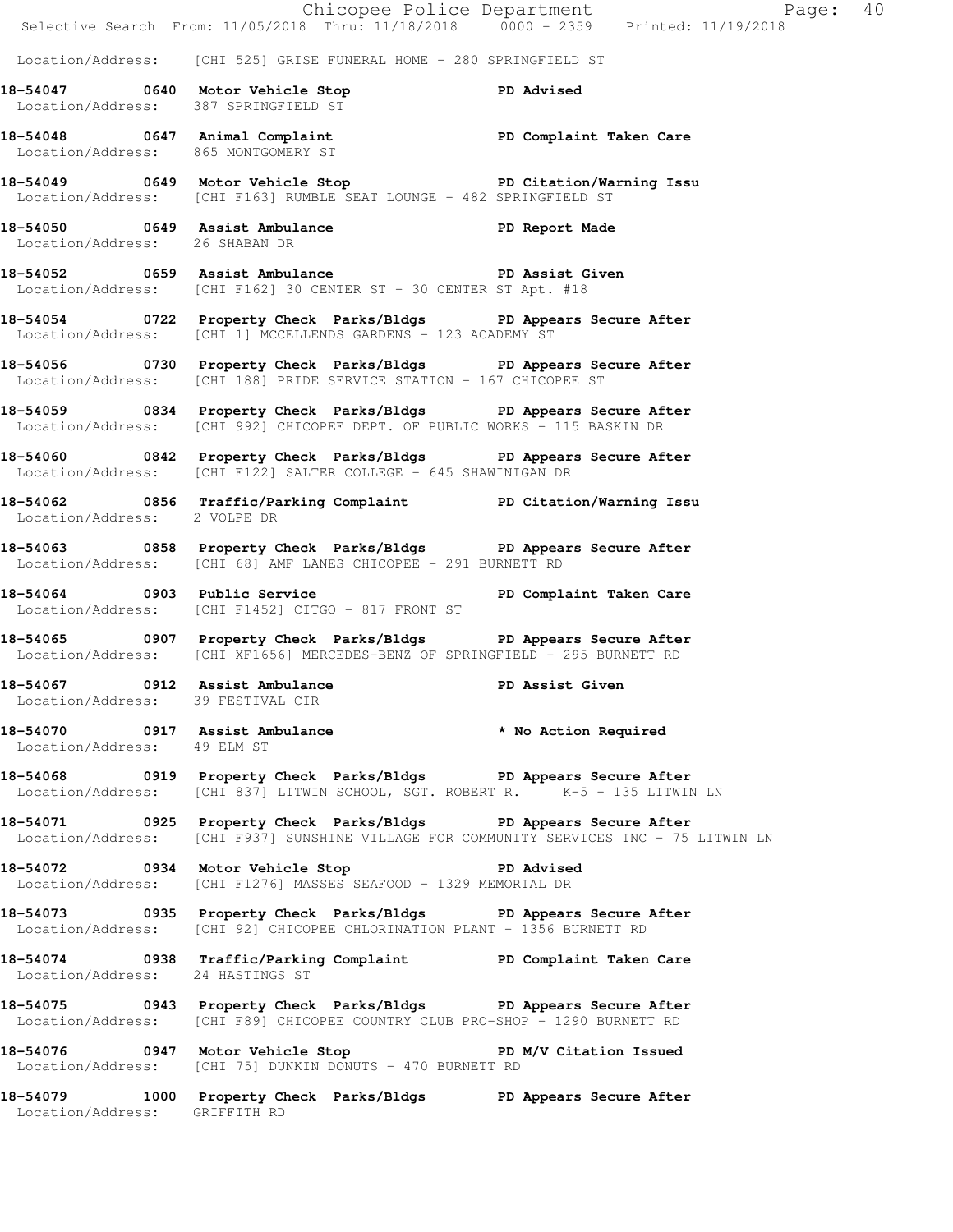|                                                                   |                                                                                                                                                              | Chicopee Police Department<br>Selective Search From: 11/05/2018 Thru: 11/18/2018 0000 - 2359 Printed: 11/19/2018 |  |
|-------------------------------------------------------------------|--------------------------------------------------------------------------------------------------------------------------------------------------------------|------------------------------------------------------------------------------------------------------------------|--|
|                                                                   | 18-54080 1005 Property Check Parks/Bldgs * No Action Required<br>Location/Address: [CHI 857] SZOT PARK - 97 SGT TRACY DR                                     |                                                                                                                  |  |
|                                                                   | 18-54081 1010 Property Check Parks/Bldgs PD Appears Secure After<br>Location/Address: [CHI 653] DOLLAR GENERAL - 1968 MEMORIAL DR                            |                                                                                                                  |  |
|                                                                   | 18-54082 1025 Missing Person PD Complaint Taken Care<br>Location/Address: 31 COOLIDGE RD                                                                     |                                                                                                                  |  |
|                                                                   | 18-54083 1027 Traffic/Parking Complaint PD Complaint Taken Care<br>Location/Address: 309 GRATTAN ST @ 199 COLUMBA ST                                         |                                                                                                                  |  |
|                                                                   | 18-54086 1037 Property Check Parks/Bldgs PD Appears Secure After<br>Location/Address: [CHI F343] CABOTVILLE INDUSTRIAL PARK - 165 FRONT ST                   |                                                                                                                  |  |
|                                                                   | 18-54088 1038 Larceny Complaint Past PD Report Made<br>Location/Address: 52 STEPHENS ST                                                                      |                                                                                                                  |  |
|                                                                   | 18-54089 1040 Traffic/Parking Complaint PD Complaint Taken Care<br>Location/Address: [CHI 722] PROSPECT ENTERPRISES (PROPERTY OWNER) - 1600 MEMORIAL DR      |                                                                                                                  |  |
|                                                                   | 18-54092 1110 Transport Service 20 PD Transport Complete<br>Location/Address: [LUD] LUDLOW JAIL - 627 RANDAL RD                                              |                                                                                                                  |  |
|                                                                   | 18-54094 1115 Assist Ambulance PD Assist Given<br>Location/Address: 45 HASTINGS ST Apt. #2FL                                                                 |                                                                                                                  |  |
|                                                                   | 18-54095 1124 CHECK THE WELL BEING PD Assist Given<br>Location/Address: 269 COLLEGE ST Apt. #F                                                               |                                                                                                                  |  |
|                                                                   | 18-54097 1156 Motor Vehicle Stop North PD Advised<br>Location/Address: [CHI F1440] BUFFALO WILD WINGS - 480 MEMORIAL DR                                      |                                                                                                                  |  |
|                                                                   | 18-54098 1158 Traffic/Parking Complaint * Could not Locate<br>Location/Address: 0 PENDLETON AVE @ 0 PROSPECT ST                                              |                                                                                                                  |  |
|                                                                   | 18-54099 1210 Assist Fire Department PD Report Made<br>Location/Address: [CHI F1335] INTERNATIONAL METAL PRODUCTS - 1165 MONTGOMERY ST                       |                                                                                                                  |  |
|                                                                   | 18-54103 1229 Shoplifter<br>Location/Address: [CHI 644] STOP & SHOP SUPERMARKET - 672 MEMORIAL DR                                                            |                                                                                                                  |  |
| 18-54120 1230 Investigation/DB<br>Location/Address: 110 CHURCH ST | PD Advised                                                                                                                                                   |                                                                                                                  |  |
|                                                                   | 18-54105 1241 Shoplifter <b>18-54105</b> PD Assist Given<br>Location/Address: [CHI 1191] WALMART - 591 MEMORIAL DR                                           |                                                                                                                  |  |
|                                                                   | 18-54106 1246 CHECK THE WELL BEING * Could not Locate<br>Location/Address: [CHI 844] FAIRVIEW MEMORIAL ELEMENTARY SCHOOL K-5 - 26 MEMORIAL AVE               |                                                                                                                  |  |
| Location/Address: 488 SHERIDAN ST                                 | 18-54108 1303 Motor Vehicle Stop N/V Citation Issued                                                                                                         |                                                                                                                  |  |
|                                                                   | 18-54110 1317 Property Check Parks/Bldgs PD Appears Secure After<br>Location/Address: [CHI 1160] CHICOPEE LIBRARY-EMILY PARTYKA CENTER BRANCH - 449 FRONT ST |                                                                                                                  |  |
|                                                                   | 18-54112 1333 Property Check Parks/Bldgs PD Appears Secure After<br>Location/Address: [CHI 844] FAIRVIEW MEMORIAL ELEMENTARY SCHOOL K-5 - 26 MEMORIAL AVE    |                                                                                                                  |  |
|                                                                   | 18-54115 1355 Unwanted Party/Undesirable * Could not Locate<br>Location/Address: [CHI 638] BJS WHOLESALE FOOD WAREHOUSE - 650 MEMORIAL DR                    |                                                                                                                  |  |
| Location/Address: 22 JOHN ST Apt. #2R                             | 18-54116 1356 Assist Ambulance New PD Assist Given                                                                                                           |                                                                                                                  |  |
|                                                                   | 18-54117 1358 Suspicious M/V * No Action Required<br>Location/Address: [CHI F1150] CHICOPEE COMPREHENSIVE HIGH SCHOOL - 617 MONTGOMERY ST                    |                                                                                                                  |  |
|                                                                   | 18-54118 1421 Property Check Parks/Bldgs PD Appears Secure After<br>Location/Address: [CHI 475] CALVARY CEMETERY - 390 HAMPDEN ST                            |                                                                                                                  |  |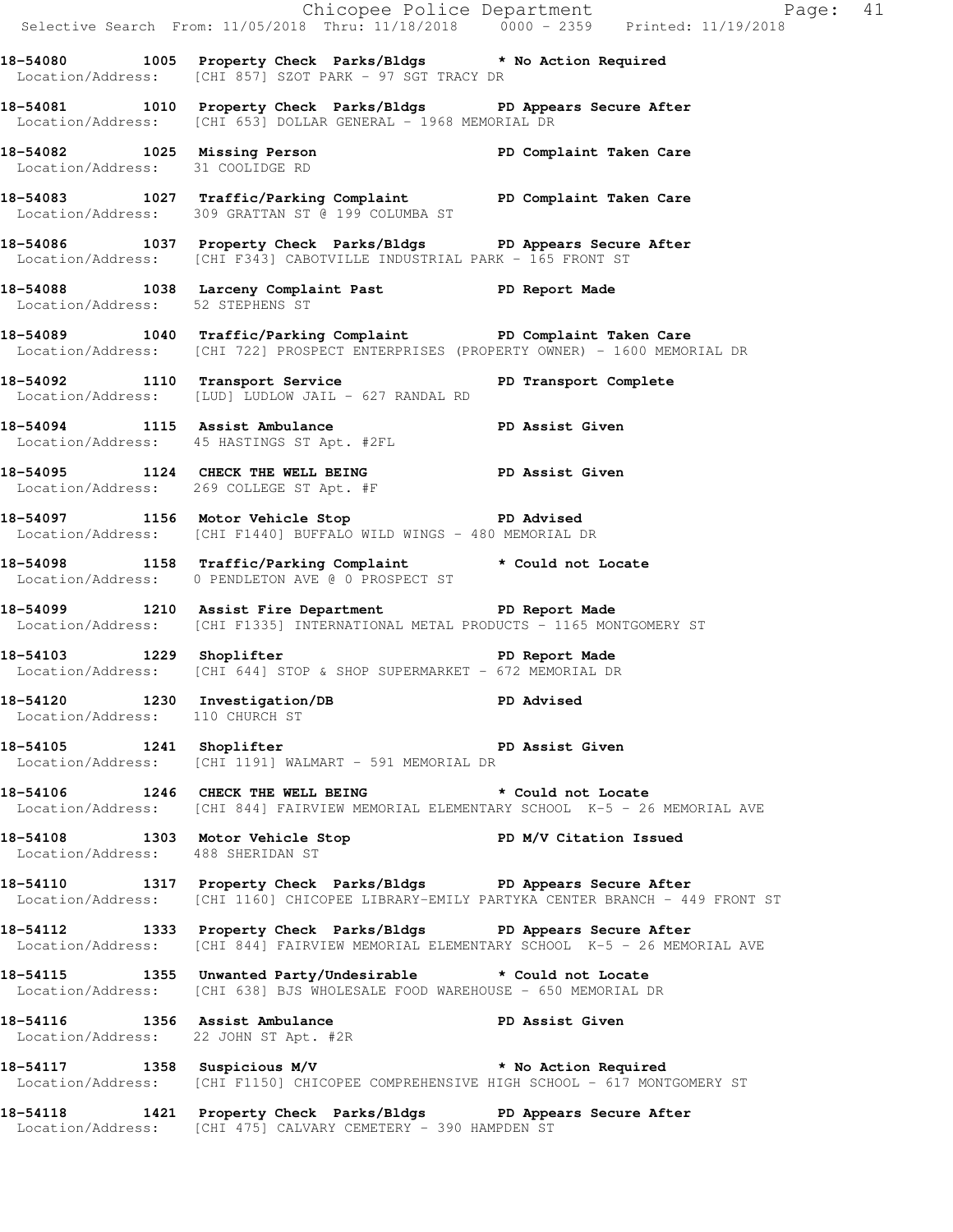18-54119 1422 Shoplifter **PD** Report Made Location/Address: [CHI 305] CUMBERLAND FARMS - 37 MONTCALM ST

**18-54121 1431 Crash Property Damage PD Report Made**  Location/Address: [CHI F1161] CHICOPEE MARKETPLACE - 591 MEMORIAL DR

**18-54122 1507 Property Check Parks/Bldgs PD Appears Secure After**  Location/Address: [CHI 834] BOWE SCHOOL, PATRICK E. K-5 - 115 HAMPDEN ST

**18-54124 1539 Crash Property Damage PD Report Made**  Location/Address: [CHI 1191] WALMART - 591 MEMORIAL DR

**18-54126 1617 CHECK THE WELL BEING PD Complaint Taken Care**  Location/Address: ALONG THE DIKE - FERRY ST

**18-54128 1639 Property Check Parks/Bldgs PD Appears Secure After**  Location/Address: [CHI 849] RIVERS PARK - 19 ALDEN ST

**18-54129 1642 Property Check Parks/Bldgs PD Appears Secure After**  Location/Address: [CHI 325] BOAT RAMP, MEDINA STREET - 100 MEDINA ST

**18-54131 1656 Assist Ambulance PD Assist Given**  Location/Address: 147 PENDEXTER AVE

**18-54133 1710 Motor Vehicle Stop PD Advised**  Location/Address: [CHI F1440] BUFFALO WILD WINGS - 480 MEMORIAL DR

**18-54134 1710 Motor Vehicle Stop PD M/V Citation Issued**  Location/Address: [CHI 719] PRICE RITE - 1600 MEMORIAL DR

**18-54135 1716 Motor Vehicle Stop PD Advised**  Location/Address: [CHI 78] CHICOPEE SELF STORAGE - 657 MEADOW ST

**18-54136 1716 Assault & Battery Complaint PD Report Made**  Location/Address: [CHI 1859] WILLIMANSETT (EAST) NURSING HOME - 11 ST ANTHONY ST

**18-54137 1728 Service of a Summons PD Not Served**  Location/Address: 51 LEMUEL AVE

18-54139 1738 Motor Vehicle Stop **PD M/V Citation Issued** Location/Address: 26 CHICOPEE ST @ 43 GRANBY RD

**18-54143 1756 Service of a Summons PD Not Served**  Location/Address: 65 MAPLE ST Apt. #3FL

18-54145 1801 Public Service **1801 Public Service PD Complaint Taken Care** Location/Address: 18 MAPLE ST

**18-54146 1808 Suspicious M/V PD Advised**  Location/Address: [CHI 847] RAY ASH PARK - 52 ARCADE ST

**18-54147 1809 Suspicious M/V \* Could not Locate**  Location/Address: LAUZIER TER

**18-54149 1819 Service of a Summons PD Served in Hand**  Location/Address: 494 EAST ST Apt. #2FL

**18-54150 1827 Warrant Service \* Could not Locate**  Location/Address: 92 NONOTUCK AVE

**18-54152 1844 Suspicious Person/Activity \* Could not Locate**  Location/Address: [CHI 309] MCDONALDS - 350 BURNETT RD

**18-54151 1845 Service of a Summons PD Not Served**  Location/Address: 19 ALVORD AVE Apt. #4FL-L **18-54154 1848 Assist Fire Department PD Assist Given** 

Location/Address: 70 ORCHARD ST Apt. #2REAR

**18-54155 1853 Motor Vehicle Stop PD Advised**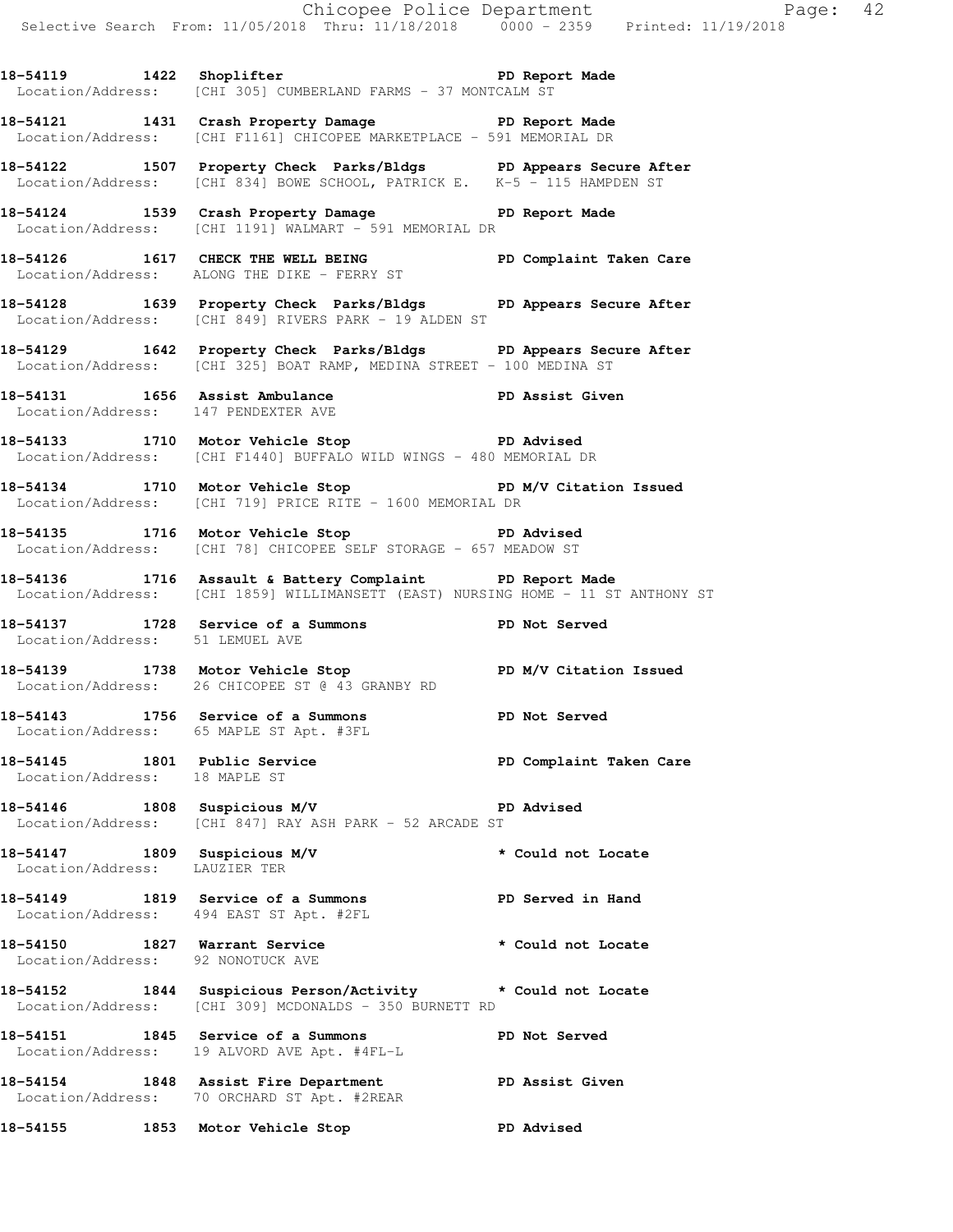|                                    |                                                                                                                                                   | Chicopee Police Department<br>Selective Search From: 11/05/2018 Thru: 11/18/2018 0000 - 2359 Printed: 11/19/2018 |
|------------------------------------|---------------------------------------------------------------------------------------------------------------------------------------------------|------------------------------------------------------------------------------------------------------------------|
|                                    | Location/Address: 1204 MEMORIAL DR @ 6 PONDVIEW DR                                                                                                |                                                                                                                  |
| Location/Address: 394 IRENE ST     | 18-54156 1856 Juvenile Complaint 18-54156 PD Complaint Taken Care                                                                                 |                                                                                                                  |
| Location/Address: 30 BURLINGAME ST | 18-54157 1857 Suspicious Person/Activity PD Advised                                                                                               |                                                                                                                  |
| Location/Address: 30 BURLINGAME ST | 18-54158 1907 Disturbance<br>Location/Address: 30 RIBITNCAME ST                                                                                   |                                                                                                                  |
|                                    | 18-54159 1919 Motor Vehicle Stop Norman PD Arrest Made<br>Location/Address: BROADWAY @ ABBEY MEMORIAL DR                                          |                                                                                                                  |
|                                    | 18-54160 1928 Property Check Parks/Bldgs PD Appears Secure After<br>Location/Address: [CHI 837] LITWIN SCHOOL, SGT. ROBERT R. K-5 - 135 LITWIN LN |                                                                                                                  |
|                                    | 18-54161 1938 Motor Vehicle Stop PD Advised<br>Location/Address: 1361 GRANBY RD @ 265 WOODCREST DR                                                |                                                                                                                  |
|                                    | 18-54162 1943 Property Check Parks/Bldgs PD Appears Secure After<br>Location/Address: [CHI 1394] WALGREENS DRUGS STORE - 1195 GRANBY RD           |                                                                                                                  |
| Location/Address: 32 WILLWOOD ST   | 18-54163 1948 Suspicious Person/Activity PD Complaint Taken Care                                                                                  |                                                                                                                  |
| Location/Address: 86 DEBRA DR      | 18-54164 1952 Crash Property Damage PD Report Made                                                                                                |                                                                                                                  |
|                                    | 18-54165 1955 Motor Vehicle Stop N/V Citation Issued<br>Location/Address: 0 HAMPDEN ST @ 0 CASINO AVE                                             |                                                                                                                  |
|                                    | 18-54166 1956 Property Check Parks/Bldgs PD Appears Secure After<br>Location/Address: [CHI 882] VIEW STREET TAVERN - 13 VIEW ST                   |                                                                                                                  |
|                                    | 18-54167 2000 Trespasser/Trespassing PD Advised<br>Location/Address: [CHI 847] RAY ASH PARK - 52 ARCADE ST                                        |                                                                                                                  |
|                                    | 18-54168 2004 Property Check Parks/Bldgs PD Appears Secure After<br>Location/Address: [CHI 1893] WILLIAMS PARK - 880 BURNETT RD                   |                                                                                                                  |
|                                    | 18-54169 2012 Suspicious Person/Activity * Unfounded<br>Location/Address: [CHI F1485] JIM BUDDYS VAPE SHOP - 1271 MEMORIAL DR                     |                                                                                                                  |
|                                    | 18-54171 2026 CHECK THE WELL BEING PD Report Made<br>Location/Address: [CHI 39] MAC ARTHUR TERRACE APARTMENTS - 70 BROADWAY Apt. #122             |                                                                                                                  |
|                                    | 18-54172 2028 Transport Service PD Transport Complete<br>Location/Address: [CHI F182] HAMPDEN COUNTY WOMANS HOUSE OF CORRECTION - 701 CENTER ST   |                                                                                                                  |
| Location/Address: 915 FRONT ST     | 18-54176 2057 Motor Vehicle Stop N/V Citation Issued                                                                                              |                                                                                                                  |
| Location/Address: 133 GRATTAN ST   | 18-54177 2104 Motor Vehicle Stop PD M/V Citation Issued                                                                                           |                                                                                                                  |
|                                    | 18-54178 2107 Motor Vehicle Stop North PD Citation/Warning Issu<br>Location/Address: [CHI 907] TACO BELL - 1471 MEMORIAL DR                       |                                                                                                                  |
|                                    | 18-54179 2123 Assist Ambulance<br>Location/Address: 160 WOODCREST DR                                                                              |                                                                                                                  |
|                                    | 18-54182 2150 Property Check Parks/Bldgs PD Appears Secure After<br>Location/Address: [CHI F787] METRO CHRYSLER DODGE JEEP - 650 MEMORIAL DR      |                                                                                                                  |
|                                    | 18-54185 2159 Property Check Parks/Bldgs PD Appears Secure After<br>Location: CHUCKS SALVAGE YARD                                                 |                                                                                                                  |
| Location/Address: 80 FISHER RD     | 18-54183 2200 Breaking & Entering-Report PD Report Made                                                                                           |                                                                                                                  |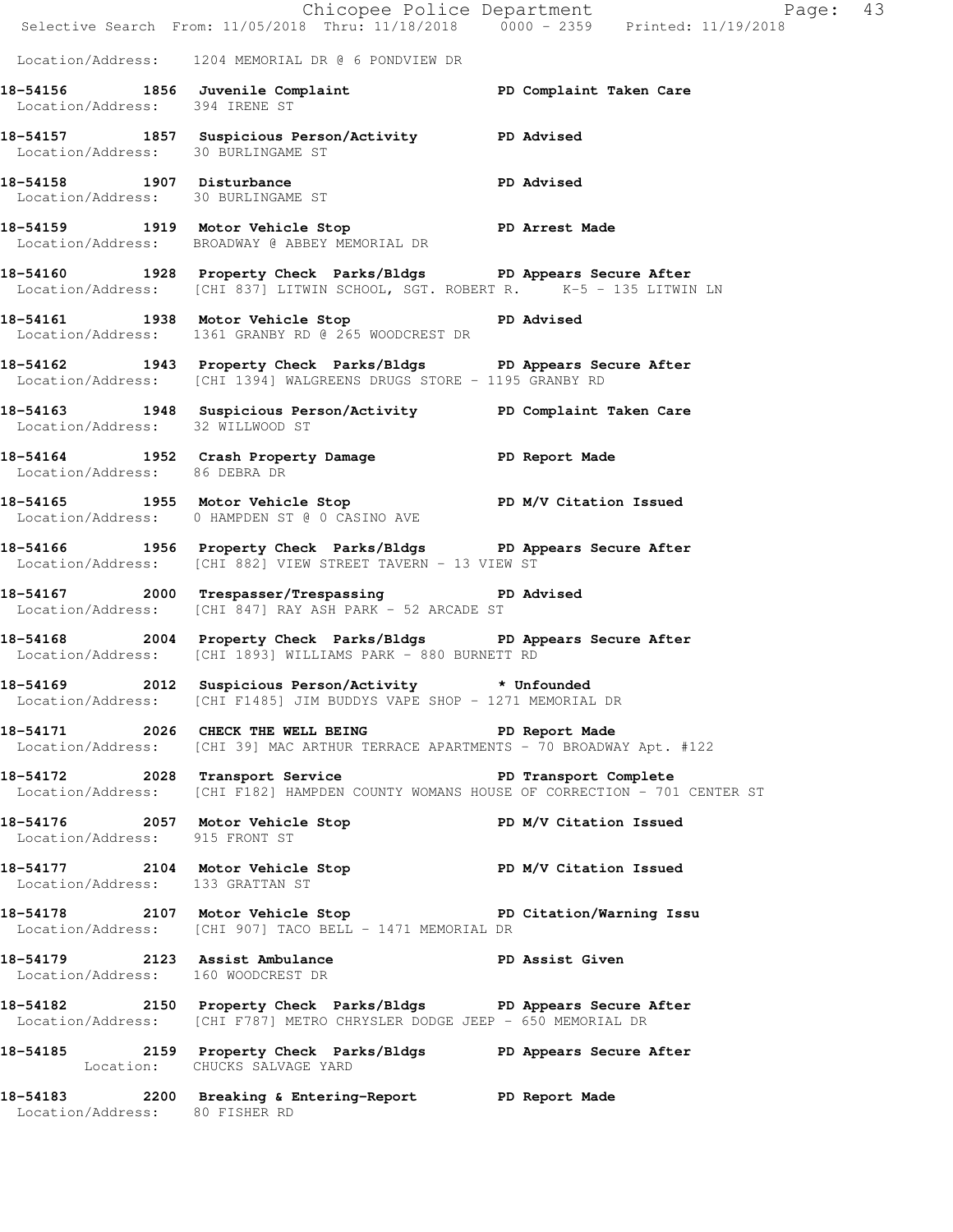|  | Chicopee Police Department                                                                                                          |                        | Page: | 44 |
|--|-------------------------------------------------------------------------------------------------------------------------------------|------------------------|-------|----|
|  | Selective Search From: 11/05/2018 Thru: 11/18/2018 0000 - 2359 Printed: 11/19/2018                                                  |                        |       |    |
|  | 18-54184 2200 Property Check Parks/Bldgs PD Appears Secure After<br>Location/Address: [CHI F1345] ALL STAR RENTAL - 399 MEMORIAL DR |                        |       |    |
|  | 18-54186 2205 Property Check Parks/Bldgs PD Appears Secure After<br>Location/Address: [CHI 1485] UNIROYAL - 154 GROVE ST            |                        |       |    |
|  | 18-54187 18221 Assist Fire Department 1918 PD Assist Given<br>  Location/Address: 0 STEBBINS ST @ 0 KENDALL ST                      |                        |       |    |
|  | 18-54189 2226 Assault & Battery Complaint PD Report Made<br>Location/Address: [CHI 561] POLEP, J. DISTR SERVICES - 705 MEADOW ST    |                        |       |    |
|  | Location/Address: BRIDGE ST @ GRATTAN ST                                                                                            | PD M/V Citation Issued |       |    |
|  | Location/Address: 69 MCKINSTRY AVE Apt. #B                                                                                          | PD Report Made         |       |    |
|  | 18-54194 2257 Motor Vehicle Stop<br>Location/Address: 1300 MEMORIAL DR                                                              | <b>PD Advised</b>      |       |    |
|  |                                                                                                                                     |                        |       |    |

**18-54195 2314 Public Service PD Advised**  Location/Address: 77 RIMMON AVE

### **For Date: 11/12/2018 - Monday**

**18-54198 0013 Property Check Parks/Bldgs PD Appears Secure After**  Location/Address: [CHI 358] GOLDEN NOZZLE CAR WASH - 520 MONTGOMERY ST

**18-54199 0013 Property Check Parks/Bldgs PD Appears Secure After**  Location/Address: [CHI 854] SARAH JANE PARK - 21 VIVIAN ST

**18-54200 0019 Property Check Parks/Bldgs PD Appears Secure After**  Location/Address: [CHI 306] RITE AID PHARMACY - 1-5 ST JAMES AVE

**18-54201 0020 Property Check Parks/Bldgs PD Appears Secure After**  Location/Address: [CHI F208] CAVALIER RESTAURANT, ALCOA CATERING - 366 CHICOPEE ST

**18-54202 0025 Property Check Parks/Bldgs PD Appears Secure After**  Location/Address: [CHI 56] WALGREENS - 583 JAMES ST

**18-54203 0030 Motor Vehicle Stop PD M/V Citation Issued**  Location/Address: 1581 WESTOVER RD

**18-54204 0031 Property Check Parks/Bldgs PD Appears Secure After**  Location/Address: [CHI 857] SZOT PARK - 97 SGT TRACY DR

**18-54205 0032 Property Check Parks/Bldgs PD Appears Secure After**  Location/Address: [CHI 276] SUNOCO A PLUS MINI MART - 1031 CHICOPEE ST

**18-54206 0033 Property Check Parks/Bldgs PD Appears Secure After**  Location/Address: [CHI F684] CASTLE OF KNIGHTS - 1599 MEMORIAL DR

**18-54207 0046 Property Check Parks/Bldgs PD Appears Secure After**  Location/Address: [CHI 1065] CHICOPEE HIGH SCHOOL - 820 FRONT ST

**18-54208 0048 Property Check Parks/Bldgs PD Appears Secure After**  Location/Address: [CHI F386] PETROS ICE CREAM - 456 FRONT ST

**18-54209 0049 Property Check Parks/Bldgs PD Appears Secure After**  Location/Address: [CHI 832] BELLAMY MIDDLE SCHOOL, EDWARD 6-8 - 314 PENDLETON AVE

**18-54210 0050 Property Check Parks/Bldgs PD Appears Secure After**  Location/Address: [CHI F343] CABOTVILLE INDUSTRIAL PARK - 165 FRONT ST

**18-54211 0054 Property Check Parks/Bldgs PD Appears Secure After**  Location/Address: [CHI 1933] SHELL FOOD MART - 197 GROVE ST

**18-54212 0056 Property Check Parks/Bldgs PD Appears Secure After**  Location/Address: [CHI 574] PRIDE - 27 MONTGOMERY ST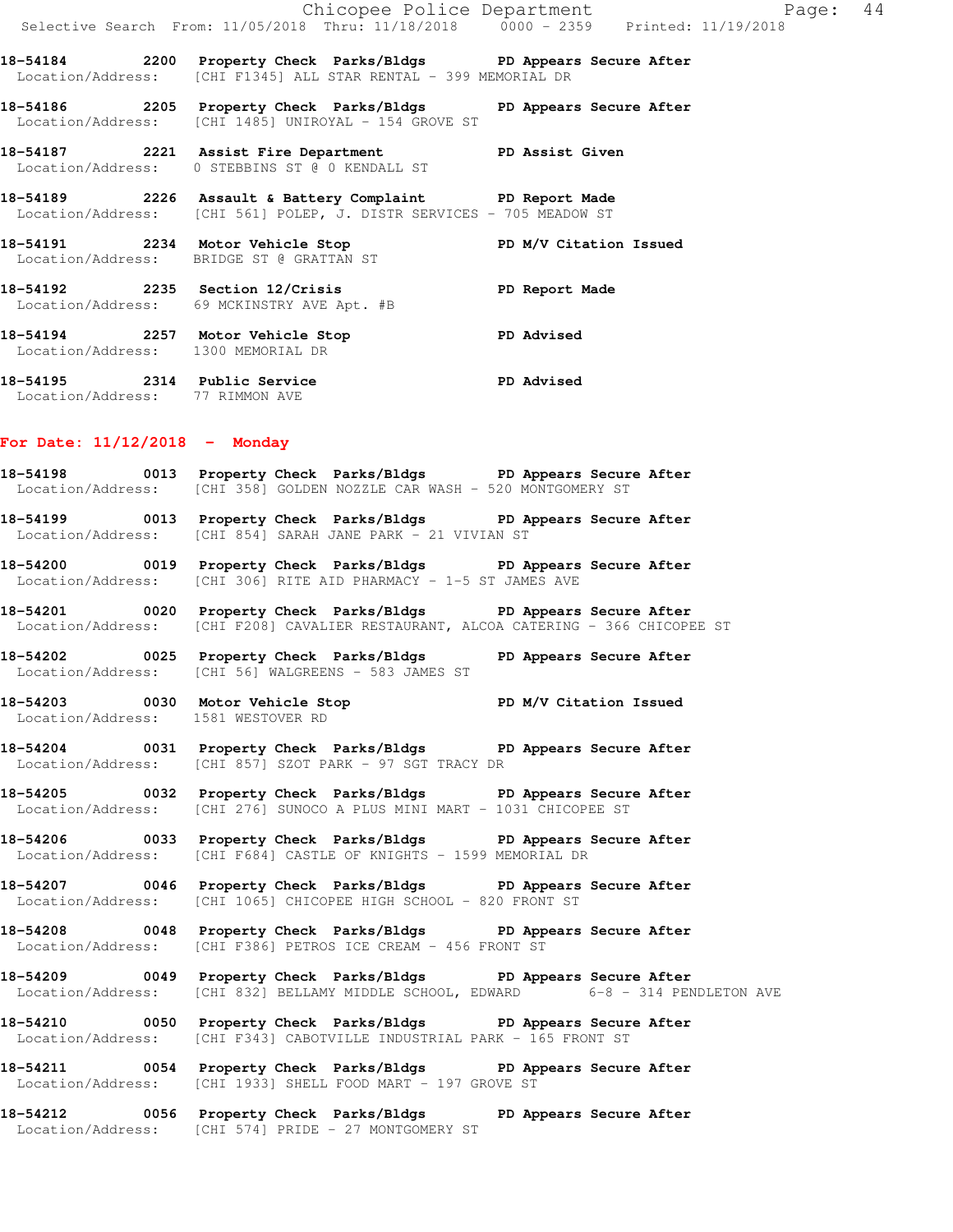18-54213 0059 Disturbance **\*** Unfounded Location/Address: [CHI F1187] MONTCALM HEIGHTS - 185 NEW LUDLOW RD Apt. #319

**18-54214 0106 Property Check Parks/Bldgs PD Appears Secure After**  Location/Address: [CHI 555] TELLIERS AUTO BODY INC - 386 MEADOW ST

**18-54215 0106 Property Check Parks/Bldgs PD Advised**  Location/Address: [CHI 1356] PRIMA ELECTRO NORTH AMERICA INC - 711 EAST MAIN ST

**18-54216 0112 Property Check Parks/Bldgs PD Appears Secure After**  Location/Address: [CHI 1498] HONEYLAND FARMS - 206 NEWBURY ST

**18-54217 0118 Property Check Parks/Bldgs PD Complaint Taken Care**  Location/Address: [CHI XF1665] MASS ALTERNATIVE CARE - 1247 EAST MAIN ST

**18-54218 0123 Property Check Parks/Bldgs PD Appears Secure After**  Location/Address: [CHI 927] CHUCKS AUTO SERVICE - 78 WEST ST

**18-54219 0126 Property Check Parks/Bldgs PD Appears Secure After**  Location/Address: [CHI 566] SAM'S FOOD STORES (SUNOCO) - 810 MEADOW ST

**18-54220 0128 Property Check Parks/Bldgs PD Appears Secure After**  Location/Address: [CHI 206] PERRYS AUTO PARTS & EQUIP CO INC - 365 CHICOPEE ST

**18-54222 0129 CHECK THE WELL BEING PD Complaint Taken Care**  Location/Address: [CHI F1187] MONTCALM HEIGHTS - 185 NEW LUDLOW RD Apt. #419

**18-54221 0130 Property Check Parks/Bldgs PD Appears Secure After**  Location/Address: [CHI 1839] MCDONALDS - 639 MEMORIAL DR

**18-54223 0139 Property Check Parks/Bldgs PD Appears Secure After**  Location/Address: [CHI F734] AMVETS CLUB POST 12 - 754 MONTGOMERY ST

**18-54224 0141 Property Check Parks/Bldgs PD Appears Secure After**  Location/Address: [CHI F1328] GALLAGHER OLDE FASHIONED SERVICE - 560 EAST ST

**18-54225 0148 Property Check Parks/Bldgs PD Appears Secure After**  Location/Address: [CHI 882] VIEW STREET TAVERN - 13 VIEW ST

**18-54226 0150 Property Check Parks/Bldgs PD Appears Secure After**  Location/Address: [CHI 178] BASICS PLUS MINI MART - 190 EAST ST

18-54227 **18-54227** 0155 Assist Ambulance **PD Assisted other Agency** Location/Address: 49 PADEREWSKI ST

**18-54229 0159 Property Check Parks/Bldgs PD Appears Secure After**  Location/Address: [CHI 328] SAMS CONVENIENCE STORE - 147 BROADWAY

**18-54230 0204 Property Check Parks/Bldgs PD Appears Secure After**  Location/Address: [CHI 850] LINCOLN GROVE - PARK - 224 BROADWAY

**18-54231 0210 Suspicious M/V PD Advised**  Location/Address: [CHI F1276] MASSES SEAFOOD - 1329 MEMORIAL DR

**18-54234 0228 Property Check Parks/Bldgs PD Appears Secure After**  Location/Address: [CHI 1122] LIGHTHOUSE LIQUORS - 856 MEMORIAL DR

**18-54235 0234 Property Check Parks/Bldgs PD Appears Secure After**  Location/Address: WESTOVER RD

**18-54236 0234 Property Check Parks/Bldgs PD Appears Secure After**  Location/Address: [CHI 735] ARBYS ROAST BEEF RESTUARANT - 1483 GRANBY RD

**18-54238 0329 Suspicious Person/Activity PD Advised**  Location/Address: [CHI 832] BELLAMY MIDDLE SCHOOL, EDWARD 6-8 - 314 PENDLETON AVE

**18-54239 0335 Property Check Parks/Bldgs PD Appears Secure After**  Location/Address: [CHI 366] HIGHLAND FARMS - 466 CHICOPEE ST

**18-54240 0339 Property Check Parks/Bldgs PD Appears Secure After**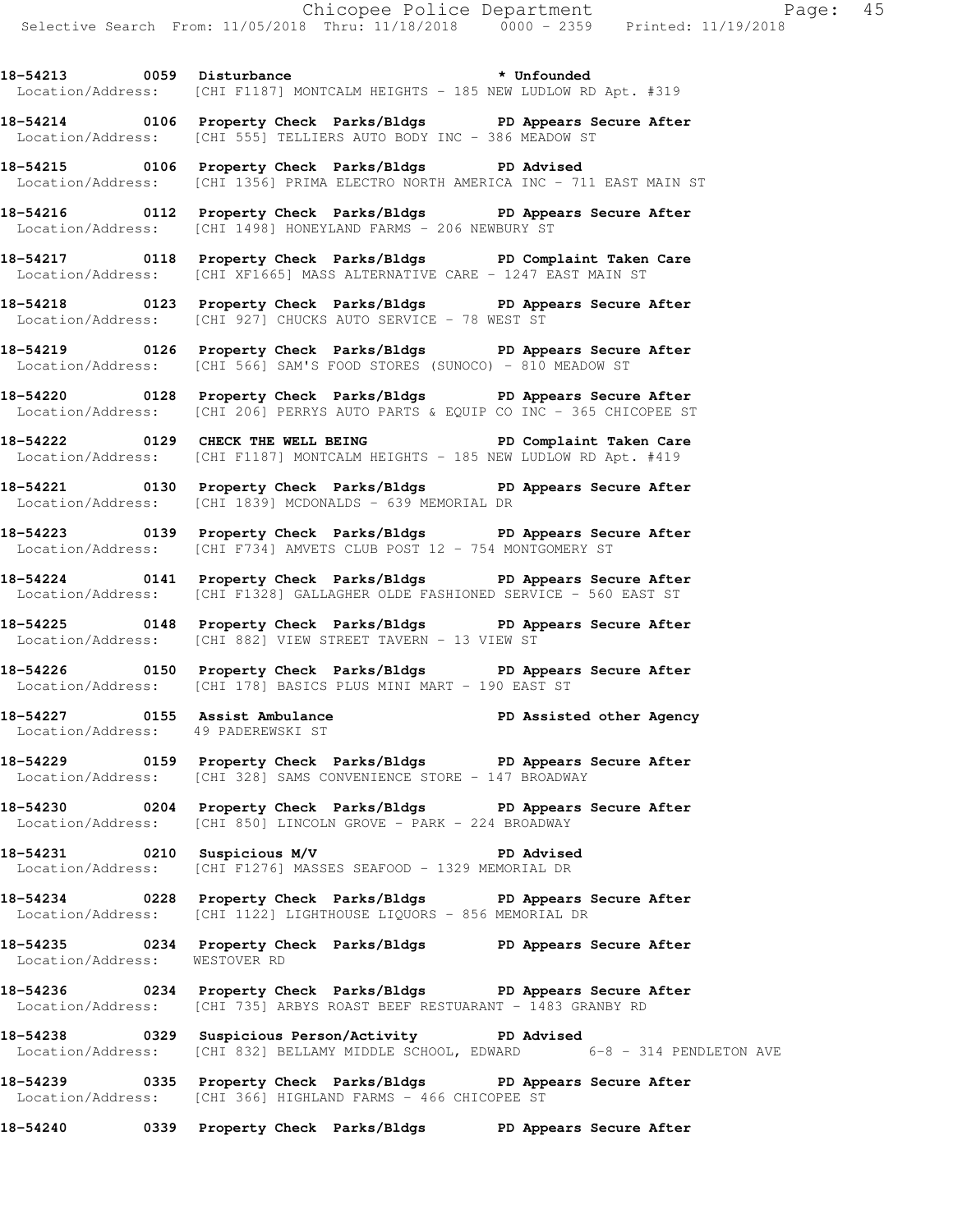|                                    |                                                                                                                                                      | Chicopee Police Department<br>Selective Search From: 11/05/2018 Thru: 11/18/2018 0000 - 2359 Printed: 11/19/2018 |
|------------------------------------|------------------------------------------------------------------------------------------------------------------------------------------------------|------------------------------------------------------------------------------------------------------------------|
|                                    | Location/Address: [CHI 449] CVS 2339 - 1176 GRANBY RD                                                                                                |                                                                                                                  |
|                                    | 18-54241 0339 Property Check Parks/Bldgs PD Appears Secure After<br>Location/Address: [CHI 1831] LAFLAMME TRUCKS - 347 MCKINSTRY AVE                 |                                                                                                                  |
| Location/Address: DEBRA DR         | 18-54242 		 0343 Transport Service 		 PD Complaint Taken Care                                                                                        |                                                                                                                  |
|                                    | 18-54243 0352 Property Check Parks/Bldgs PD Appears Secure After<br>Location/Address: [CHI XF1652] FAMILY DOLLAR - 251 MEADOW ST                     |                                                                                                                  |
|                                    | 18-54244 0401 Property Check Parks/Bldgs PD Appears Secure After<br>Location/Address: [CHI F1442] GOOD DOG SPOT - 35 N CHICOPEE ST                   |                                                                                                                  |
|                                    | 18-54245 0404 Property Check Parks/Bldgs PD Appears Secure After<br>Location/Address: [CHI F368] CITY HALL ANNEX - 274 FRONT ST                      |                                                                                                                  |
|                                    | 18-54246 0407 Property Check Parks/Bldgs PD Appears Secure After<br>Location/Address: [CHI 693] COTES CARPET BUILDING OWNER - 1273 MEMORIAL DR       |                                                                                                                  |
|                                    | 18-54248 0429 Property Check Parks/Bldgs PD Appears Secure After<br>Location/Address: [CHI 1196] SHELL - 95 WEST ST                                  |                                                                                                                  |
|                                    | 18-54249 0434 Property Check Parks/Bldgs PD Appears Secure After<br>Location/Address: [CHI 286] TWINS VARIETY - 112 DUCHARME AVE                     |                                                                                                                  |
|                                    | 18-54250 0511 Property Check Parks/Bldgs PD Appears Secure After<br>Location/Address: [CHI 563] RITE AID PHARMACY - 577 MEADOW ST                    |                                                                                                                  |
|                                    | 18-54251 0513 Assist Ambulance No PD Assist Given<br>Location/Address: [CHI 276] SUNOCO A PLUS MINI MART - 1031 CHICOPEE ST                          |                                                                                                                  |
| Location/Address: 451 EAST MAIN ST | 18-54257 0558 Suspicious Person/Activity * Could not Locate                                                                                          |                                                                                                                  |
|                                    | 18-54255 0559 Property Check Parks/Bldgs PD Appears Secure After<br>Location/Address: [CHI 849] RIVERS PARK - 19 ALDEN ST                            |                                                                                                                  |
|                                    | 18-54258 0609 Property Check Parks/Bldgs PD Appears Secure After<br>Location/Address: [CHI 718] CVS 693 - 1616 MEMORIAL DR                           |                                                                                                                  |
|                                    | 18-54259 0616 Motor Vehicle Stop N/V Citation Issued<br>Location/Address: [CHI 366] HIGHLAND FARMS - 466 CHICOPEE ST                                 |                                                                                                                  |
|                                    | 18-54265 0656 Property Check Parks/Bldgs PD Appears Secure After<br>Location/Address: [CHI 1658] THE APARTMENTS AT AMES PRIVILEGE - 1 SPRINGFIELD ST |                                                                                                                  |
|                                    | 18-54266 0659 Motor Vehicle Stop PD Criminal Complaint Re<br>Location/Address: 9 CAREW ST @ 696 EAST MAIN ST                                         |                                                                                                                  |
|                                    | 18-54267 0708 Motor Vehicle Stop PD M/V Citation Issued<br>Location/Address: [CHI 1191] WALMART - 591 MEMORIAL DR                                    |                                                                                                                  |
| Location/Address: 163 MEADOW ST    | 18-54268 0715 Abandoned 911 Call the total to the Locate                                                                                             |                                                                                                                  |
| Location/Address: GRATTAN ST       | 18-54269 0729 Disabled Motor Vehicle PD Assist Given                                                                                                 |                                                                                                                  |
| Location/Address: 1060 BURNETT RD  | 18-54271 0747 Crash Personal Injury 18-54271                                                                                                         |                                                                                                                  |
|                                    | 18-54272 0756 Section 12/Crisis The PD Report Made<br>Location/Address: 28 MERCEDES ST Apt. #1FL                                                     |                                                                                                                  |
|                                    | 18-54274 0857 Property Check Parks/Bldgs PD Appears Secure After<br>Location/Address: [CHI F684] CASTLE OF KNIGHTS - 1599 MEMORIAL DR                |                                                                                                                  |
|                                    | 18-54275 0858 Assist Ambulance New PD Assist Given<br>Location/Address: [CHI F1187] MONTCALM HEIGHTS - 185 NEW LUDLOW RD Apt. #424L                  |                                                                                                                  |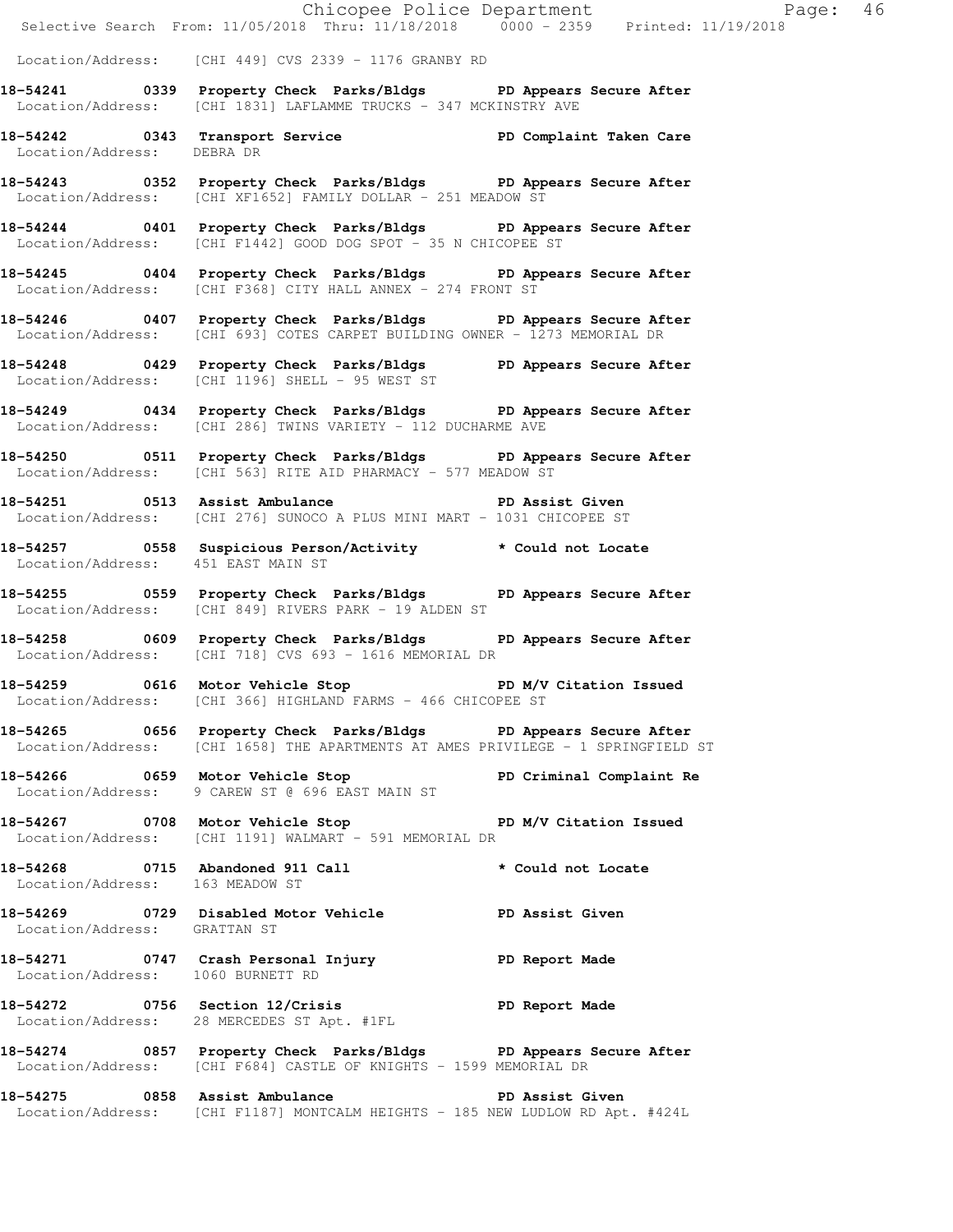|                                        |                                                                                                                                                          | Chicopee Police Department<br>Selective Search From: 11/05/2018 Thru: 11/18/2018 0000 - 2359 Printed: 11/19/2018 |  |
|----------------------------------------|----------------------------------------------------------------------------------------------------------------------------------------------------------|------------------------------------------------------------------------------------------------------------------|--|
|                                        | 18-54277 0905 Service of a Summons TPD Not Served<br>Location/Address: 17 ADAMS ST Apt. #1R                                                              |                                                                                                                  |  |
|                                        | 18-54278 0909 Motor Vehicle Stop PD M/V Citation Issued<br>Location/Address: BROADWAY @ ABBEY MEMORIAL DR                                                |                                                                                                                  |  |
|                                        | 18-54279 0913 Property Check Parks/Bldgs PD Appears Secure After<br>Location/Address: [CHI F621] FAMILY DOLLAR - 209 EXCHANGE ST                         |                                                                                                                  |  |
|                                        | 18-54280 0918 Property Check Parks/Bldgs PD Appears Secure After<br>Location/Address: [CHI F122] SALTER COLLEGE - 645 SHAWINIGAN DR                      |                                                                                                                  |  |
|                                        | 18-54281 0923 Property Check Parks/Bldgs PD Appears Secure After<br>Location/Address: [CHI 447] ADVANCE AUTO PARTS - 1445 MEMORIAL DR                    |                                                                                                                  |  |
|                                        | 18-54282 0926 Property Check Parks/Bldgs PD Appears Secure After<br>Location/Address: [CHI 594] WESTOVER METROPOLITAN AIRPORT - 255 PADGETTE ST          |                                                                                                                  |  |
|                                        | 18-54283 0938 Property Check Parks/Bldgs PD Appears Secure After<br>Location/Address: [CHI 68] AMF LANES CHICOPEE - 291 BURNETT RD                       |                                                                                                                  |  |
|                                        | 18-54286 0943 Property Check Parks/Bldgs PD Appears Secure After<br>Location/Address: [CHI F734] AMVETS CLUB POST 12 - 754 MONTGOMERY ST                 |                                                                                                                  |  |
| Location/Address: 600 BROADWAY         | 18-54291 0944 Assist Ambulance New PD Assist Given                                                                                                       |                                                                                                                  |  |
|                                        | 18-54289 0946 Property Check Parks/Bldgs PD Appears Secure After<br>Location/Address: [CHI F1150] CHICOPEE COMPREHENSIVE HIGH SCHOOL - 617 MONTGOMERY ST |                                                                                                                  |  |
| Location/Address: 186 ARCADE ST        | 18-54292 0947 Service of a Summons TPD Not Served                                                                                                        |                                                                                                                  |  |
| Location/Address: 33 CHAPEL ST         | 18-54293 0954 Service of a Summons TPD Not Served                                                                                                        |                                                                                                                  |  |
|                                        | -<br>18-54294 18-0956 Motor Vehicle Stop 1997 PD Criminal Complaint Re<br>Location/Address: 233 HAMPDEN ST @ 101 LEMUEL AVE                              |                                                                                                                  |  |
|                                        | 18-54295 0956 Property Check Parks/Bldgs PD Appears Secure After<br>Location/Address: [CHI 587] OREGON SPORTSMAN CLUB - 610 NEW LOMBARD RD               |                                                                                                                  |  |
| Location/Address: 200 JAMES ST         | 18-54296 1006 Identity Fraud/Theft Nade PD Report Made                                                                                                   |                                                                                                                  |  |
| Location/Address: 59D COLONIAL CIR     | 18-54298 1030 Identity Fraud/Theft PD Report Made                                                                                                        |                                                                                                                  |  |
| Location/Address: 333 FRONT ST Apt. #B | 18-54299 1031 Neighbor/Landlord Dispute PD Advised                                                                                                       |                                                                                                                  |  |
|                                        | 18-54301 1053 Property Check Parks/Bldgs PD Appears Secure After<br>Location/Address: [CHI F1537] EXTRA INNING'S J SKATAG LLC - 340 MCKINSTRY AVE        |                                                                                                                  |  |
|                                        | 18-54303 1058 Traffic AssignmentQ<br>Location/Address: 220 BEAUCHAMP TER                                                                                 | PD Complaint Taken Care                                                                                          |  |
| Location/Address: 944 GRANBY RD        | 18-54306 1116 Breaking & Entering-Report * Unfounded                                                                                                     |                                                                                                                  |  |
|                                        | 18-54307 1130 Motor Vehicle Stop N/V Citation Issued<br>Location/Address: 439 SPRINGFIELD ST @ 17 NEWBURY ST                                             |                                                                                                                  |  |
| Location/Address: 475 NEW LOMBARD RD   | 18-54308 1146 Motor Vehicle Stop N/V Citation Issued                                                                                                     |                                                                                                                  |  |
| 18-54309 1147 Shoplifter               | Location/Address: [CHI 269] JENROSE WINES & LIQUORS - 945 CHICOPEE ST                                                                                    | PD Report Made                                                                                                   |  |
|                                        | 18-54310 1150 Section 12/Crisis 1999 PD Report Made                                                                                                      |                                                                                                                  |  |

Location/Address: 1318 MEMORIAL DR Apt. #1A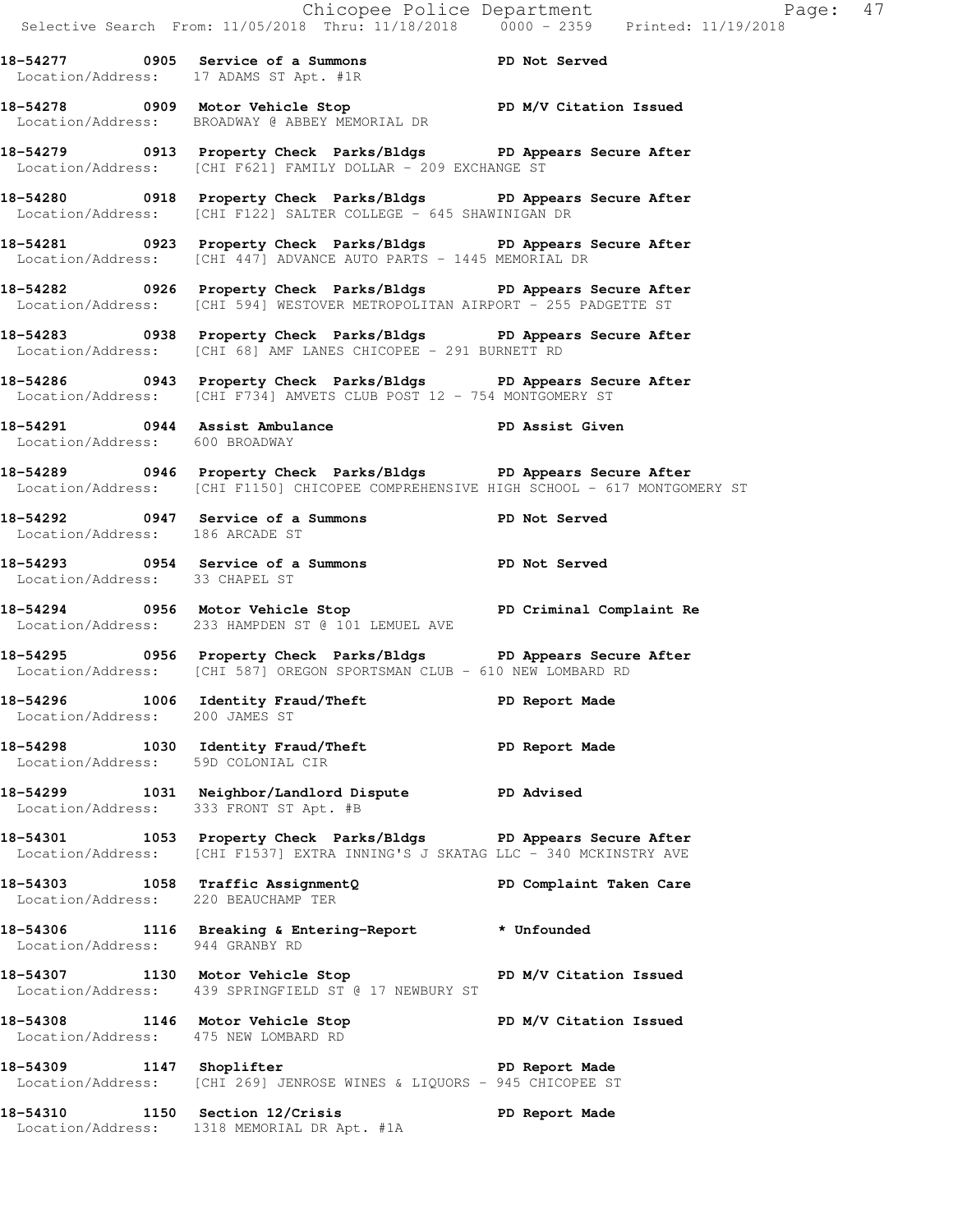18-54314 1205 Assist Ambulance **PD Assist Given**  Location/Address: 67 AMHERST ST **18-54318 1338 CHECK THE WELL BEING \* No Action Required**  Location/Address: [CHI 410] POLISH NATIONAL CREDIT UNION - 923 FRONT ST **18-54319 1342 Service of a Summons PD Served in Hand**  Location/Address: 51 LEMUEL AVE **18-54320 1343 Unwanted Party/Undesirable PD Advised**  Location/Address: [CHI 174] COMMUNITY SUBSTANCE ABUSE CENTER - 628 CENTER ST **18-54321 1420 Motor Vehicle Stop PD Citation/Warning Issu**  Location/Address: 88 CHICOPEE ST @ 2 BROADCAST CTR **18-54322 1425 Property Check Parks/Bldgs PD Appears Secure After**  Location/Address: [CHI F122] SALTER COLLEGE - 645 SHAWINIGAN DR **18-54323 1425 Property Check Parks/Bldgs PD Appears Secure After**  Location/Address: [CHI 706] PEOPLES BANK - 1936 MEMORIAL DR **18-54324 1428 Traffic/Parking Complaint PD Advised**  Location/Address: 1041 MEMORIAL DR @ 591 PENDLETON AVE **18-54325 1435 CHECK THE WELL BEING PD Assist Given**  Location/Address: [CHI F1187] MONTCALM HEIGHTS - 185 NEW LUDLOW RD Apt. #124 **18-54326 1439 Neighbor/Landlord Dispute \* Could not Locate**  Location/Address: 387 SPRINGFIELD ST **18-54327 1445 Traffic/Parking Complaint PD Complaint Taken Care**  Location/Address: [CHI F1250] ORANGE PARK MANAGEMENT - 84 SPRINGFIELD ST **18-54332 1446 Juvenile Complaint PD Advised**  Location/Address: 103 SHERIDAN ST **18-54329 1447 Assist Fire Department PD Report Made**  Location/Address: [CHI XF1651] SUPER SAVER LAUNDROMAT - 199 EXCHANGE ST **18-54331 1449 Property Check Parks/Bldgs PD Appears Secure After**  Location/Address: [CHI F208] CAVALIER RESTAURANT, ALCOA CATERING - 366 CHICOPEE ST **18-54333 1555 Crash Property Damage PD Report Made**  Location/Address: 0 CHICOPEE ST @ 0 JOY ST **18-54336 1615 Suspicious Person/Activity PD Advised**  Location/Address: EAST ST **18-54338 1625 Robbery- Armed PD Report Made**  Location/Address: 22 JOHN ST Apt. #1R **18-54339 1631 Disabled Motor Vehicle \* Could not Locate**  Location/Address: IRENE ST @ PENDLETON AVE **18-54340 1632 Investigation/Traffic PD Advised**  Location/Address: 110 CHURCH ST **18-54341 1647 Warrant Service \* Could not Locate**  Location/Address: WOODS - LYNN AVE **18-54342 1707 Abandoned 911 Call \* False Alarm**  Location/Address: 39 PERCY ST **18-54345 1730 Crash Property Damage PD Report Made**  Location/Address: [CHI 980] SHOP SMART CONVENIENCE STORE INC. - 659 GRATTAN ST **18-54347 1737 Motor Vehicle Stop PD Advised**  Location/Address: 161 CHICOPEE ST @ 11 WILSON AVE **18-54348 1740 Property Check Parks/Bldgs PD Appears Secure After**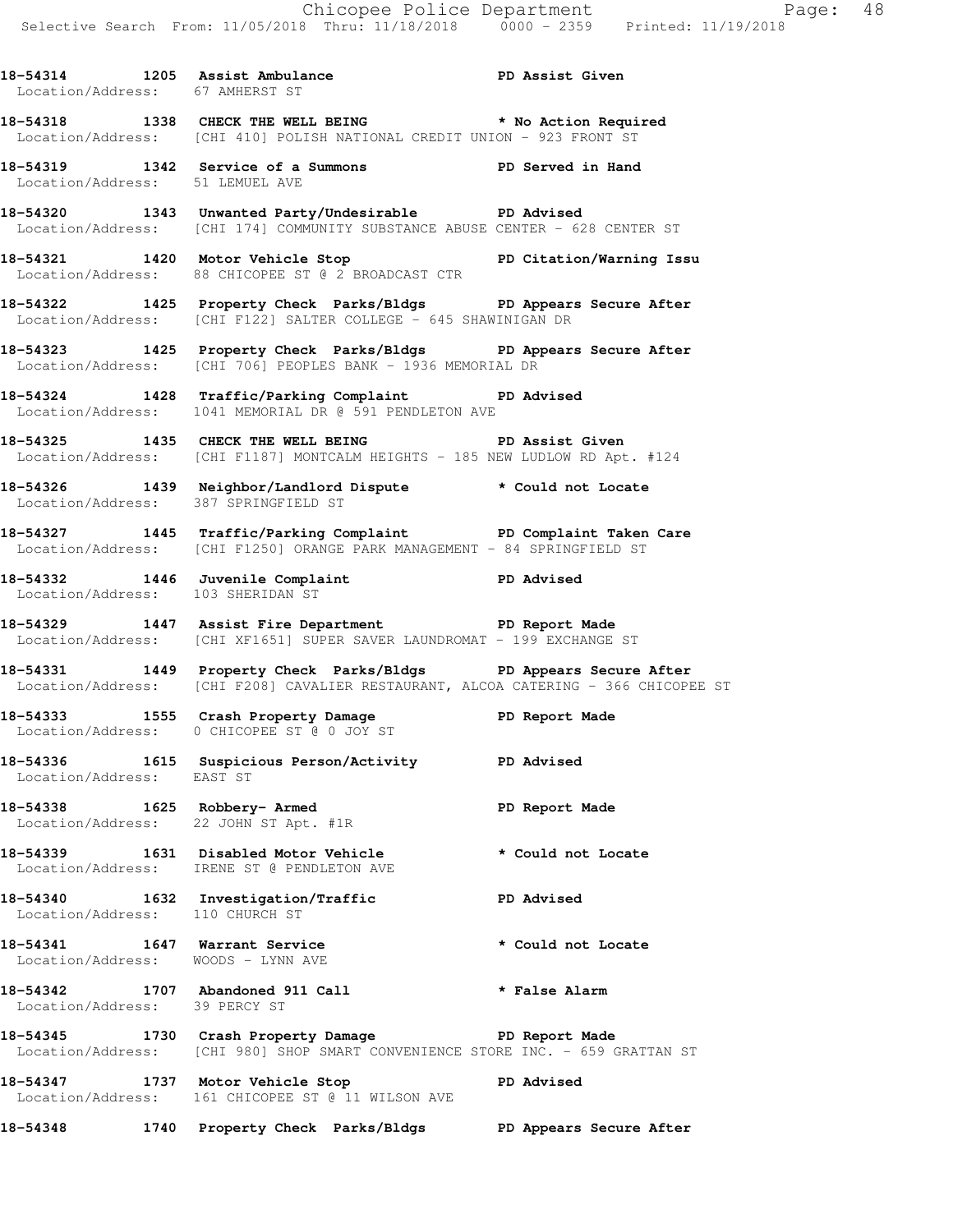|                                    |                                                                                                                                             | Chicopee Police Department<br>Selective Search From: 11/05/2018 Thru: 11/18/2018 0000 - 2359 Printed: 11/19/2018 |
|------------------------------------|---------------------------------------------------------------------------------------------------------------------------------------------|------------------------------------------------------------------------------------------------------------------|
|                                    | Location/Address: [CHI 837] LITWIN SCHOOL, SGT. ROBERT R. K-5 - 135 LITWIN LN                                                               |                                                                                                                  |
|                                    | 18-54350 1802 Motor Vehicle Stop 30 PD Advised<br>Location/Address: [CHI 832] BELLAMY MIDDLE SCHOOL, EDWARD 6-8 - 314 PENDLETON AVE         |                                                                                                                  |
|                                    | 18-54352 1817 Loud Music Number 2016 2016<br>Location/Address: 58 RIVERVIEW TER Apt. #H                                                     |                                                                                                                  |
|                                    | 18-54353 1821 Motor Vehicle Stop North PD Citation/Warning Issu<br>Location/Address: [CHI 1297] GAME STOP - 649 MEMORIAL DR                 |                                                                                                                  |
|                                    | 18-54355 1838 Property Check Parks/Bldgs PD Appears Secure After<br>Location/Address: [CHI F80] DR DEEGANS DELI - 510 BURNETT RD            |                                                                                                                  |
|                                    | 18-54357 1855 Breaking & Entering-Report PD No Report Necessary<br>Location/Address: 31 ACKER CIR                                           |                                                                                                                  |
|                                    | 18-54358 1857 Assist Ambulance PD Assist Given<br>Location/Address: [CHI XF1610] RAHILLY RESIDENCE - 9 WOODCREST CT                         |                                                                                                                  |
|                                    | 18-54360 1900 Motor Vehicle Stop PD Assist Given<br>Location/Address: [CHI 1354] 584 PROSPECT ST                                            |                                                                                                                  |
|                                    | 18-54362 1918 Motor Vehicle Stop PD Criminal Complaint Re<br>Location/Address: 13 ELM ST @ 84 GRAPE ST                                      |                                                                                                                  |
| Location/Address: 97 TERIMAR ST    | 18-54364 1925 Harassing Phone Calls 50 PD Report Made                                                                                       |                                                                                                                  |
|                                    | 18-54365 1928 Warrant Service PD Arrest Made<br>Location/Address: 1196 GRATTAN ST Apt. #3L                                                  |                                                                                                                  |
|                                    | 18-54366 1941 Motor Vehicle Stop N/V Citation Issued<br>Location/Address: [CHI 525] GRISE FUNERAL HOME - 280 SPRINGFIELD ST                 |                                                                                                                  |
|                                    | 18-54368 1951 CHECK THE WELL BEING PD Complaint Taken Care<br>Location/Address: [CHI F621] FAMILY DOLLAR - 209 EXCHANGE ST                  |                                                                                                                  |
| Location/Address: 67 PARTRIDGE LN  | 18-54370 2008 CHECK THE WELL BEING PD Assist Given                                                                                          |                                                                                                                  |
|                                    | PD Advised<br>18-54372 2034 Public Service<br>Location/Address: [CHI 719] PRICE RITE - 1600 MEMORIAL DR                                     |                                                                                                                  |
| 18-54375 2129 Assist Ambulance     | Location/Address: 180 BEAUCHAMP TER Apt. #4                                                                                                 | PD Assist Given                                                                                                  |
|                                    | 18-54378 2142 Traffic Assignment PD Complaint Taken Care<br>Location/Address: $S/B - 120$ MEMORIAL DR @ 8 JENNINGS ST                       |                                                                                                                  |
| Location/Address: 200 ST JAMES AVE | 18-54379 2152 Suspicious M/V                                                                                                                | PD Complaint Taken Care                                                                                          |
| Location/Address: 301 CHICOPEE ST  | 18-54381 2157 Malicious Damage-Past 1990 PD Report Made                                                                                     |                                                                                                                  |
| Location/Address: 26 ELMER DR      | 18-54382 2203 Assist Ambulance New PD Assist Given                                                                                          |                                                                                                                  |
|                                    | 18-54384 2209 Motor Vehicle Stop 5 PD Citation/Warning Issu<br>Location/Address: [CHI 39] MAC ARTHUR TERRACE APARTMENTS - 70 BROADWAY       |                                                                                                                  |
|                                    | 18-54385 2214 Suspicious Person/Activity PD Complaint Taken Care<br>Location/Address: [CHI 851] IKE ALPERT FIELD - PARK - 199 BEAUCHAMP TER |                                                                                                                  |
|                                    | 18-54386 2224 Property Check Parks/Bldgs PD Appears Secure After<br>Location/Address: [CHI 1893] WILLIAMS PARK - 880 BURNETT RD             |                                                                                                                  |
|                                    | 18-54387 2225 Missing Person New PD Complaint Taken Care<br>Location/Address: [CHI 39] MAC ARTHUR TERRACE APARTMENTS - 70 BROADWAY Apt. #93 |                                                                                                                  |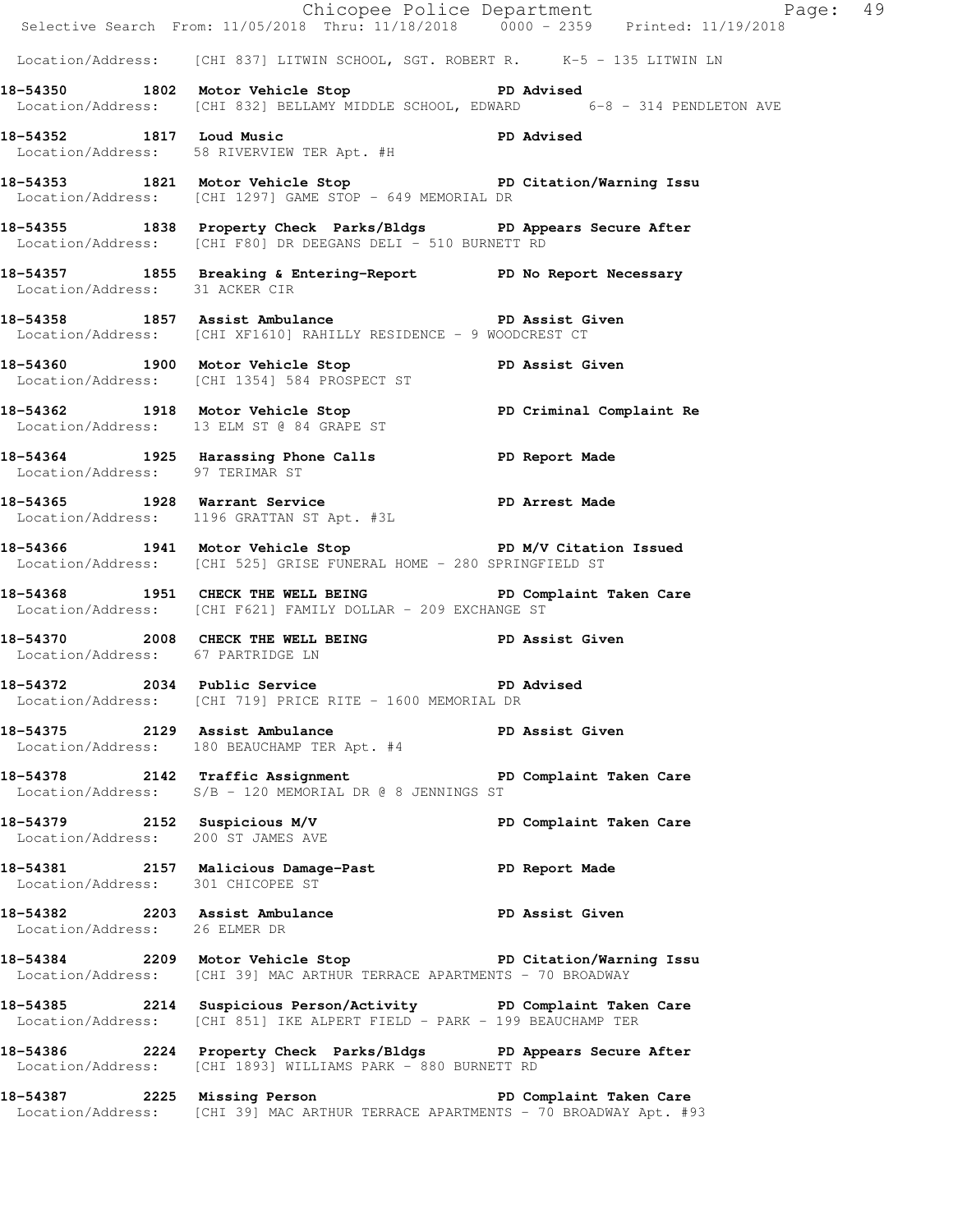**18-54388 2228 Property Check Parks/Bldgs PD Appears Secure After**  Location/Address: [CHI 82] COUNTRY TRADING POST - 771 BURNETT RD

**18-54390 2234 Property Check Parks/Bldgs PD Appears Secure After**  Location/Address: [CHI XP2053] MERCEDES-BENZ OF SPRINGFIELD - 295 BURNETT RD

**18-54392 2250 Property Check Parks/Bldgs PD Appears Secure After**  Location/Address: [CHI 1298] ONDRICK NATURAL EARTH - 729 FULLER RD

**18-54394 2302 Motor Vehicle Stop PD Advised**  Location/Address: 1775 WESTOVER RD @ 33 CHAMPION DR

**18-54395 2308 Property Check Parks/Bldgs PD Appears Secure After**  Location/Address: [CHI F10] RANDOLPH PRODUCTS COMPANY - 33 HAYNES CIR

**18-54396 2310 Property Check Parks/Bldgs PD Appears Secure After**  Location/Address: [CHI 335] PAUL BUNYANS FARM & NURSERY - 516 FULLER RD

**18-54397 2317 Assist Other Police Department \* Could not Locate**  Location/Address: [CHI 386] CHICOPEE GARDENS - 44 NEW LOMBARD RD

**18-54398 2347 Public Service PD Complaint Taken Care**  Location/Address: 1188 MONTGOMERY ST

**18-54400 2352 Suspicious Person/Activity \* Unfounded**  Location/Address: 14 TAYLOR ST

### **For Date: 11/13/2018 - Tuesday**

**18-54401 0024 Property Check Parks/Bldgs PD Appears Secure After**  Location/Address: [CHI 856] NASH FIELD PARK - 90 CALL ST

**18-54403 0028 Property Check Parks/Bldgs PD Appears Secure After**  Location/Address: [CHI 306] RITE AID PHARMACY - 1-5 ST JAMES AVE

**18-54404 0032 CHECK THE WELL BEING PD Complaint Taken Care**  Location/Address: 145 MCKINSTRY AVE

**18-54406 0037 Property Check Parks/Bldgs PD Appears Secure After**  Location/Address: [CHI 594] WESTOVER METROPOLITAN AIRPORT - 255 PADGETTE ST

**18-54407 0040 Property Check Parks/Bldgs PD Appears Secure After**  Location/Address: [CHI F1276] MASSES SEAFOOD - 1329 MEMORIAL DR

**18-54408 0044 Property Check Parks/Bldgs PD Appears Secure After**  Location/Address: [CHI F122] SALTER COLLEGE - 645 SHAWINIGAN DR

**18-54410 0046 Property Check Parks/Bldgs PD Appears Secure After**  Location/Address: REAR LOT SZOT PARK - ABBEY MEMORIAL DR

**18-54411 0050 Property Check Parks/Bldgs PD Appears Secure After**  Location/Address: [CHI F1434] WHITE BIRCH PLAZA - 480 BURNETT RD

**18-54412 0053 Property Check Parks/Bldgs PD Appears Secure After**  Location/Address: [CHI 857] SZOT PARK - 97 SGT TRACY DR

**18-54413 0054 Property Check Parks/Bldgs PD Appears Secure After**  Location/Address: [CHI F1501] DAMES BEAUTIQUE - 208 EXCHANGE ST

**18-54414 0055 Property Check Parks/Bldgs PD Appears Secure After**  Location/Address: [CHI 86] FOOD BAG - 947 BURNETT RD

**18-54415 0059 Property Check Parks/Bldgs PD Appears Secure After**  Location/Address: [CHI 837] LITWIN SCHOOL, SGT. ROBERT R. K-5 - 135 LITWIN LN

**18-54416 0113 Property Check Parks/Bldgs PD Appears Secure After**  Location/Address: [CHI 1196] SHELL - 95 WEST ST

**18-54417 0115 Property Check Parks/Bldgs PD Appears Secure After**  Location/Address: [CHI 508] TD'S SPORTS PUB - 699 GRATTAN ST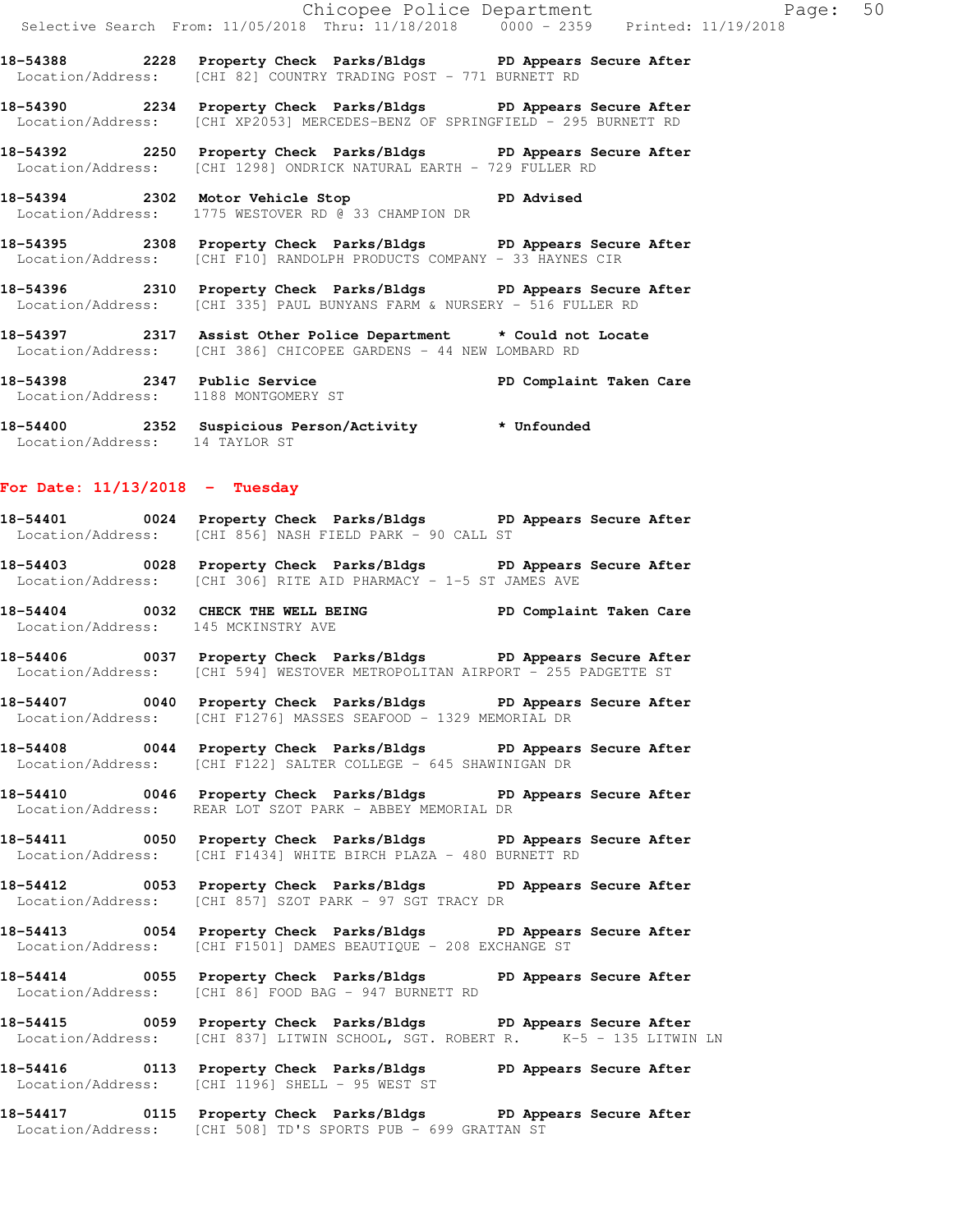**18-54418 0116 Property Check Parks/Bldgs PD Appears Secure After**  Location/Address: [CHI 958] PION PONTIAC (BOB) - 333 MEMORIAL DR

**18-54419 0119 Property Check Parks/Bldgs PD Appears Secure After**  Location/Address: [CHI F1328] GALLAGHER OLDE FASHIONED SERVICE - 560 EAST ST

**18-54420 0123 Property Check Parks/Bldgs PD Appears Secure After**  Location/Address: [CHI 508] TD'S SPORTS PUB - 699 GRATTAN ST

**18-54421 0126 Property Check Parks/Bldgs PD Appears Secure After**  Location/Address: [CHI 105] LIQUORSHED - 1345 BURNETT RD

**18-54422 0128 Property Check Parks/Bldgs PD Appears Secure After**  Location/Address: [CHI 574] PRIDE - 27 MONTGOMERY ST

**18-54423 0130 Property Check Parks/Bldgs PD Appears Secure After**  Location/Address: [CHI 188] PRIDE SERVICE STATION - 167 CHICOPEE ST

**18-54424 0136 Property Check Parks/Bldgs PD Appears Secure After**  Location/Address: [CHI 178] BASICS PLUS MINI MART - 190 EAST ST

**18-54425 0139 Property Check Parks/Bldgs PD Appears Secure After**  Location/Address: [CHI 849] RIVERS PARK - 19 ALDEN ST

**18-54426 0142 Property Check Parks/Bldgs PD Appears Secure After**  Location/Address: [CHI 328] SAMS CONVENIENCE STORE - 147 BROADWAY

**18-54427 0147 Property Check Parks/Bldgs PD Appears Secure After**  Location/Address: [CHI 639] BANK OF AMERICA - 638 MEMORIAL DR

**18-54428 0152 Property Check Parks/Bldgs PD Appears Secure After**  Location/Address: [CHI 1065] CHICOPEE HIGH SCHOOL - 820 FRONT ST

**18-54429 0159 Property Check Parks/Bldgs PD Appears Secure After**  Location/Address: [CHI 449] CVS 2339 - 1176 GRANBY RD

**18-54430 0200 Property Check Parks/Bldgs PD Appears Secure After**  Location/Address: [CHI 832] BELLAMY MIDDLE SCHOOL, EDWARD 6-8 - 314 PENDLETON AVE

**18-54431 0202 Property Check Parks/Bldgs PD Appears Secure After**  Location/Address: BUSH AVE

**18-54432 0208 Property Check Parks/Bldgs PD Appears Secure After**  Location/Address: [CHI F1150] CHICOPEE COMPREHENSIVE HIGH SCHOOL - 617 MONTGOMERY ST

**18-54433 0212 Property Check Parks/Bldgs PD Appears Secure After**  Location/Address: ROBBINS RD

**18-54434 0217 Motor Vehicle Stop PD Citation/Warning Issu**  Location/Address: 547 GRATTAN ST @ 9 TRILBY AVE

**18-54435 0224 Property Check Parks/Bldgs PD Appears Secure After**  Location/Address: [CHI 511] BAYSTATE RUG DIST. - 671 GRATTAN ST

**18-54436 0231 Motor Vehicle Stop PD Advised**  Location/Address: [CHI 842] DUPONT MEM MID SCHOOL, 1ST SGT. KEVIN A. - 650 FRONT ST

**18-54438 0257 Property Check Parks/Bldgs PD Appears Secure After**  Location/Address: [CHI 1160] CHICOPEE LIBRARY-EMILY PARTYKA CENTER BRANCH - 449 FRONT ST

**18-54440 0314 Property Check Parks/Bldgs PD Appears Secure After**  Location/Address: ACKER CIR

**18-54441 0315 Property Check Parks/Bldgs PD Appears Secure After**  Location/Address: [CHI F208] CAVALIER RESTAURANT, ALCOA CATERING - 366 CHICOPEE ST

**18-54442 0322 Property Check Parks/Bldgs PD Appears Secure After**  Location/Address: [CHI F163] RUMBLE SEAT LOUNGE - 482 SPRINGFIELD ST

**18-54443 0327 Property Check Parks/Bldgs PD Appears Secure After**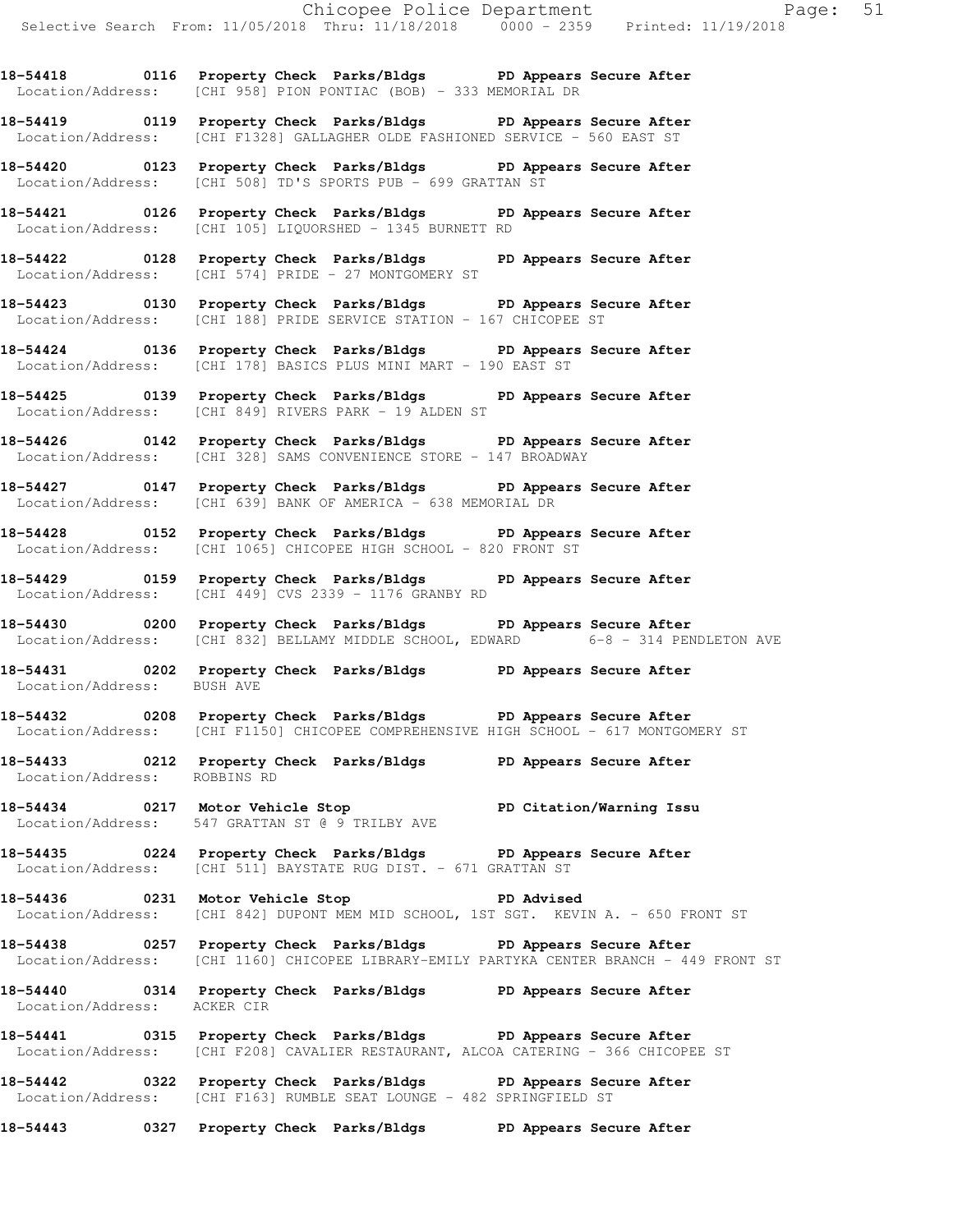|                                   | E Chicopee Police Department<br>Selective Search From: 11/05/2018 Thru: 11/18/2018 0000 - 2359 Printed: 11/19/2018<br>Page: 52               |  |
|-----------------------------------|----------------------------------------------------------------------------------------------------------------------------------------------|--|
|                                   | Location/Address: [CHI F684] CASTLE OF KNIGHTS - 1599 MEMORIAL DR                                                                            |  |
|                                   | 18-54444 0330 Property Check Parks/Bldgs PD Appears Secure After<br>Location/Address: [CHI 857] SZOT PARK - 97 SGT TRACY DR                  |  |
|                                   | 18-54445 0333 Property Check Parks/Bldgs PD Appears Secure After<br>Location/Address: [CHI 847] RAY ASH PARK - 52 ARCADE ST                  |  |
|                                   | 18-54446 0339 Property Check Parks/Bldgs PD Appears Secure After<br>Location/Address: [CHI 1273] WINGS OVER CHICOPEE - 1408 MEMORIAL DR      |  |
|                                   | 18-54447 0353 Property Check Parks/Bldgs PD Appears Secure After<br>Location/Address: [CHI 1122] LIGHTHOUSE LIQUORS - 856 MEMORIAL DR        |  |
|                                   | 18-54448 0400 Property Check Parks/Bldgs PD Appears Secure After<br>Location/Address: [CHI 574] PRIDE - 27 MONTGOMERY ST                     |  |
|                                   | 18-54449 0408 Property Check Parks/Bldgs PD Appears Secure After<br>Location/Address: [CHI 566] SAM'S FOOD STORES (SUNOCO) - 810 MEADOW ST   |  |
|                                   | 18-54450 0427 Property Check Parks/Bldgs PD Appears Secure After<br>Location/Address: [CHI 830] BARRY SCHOOL, ANNA E. K-5 - 44 CONNELL ST    |  |
|                                   | 18-54451 0433 Property Check Parks/Bldgs PD Appears Secure After<br>Location/Address: [CHI 702] JIFFY LUBE - 2017 MEMORIAL DR                |  |
|                                   | 18-54452 0450 Property Check Parks/Bldgs PD Appears Secure After<br>Location/Address: [CHI 366] HIGHLAND FARMS - 466 CHICOPEE ST             |  |
|                                   | 18-54453 0451 Property Check Parks/Bldgs PD Appears Secure After<br>Location/Address: [CHI 166] GROSSMANS BARGAIN OUTLET - 1956 MEMORIAL DR  |  |
| Location/Address: MEETINGHOUSE RD | 18-54455 0518 Suspicious Person/Activity * Unfounded                                                                                         |  |
|                                   | 18-54454 		 0521 Property Check Parks/Bldgs 		 PD Appears Secure After<br>Location/Address: [CHI F80] DR DEEGANS DELI - 510 BURNETT RD       |  |
|                                   | 18-54456 0527 Property Check Parks/Bldgs PD Appears Secure After<br>Location/Address: [CHI 68] AMF LANES CHICOPEE - 291 BURNETT RD           |  |
|                                   | 18-54457 		 0527 Property Check Parks/Bldgs 		 PD Appears Secure After<br>Location/Address: [CHI 504] ALDEN - 742 GRATTAN ST                 |  |
|                                   | 18-54458 0529 Property Check Parks/Bldgs PD Appears Secure After<br>Location/Address: [CHI 563] RITE AID PHARMACY - 577 MEADOW ST            |  |
|                                   | 18-54459 0531 Property Check Parks/Bldgs PD Appears Secure After<br>Location/Address: [CHI F337] WHITE EAGLE LIQUORS - 620 FULLER RD         |  |
|                                   | 18-54460 0534 Property Check Parks/Bldgs PD Appears Secure After<br>Location/Address: [CHI 730] TOWN FAIR TIRE CENTERS INC - 886 MEMORIAL DR |  |
|                                   | 18-54461 0534 Property Check Parks/Bldgs PD Appears Secure After<br>Location/Address: [CHI 334] CHICOPEE MOOSE FAMILY CENTER - 244 FULLER RD |  |
| Location/Address: 9 EMERSON ST    | 18-54462 0537 Traffic/Parking Complaint PD City Ordinance Violat                                                                             |  |
|                                   | 18-54464 0608 Property Check Parks/Bldgs PD Appears Secure After<br>Location/Address: [CHI 1027] DUNKIN DONUTS - 820 MEMORIAL DR             |  |
| Location/Address: MARTEN ST       | 18-54466 0619 Property Check Parks/Bldgs PD Appears Secure After                                                                             |  |
|                                   | 18-54467 0627 Property Check Parks/Bldgs PD Appears Secure After<br>Location/Address: [CHI 292] AMERICAN LEGION POST 452 - 43 EXCHANGE ST    |  |
|                                   | 18-54469 0630 Traffic Assignment<br>PD No Report Necessary<br>Location/Address: 970 FRONT ST @ 208 GROVE ST                                  |  |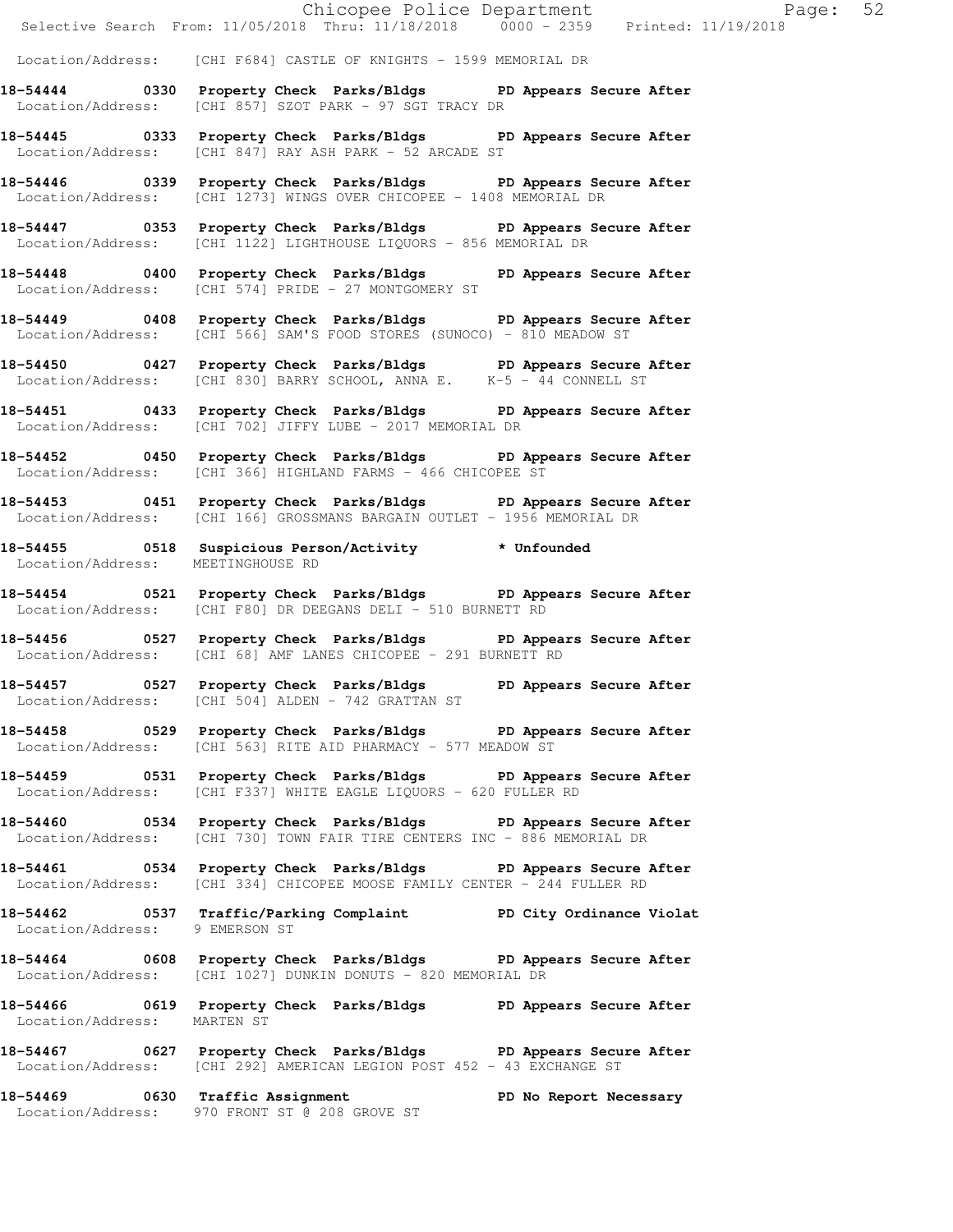Chicopee Police Department Fage: 53 Selective Search From: 11/05/2018 Thru: 11/18/2018 0000 - 2359 Printed: 11/19/2018 **18-54470 0632 Traffic Assignment PD Complaint Taken Care**  Location/Address: [CHI F1150] CHICOPEE COMPREHENSIVE HIGH SCHOOL - 617 MONTGOMERY ST **18-54471 0637 Traffic Assignment PD Complaint Taken Care**  Location/Address: FULLER RD **18-54472 0642 Traffic Assignment PD Complaint Taken Care**  Location/Address: PENDLETON AVE **18-54473 0646 Traffic Assignment PD Complaint Taken Care**  Location/Address: [CHI 842] DUPONT MEM MID SCHOOL, 1ST SGT. KEVIN A. - 650 FRONT ST 18-54474 0647 Warrant Service **PD Transport Complete** Location/Address: [SPR] 160 MAPLE ST 18-54475 **0729** Public Service **PLAN EXECUTE:** PD Served in Hand Location/Address: [CHI F825] MASS TRIAL COURT [CHICOPEE] - 30 CHURCH ST **18-54476 0731 Assist Other Police Department PD Assist Given**  Location/Address: WILLIMANSETT BRIDGE - CHICOPEE ST **18-54479 0749 Crash Personal Injury PD Report Made**  Location/Address: 450 MEADOW ST @ 175 PENDEXTER AVE **18-54480 0810 Transport Service PD Transport Complete**  Location/Address: [CHI F825] MASS TRIAL COURT [CHICOPEE] - 30 CHURCH ST **18-54483 0834 Property Check Parks/Bldgs PD Complaint Taken Care**  Location/Address: [CHI 842] DUPONT MEM MID SCHOOL, 1ST SGT. KEVIN A. - 650 FRONT ST **18-54484 0839 Property Check Parks/Bldgs PD Complaint Taken Care**  Location/Address: [CHI 1530] VALLEY WEST SCHOOL - 269 MOORE ST **18-54485 0847 Property Check Parks/Bldgs PD Complaint Taken Care**  Location/Address: [CHI 834] BOWE SCHOOL, PATRICK E. K-5 - 115 HAMPDEN ST **18-54487 0910 Property Check Parks/Bldgs PD Complaint Taken Care**  Location/Address: [CHI 782] ELMS, COLLEGE OF OUR LADY OF THE - 291 SPRINGFIELD ST **18-54491 0923 ASSIST DCF PD Assist Given**  Location/Address: 40 BELMONT ST **18-54492 0927 Property Check Parks/Bldgs PD Appears Secure After**  Location/Address: GRIFFITH RD **18-54493 0930 Property Check Parks/Bldgs PD Appears Secure After**  Location/Address: [CHI F122] SALTER COLLEGE - 645 SHAWINIGAN DR **18-54494 0937 Property Check Parks/Bldgs PD Complaint Taken Care**  Location/Address: [CHI F368] CITY HALL ANNEX - 274 FRONT ST **18-54495 0945 Public Service PD Complaint Taken Care**  Location/Address: [CHI XP1991] OUR DENTIST - 747 MEMORIAL DR **18-54497 0956 Identity Fraud/Theft PD Report Made**  Location/Address: 28 SERGEANT AVE **18-54501 1035 Assist Other Police Department \* Could not Locate**  Location/Address: 48 HIGHLAND AVE Apt. #2FLL **18-54502 1042 Transport Service PD Complaint Taken Care**  Location/Address: [CHI F825] MASS TRIAL COURT [CHICOPEE] - 30 CHURCH ST **18-54506 1102 Public Service PD Advised**  Location/Address: [CHI 335] PAUL BUNYANS FARM & NURSERY - 516 FULLER RD **18-54508 1127 Drug/Narcotic Activity PD City Ordinance Violat**  Location/Address: [CHI 1065] CHICOPEE HIGH SCHOOL - 820 FRONT ST **18-54510 1145 Service of a Summons PD Advised**  Location/Address: 99 DUCHARME AVE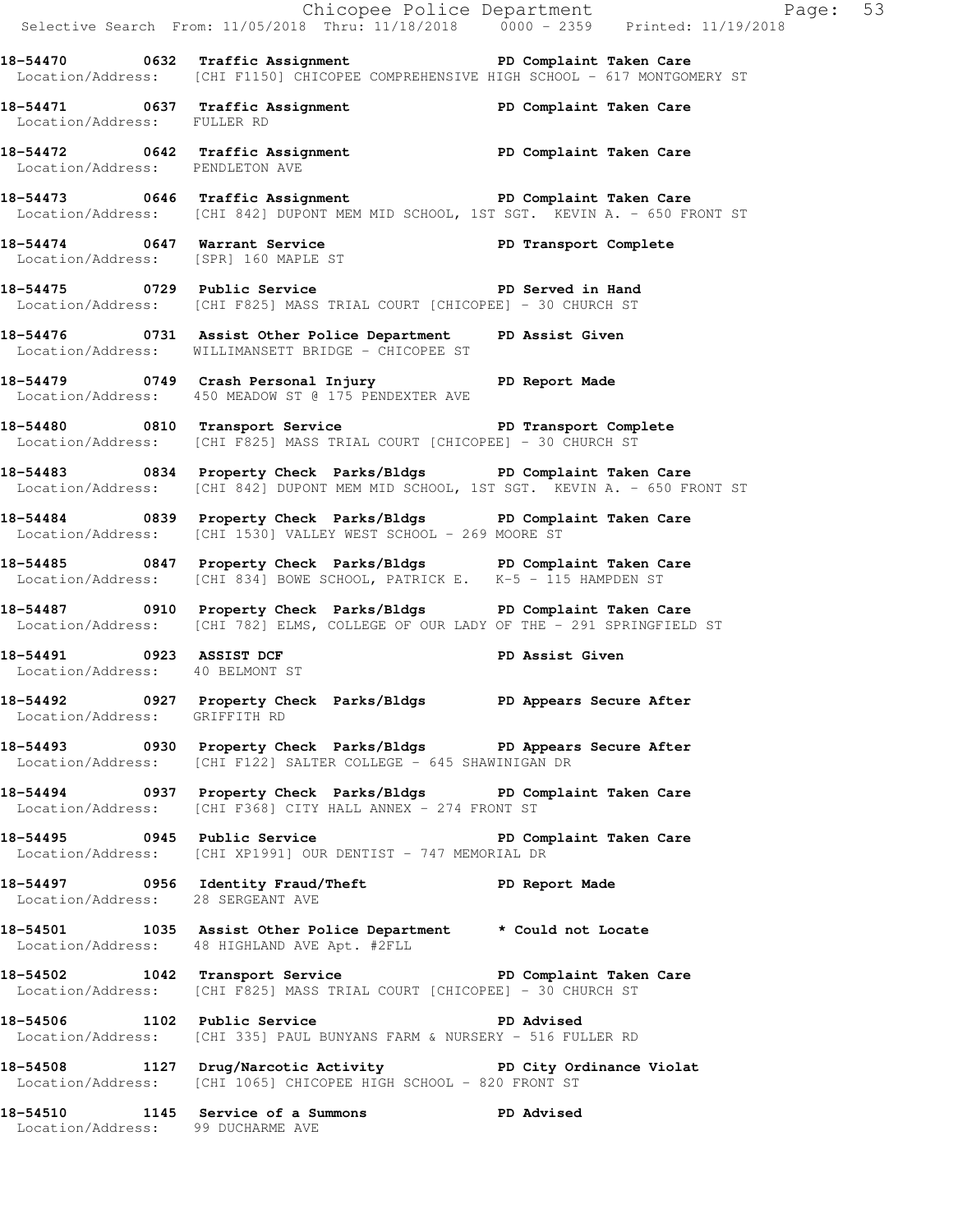18-54512 1152 Larceny Complaint Past PD Report Made Location/Address: 141 EDBERT ST

**18-54513 1155 Warrant Service \* Could not Locate**  Location/Address: 357 HAMPDEN ST Apt. #2FL

**18-54514 1200 Property Check Parks/Bldgs PD Appears Secure After**  Location/Address: [CHI 1893] WILLIAMS PARK - 880 BURNETT RD

**18-54516 1207 Motor Vehicle Stop PD Citation/Warning Issu**  Location/Address: BROADWAY @ WESTERN AVE

**18-54517 1222 Public Service PD Complaint Taken Care**  Location/Address: [WEP] 49 HEYWOOD AVE

**18-54518 1225 Suspicious Person/Activity PD Complaint Taken Care**  Location/Address: [CHI 427] TEXACO EXPRES MART - 95 WEST ST

**18-54519 1236 Disturbance PD Report Made**  Location/Address: [CHI 838] CHICOPEE ACADEMY @SELSER 6-12 - 12 DARE WAY

**18-54520 1320 Neighbor/Landlord Dispute PD Advised**  Location/Address: 600 BROADWAY

**18-54521 1320 Larceny Complaint Past PD Complaint Taken Care**  Location/Address: 176 ARTISAN ST

**18-54522 1324 Shoplifter PD Complaint Taken Care**  Location/Address: [CHI 919] BIG Y WORLD CLASS MARKETS - 650 MEMORIAL DR

**18-54523 1327 Motor Vehicle Stop PD Citation/Warning Issu**  Location/Address: 199 CENTER ST @ 189 SOUTH ST

**18-54524 1335 Crash Property Damage PD Report Made**  Location/Address: [CHI 357] CHARTER COMMUNICATIONS - 516 MONTGOMERY ST

**18-54525 1356 Traffic/Parking Complaint PD Complaint Taken Care**  Location/Address: [CHI F1161] CHICOPEE MARKETPLACE - 591 MEMORIAL DR

**18-54526 1406 Neighbor/Landlord Dispute PD Report Made**  Location/Address: [CHI 1832] JUDY DESGRES-COTE - 18 YALE ST

**18-54529 1435 Traffic/Parking Complaint PD Complaint Taken Care**  Location/Address: [CHI 836] LAMBERT - LAVOIE SCHOOL K-5 - 99 KENDALL ST

**18-54530 1508 Traffic/Parking Complaint PD Complaint Taken Care**  Location/Address: [CHI F1161] CHICOPEE MARKETPLACE - 591 MEMORIAL DR

**18-54531 1511 Unwanted Party/Undesirable PD Advised**  Location/Address: [CHI XP1958] SABON LATINO RESTAURANT - 872 MEADOW ST

**18-54532 1524 Crash Property Damage PD Criminal Complaint Re**  Location/Address: [CHI 301] DESROSIERS FLOOR COVERING - 1044 CHICOPEE ST

**18-54535 1539 Crash Property Damage PD Report Made**  Location/Address: SPRINGFIELD ST @ FRONT ST

**18-54536 1542 Assist Fire Department PD Advised**  Location/Address: [CHI F162] 30 CENTER ST - 30 CENTER ST

**18-54539 1553 Motor Vehicle Stop PD Advised**  Location/Address: 203 BUCKLEY BLVD @ 300 PROSPECT ST

18-54540 1554 Disturbance **PD** Advised Location/Address: 245 FRONTENAC ST

18-54542 1557 Assist Ambulance **18-54542** PD Complaint Taken Care Location/Address: 1197 GRATTAN ST

**18-54544 1600 Traffic/Parking Complaint \* No Action Required**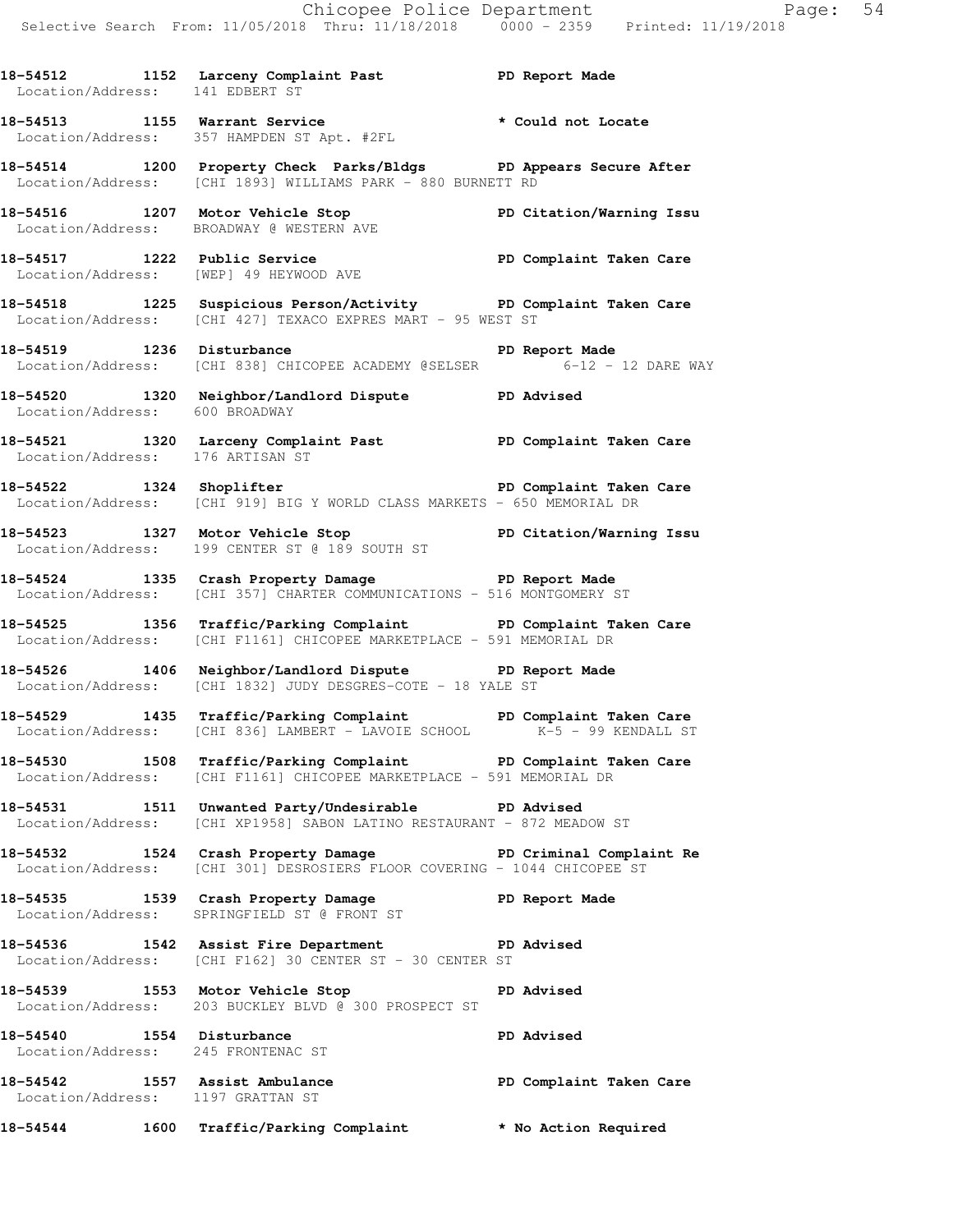|                                   |                                                                                                                                             | Chicopee Police Department<br>Selective Search From: 11/05/2018 Thru: 11/18/2018 0000 - 2359 Printed: 11/19/2018 |  |
|-----------------------------------|---------------------------------------------------------------------------------------------------------------------------------------------|------------------------------------------------------------------------------------------------------------------|--|
| Location/Address: 247 CAREW ST    |                                                                                                                                             |                                                                                                                  |  |
|                                   | 18-54545 1608 Identity Fraud/Theft PD Advised<br>Location/Address: [CHI F1497] GILL MOBILEHOME PARK - 1760 WESTOVER RD Apt. #20             |                                                                                                                  |  |
|                                   | 18-54547 1625 Service of a Summons PD Not Served<br>Location/Address: 27 DUCHARME AVE Apt. #2FL                                             |                                                                                                                  |  |
| Location/Address: 102 ROY ST      | 18-54548 1631 Trespasser/Trespassing * Could not Locate                                                                                     |                                                                                                                  |  |
| Location/Address: 117 SKEELE ST   | 18-54549 1635 Service of a Summons PD Not Served                                                                                            |                                                                                                                  |  |
|                                   | 18-54550 1650 Crash Property Damage Name PD Report Made<br>Location/Address: [CHI 1191] WALMART - 591 MEMORIAL DR                           |                                                                                                                  |  |
|                                   | 18-54551 1654 Warrant Service 2008 * Could not Locate<br>Location/Address: [CHI F1506] 5 BURTON ST - 5 BURTON ST                            |                                                                                                                  |  |
|                                   | 18-54552 1654 Breaking & Entering-Report PD Report Made<br>Location/Address: 21 ARTISAN ST Apt. #1FL                                        |                                                                                                                  |  |
|                                   | 18-54554 1711 Abandoned/Found Property PD Advised<br>Location/Address: [CHI F1120] CANTERBURY ARMS APTS - 165 EAST MAIN ST Apt. #207        |                                                                                                                  |  |
|                                   | 18-54556 1717 Assist Ambulance New PD Assist Given<br>Location/Address: 59 DALE ST Apt. #1FL                                                |                                                                                                                  |  |
| Location/Address: 800 FULLER RD   | 18-54557 1729 Disabled Motor Vehicle PD Appears Secure After                                                                                |                                                                                                                  |  |
|                                   | 18-54559 1742 Section 12/Crisis PD Report Made<br>Location/Address: [CHI F186] 21 CYMAN DR - 21 CYMAN DR Apt. #1B                           |                                                                                                                  |  |
|                                   | 18-54562 1811 Motor Vehicle Stop North PD Advised<br>Location/Address: [CHI 1096] ARBOR KIDS, THE - 999 MEMORIAL DR                         |                                                                                                                  |  |
|                                   | 18-54565 1823 Property Check Parks/Bldgs PD Appears Secure After<br>Location/Address: [CHI 836] LAMBERT - LAVOIE SCHOOL K-5 - 99 KENDALL ST |                                                                                                                  |  |
| Location/Address: 187 PROSPECT ST | 18-54566 1829 Property Check Parks/Bldgs * Unfounded                                                                                        |                                                                                                                  |  |
|                                   | 18-54567 1830 Disabled Motor Vehicle * Could not Locate<br>Location/Address: [CHI 574] PRIDE - 27 MONTGOMERY ST                             |                                                                                                                  |  |
|                                   | 18-54568 1843 Property Check Parks/Bldgs * Unfounded<br>Location/Address: [CHI 638] BJS WHOLESALE FOOD WAREHOUSE - 650 MEMORIAL DR          |                                                                                                                  |  |
| Location/Address: 152 CASEY DR    | 18-54569 1849 Section 12/Crisis TD Report Made                                                                                              |                                                                                                                  |  |
|                                   | 18-54572 1929 Property Check Parks/Bldgs PD Appears Secure After<br>Location/Address: [CHI 325] BOAT RAMP, MEDINA STREET - 100 MEDINA ST    |                                                                                                                  |  |
|                                   | 18-54575 1948 Suspicious Person/Activity PD Advised<br>Location/Address: [CHI F470] CANA KOREAN RESTAURANT - 159 GROVE ST                   |                                                                                                                  |  |
| 18-54576 1949 Shoplifter          | Location/Address: [CHI 1191] WALMART - 591 MEMORIAL DR                                                                                      | PD Assist Given                                                                                                  |  |
|                                   | 18-54577 2015 Motor Vehicle Stop PD M/V Citation Issued<br>Location/Address: 203 BUCKLEY BLVD @ 300 PROSPECT ST                             |                                                                                                                  |  |
|                                   | 18-54578 2053 Larceny Complaint Past PD Report Made<br>Location/Address: [CHI 1191] WALMART - 591 MEMORIAL DR                               |                                                                                                                  |  |
|                                   | 18-54581 2111 Property Check Parks/Bldgs PD Appears Secure After<br>Location/Address: [CHI 856] NASH FIELD PARK - 90 CALL ST                |                                                                                                                  |  |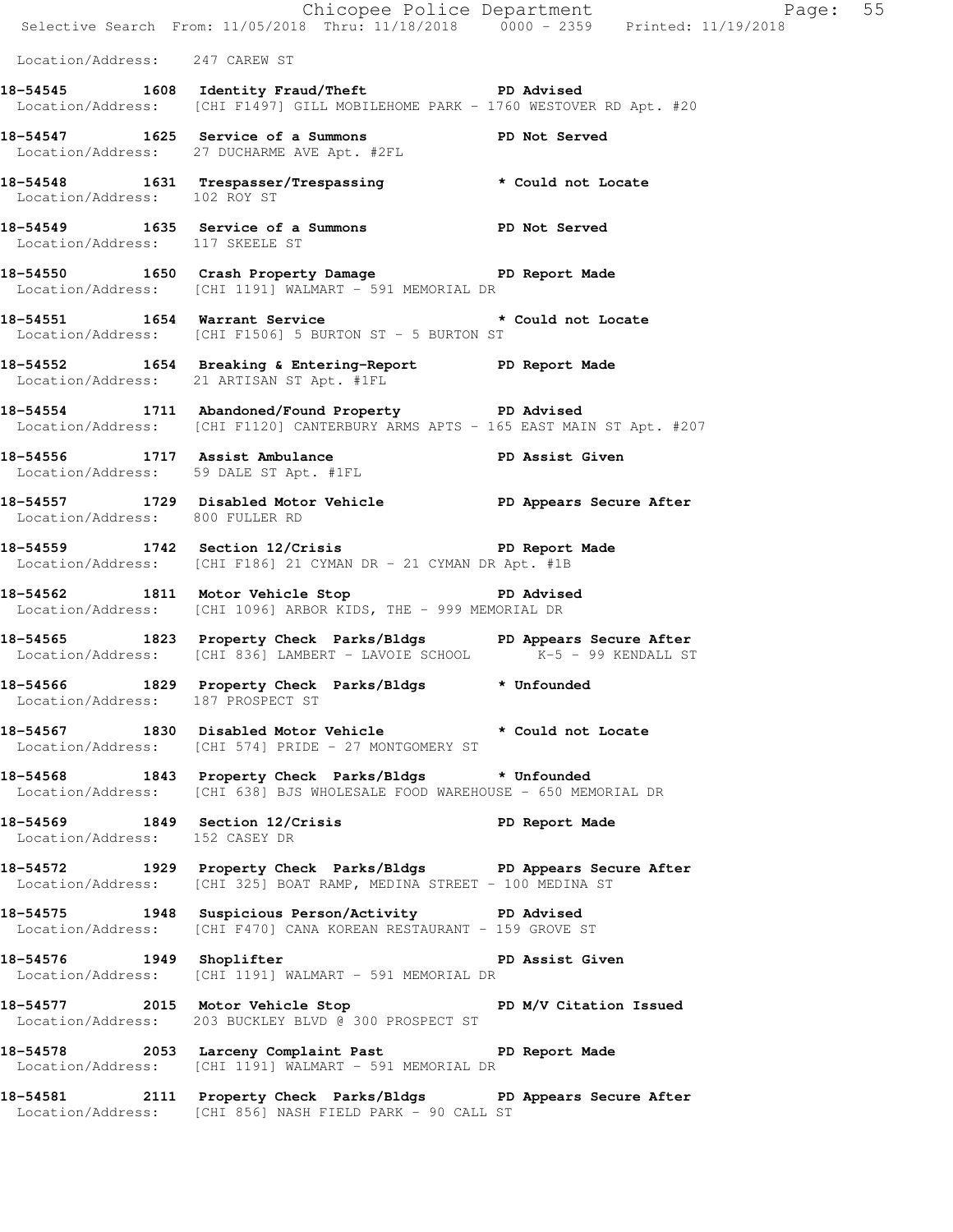Chicopee Police Department Page: 56 Selective Search From: 11/05/2018 Thru: 11/18/2018 0000 - 2359 Printed: 11/19/2018 **18-54582 2120 Crash Property Damage PD Report Made**  Location/Address: 676 CHICOPEE ST **18-54584 2125 Motor Vehicle Stop PD Criminal Complaint Re**  Location/Address: 895 MCKINSTRY AVE @ 34 WINDSOR ST **18-54587 2139 Assist Ambulance PD Assist Given**  Location/Address: 30 DICKINSON ST Apt. #1 **18-54588 2141 Property Check Parks/Bldgs PD Appears Secure After**  Location: CHUCKS SALVAGE YARD **18-54590 2207 Trespasser/Trespassing PD Not Served**  Location/Address: 102 ROY ST **18-54591 2211 Motor Vehicle Stop PD Advised**  Location/Address: 590 FRONT ST **18-54592 2224 Suspicious Person/Activity PD Complaint Taken Care**  Location/Address: [CHI F351] QUICKPIC - 452 CHICOPEE ST **18-54593 2226 Motor Vehicle Stop PD Criminal Complaint Re**  Location/Address: [CHI 257] AUTO TECHNIQUES - 1424 GRANBY RD **18-54594 2235 Motor Vehicle Stop PD Criminal Complaint Re**  Location/Address: [CHI 384] JOHNS PIZZA - 424 FRONT ST **18-54595 2238 Motor Vehicle Stop PD M/V Citation Issued**  Location/Address: [CHI 195] CHICOPEE GOLF RANGE &CHIP & PUTT - 292 CHICOPEE ST **18-54597 2249 Property Check Parks/Bldgs PD Appears Secure After**  Location/Address: [CHI 1816] RESTAURANT DEPOT - 123 FIRST AVE **18-54599 2301 Assist Ambulance PD Assist Given**  Location/Address: 44 STONINA DR **18-54602 2304 Motor Vehicle Stop PD Criminal Complaint Re**  Location/Address: [CHI 589] UHAUL STORAGE - 499 MONTGOMERY ST **18-54603 2304 Loud Music PD Advised**  Location/Address: 30 COCHRAN ST Apt. #3L **18-54604 2313 Property Check Parks/Bldgs PD Appears Secure After**  Location/Address: [CHI F1150] CHICOPEE COMPREHENSIVE HIGH SCHOOL - 617 MONTGOMERY ST **18-54605 2321 Property Check Parks/Bldgs PD Appears Secure After**  Location/Address: 187 PROSPECT ST **18-54606 2321 Assist Ambulance PD Assist Given**  Location/Address: 6 SHERWOOD ST

### **For Date: 11/14/2018 - Wednesday**

**18-54610 0010 Property Check Parks/Bldgs PD Appears Secure After**  Location/Address: [CHI F1345] ALL STAR RENTAL - 399 MEMORIAL DR

**18-54611 0015 Property Check Parks/Bldgs PD Appears Secure After**  Location/Address: [CHI 728] MCDONALDS - 1460 MEMORIAL DR

18-54612 0018 Motor Vehicle Stop **PD M/V Citation Issued** Location/Address: [CHI 671] PLANET FITNESS - 1183 MEMORIAL DR

**18-54613 0021 Property Check Parks/Bldgs PD Appears Secure After**  Location/Address: [CHI 1243] ST. PAT'S CEMETERY - 155 FULLER RD

**18-54614 0026 Property Check Parks/Bldgs PD Appears Secure After**  Location/Address: [CHI F122] SALTER COLLEGE - 645 SHAWINIGAN DR

**18-54615 0030 Motor Vehicle Stop PD Advised**  Location/Address: [CHI 1585] MIDAS MUFFLER - 704 MEMORIAL DR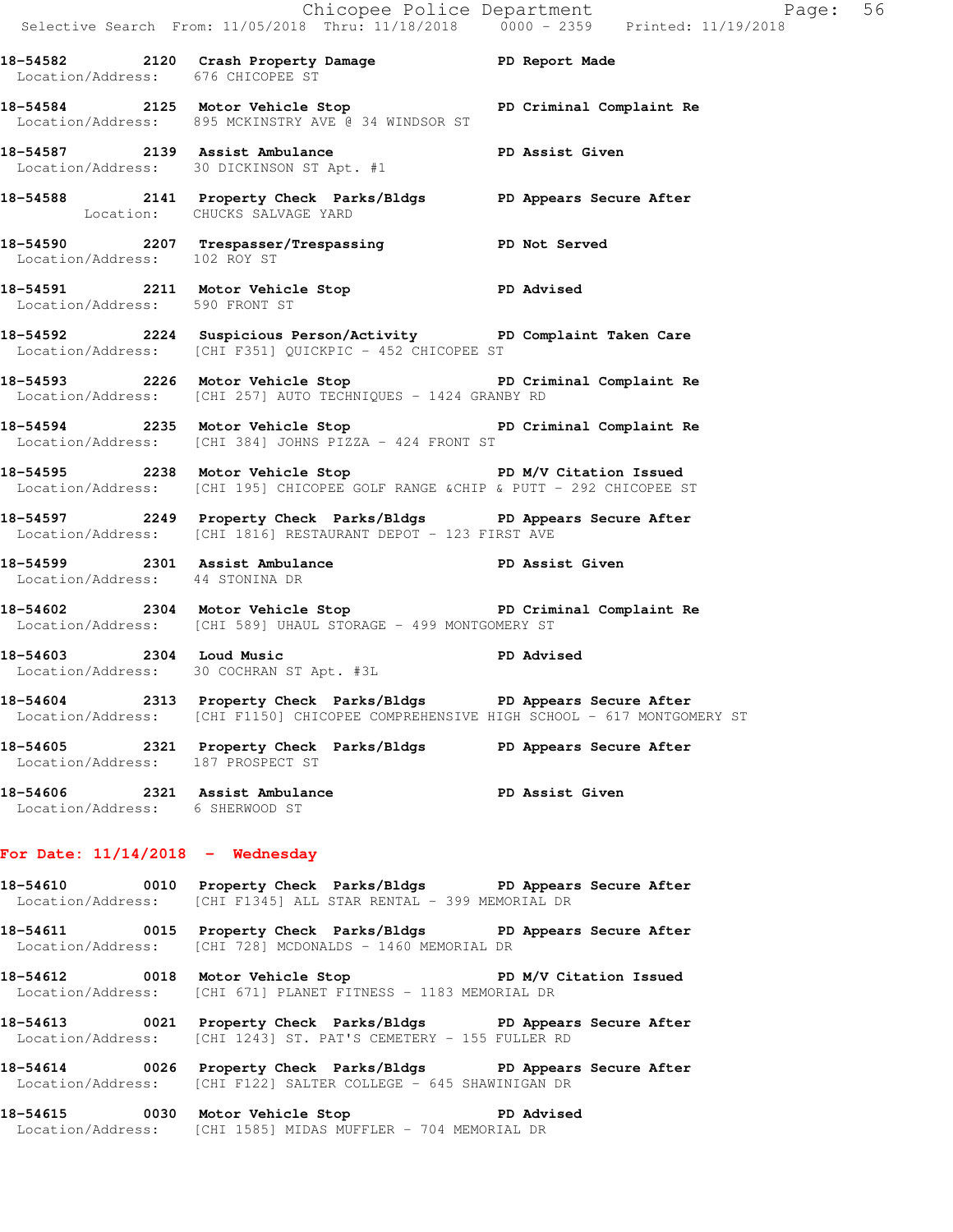**18-54616 0031 Motor Vehicle Stop PD Advised**  Location/Address: [CHI 1585] MIDAS MUFFLER - 704 MEMORIAL DR

**18-54617 0036 Motor Vehicle Stop PD M/V Citation Issued**  Location/Address: [CHI F805] HUKE LAU - 705 MEMORIAL DR

**18-54618 0037 Motor Vehicle Stop PD M/V Citation Issued**  Location/Address: 781 CHICOPEE ST @ 13 OLIVINE ST

**18-54619 0039 Property Check Parks/Bldgs PD Appears Secure After**  Location/Address: [CHI 105] LIQUORSHED - 1345 BURNETT RD

**18-54620 0040 Property Check Parks/Bldgs PD Appears Secure After**  Location/Address: [CHI 1065] CHICOPEE HIGH SCHOOL - 820 FRONT ST

**18-54621 0043 Property Check Parks/Bldgs PD Appears Secure After**  Location/Address: [CHI F805] HUKE LAU - 705 MEMORIAL DR

**18-54622 0049 Property Check Parks/Bldgs PD Appears Secure After**  Location/Address: [CHI 857] SZOT PARK - 97 SGT TRACY DR

**18-54623 0053 Property Check Parks/Bldgs PD Appears Secure After**  Location/Address: [CHI F621] FAMILY DOLLAR - 209 EXCHANGE ST

**18-54624 0054 Motor Vehicle Stop PD M/V Citation Issued**  Location/Address: [CHI 426] ARBORS (THE) AT CHICOPEE - 929 MEMORIAL DR

**18-54625 0059 Property Check Parks/Bldgs PD Appears Secure After**  Location/Address: [CHI 508] TD'S SPORTS PUB - 699 GRATTAN ST

**18-54626 0108 Property Check Parks/Bldgs PD Appears Secure After**  Location/Address: [CHI 1342] BULLSEYE BAR - 621 CENTER ST

**18-54627 0108 Property Check Parks/Bldgs PD Appears Secure After**  Location/Address: [CHI 857] SZOT PARK - 97 SGT TRACY DR

**18-54628 0109 Property Check Parks/Bldgs PD Appears Secure After**  Location/Address: [CHI 830] BARRY SCHOOL, ANNA E. K-5 - 44 CONNELL ST

**18-54629 0114 Property Check Parks/Bldgs PD Appears Secure After**  Location/Address: [CHI 718] CVS 693 - 1616 MEMORIAL DR

**18-54630 0115 Property Check Parks/Bldgs PD Appears Secure After**  Location/Address: REAR LOT SZOT PARK - ABBEY MEMORIAL DR

**18-54631 0116 Property Check Parks/Bldgs PD Appears Secure After**  Location/Address: [CHI 82] COUNTRY TRADING POST - 771 BURNETT RD

**18-54633 0119 Property Check Parks/Bldgs PD Appears Secure After**  Location/Address: [CHI F1434] WHITE BIRCH PLAZA - 480 BURNETT RD

**18-54632 0121 Motor Vehicle Stop PD M/V Citation Issued**  Location/Address: [CHI F968] PINES MOTEL, CREATIVE - 1508 MEMORIAL DR

**18-54634 0124 Property Check Parks/Bldgs PD Appears Secure After**  Location/Address: [CHI 837] LITWIN SCHOOL, SGT. ROBERT R. K-5 - 135 LITWIN LN

**18-54636 0132 Property Check Parks/Bldgs PD Appears Secure After**  Location/Address: [CHI 310] SUBWAY - 105 CENTER ST

**18-54637 0135 Property Check Parks/Bldgs PD Appears Secure After**  Location/Address: [CHI 1498] HONEYLAND FARMS - 206 NEWBURY ST

**18-54638 0138 Property Check Parks/Bldgs PD Appears Secure After**  Location/Address: [CHI 1761] RESIDENCE INN BY MARRIOTT - 500 MEMORIAL DR

**18-54639 0139 Property Check Parks/Bldgs PD Appears Secure After**  Location/Address: [CHI 850] LINCOLN GROVE - PARK - 224 BROADWAY

**18-54640 0140 Property Check Parks/Bldgs PD Appears Secure After**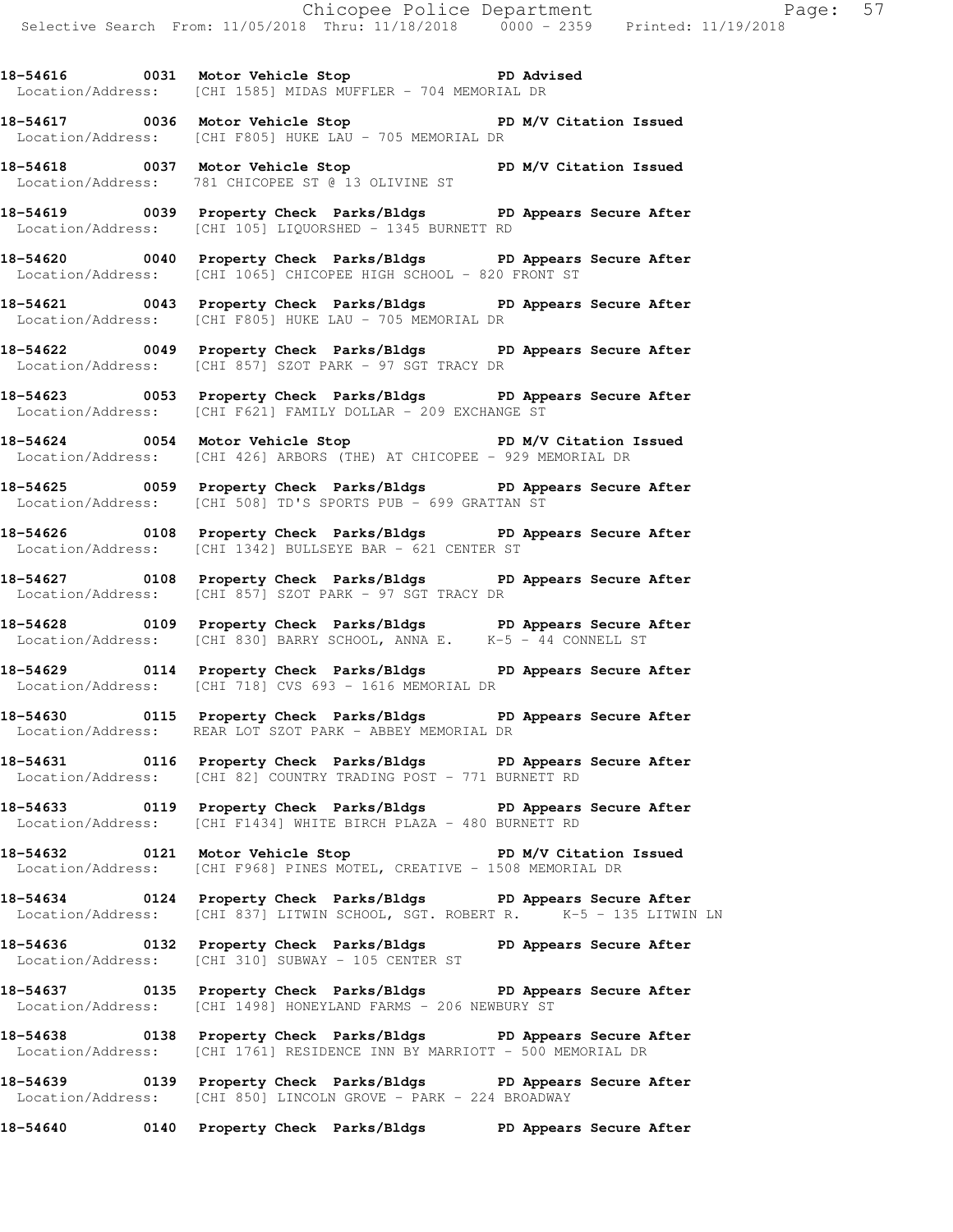|                              | Chicopee Police Department<br>Selective Search From: 11/05/2018 Thru: 11/18/2018 0000 - 2359 Printed: 11/19/2018                                 |  |
|------------------------------|--------------------------------------------------------------------------------------------------------------------------------------------------|--|
|                              |                                                                                                                                                  |  |
|                              | Location/Address: [CHI 958] PION PONTIAC (BOB) - 333 MEMORIAL DR                                                                                 |  |
|                              | 18-54641 0143 Property Check Parks/Bldgs PD Appears Secure After<br>Location/Address: [CHI 904] FAIRVIEW MARKET - 193 FAIRVIEW AVE               |  |
|                              | 18-54642 0145 Property Check Parks/Bldgs PD Appears Secure After<br>Location/Address: [CHI 284] MONEY STOP - 1098 CHICOPEE ST                    |  |
|                              | 18-54643 0150 Property Check Parks/Bldgs PD Appears Secure After<br>Location/Address: [CHI F80] DR DEEGANS DELI - 510 BURNETT RD                 |  |
|                              | 18-54644 0152 Property Check Parks/Bldgs PD Appears Secure After<br>Location/Address: [CHI 328] SAMS CONVENIENCE STORE - 147 BROADWAY            |  |
|                              | 18-54646 0153 Property Check Parks/Bldgs PD Appears Secure After<br>Location/Address: [CHI 228] VALLEY OPPORTUNITY COUNCIL - 516 CHICOPEE ST     |  |
|                              | 18-54645 0154 Property Check Parks/Bldgs PD Appears Secure After<br>Location/Address: [CHI 305] CUMBERLAND FARMS - 37 MONTCALM ST                |  |
|                              | 18-54647 0157 Property Check Parks/Bldgs PD Appears Secure After<br>Location/Address: [CHI 178] BASICS PLUS MINI MART - 190 EAST ST              |  |
| Location/Address: CHAPEL ST  | 18-54648 0159 Property Check Parks/Bldgs PD Appears Secure After                                                                                 |  |
|                              | 18-54649 0200 Property Check Parks/Bldgs PD Appears Secure After<br>Location/Address: [CHI F135] THE MUNICH HAUS - 13 CENTER ST                  |  |
|                              | 18-54651 0201 Property Check Parks/Bldgs PD Appears Secure After<br>Location/Address: [CHI 334] CHICOPEE MOOSE FAMILY CENTER - 244 FULLER RD     |  |
|                              | 18-54652 0202 Property Check Parks/Bldgs PD Appears Secure After<br>Location/Address: [CHI 40] GARYS AUTO SALES - 129 BROADWAY                   |  |
|                              | 18-54653 0204 Motor Vehicle Stop 30 PD Advised<br>Location/Address: [CHI F1187] MONTCALM HEIGHTS - 185 NEW LUDLOW RD                             |  |
|                              | 18-54654 0205 Property Check Parks/Bldgs PD Appears Secure After<br>Location/Address: [CHI F1328] GALLAGHER OLDE FASHIONED SERVICE - 560 EAST ST |  |
|                              | 18-54655 0209 Property Check Parks/Bldgs PD Advised<br>Location/Address: [CHI F542] DUGOUT - 134 MEADOW ST                                       |  |
|                              | 18-54656 0212 Property Check Parks/Bldgs PD Appears Secure After<br>Location/Address: [CHI F343] CABOTVILLE INDUSTRIAL PARK - 165 FRONT ST       |  |
|                              | 18-54657 0213 Property Check Parks/Bldgs PD Appears Secure After<br>Location/Address: [CHI 497] MOTEL 6 - 36 JOHNNY CAKE HOLLOW RD               |  |
|                              | 18-54658 0225 Property Check Parks/Bldgs PD Appears Secure After<br>Location/Address: [CHI 1196] SHELL - 95 WEST ST                              |  |
| Location/Address: ROBBINS RD | 18-54659 0239 Property Check Parks/Bldgs PD Appears Secure After                                                                                 |  |
|                              | 18-54660 0243 Property Check Parks/Bldgs PD Appears Secure After<br>Location/Address: [CHI XF1665] MASS ALTERNATIVE CARE - 1247 EAST MAIN ST     |  |
|                              | 18-54661 0250 Property Check Parks/Bldgs PD Appears Secure After<br>Location/Address: [CHI F1225] ATLAS PUB - 300 CAREW ST                       |  |
| Location/Address: FACTORY ST | 18-54662 0255 Property Check Parks/Bldgs PD Appears Secure After                                                                                 |  |
|                              | 18-54663 0255 Property Check Parks/Bldgs PD Appears Secure After<br>Location/Address: [CHI 276] SUNOCO A PLUS MINI MART - 1031 CHICOPEE ST       |  |

**18-54664 0301 Property Check Parks/Bldgs PD Appears Secure After**  Location/Address: MARTEN ST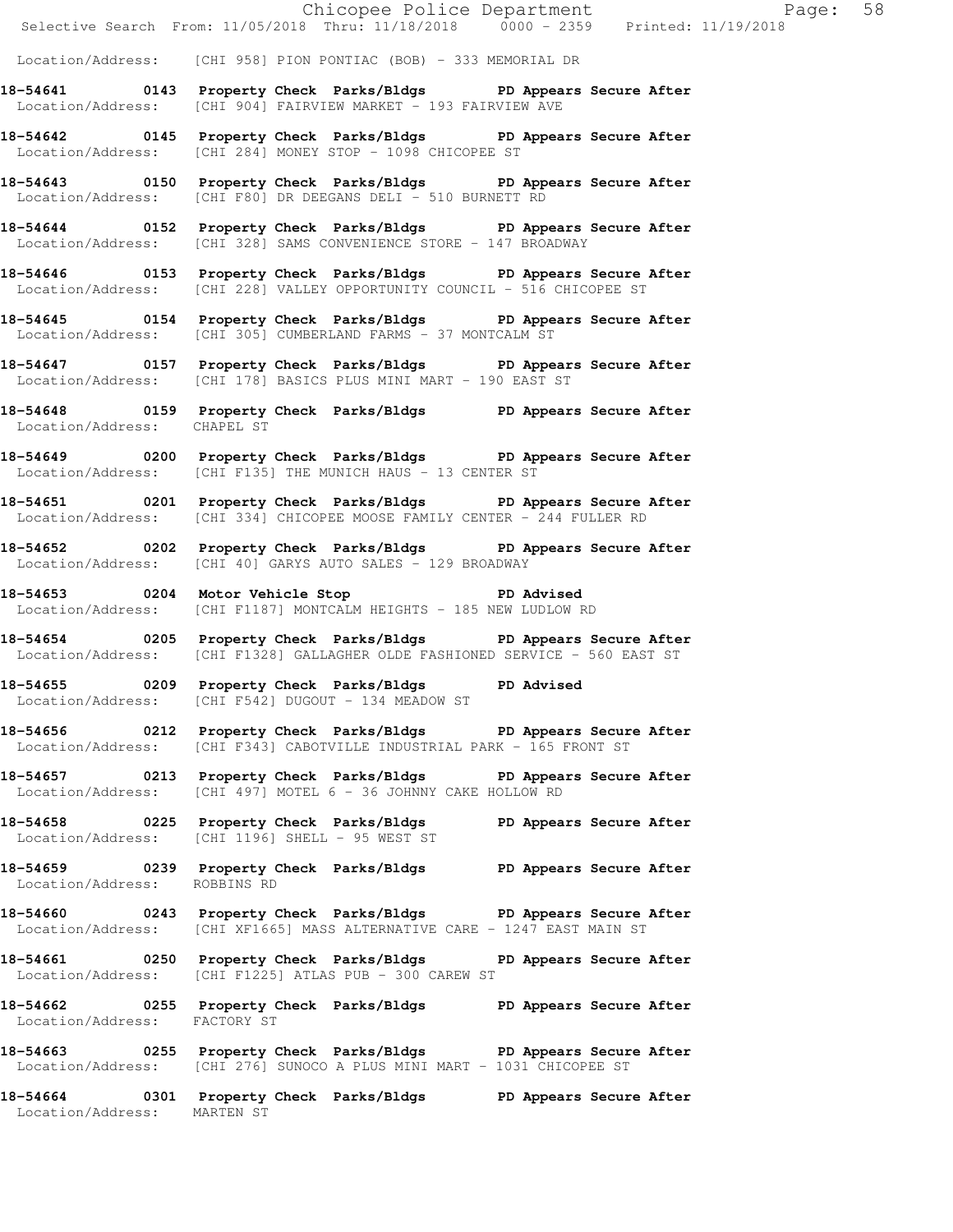**18-54665 0325 Property Check Parks/Bldgs PD Appears Secure After**  Location/Address: [CHI 1122] LIGHTHOUSE LIQUORS - 856 MEMORIAL DR

**18-54666 0328 Property Check Parks/Bldgs PD Appears Secure After**  Location/Address: [CHI 730] TOWN FAIR TIRE CENTERS INC - 886 MEMORIAL DR

**18-54668 0348 Property Check Parks/Bldgs PD Appears Secure After**  Location/Address: [CHI 1714] UNION MART-2 - 457 GRANBY RD

**18-54669 0355 Property Check Parks/Bldgs PD Appears Secure After**  Location/Address: [CHI F1587] ENTERPRISE RENT-A-CAR & TRUCK - 70 FULLER RD

**18-54671 0416 Animal Complaint PD Complaint Taken Care**  Location/Address: [CHI F343] CABOTVILLE INDUSTRIAL PARK - 165 FRONT ST

**18-54670 0418 Property Check Parks/Bldgs PD Appears Secure After**  Location/Address: [CHI 188] PRIDE SERVICE STATION - 167 CHICOPEE ST

**18-54672 0419 Property Check Parks/Bldgs PD Appears Secure After**  Location/Address: [CHI F2500] RIVERMILLS CENTER - 5 WEST MAIN ST

**18-54673 0422 Property Check Parks/Bldgs PD Appears Secure After**  Location/Address: [CHI 847] RAY ASH PARK - 52 ARCADE ST

**18-54674 0433 Property Check Parks/Bldgs PD Appears Secure After**  Location/Address: [CHI F207] WESTOVER SUPER MART - 1782 WESTOVER RD

**18-54675 0438 Property Check Parks/Bldgs PD Appears Secure After**  Location/Address: [CHI F696] POPE FRANCIS HIGH SCHOOL - 134 SPRINGFIELD ST

18-54676 **0438** Assist Ambulance **PD Assist Given** Location/Address: [CHI 497] MOTEL 6 - 36 JOHNNY CAKE HOLLOW RD

**18-54677 0440 Property Check Parks/Bldgs PD Appears Secure After**  Location/Address: [CHI F1301] FACE TO NAILS - 600 SPRINGFIELD ST

**18-54679 0530 Property Check Parks/Bldgs PD Appears Secure After**  Location/Address: [CHI 854] SARAH JANE PARK - 21 VIVIAN ST

**18-54680 0532 Property Check Parks/Bldgs PD Appears Secure After**  Location/Address: [CHI 1356] PRIMA ELECTRO NORTH AMERICA INC - 711 EAST MAIN ST

**18-54681 0630 Traffic Assignment \* Could not Locate**  Location/Address: 970 FRONT ST @ 208 GROVE ST

18-54682 **0632** Motor Vehicle Stop **PD M/V Citation Issued** Location/Address: [CHI F968] PINES MOTEL, CREATIVE - 1508 MEMORIAL DR

**18-54683 0632 Traffic Assignment PD Complaint Taken Care**  Location/Address: PUMP STATION - EAST MAIN ST

**18-54684 0632 Traffic Assignment PD M/V Citation Issued**  Location/Address: [CHI F1150] CHICOPEE COMPREHENSIVE HIGH SCHOOL - 617 MONTGOMERY ST

**18-54685 0632 Traffic Assignment PD Citation/Warning Issu**  Location/Address: [CHI 842] DUPONT MEM MID SCHOOL, 1ST SGT. KEVIN A. - 650 FRONT ST

**18-54686 0638 Motor Vehicle Stop PD Advised**  Location/Address: [CHI F1058] FIRST AMERICAN INSURANCE AGENCY - 625 FRONT ST

**18-54688 0644 Traffic Assignment PD Complaint Taken Care**  Location/Address: MEMORIAL DR

18-54689 **0654** Motor Vehicle Stop **PD M/V Citation Issued** Location/Address: [CHI F968] PINES MOTEL, CREATIVE - 1508 MEMORIAL DR

**18-54690 0701 Motor Vehicle Stop PD M/V Citation Issued**  Location/Address: 591 EAST MAIN ST @ 11 GLENDALE ST

**18-54691 0704 Motor Vehicle Stop PD Citation/Warning Issu**  Location/Address: [CHI F1058] FIRST AMERICAN INSURANCE AGENCY - 625 FRONT ST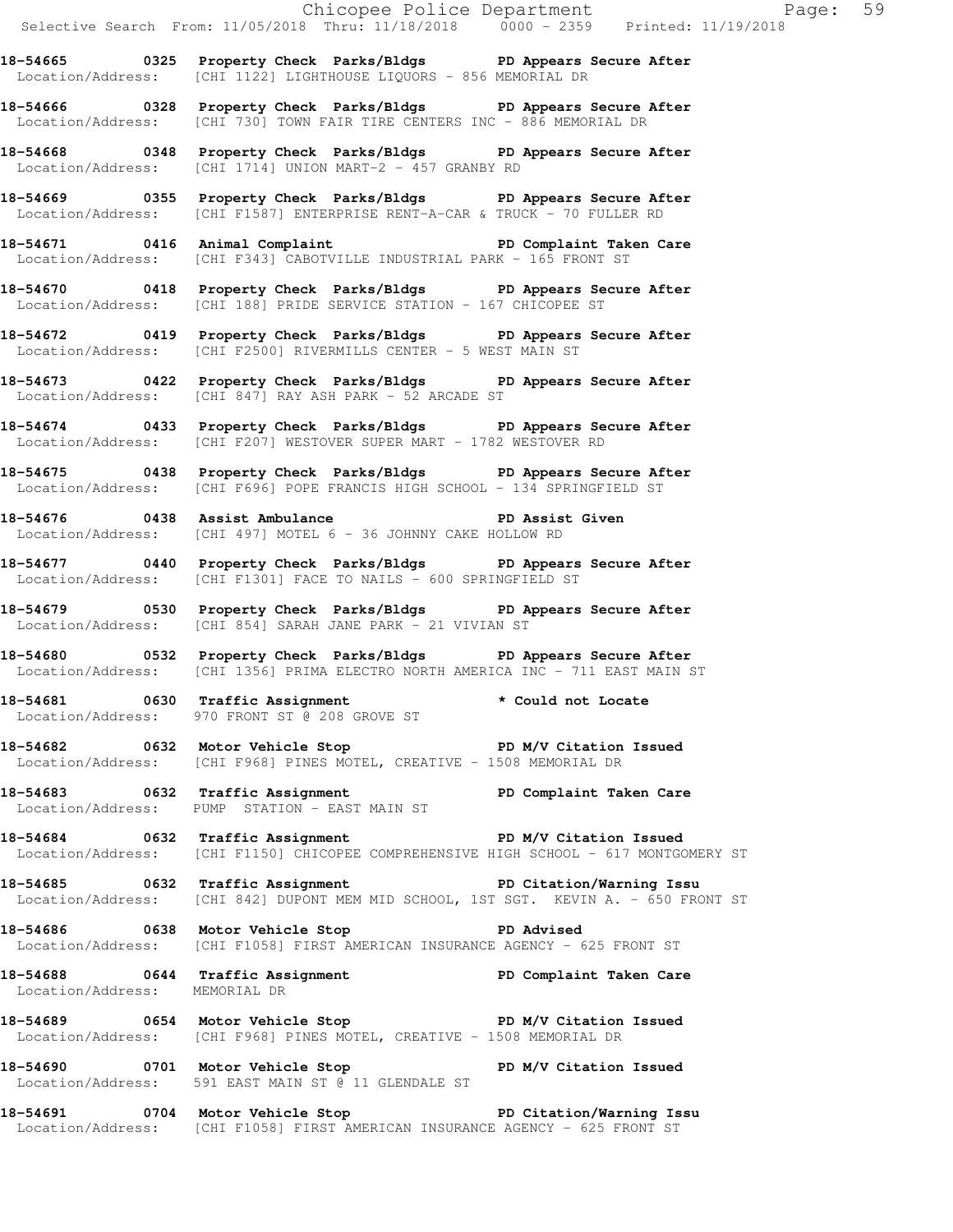18-54693 **0709** Motor Vehicle Stop **PD M/V Citation Issued** Location/Address: [CHI 188] PRIDE SERVICE STATION - 167 CHICOPEE ST

**18-54694 0717 Public Service PD Served in Hand**  Location/Address: [CHI F825] MASS TRIAL COURT [CHICOPEE] - 30 CHURCH ST

**18-54695 0719 Motor Vehicle Stop PD M/V Citation Issued**  Location/Address: 512 EAST MAIN ST @ 4 LESTER ST

**18-54696 0725 Public Service PD Complaint Taken Care**  Location/Address: [CHI F376] CURRY HONDA NISSAN - 767 MEMORIAL DR

**18-54697 0728 Motor Vehicle Stop PD Citation/Warning Issu**  Location/Address: [CHI 842] DUPONT MEM MID SCHOOL, 1ST SGT. KEVIN A. - 650 FRONT ST

**18-54698 0751 Motor Vehicle Stop PD M/V Citation Issued**  Location/Address: 354 EAST MAIN ST @ 141 HILTON ST

**18-54702 0803 Crash Personal Injury PD Report Made**  Location/Address: I291 - FULLER RD

**18-54704 0808 Malicious Damage-Past PD Report Made**  Location/Address: [CHI F1533] BAYSTATE MONUMENTS - 780 MONTGOMERY ST

**18-54706 0835 Property Check Parks/Bldgs PD Appears Secure After**  Location/Address: [CHI F621] FAMILY DOLLAR - 209 EXCHANGE ST

**18-54707 0849 Property Check Parks/Bldgs PD Appears Secure After**  Location/Address: [CHI 856] NASH FIELD PARK - 90 CALL ST

**18-54708 0853 Property Check Parks/Bldgs PD Appears Secure After**  Location/Address: [CHI 224] GROSSMAN BARGAIN OUTLET - 1956 MEMORIAL DR

**18-54709 0857 Disabled Motor Vehicle PD Complaint Taken Care**  Location/Address: 934 FRONT ST

**18-54907 0900 Juvenile Complaint PD Criminal Complaint Re**  Location/Address: [CHI 842] DUPONT MEM MID SCHOOL, 1ST SGT. KEVIN A. - 650 FRONT ST

**18-54713 0929 Service of a Summons PD Not Served**  Location/Address: 83 CHURCH ST

**18-54714 0932 Motor Vehicle Stop PD Citation/Warning Issu**  Location/Address: 287 SHERIDAN ST @ 13 WAWEL ST

**18-54715 0951 Public Service PD Complaint Taken Care**  Location/Address: 418 DALE ST @ 61 MONTELLO RD

**18-54716 0952 Property Check Parks/Bldgs PD Appears Secure After**  Location/Address: [CHI 292] AMERICAN LEGION POST 452 - 43 EXCHANGE ST

**18-54718 0953 Property Check Parks/Bldgs PD Appears Secure After**  Location/Address: [CHI 297] BUFFALO CLUB - 333 JAMES ST

**18-54719 0959 Motor Vehicle Stop PD Citation/Warning Issu**  Location/Address: GRATTAN ST @ INTERSTATE 391/ALDENVILLE

**18-54720 0959 Property Check Parks/Bldgs PD Appears Secure After**  Location/Address: [CHI F734] AMVETS CLUB POST 12 - 754 MONTGOMERY ST

**18-54721 1009 Crash Property Damage PD Report Made**  Location/Address: [CHI 1592] 207 / 209 BROADWAY - 207 BROADWAY Apt. #3FL

**18-54722 1018 Abandoned 911 Call \* False Alarm**  Location/Address: [CHI 426] ARBORS (THE) AT CHICOPEE - 929 MEMORIAL DR

**18-54724 1021 Property Check Parks/Bldgs PD Appears Secure After**  Location/Address: [CHI 162] POOR RICHARDS - 116 SCHOOL ST

**18-54726 1029 Property Check Parks/Bldgs PD Appears Secure After**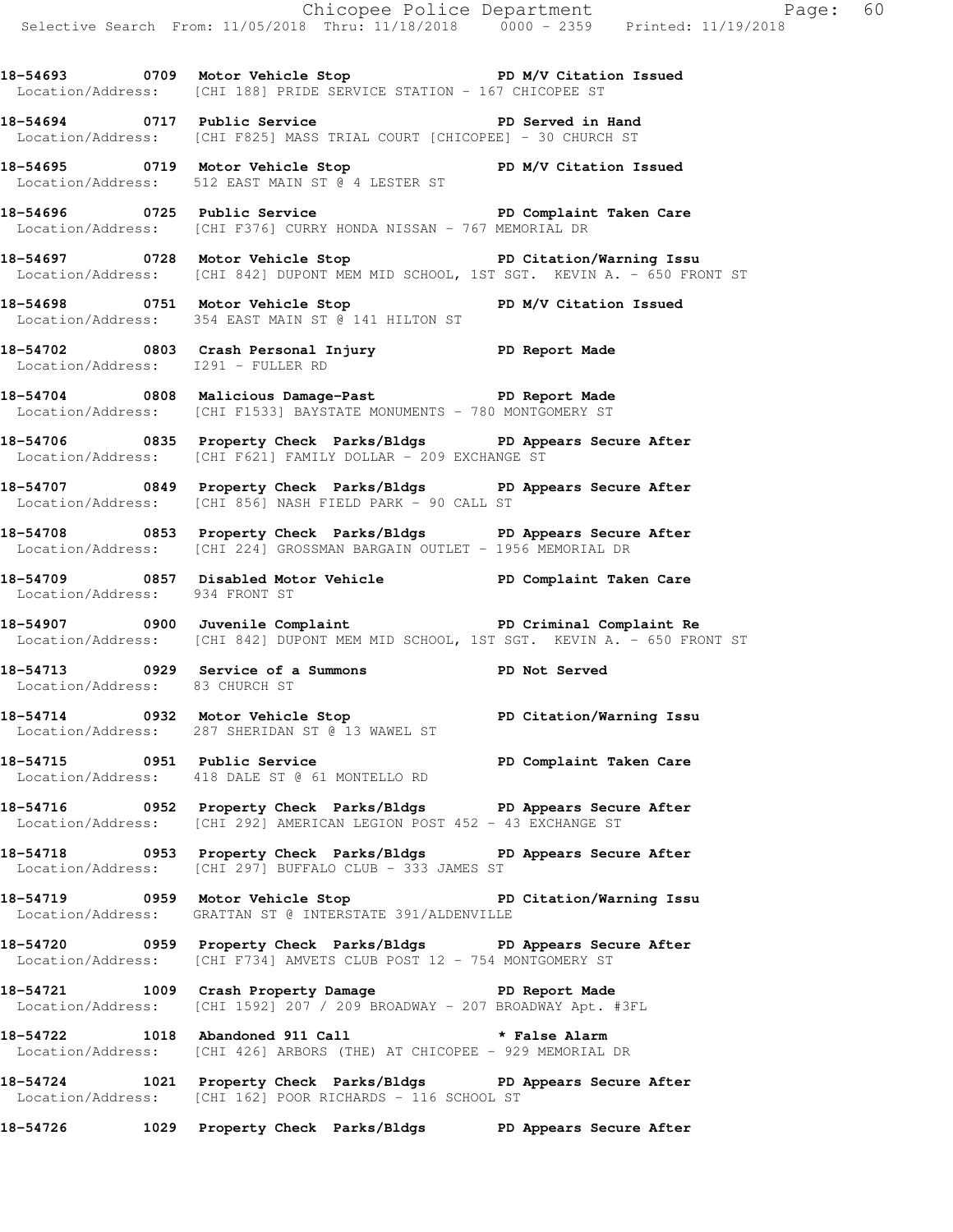|                                                                | E Chicopee Police Department<br>Selective Search From: 11/05/2018 Thru: 11/18/2018 0000 - 2359 Printed: 11/19/2018                            | Page: 61                |
|----------------------------------------------------------------|-----------------------------------------------------------------------------------------------------------------------------------------------|-------------------------|
|                                                                |                                                                                                                                               |                         |
|                                                                | Location/Address: [CHI 849] RIVERS PARK - 19 ALDEN ST                                                                                         |                         |
| Location/Address: 57 PARENTEAU DR                              | 18-54727 1031 Breaking & Entering-Report PD Report Made                                                                                       |                         |
| Location/Address: 84 CRESCENT DR                               | 18-54728 1037 Stolen M/V L/P Report PD Criminal Complaint Re                                                                                  |                         |
|                                                                | 18-54729 1044 Crash Property Damage PD Report Made<br>Location/Address: 1621 MEMORIAL DR @ 549 JAMES ST                                       |                         |
|                                                                | 18-54730 1045 CHECK THE WELL BEING * No Action Required<br>Location/Address: [CHI 782] ELMS, COLLEGE OF OUR LADY OF THE - 291 SPRINGFIELD ST  |                         |
|                                                                | 18-54732 1048 Crash Property Damage PD Report Made<br>Location/Address: [CHI 1191] WALMART - 591 MEMORIAL DR                                  |                         |
|                                                                | 18-54733 1053 CHECK THE WELL BEING * No Action Required<br>Location/Address: [CHI 188] PRIDE SERVICE STATION - 167 CHICOPEE ST                |                         |
| Location/Address: 130 COBB AVE                                 | 18-54735 1055 CHECK THE WELL BEING * Could not Locate                                                                                         |                         |
|                                                                | 18-54734 1058 Shoplifter <b>18-54734</b> PD Report Made<br>Location/Address: [CHI 1326] PLAZA LIQUORS - 591 D MEMORIAL DR                     |                         |
| Location/Address: SPRING ST                                    | 18-54736 1108 Traffic/Parking Complaint PD Complaint Taken Care                                                                               |                         |
|                                                                | 18-54737 1111 CHECK THE WELL BEING * No Action Required<br>Location/Address: [CHI F208] CAVALIER RESTAURANT, ALCOA CATERING - 366 CHICOPEE ST |                         |
| Location/Address: FOREST ST                                    | 18-54740 1154 Public Service                                                                                                                  | PD Complaint Taken Care |
| Location/Address: 130 DESLAURIERS ST                           | 18-54741 1154 Traffic/Parking Complaint * Unfounded                                                                                           |                         |
| Location/Address: 54 SPRINGFIELD ST                            | 18-54742 1156 Warrant Service New PD Report Made                                                                                              |                         |
| Location/Address: 40 HIGHLAND AVE                              | 18-54744 1216 Traffic/Parking Complaint PD Advised                                                                                            |                         |
|                                                                | 18-54745 1219 Service of a Summons PD Served in Hand<br>Location/Address: [CHI F135] THE MUNICH HAUS - 13 CENTER ST                           |                         |
|                                                                | 18-54746 1220 CHECK THE WELL BEING<br>Location/Address: PARKS DEPT. - FRONT ST                                                                | * No Action Required    |
| 18-54749 1237 Public Service<br>Location/Address: 102 FELIX ST | PD Report Made                                                                                                                                |                         |
|                                                                | 18-54750 1309 Property Check Parks/Bldgs PD Appears Secure After<br>Location/Address: [CHI 857] SZOT PARK - 97 SGT TRACY DR                   |                         |
|                                                                | 18-54751 1348 Assist Fire Department PD Assist Given<br>Location/Address: BROADWAY @ HENDRICK ST                                              |                         |
| Location/Address: GAYLORD ST                                   | 18-54754 1403 Traffic/Parking Complaint PD Complaint Taken Care                                                                               |                         |
| Location/Address: 117 SKEELE ST                                | 18-54756 1405 Service of a Summons PD Not Served                                                                                              |                         |
| Location/Address: 13 YVONNE ST Apt. #1                         | 18-54758 1409 Assault & Battery Complaint PD Report Made                                                                                      |                         |
|                                                                | 18-54757 1410 Larceny Complaint Past PD Report Made<br>Location/Address: [CHI 748] DUNKIN DONUTS - 95 WEST ST                                 |                         |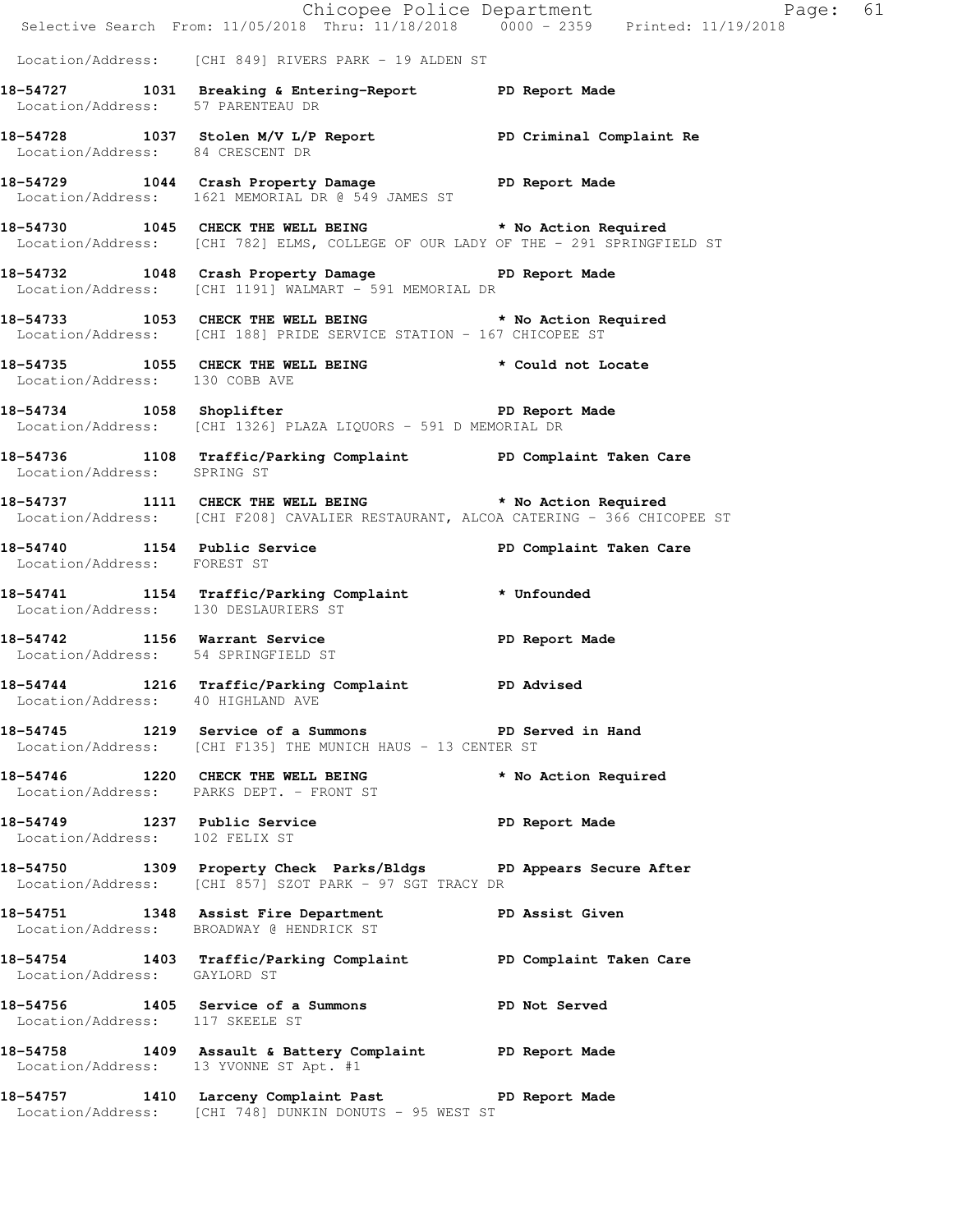|                                 |                                                                                                                                                              | Chicopee Police Department<br>Selective Search From: 11/05/2018 Thru: 11/18/2018 0000 - 2359 Printed: 11/19/2018 |
|---------------------------------|--------------------------------------------------------------------------------------------------------------------------------------------------------------|------------------------------------------------------------------------------------------------------------------|
|                                 | 18-54759 1415 Disturbance<br>Location/Address: [CHI 838] CHICOPEE ACADEMY @SELSER 6-12 - 12 DARE WAY                                                         |                                                                                                                  |
|                                 | 18-54760 1431 Motor Vehicle Stop November 20 PD Advised<br>Location/Address: 720 EAST MAIN ST                                                                |                                                                                                                  |
|                                 | 18-54761 1434 Crash Property Damage * No Action Required<br>Location/Address: [CHI F620] ALS DINER - 14 YELLE ST                                             |                                                                                                                  |
|                                 | 18-54762 1436 Crash Property Damage PD Report Made<br>Location/Address: 375 COLLEGE ST @ 799 JAMES ST                                                        |                                                                                                                  |
|                                 | 18-54763 1441 Crash Property Damage PD Report Made                                                                                                           | Location/Address: [CHI F863] PARTRIDGE HOLLOW APARTMENTS, LLC. - 59 NEW LUDLOW RD Apt. #18A                      |
|                                 | 18-54764 1508 CHECK THE WELL BEING * Could not Locate<br>Location/Address: 1041 MEMORIAL DR @ 591 PENDLETON AVE                                              |                                                                                                                  |
|                                 | 18-54765 1515 Crash Property Damage PD Report Made<br>Location/Address: 540 MONTGOMERY ST @ 1161 GRANBY RD                                                   |                                                                                                                  |
|                                 | 18-54766 1524 Property Check Parks/Bldgs PD Appears Secure After<br>Location/Address: [CHI 1160] CHICOPEE LIBRARY-EMILY PARTYKA CENTER BRANCH - 449 FRONT ST |                                                                                                                  |
|                                 | 18-54767 1529 Disturbance<br>Location/Address: 138 ELCON DR @ 198 MEETINGHOUSE RD                                                                            | <b>PD Advised</b>                                                                                                |
| Location/Address: FULLER RD     | 18-54769 1544 Crash Property Damage PD Report Made                                                                                                           |                                                                                                                  |
|                                 | 18-54771 1608 Unwanted Party/Undesirable * Could not Locate<br>Location/Address: [CHI 638] BJS WHOLESALE FOOD WAREHOUSE - 650 MEMORIAL DR                    |                                                                                                                  |
|                                 | 18-54772 1620 Criminal Harassment The PD Report Made<br>Location/Address: 14 SIMARD DR Apt. #3                                                               |                                                                                                                  |
| Location/Address: 23 GROCKI DR  | 18-54773 1628 Animal Complaint PD Advised                                                                                                                    |                                                                                                                  |
|                                 | 18-54774 1629 Warrant Service * Could not Locate<br>Location/Address: 217 BROADWAY Apt. #2A                                                                  |                                                                                                                  |
| Location/Address: 37 GAGNE ST   | 18-54777 1643 Malicious Damage-Past PD Report Made                                                                                                           |                                                                                                                  |
|                                 | 18-54778 1649 Service of a Summons PD Served in Hand<br>Location/Address: 433 PROSPECT ST                                                                    |                                                                                                                  |
|                                 | 18-54779 1704 Motor Vehicle Stop N/V Citation Issued<br>Location/Address: [CHI 919] BIG Y WORLD CLASS MARKETS - 650 MEMORIAL DR                              |                                                                                                                  |
|                                 | 18-54780 1714 Crash Property Damage PD Criminal Complaint Re<br>Location/Address: 16 WOODLAWN ST                                                             |                                                                                                                  |
|                                 | 18-54781 1715 Juvenile Complaint * Could not Locate<br>Location/Address: [CHI 574] PRIDE - 27 MONTGOMERY ST                                                  |                                                                                                                  |
|                                 | 18-54782 1724 Warrant Service * Could not Locate<br>Location/Address: [CHI F1250] ORANGE PARK MANAGEMENT - 84 SPRINGFIELD ST Apt. #4                         |                                                                                                                  |
|                                 | 18-54783 1730 CHECK THE WELL BEING<br>Location/Address: 738 CHICOPEE ST @ 11 WHITMAN ST                                                                      | * Unfounded                                                                                                      |
| Location/Address: 74 PLANTE CIR | 18-54785 1740 Warrant Service 20 * Could not Locate                                                                                                          |                                                                                                                  |
|                                 | 18-54786 1808 Breaking & Entering-Report PD Report Made<br>Location/Address: 325 FRONT ST Apt. #2FL                                                          |                                                                                                                  |
|                                 | 18-54792 1833 Crash Property Damage PD Report Made                                                                                                           | Location/Address: [CHI F182] HAMPDEN COUNTY WOMANS HOUSE OF CORRECTION - 700 CENTER ST @ 3 PLAINFIELD ST         |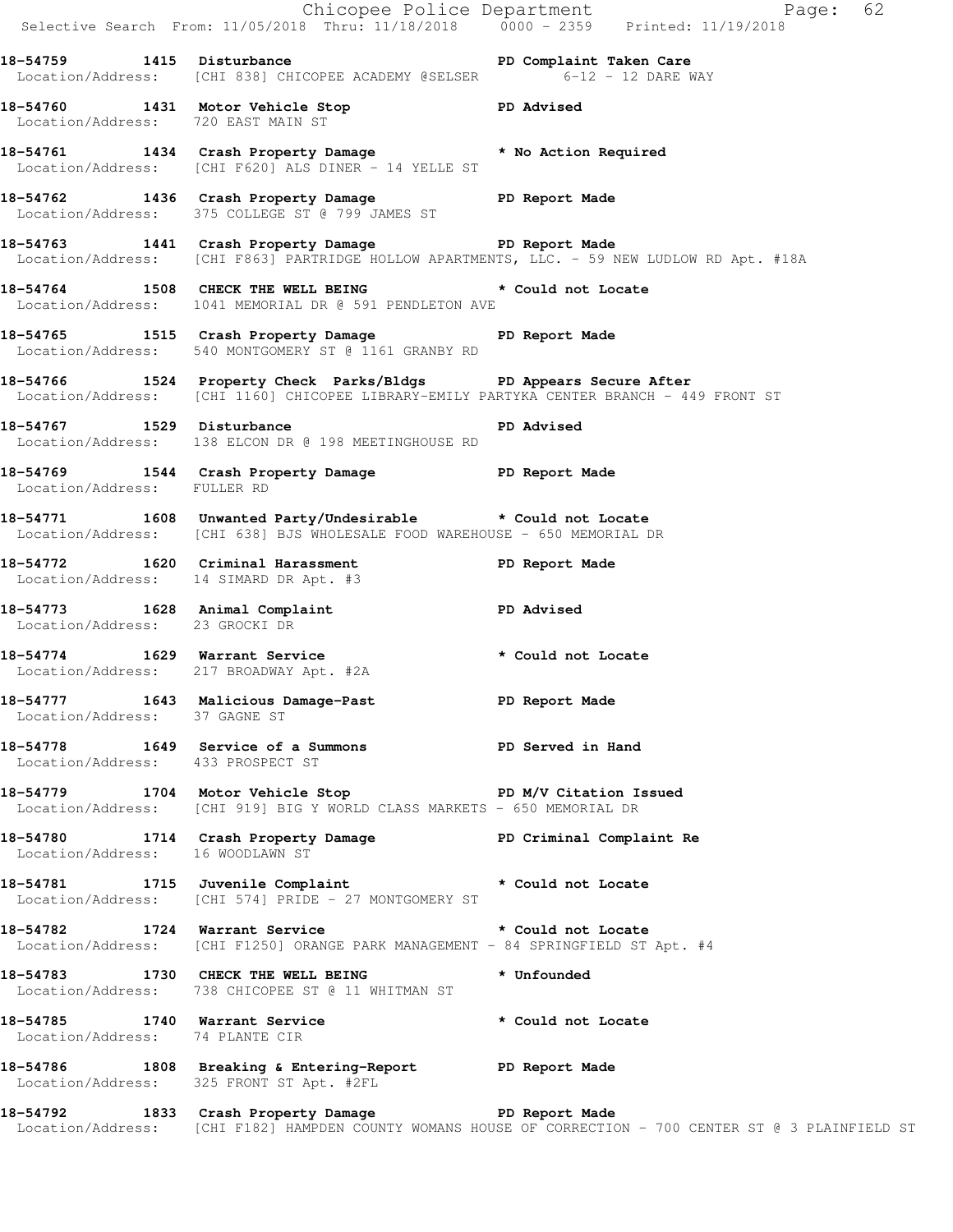**18-54794 1848 Suspicious M/V \* No Action Required**  Location/Address: 0 WOODSTOCK ST @ 0 HIGGINS CIR

**18-54797 1914 Crash Property Damage PD Report Made**  Location/Address: [CHI 592] SUNOCO - F.L. ROBERTS - 500 MONTGOMERY ST

**18-54798 1920 Motor Vehicle Stop PD M/V Citation Issued**  Location/Address: 354 CHICOPEE ST **18-54799 1928 Motor Vehicle Stop PD M/V Citation Issued** 

Location/Address: 1621 MEMORIAL DR @ 549 JAMES ST

**18-54802 1950 Suspicious M/V PD Complaint Taken Care**  Location/Address: 242 GROVE ST

**18-54803 1953 Motor Vehicle Stop PD M/V Citation Issued**  Location/Address: 1621 MEMORIAL DR @ 549 JAMES ST

18-54805 **2015** Crash Property Damage **PD Assist Given** Location/Address: JOHNNY CAKE HOLLOW RD

**18-54809 2047 Animal Complaint \* Could not Locate**  Location/Address: 30 WALTON ST

**18-54811 2056 Motor Vehicle Stop PD Citation/Warning Issu**  Location/Address: [CHI 515] DOYLE TRAVEL CENTER INC - 521 GRATTAN ST

**18-54813 2125 Motor Vehicle Stop PD Criminal Complaint Re**  Location/Address: 1621 MEMORIAL DR @ 549 JAMES ST

**18-54814 2126 Warrant Service \* Could not Locate**  Location/Address: 115 SOUTH ST Apt. #1L

**18-54816 2148 CHECK THE WELL BEING \* Could not Locate**  Location/Address: 392 MONTGOMERY ST

18-54817 **2153** Assist Ambulance **PD Assist Given** Location/Address: 100 MANDALAY RD

**18-54820 2210 Assist Ambulance PD Assist Given**  Location/Address: 260 COLLEGE ST Apt. #2

**18-54821 2215 Property Check Parks/Bldgs PD Appears Secure After**  Location/Address: [CHI 928] CHUCKS AUTO SERVICE/FRRY LANDING LOT - 58 WEST ST

**18-54823 2245 Assist Other Police Department \* Could not Locate**  Location/Address: BEMIS AVE

**18-54825 2258 Warrant Service \* Could not Locate**  Location/Address: 109 GRAPE ST Apt. #R **18-54826 2332 Disturbance PD Complaint Taken Care** 

Location/Address: 44 CENTRAL AVE

## **For Date: 11/15/2018 - Thursday**

18-54829 0025 Assist Ambulance **PD Assist Given**  Location/Address: 45 QUAIL DR **18-54828 0026 Property Check Parks/Bldgs PD Appears Secure After**  Location/Address: [CHI 56] WALGREENS - 583 JAMES ST **18-54830 0027 Motor Vehicle Stop PD M/V Citation Issued**  Location/Address: RIVERS AVE @ TOURTELOTTE AVE **18-54832 0030 Property Check Parks/Bldgs PD Appears Secure After**  Location/Address: [CHI 1196] SHELL - 95 WEST ST

**18-54833 0034 Motor Vehicle Stop \* No Action Required**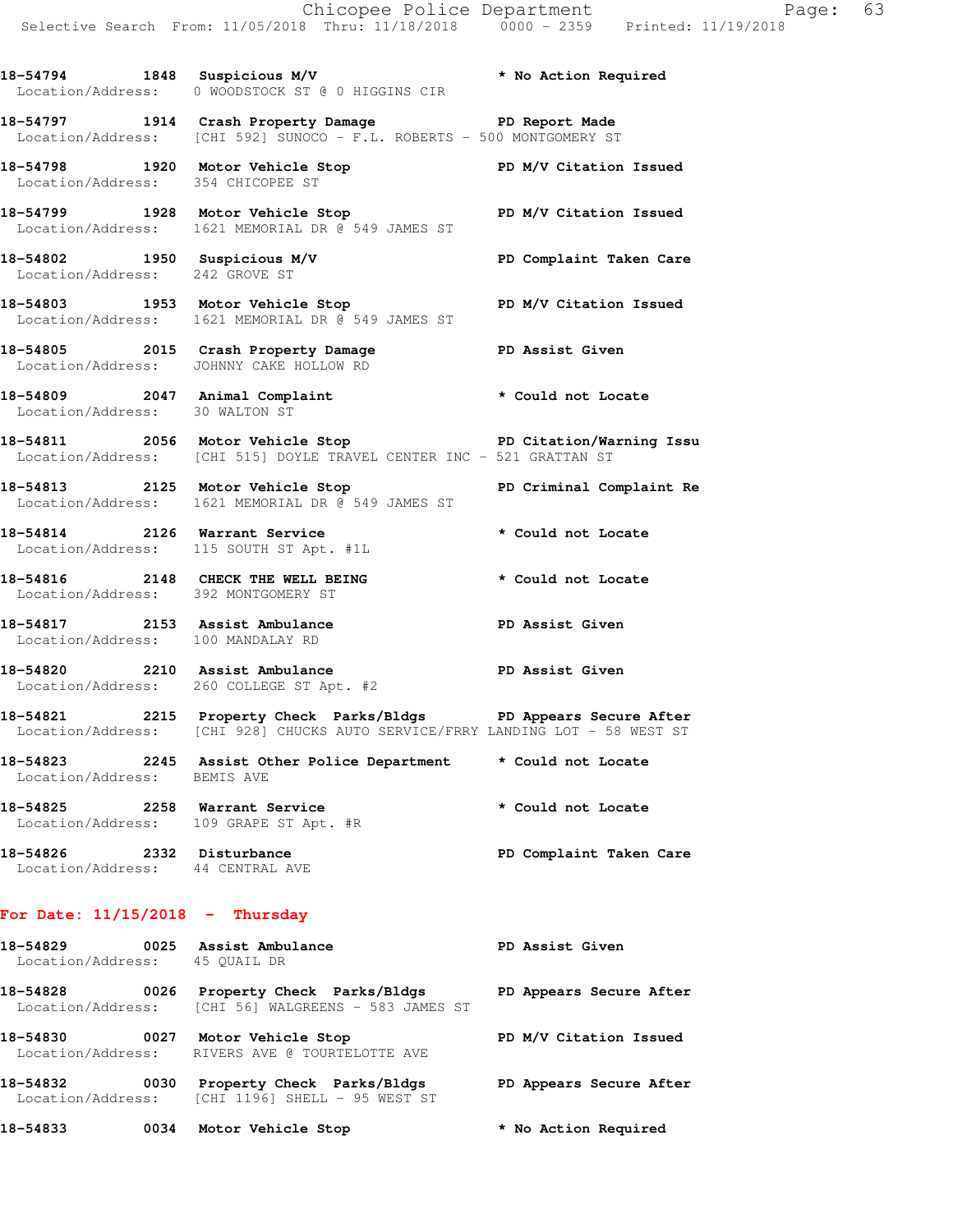|                                 | Chicopee Police Department<br>Selective Search From: 11/05/2018 Thru: 11/18/2018 0000 - 2359 Printed: 11/19/2018                                             |
|---------------------------------|--------------------------------------------------------------------------------------------------------------------------------------------------------------|
|                                 | Location/Address: 3 MEADOW ST @ 715 CHICOPEE ST                                                                                                              |
|                                 | 18-54834 0036 Motor Vehicle Stop 50 PD M/V Citation Issued<br>Location/Address: 715 CHICOPEE ST @ 3 MEADOW ST                                                |
|                                 | 18-54836 0045 Property Check Parks/Bldgs PD Appears Secure After<br>Location/Address: [CHI 958] PION PONTIAC (BOB) - 333 MEMORIAL DR                         |
|                                 | 18-54837 0046 Motor Vehicle Stop PD Criminal Complaint Re<br>Location/Address: [CHI 1567] FAIRVIEW EYECARE - 1176 MEMORIAL DR Apt. #STE B                    |
| Location/Address: 191 TOLPA CIR | 18-54838 0046 Stolen M/V L/P Report PD No Report Necessary                                                                                                   |
|                                 | 18-54839 0048 Disabled Motor Vehicle PD Assist Given<br>Location/Address: LUDLOW CONSTRUCTION YARD - CENTER ST                                               |
|                                 | 18-54840 0100 Property Check Parks/Bldgs PD Appears Secure After<br>Location/Address: [CHI 847] RAY ASH PARK - 52 ARCADE ST                                  |
|                                 | 18-54841 0132 Motor Vehicle Stop PD M/V Citation Issued<br>Location/Address: [CHI 1160] CHICOPEE LIBRARY-EMILY PARTYKA CENTER BRANCH - 449 FRONT ST          |
|                                 | 18-54842 0142 Property Check Parks/Bldgs PD Appears Secure After<br>Location/Address: [CHI 856] NASH FIELD PARK - 90 CALL ST                                 |
|                                 | 18-54843 0143 Property Check Parks/Bldgs PD Appears Secure After<br>Location/Address: [CHI 1160] CHICOPEE LIBRARY-EMILY PARTYKA CENTER BRANCH - 449 FRONT ST |
|                                 | 18-54844 0159 Motor Vehicle Stop North PD M/V Citation Issued<br>Location/Address: [CHI 1342] BULLSEYE BAR - 621 CENTER ST                                   |
| Location/Address: EMERSON ST    | 18-54845 0206 Traffic/Parking Complaint PD City Ordinance Violat                                                                                             |
|                                 | 18-54846 0211 Property Check Parks/Bldgs PD Appears Secure After<br>Location/Address: [CHI 857] SZOT PARK - 97 SGT TRACY DR                                  |
|                                 | 18-54848 0216 Property Check Parks/Bldgs PD Appears Secure After<br>Location/Address: [CHI 958] PION PONTIAC (BOB) - 333 MEMORIAL DR                         |
|                                 | 18-54847 0217 Property Check Parks/Bldgs PD Appears Secure After<br>Location/Address: [CHI F684] CASTLE OF KNIGHTS - 1599 MEMORIAL DR                        |
|                                 | 18-54849 0218 Property Check Parks/Bldgs PD Appears Secure After<br>Location/Address: 0 WILLIAM ST @ 0 WOLFE ST                                              |
|                                 | 18-54850 0220 Property Check Parks/Bldgs PD Appears Secure After<br>Location/Address: [CHI F988] F.L. ROBERTS CHICOPEE #04050 - 2012 MEMORIAL DR             |
| Location/Address:               | 18-54851 0220 Traffic/Parking Complaint PD City Ordinance Violat<br>TOURTELOTTE AVE @ LUCRETIA AVE                                                           |
|                                 | 18-54852 		 0222 Property Check Parks/Bldgs 		 PD Appears Secure After<br>Location/Address: [CHI F734] AMVETS CLUB POST 12 - 754 MONTGOMERY ST               |
| Location/Address: FRONTENAC ST  | 18-54853 0231 Property Check Parks/Bldgs PD Appears Secure After                                                                                             |
|                                 | 18-54854 0236 Traffic/Parking Complaint PD City Ordinance Violat<br>Location/Address: 0 ADAMS ST @ 0 RIVERS AVE                                              |
|                                 | 18-54855 0240 Property Check Parks/Bldgs PD Appears Secure After<br>Location/Address: [CHI F27] STOP & GO - 643 PROSPECT ST                                  |
|                                 | 18-54856 0245 Motor Vehicle Stop PD M/V Citation Issued<br>Location/Address: 642 CHICOPEE ST @ 11 WALTER ST                                                  |
|                                 | 18-54857 0248 Property Check Parks/Bldgs PD Appears Secure After<br>Location/Address: [CHI F1342] CVS PHARMACY - 235 CENTER ST                               |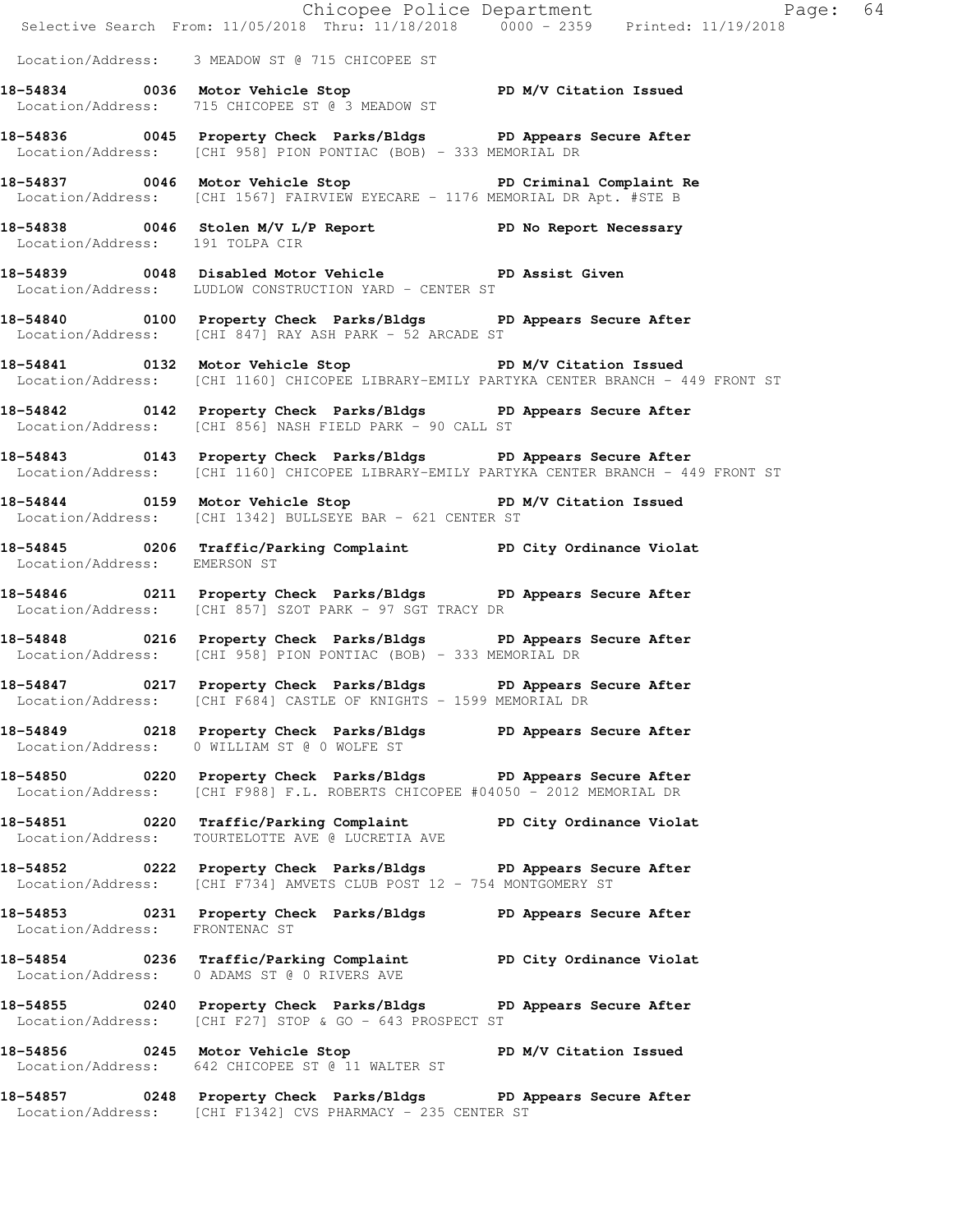|                            | Selective Search From: 11/05/2018 Thru: 11/18/2018 0000 - 2359 Printed: 11/19/2018                                                                        |
|----------------------------|-----------------------------------------------------------------------------------------------------------------------------------------------------------|
|                            | 18-54858 0255 Traffic/Parking Complaint PD City Ordinance Violat<br>Location/Address: 142 SKEELE ST @ 48 BEMIS ST                                         |
|                            | 18-54859 0258 Property Check Parks/Bldgs PD Appears Secure After<br>Location/Address: [CHI 670] CUMBERLAND FARMS - 1061 MEMORIAL DR                       |
|                            | 18-54860 0301 Motor Vehicle Stop PD M/V Citation Issued<br>Location/Address: [CHI F1350] CHICOPEE PROVISION COMPANY - 19 SITARZ AVE                       |
|                            | 18-54861 0316 Property Check Parks/Bldgs PD Appears Secure After<br>Location/Address: [CHI 730] TOWN FAIR TIRE CENTERS INC - 886 MEMORIAL DR              |
|                            | 18-54862 0320 Property Check Parks/Bldgs PD Appears Secure After<br>Location/Address: [CHI 188] PRIDE SERVICE STATION - 167 CHICOPEE ST                   |
|                            | 18-54863 0321 Property Check Parks/Bldgs PD Appears Secure After<br>Location/Address: STONINA - STONINA DR                                                |
|                            | 18-54864 0322 Property Check Parks/Bldgs PD Appears Secure After<br>Location/Address: [CHI 849] RIVERS PARK - 19 ALDEN ST                                 |
|                            | 18-54865 0332 Property Check Parks/Bldgs PD Appears Secure After<br>Location/Address: [CHI 718] CVS 693 - 1616 MEMORIAL DR                                |
| Location/Address: BUSH AVE | 18-54866 0337 Traffic/Parking Complaint PD City Ordinance Violat                                                                                          |
|                            | 18-54869 0404 Property Check Parks/Bldgs PD Appears Secure After<br>Location/Address: [CHI F113] MILANOS PIZZERIA & RESTAURANT - 340 CAREW ST             |
|                            | 18-54870 0410 Property Check Parks/Bldgs PD Appears Secure After<br>Location/Address: [CHI 832] BELLAMY MIDDLE SCHOOL, EDWARD 6-8 - 314 PENDLETON AVE     |
|                            | 18-54871 0415 Property Check Parks/Bldgs PD Appears Secure After<br>Location/Address: [CHI 782] ELMS, COLLEGE OF OUR LADY OF THE - 291 SPRINGFIELD ST     |
|                            | 18-54872 0418 Property Check Parks/Bldgs PD Appears Secure After<br>Location/Address: [CHI 1886] BROTHERS PIZZA - 653 GRATTAN ST                          |
|                            | 18-54874 0447 Property Check Parks/Bldgs PD Appears Secure After<br>Location/Address: [CHI F1225] ATLAS PUB - 300 CAREW ST                                |
|                            | 18-54875 0507 Motor Vehicle Stop N/V Citation Issued<br>Location/Address: 485 PROSPECT ST @ 91 BOURBEAU ST                                                |
|                            | 18-54876 0509 Property Check Parks/Bldgs PD Appears Secure After<br>Location/Address: [CHI F1301] FACE TO NAILS - 600 SPRINGFIELD ST                      |
|                            | 18-54878 		 0534 Property Check Parks/Bldgs 		 PD Appears Secure After<br>Location/Address: [CHI 1567] FAIRVIEW EYECARE - 1176 MEMORIAL DR Apt. #STE B    |
|                            | 18-54879 0534 Property Check Parks/Bldgs PD Appears Secure After<br>Location/Address: [CHI 563] RITE AID PHARMACY - 577 MEADOW ST                         |
|                            | 18-54880 0547 Property Check Parks/Bldgs PD Appears Secure After<br>Location/Address: [CHI 1797] PETROS BREAKFAST AND LUNCH - 353 FRONT ST                |
|                            | 18-54881 0551 Motor Vehicle Stop PD M/V Citation Issued<br>Location/Address: [CHI 1160] CHICOPEE LIBRARY-EMILY PARTYKA CENTER BRANCH - 449 FRONT ST       |
|                            | 18-54882 0605 Motor Vehicle Stop 50 PD M/V Citation Issued<br>Location/Address: [CHI 1160] CHICOPEE LIBRARY-EMILY PARTYKA CENTER BRANCH - 449 FRONT ST    |
|                            | 18-54883 0608 Assist Ambulance No PD Assist Given<br>Location/Address: [CHI 242] BIRCH PARK PLACE APARTMENTS CHICOPEE HOUSING - 630 CHICOPEE ST Apt. #511 |
|                            | 18-54885 0619 Motor Vehicle Stop 50 PD M/V Citation Issued<br>Location/Address: [CHI 1160] CHICOPEE LIBRARY-EMILY PARTYKA CENTER BRANCH - 449 FRONT ST    |
|                            | 18-54886 0630 Traffic Assignment 18-54886 PD Complaint Taken Care<br>Location/Address: [CHI F734] AMVETS CLUB POST 12 - 754 MONTGOMERY ST                 |
|                            |                                                                                                                                                           |

Chicopee Police Department The Page: 65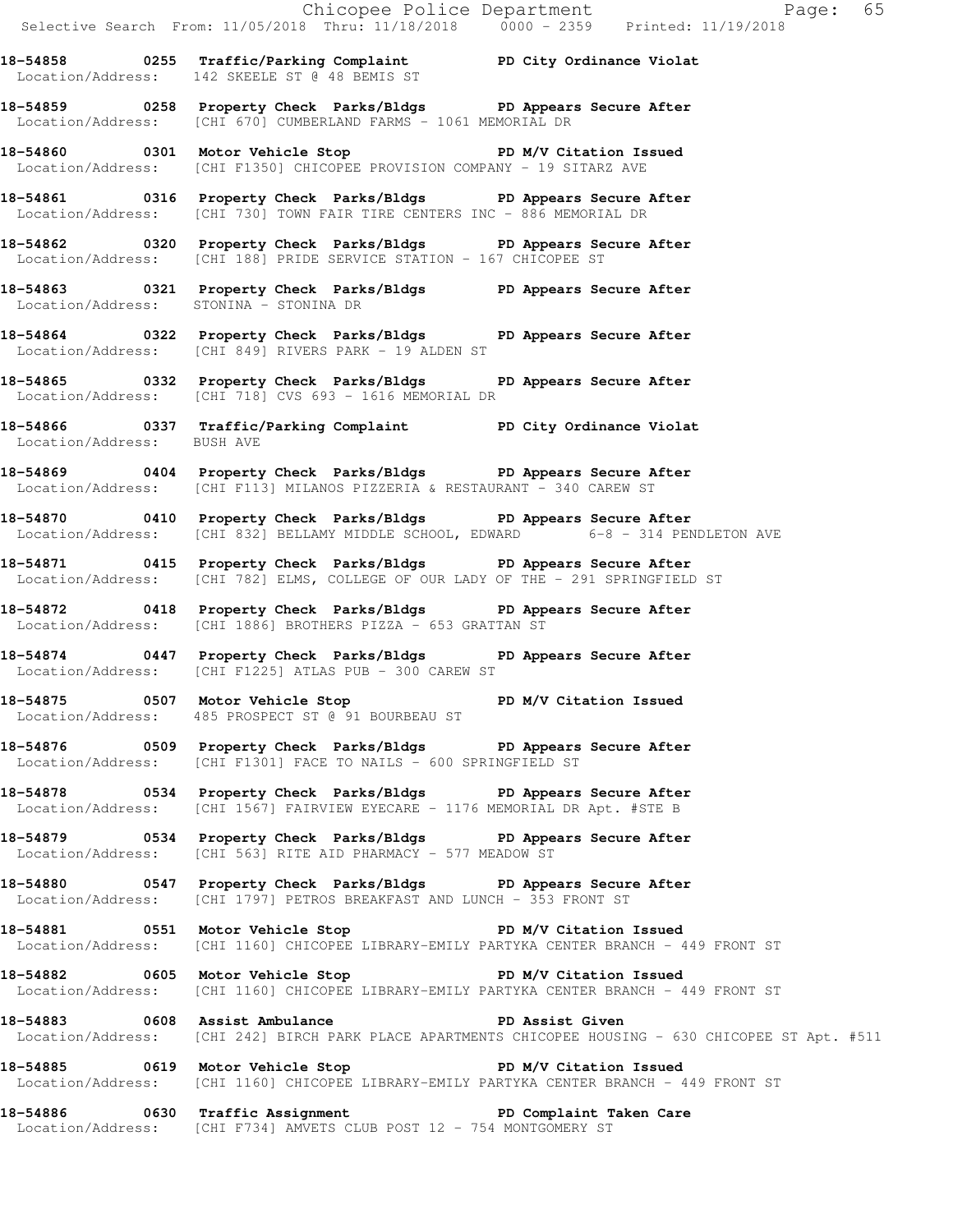Chicopee Police Department Page: 66 Selective Search From: 11/05/2018 Thru: 11/18/2018 0000 - 2359 Printed: 11/19/2018 18-54887 **18-54887** 0632 Traffic Assignment **PD Complaint Taken Care** Location/Address: [CHI 832] BELLAMY MIDDLE SCHOOL, EDWARD 6-8 - 314 PENDLETON AVE **18-54888 0632 Property Check Parks/Bldgs \* No Action Required**  Location/Address: GROVE AVE **18-54889 0633 Traffic Assignment PD Complaint Taken Care**  Location/Address: FRONT ST **18-54890 0635 Motor Vehicle Stop PD M/V Citation Issued**  Location/Address: [CHI 1160] CHICOPEE LIBRARY-EMILY PARTYKA CENTER BRANCH - 449 FRONT ST **18-54891 0636 Traffic/Parking Complaint PD Complaint Taken Care**  Location/Address: 1050 BURNETT RD 18-54892 0648 Motor Vehicle Stop **PD M/V Citation Issued** Location/Address: [CHI 832] BELLAMY MIDDLE SCHOOL, EDWARD 6-8 - 314 PENDLETON AVE **18-54893 0656 Traffic Assignment PD Complaint Taken Care**  Location/Address: EAST MAIN ST **18-54894 0705 Motor Vehicle Stop PD Advised**  Location/Address: 87 SUNNYMEADE AVE **18-54896 0723 Crash Property Damage PD Assisted other Agency**  Location/Address: [CHI F1342] CVS PHARMACY - 235 CENTER ST **18-54897 0728 Assist Other Police Department PD Assist Given**  Location/Address: 40 PAJAK ST **18-54899 0805 Breaking & Entering-Report PD Report Made**  Location/Address: 127 WOODCREST CIR **18-54900 0820 Warrant Service PD Arrest Made**  Location/Address: 42 YVONNE ST **18-54903 0824 CHECK THE WELL BEING \* No Action Required**  Location/Address: 55 EMPIRE ST Apt. #61 **18-54904 0847 Abandoned/Found Property PD Report Made**  Location/Address: [CHI 839] STEFANIK SCHOOL, GENERAL. JOHN J. K-5 - 720 MEADOW ST **18-54906 0854 Warrant Service PD Arrest Made**  Location/Address: [CHI 838] CHICOPEE ACADEMY @SELSER 6-12 - 12 DARE WAY **18-54908 0859 Firearms Investigation \* Could not Locate**  Location/Address: 81 MADISON ST **18-54909 0859 Motor Vehicle Stop PD M/V Citation Issued**  Location/Address: [CHI 1238] BRAKES PLUS - 519 FRONT ST **18-54910 0908 Section 12/Crisis PD Report Made**  Location/Address: 116 LOOMIS DR **18-54913 0924 Property Check Parks/Bldgs PD Appears Secure After**  Location/Address: [CHI 857] SZOT PARK - 97 SGT TRACY DR **18-54937 0930 CHECK THE WELL BEING PD Report Made**  Location/Address: [CHI 39] MAC ARTHUR TERRACE APARTMENTS - 70 BROADWAY Apt. #186 **18-54914 0936 Transport Service PD Arrest Made**  Location/Address: 42 YVONNE ST **18-54915 0937 Crash Personal Injury PD Report Made**  Location/Address: 920 EAST MAIN ST @ 54 ROBBINS RD **18-54916 0950 Property Check Parks/Bldgs PD Appears Secure After**  Location/Address: [CHI 92] CHICOPEE CHLORINATION PLANT - 1356 BURNETT RD **18-54918 1009 Property Check Parks/Bldgs PD Appears Secure After**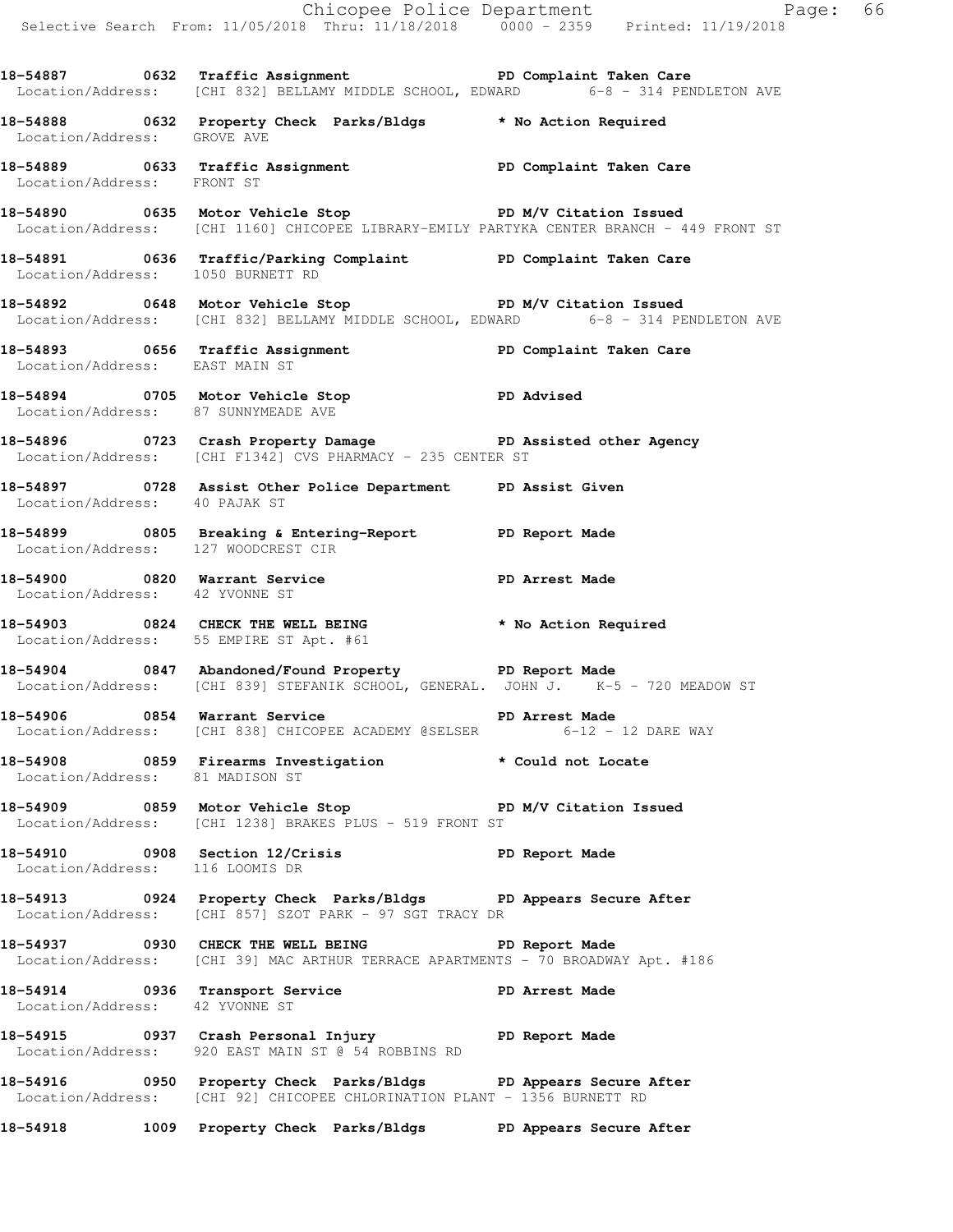|                                 |                                                                                                                                                                | Chicopee Police Department<br>Selective Search From: 11/05/2018 Thru: 11/18/2018 0000 - 2359 Printed: 11/19/2018 |
|---------------------------------|----------------------------------------------------------------------------------------------------------------------------------------------------------------|------------------------------------------------------------------------------------------------------------------|
|                                 |                                                                                                                                                                |                                                                                                                  |
|                                 | Location/Address: [CHI F805] HUKE LAU - 705 MEMORIAL DR                                                                                                        |                                                                                                                  |
|                                 | 18-54919 1019 Assist Ambulance New PD Assist Given<br>Location/Address: [CHI 919] BIG Y WORLD CLASS MARKETS - 650 MEMORIAL DR                                  |                                                                                                                  |
|                                 | 18-54922 1027 Property Check Parks/Bldgs PD Appears Secure After<br>Location/Address: [CHI F621] FAMILY DOLLAR - 209 EXCHANGE ST                               |                                                                                                                  |
|                                 | 18-54923 1028 Property Check Parks/Bldgs PD Appears Secure After<br>Location/Address: [CHI 587] OREGON SPORTSMAN CLUB - 610 NEW LOMBARD RD                     |                                                                                                                  |
| Location/Address: 77 NORMAN ST  | 18-54924 1028 ASSIST OTHER AGENCY PD Assist Given                                                                                                              |                                                                                                                  |
|                                 | 18-54926 1043 Property Check Parks/Bldgs PD Appears Secure After<br>Location/Address: [CHI 837] LITWIN SCHOOL, SGT. ROBERT R. <sup>1</sup> K-5 - 135 LITWIN LN |                                                                                                                  |
|                                 | 18-54927 1051 Service of a Summons PD Not Served<br>Location/Address: 27 DUCHARME AVE Apt. #2FL                                                                |                                                                                                                  |
|                                 | 18-54928 1057 Property Check Parks/Bldgs PD Appears Secure After<br>Location/Address: [CHI 847] RAY ASH PARK - 52 ARCADE ST                                    |                                                                                                                  |
|                                 | 18-54929 1101 Traffic/Parking Complaint * No Action Required<br>Location/Address: [CHI 235] COLONIAL CAFE INC - 550 CHICOPEE ST                                |                                                                                                                  |
|                                 | 18-54930 1102 Property Check Parks/Bldgs PD Appears Secure After<br>Location/Address: [CHI 1173] WESTMASS DEVELOPMENT - 61 ROBBINS RD                          |                                                                                                                  |
| Location/Address: 117 SKEELE ST | 18-54931 1107 Service of a Summons PD Served in Hand                                                                                                           |                                                                                                                  |
|                                 | 18-54935 1118 Investigation/Traffic PD Complaint Taken Care<br>Location/Address: [CHI 1191] WALMART - 591 MEMORIAL DR                                          |                                                                                                                  |
| Location/Address: 186 ARCADE ST | 18-54936 1119 Service of a Summons PD Not Served                                                                                                               |                                                                                                                  |
|                                 | 18-54938 1127 Service of a Summons PD Not Served<br>Location/Address: [CHI XP1974] 46 COLUMBA ST                                                               |                                                                                                                  |
|                                 | 18-54940 1137 Section 12/Crisis PD Assist Given<br>Location/Address: [CHI 1065] CHICOPEE HIGH SCHOOL - 820 FRONT ST                                            |                                                                                                                  |
|                                 | 18-54941 1147 Property Check Parks/Bldgs PD Appears Secure After<br>Location/Address: [CHI 832] BELLAMY MIDDLE SCHOOL, EDWARD 6-8 - 314 PENDLETON AVE          |                                                                                                                  |
|                                 | 18-54943   1150   Service of a Summons   PD Not Served Location/Address: 64   GRATTAN ST                                                                       |                                                                                                                  |
|                                 | 18-54944 1154 Identity Fraud/Theft The PD Report Made<br>Location/Address: 11 WASHINGTON ST Apt. #1L                                                           |                                                                                                                  |
| Location/Address: 62 GRATTAN ST | 18-54945 1200 Service of a Summons TPD Served in Hand                                                                                                          |                                                                                                                  |
|                                 | 18-54946 1204 Service of a Summons PD Served in Hand                                                                                                           | Location/Address: [CHI 242] BIRCH PARK PLACE APARTMENTS CHICOPEE HOUSING - 630 CHICOPEE ST Apt. #209             |
|                                 | 18-54947 1206 Service of a Summons PD Not Served<br>Location/Address: [CHI F1221] 71 MONTGOMERY ST - 71 MONTGOMERY ST Apt. #2FL                                |                                                                                                                  |
|                                 | 18-54949 1210 Property Check Parks/Bldgs PD Appears Secure After<br>Location/Address: [CHI 299] PRESTON PARK - 50 ACCESS RD                                    |                                                                                                                  |
|                                 | 18-54952 1220 Traffic/Parking Complaint * No Action Required<br>Location/Address: [CHI F1520] AALIYAH'S GROCERY STORE - 830 CHICOPEE ST                        |                                                                                                                  |
| Location/Address: 932 GRANBY RD | 18-54953 1221 Motor Vehicle Stop 50 PD M/V Citation Issued                                                                                                     |                                                                                                                  |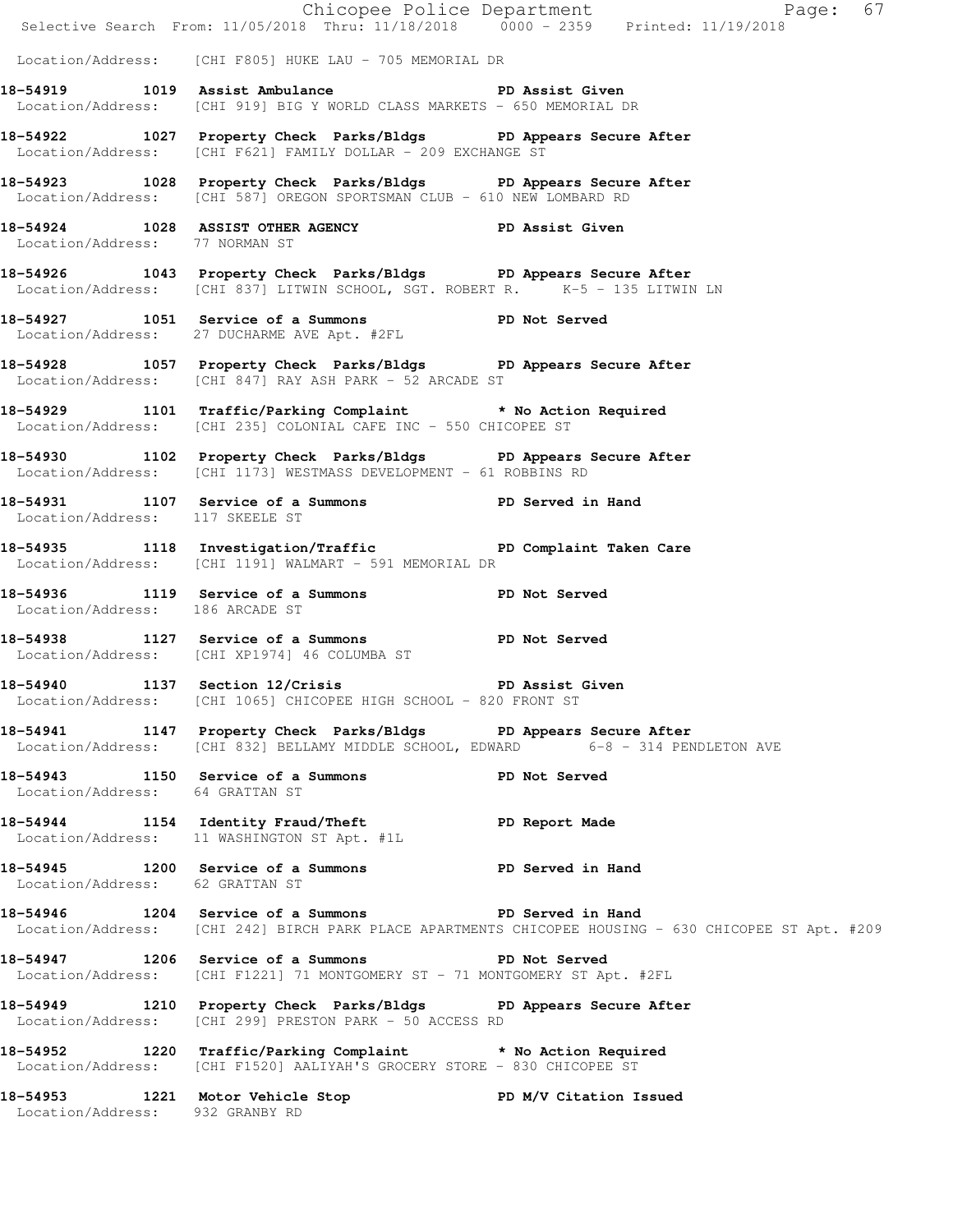|                                      | E Chicopee Police Department<br>Selective Search From: 11/05/2018 Thru: 11/18/2018 0000 - 2359 Printed: 11/19/2018                  | Page: 68                |  |
|--------------------------------------|-------------------------------------------------------------------------------------------------------------------------------------|-------------------------|--|
|                                      | 18-54954 1221 Crash Personal Injury PD Report Made<br>Location/Address: [CHI 563] RITE AID PHARMACY - 577 MEADOW ST                 |                         |  |
|                                      | 18-54955 1225 Property Check Parks/Bldgs PD Appears Secure After<br>Location/Address: [CHI F122] SALTER COLLEGE - 645 SHAWINIGAN DR |                         |  |
|                                      | 18-54959 1241 Service of a Summons<br>Location/Address: 76 COTE AVE Apt. #2FL                                                       | PD Not Served           |  |
| Location/Address: 36 GARLAND ST      | 18-54960 1241 Service of a Summons PD Not Served                                                                                    |                         |  |
|                                      | 18-54961 1250 Crash Property Damage PD Report Made<br>Location/Address: 0 VALLEY VIEW CT @ 0 ARCADE ST                              |                         |  |
| Location/Address: THADDEUS ST        | 18-54962 1250 Traffic/Parking Complaint PD Report Made                                                                              |                         |  |
| Location/Address: 28 ABBEY ST        | 18-54964 1330 Traffic/Parking Complaint PD City Ordinance Violat                                                                    |                         |  |
| Location/Address: 31 ABBEY ST        | 18-54966 1334 Traffic/Parking Complaint PD City Ordinance Violat                                                                    |                         |  |
|                                      | 18-54967 1404 Repossessed Motor Vehicle/Othe PD Complaint Taken Care<br>Location/Address: [CHI F1263] 5 ZOAR AVE Apt. #3FL          |                         |  |
|                                      | 18-54968 1408 Public Service<br>Location/Address: 198 MEETINGHOUSE RD @ 138 ELCON DR                                                | PD Complaint Taken Care |  |
| Location/Address: 127 WOODCREST CIR  | 18-54969 1421 Firearms Investigation PD Report Made                                                                                 |                         |  |
| Location/Address: 62 FAIRVIEW AVE    | 18-54972 1430 Motor Vehicle Stop N/V Citation Issued                                                                                |                         |  |
|                                      | 18-54974 1447 Crash Property Damage PD Report Made<br>Location/Address: [CHI 171] ROCKRIMMON AUTO PARTS - 551 CENTER ST             |                         |  |
|                                      | 18-54975 1500 Stolen M/V L/P Report PD Assist Given<br>Location/Address: 144 ARTISAN ST                                             |                         |  |
|                                      | 18-54976 1507 Shoplifter 2008 1507 PD Report Made<br>Location/Address: [CHI 1722] ALDI - 505 MEMORIAL DR                            |                         |  |
| Location/Address: 23 MOUNTAINVIEW ST | 18-54977 1508 CHECK THE WELL BEING                                                                                                  | PD Complaint Taken Care |  |
| Location/Address: 127 WOODCREST CIR  | 18-54978 1519 Firearms Investigation PD Complaint Taken Care                                                                        |                         |  |
|                                      | 18-54980 1521 Property Check Parks/Bldgs PD Appears Secure After<br>Location/Address: [CHI 850] LINCOLN GROVE - PARK - 224 BROADWAY |                         |  |
|                                      | 18-54981 1521 Warrant Service * * No Action Required<br>Location/Address: [CHI F825] MASS TRIAL COURT [CHICOPEE] - 30 CHURCH ST     |                         |  |
| Location/Address: 38 FAIRFIELD AVE   | 18-54982 1523 Disturbance                                                                                                           | PD Advised              |  |
|                                      | 18-54983 1537 Suspicious M/V PD Advised<br>Location/Address: [CHI F122] SALTER COLLEGE - 645 SHAWINIGAN DR                          |                         |  |
|                                      | 18-54984 1602 CHECK THE WELL BEING PD Complaint Taken Care<br>Location/Address: [CHI 715] TD BANK NA - 693 MEMORIAL DR              |                         |  |
| 18-54986 1613 Disturbance            | Location/Address: [CHI 931] TD BANK NA - 153 MEADOW ST                                                                              | PD Complaint Taken Care |  |
|                                      | 18-54988 1634 Traffic/Parking Complaint PD Complaint Taken Care<br>Location/Address: [CHI 1191] WALMART - 591 MEMORIAL DR           |                         |  |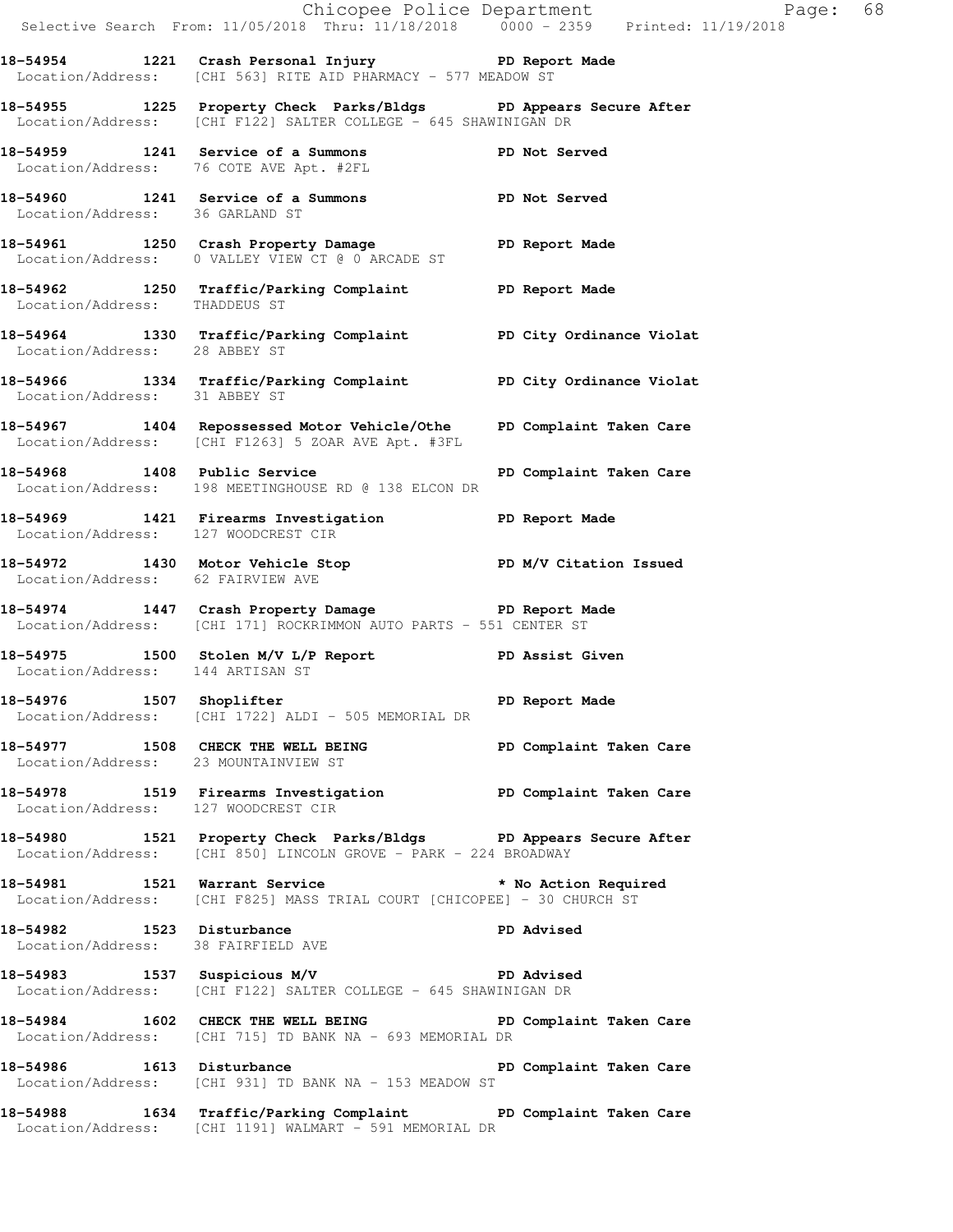**18-54989 1700 Property Check Parks/Bldgs PD Appears Secure After**  Location/Address: [CHI XP2062] CHICOPEE POLICE DEPT - BASKIN BUILDING - 75 WEST MAIN ST **18-54990 1706 Assist Ambulance PD Assist Given**  Location/Address: 54 GROVE ST **18-54992 1709 Motor Vehicle Stop PD M/V Citation Issued**  Location/Address: MAIN ST **18-54993 1714 Crash Property Damage PD Report Made**  Location/Address: 339 MONTCALM ST **18-54996 1730 Assist Ambulance PD Assist Given**  Location/Address: 39 PERCY ST **18-54998 1734 Public Service PD Complaint Taken Care 1734 Public Service** PD Complaint Taken Care **1784** ECHI 832] BELLAMY MIDDLE SCHOOL, EDWARD 6-8 - 314 PENDLETON AVE Location/Address: [CHI 832] BELLAMY MIDDLE SCHOOL, EDWARD **18-54999 1740 Crash Personal Injury PD Report Made**  Location/Address: 782 GRATTAN ST @ 13 DALLAIRE AVE **18-55000 1740 Crash Property Damage PD Criminal Complaint Re**  Location/Address: 125 MEADOW ST **18-55002 1748 Property Check Parks/Bldgs PD Appears Secure After**  Location/Address: [CHI F122] SALTER COLLEGE - 645 SHAWINIGAN DR **18-55004 1758 Property Check Parks/Bldgs PD Appears Secure After**  Location/Address: [CHI 837] LITWIN SCHOOL, SGT. ROBERT R. K-5 - 135 LITWIN LN **18-55005 1804 Missing Person PD Advised**  Location/Address: 118 ELCON DR **18-55006 1809 Stolen M/V L/P Report PD Report Made**  Location/Address: [CHI 40] GARYS AUTO SALES - 129 BROADWAY **18-55007 1812 Crash Property Damage PD Report Made**  Location/Address: 16 CENTER ST @ 299 EXCHANGE ST **18-55008 1814 Crash Property Damage PD Report Made**  Location/Address: [CHI 269] JENROSE WINES & LIQUORS - 945 CHICOPEE ST **18-55009 1818 Abandoned 911 Call \* Could not Locate**  Location/Address: 954 CHICOPEE ST 18-55011 1840 Suspicious M/V **PD Complaint Taken Care**  Location/Address: [CHI F482] OLDE TIME SERVICE - 2041 MEMORIAL DR 18-55013 1857 Assist Ambulance **PD Assist Given**  Location/Address: 131 CRESCENT DR **18-55015 1900 Motor Vehicle Stop PD Advised**  Location/Address: [CHI 1394] WALGREENS DRUGS STORE - 1195 GRANBY RD **18-55016 1918 Crash Property Damage PD Report Made**  Location/Address: 161 CHICOPEE ST @ 11 WILSON AVE **18-55017 1923 Neighbor/Landlord Dispute PD Complaint Taken Care**  Location/Address: 58 RIVERVIEW TER Apt. #H **18-55018 1926 Crash Property Damage PD Report Made**  Location/Address: 954 CHICOPEE ST **18-55019 1942 Crash Property Damage PD Report Made**  Location/Address: OFF 391, EXIT 3 - CHICOPEE ST **18-55020 1950 Crash Property Damage PD Report Made**  Location/Address: 0 OLSEN ST @ 0 SCHOOLHOUSE RD **18-55021 1952 Crash Property Damage PD Report Made**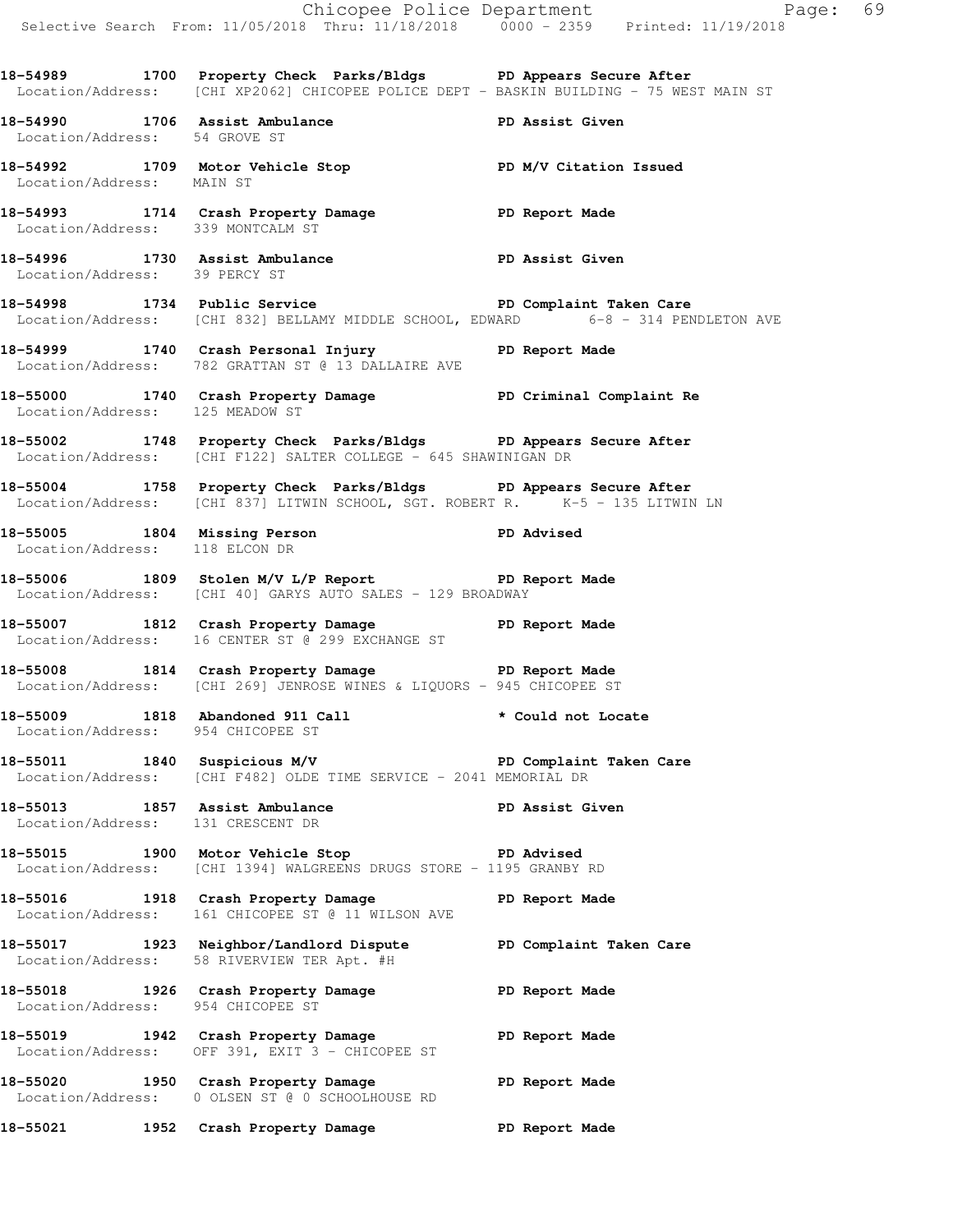|                                     | Selective Search From: 11/05/2018 Thru: 11/18/2018 0000 - 2359 Printed: 11/19/2018                                                 | Chicopee Police Department<br>70<br>Page: |
|-------------------------------------|------------------------------------------------------------------------------------------------------------------------------------|-------------------------------------------|
|                                     | Location/Address: [CHI F1440] BUFFALO WILD WINGS - 480 MEMORIAL DR                                                                 |                                           |
|                                     | 18-55022 1954 Crash Property Damage New PD Assist Given<br>Location/Address: [CHI F376] CURRY HONDA NISSAN - 767 MEMORIAL DR       |                                           |
|                                     | 18-55023 2004 Traffic/Parking Complaint PD Assist Given<br>Location/Address: [CHI 582] CHICOPEE MASON SUPPLIES - 451 MCKINSTRY AVE |                                           |
| Location/Address: BROADWAY          | 18-55024 2010 Traffic/Parking Complaint PD Complaint Taken Care                                                                    |                                           |
|                                     | 18-55025 2014 Traffic Assignment * Unfounded<br>Location/Address: BRIDLE PATH RD @ MONTGOMERY ST                                   |                                           |
|                                     | 18-55027 2021 Assault & Battery Complaint BD Complaint Taken Care<br>Location/Address: [CHI 1889] MED EXPRESS - 1505 MEMORIAL DR   |                                           |
|                                     | 18-55028 2024 Crash Property Damage<br>Location/Address: [CHI 574] PRIDE - 27 MONTGOMERY ST                                        | PD Report Made                            |
|                                     | 18-55030 2025 Assist Ambulance<br>Location/Address: 6 CHESTNUT ST Apt. #2R                                                         | PD Assist Given                           |
|                                     | 18-55032 2028 Assist Other Police Department * Unfounded<br>Location/Address: [CHI F122] SALTER COLLEGE - 645 SHAWINIGAN DR        |                                           |
| Location/Address: 170 CRESTWOOD ST  | 18-55033 2038 Crash Property Damage Name PD Report Made                                                                            |                                           |
|                                     | 18-55034 2039 Crash Property Damage No PD No Report Necessary<br>Location/Address: 1177 GRATTAN ST @ 135 MEADOW ST                 |                                           |
|                                     | 18-55036 2053 Neighbor/Landlord Dispute PD Complaint Taken Care<br>Location/Address: 313 CHICOPEE ST Apt. #1FL                     |                                           |
| Location/Address: 61 MONTGOMERY ST  | 18-55038 2101 Crash Property Damage No Report Necessary                                                                            |                                           |
| Location/Address: 820 MCKINSTRY AVE | 18-55040 2146 Animal Complaint Compression and PD Advised                                                                          |                                           |
| 18-55041<br>Location/Address:       | 2149 Disabled Motor Vehicle PD Assist Given<br>1701 MEMORIAL DR @ 14 PAUL AVE                                                      |                                           |
| Location/Address: COTE AVE          | 18-55042 2157 Traffic/Parking Complaint PD Complaint Taken Care                                                                    |                                           |
| Location/Address:                   | 18-55044 2233 Traffic/Parking Complaint<br>NEAR DRY BRIDGE - CHICOPEE ST                                                           | PD Transport Complete                     |
|                                     | 18-55045 2248 Disabled Motor Vehicle<br>Location/Address: 92 SHERIDAN ST @ 13 EMMET ST                                             | PD Assist Given                           |
| Location/Address: 45 MARION ST      | 18-55047 2302 Assist Ambulance                                                                                                     | PD Assist Given                           |
| Location/Address: 126 CASINO AVE    | 18-55048 2304 Suspicious Person/Activity the Action Required                                                                       |                                           |
|                                     | Location/Address: [CHI 574] PRIDE - 27 MONTGOMERY ST                                                                               | PD Assist Given                           |
|                                     | Location/Address: 341 SHERIDAN ST @ 65 FULLER RD                                                                                   | PD Complaint Taken Care                   |
|                                     | 18-55053 2330 Disabled Motor Vehicle<br>Location/Address: 92 SHERIDAN ST @ 13 EMMET ST                                             | PD Complaint Taken Care                   |
| Location/Address: 96 SHERIDAN ST    | 18-55052 2331 Disabled Motor Vehicle PD Assist Given                                                                               |                                           |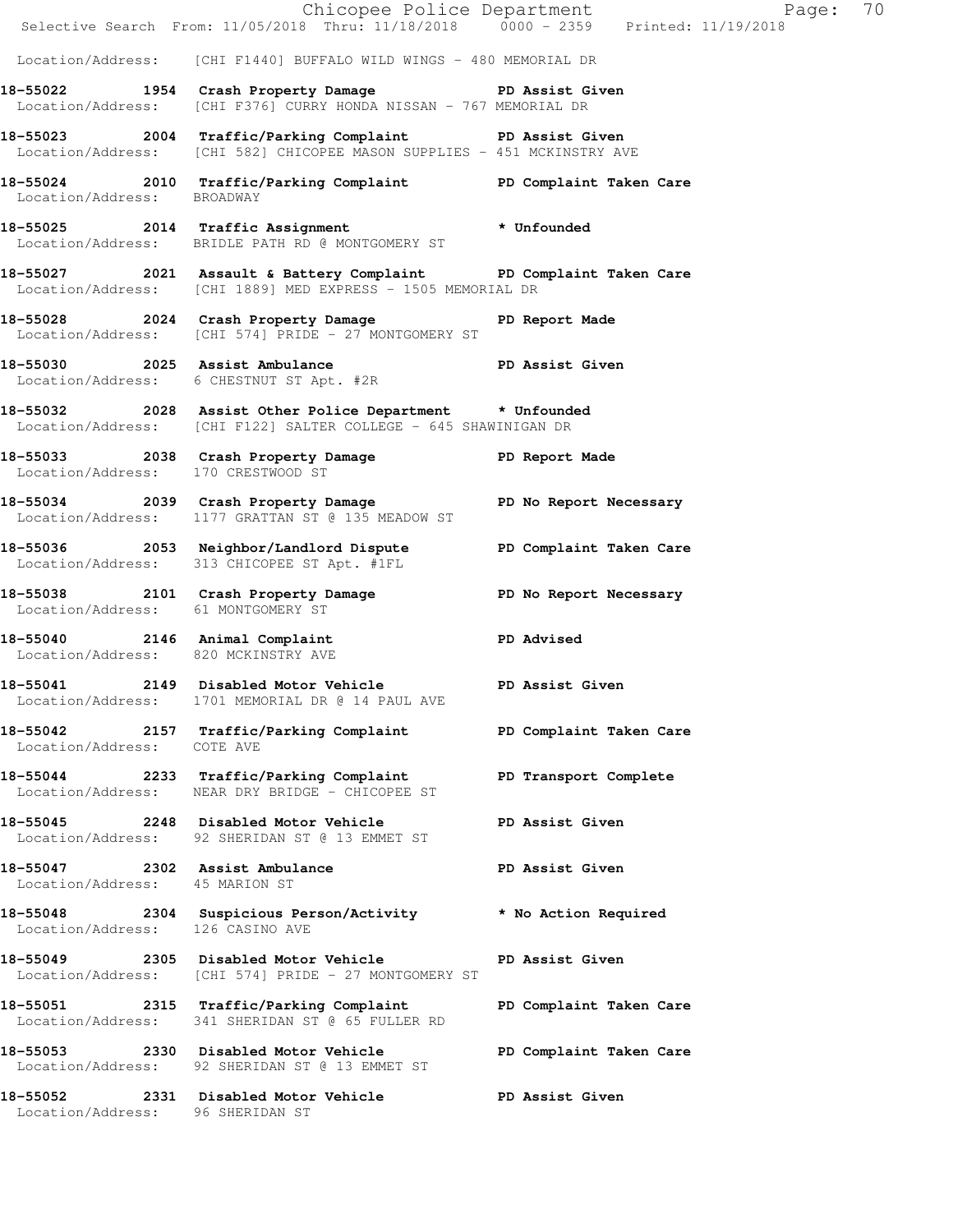# **For Date: 11/16/2018 - Friday**

- **18-55054 0000 Disabled Motor Vehicle PD Assist Given**  Location/Address: [CHI F368] CITY HALL ANNEX - 274 FRONT ST
- 18-55055 0003 Disturbance **PD** Advised Location/Address: 847 MCKINSTRY AVE
- **18-55056 0031 Property Check Parks/Bldgs PD Appears Secure After**  Location/Address: [CHI 718] CVS 693 - 1616 MEMORIAL DR
- **18-55057 0035 Property Check Parks/Bldgs PD Appears Secure After**  Location/Address: [CHI 1122] LIGHTHOUSE LIQUORS - 856 MEMORIAL DR
- **18-55058 0041 Assist Fire Department PD Assist Given**  Location/Address: [CHI F1329] A D M TRANSMISSION - 1090 CHICOPEE ST
- **18-55061 0226 Neighbor/Landlord Dispute PD Advised**  Location/Address: [CHI 612] QUICKYS - 2 SPRINGFIELD ST Apt. #203
- **18-55062 0301 Suspicious Person/Activity PD Complaint Taken Care**  Location/Address: 178 TELEGRAPH AVE
- **18-55063 0304 Disabled Motor Vehicle PD Assist Given**  Location/Address: [CHI 1287] CHANNEL 22 NEWS CENTER - 1 BROADCAST CTR
- **18-55065 0357 Property Check Parks/Bldgs PD Appears Secure After**  Location/Address: [CHI 56] WALGREENS - 583 JAMES ST
- **18-55067 0432 Public Service PD Assist Given**  Location/Address: [CHI 127] DOM-NARODWY POLSKI APTS. - 144 CABOT ST
- **18-55069 0456 Crash Property Damage PD Report Made**  Location/Address: 356 EAST ST
- **18-55074 0619 CHECK THE WELL BEING \* No Action Required**  Location/Address: 44 COLLINS ST
- **18-55075 0740 Motor Vehicle Stop PD Advised**  Location/Address: [CHI 276] SUNOCO A PLUS MINI MART - 1031 CHICOPEE ST
- **18-55081 0822 Larceny Complaint Past PD Report Made**  Location/Address: [CHI F162] 30 CENTER ST
- **18-55080 0823 Property Check Parks/Bldgs PD Appears Secure After**  Location/Address: [CHI 1498] HONEYLAND FARMS - 206 NEWBURY ST
- **18-55083 0831 Section 12/Crisis PD Report Made**  Location/Address: 328 MEADOW ST
- **18-55082 0832 Property Check Parks/Bldgs PD Appears Secure After**  Location/Address: [CHI 410] POLISH NATIONAL CREDIT UNION - 923 FRONT ST
- **18-55084 0840 Property Check Parks/Bldgs PD Appears Secure After**  Location/Address: [CHI 1243] ST. PAT'S CEMETERY - 155 FULLER RD
- 18-55085 0848 CHECK THE WELL BEING **\*** Could not Locate Location/Address: [CHI 534] 56 BUCKLEY BLVD Apt. #B
- **18-55086 0854 Property Check Parks/Bldgs PD Appears Secure After**  Location/Address: [CHI 92] CHICOPEE CHLORINATION PLANT - 1356 BURNETT RD
- **18-55087 0858 Property Check Parks/Bldgs PD Appears Secure After**  Location/Address: [CHI 837] LITWIN SCHOOL, SGT. ROBERT R. K-5 - 135 LITWIN LN
- **18-55091 0904 Traffic/Parking Complaint \* No Action Required**  Location/Address: 83 CRESCENT DR
- **18-55089 0908 Crash Property Damage PD Report Made**  Location/Address: 64 PLAINFIELD ST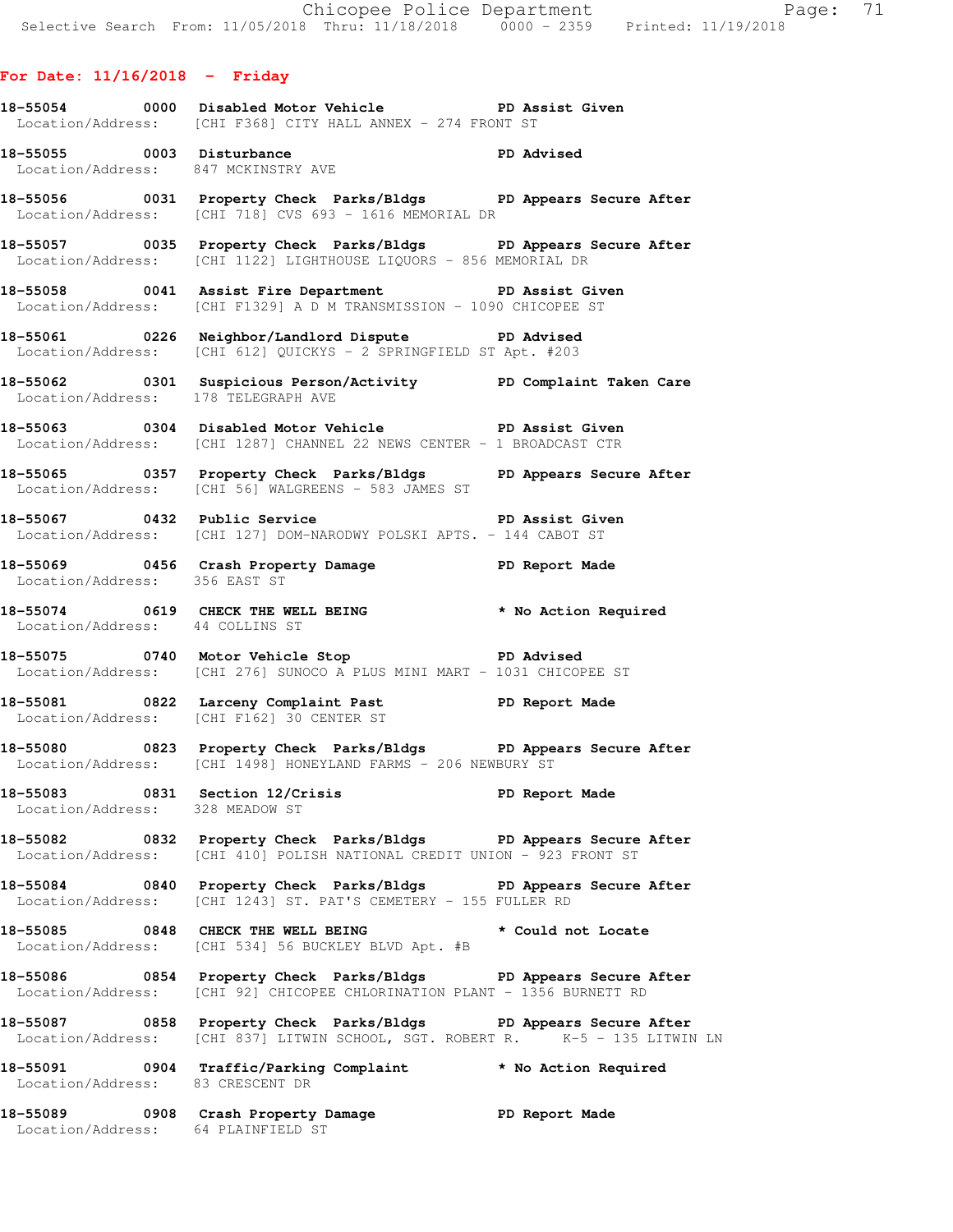**18-55090 0910 Property Check Parks/Bldgs PD Appears Secure After**  Location/Address: [CHI 68] AMF LANES CHICOPEE - 291 BURNETT RD

**18-55114 0930 Investigation/Traffic PD Complaint Taken Care**  Location/Address: [CHI 592] SUNOCO - F.L. ROBERTS - 500 MONTGOMERY ST

**18-55096 0931 Public Service PD Complaint Taken Care**  Location/Address: 44 PAUL AVE

**18-55094 0932 Crash Property Damage PD Assist Given**  Location/Address: [CHI F1342] CVS PHARMACY - 235 CENTER ST

**18-55097 0949 Property Check Parks/Bldgs PD Complaint Taken Care**  Location/Address: [CHI 1564] HAMPDEN CHARTER SCHOOL OF SCIENCE - 20 JOHNSON RD

**18-55098 0949 Crash Property Damage PD Report Made**  Location/Address: [CHI 1065] CHICOPEE HIGH SCHOOL - 820 FRONT ST

**18-55099 0951 Property Check Parks/Bldgs PD Complaint Taken Care**  Location/Address: [CHI 838] CHICOPEE ACADEMY @SELSER 6-12 - 12 DARE WAY

**18-55100 0952 Property Check Parks/Bldgs PD Complaint Taken Care**  Location/Address: [CHI 833] BOWIE SCHOOL, HERBERT V. K-5 - 80 DARE WAY

**18-55103 0954 Neighbor/Landlord Dispute PD Advised**  Location/Address: 53 EMPIRE ST Apt. #T

**18-55102 0955 Property Check Parks/Bldgs PD Complaint Taken Care**  Location/Address: [CHI 501] CHICOPEE CHILD DEVELOPMENT CENTER - 989 JAMES ST

**18-55105 0957 Property Check Parks/Bldgs PD Complaint Taken Care**  Location/Address: [CHI F678] HOLYOKE CHICOPEE HEAD START INC - 30 GRIFFITH RD

**18-55107 1003 Assist Ambulance PD Assist Given**  Location/Address: [CHI 386] CHICOPEE GARDENS - 44 NEW LOMBARD RD

**18-55109 1007 Crash Property Damage PD Report Made**  Location/Address: 462 CHICOPEE ST @ 13 BONNER ST

**18-55110 1010 Property Check Parks/Bldgs PD Complaint Taken Care**  Location/Address: [CHI F1150] CHICOPEE COMPREHENSIVE HIGH SCHOOL - 617 MONTGOMERY ST

**18-55112 1021 Assist Ambulance PD Assist Given**  Location/Address: [CHI 146] MCKINLEY HOUSE APARTMENTS - 38 ASINOF AVE

**18-55115 1035 Investigation/Traffic PD Complaint Taken Care**  Location/Address: 113 CARPENTER AVE

**18-55116 1035 Traffic/Parking Complaint PD Advised**  Location/Address: [CHI 587] OREGON SPORTSMAN CLUB - 610 NEW LOMBARD RD

**18-55117 1036 Malicious Damage-Past PD Report Made**  Location/Address: 34 WHITMAN ST Apt. #3FL

18-55118 1041 Motor Vehicle Stop **PD M/V Citation Issued** Location/Address: [CHI 1037] CHICOPEE MEMORIAL STATE PARK - 570 BURNETT RD

**18-55119 1058 Property Check Parks/Bldgs PD Complaint Taken Care**  Location/Address: [CHI 832] BELLAMY MIDDLE SCHOOL, EDWARD 6-8 - 314 PENDLETON AVE

18-55121 1101 Investigation/Traffic **\*** Could not Locate Location/Address: 17 BROMONT ST

**18-55122 1106 Property Check Parks/Bldgs PD Appears Secure After**  Location/Address: [CHI 306] RITE AID PHARMACY -  $1-5$  ST JAMES AVE

**18-55123 1119 Traffic/Parking Complaint PD Complaint Taken Care**  Location/Address: [CHI 722] PROSPECT ENTERPRISES (PROPERTY OWNER) - 1600 MEMORIAL DR

**18-55125 1123 Stolen M/V L/P Report PD Report Made**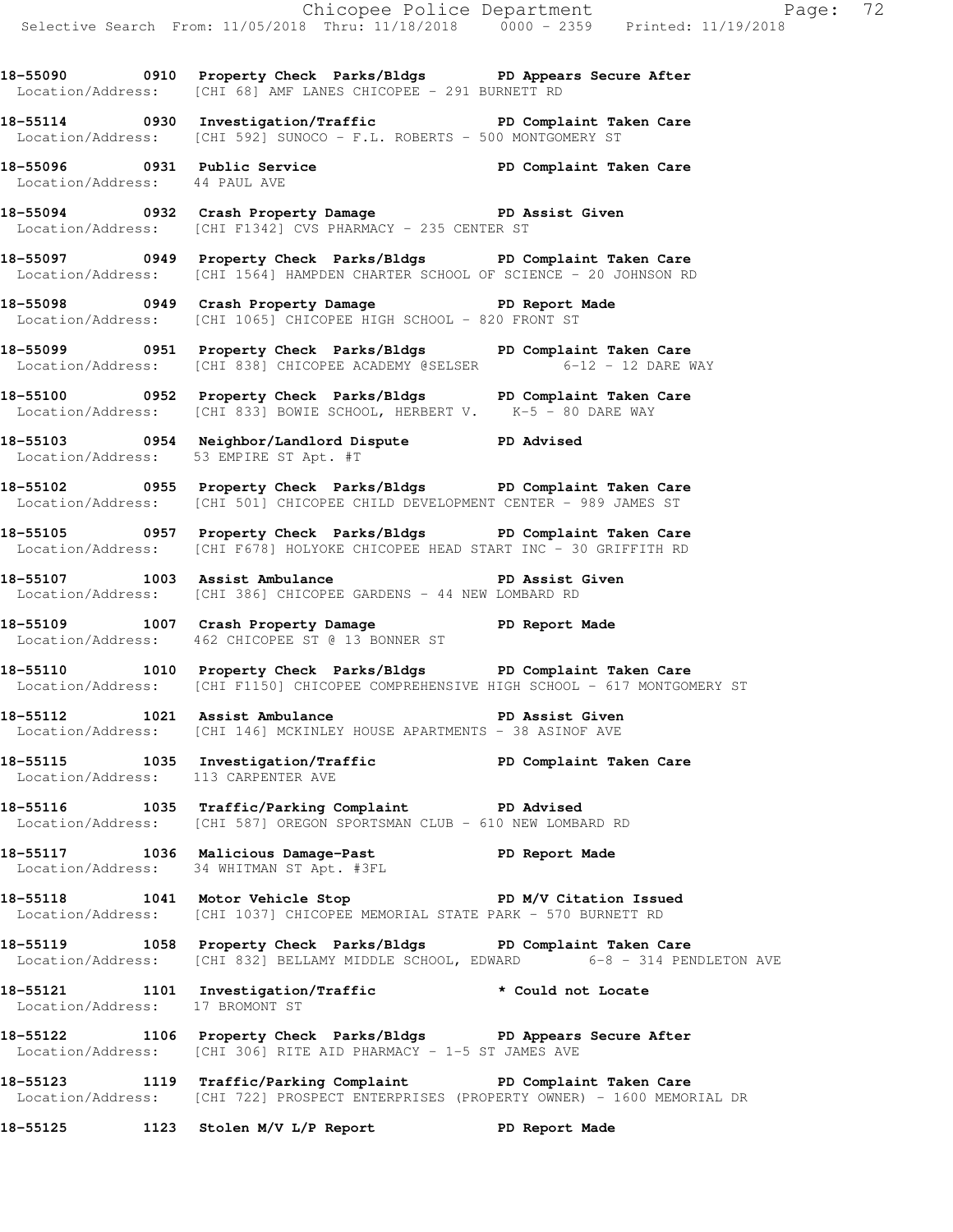|                                                            | Chicopee Police Department<br>Selective Search From: 11/05/2018 Thru: 11/18/2018 0000 - 2359 Printed: 11/19/2018                             | Page: 73          |  |
|------------------------------------------------------------|----------------------------------------------------------------------------------------------------------------------------------------------|-------------------|--|
|                                                            | Location/Address: 70 WALNUT ST Apt. #2R                                                                                                      |                   |  |
|                                                            | 18-55128 1139 Section 12/Crisis PD Assist Given<br>Location/Address: [CHI 386] CHICOPEE GARDENS - 44 NEW LOMBARD RD                          |                   |  |
|                                                            | 18-55129 1141 Service of a Summons PD Not Served<br>Location/Address: 60 SCHOOL ST Apt. #3L                                                  |                   |  |
|                                                            | 18-55130 1150 Crash Property Damage PD Report Made<br>Location/Address: 448 FRONT ST @ 15 BELL ST                                            |                   |  |
| Location/Address: 81 MADISON ST                            | 18-55133 1233 Firearms Investigation PD Report Made                                                                                          |                   |  |
|                                                            | 18-55135 1237 Assist Ambulance National PD Assist Given<br>Location/Address: [CHI 839] STEFANIK SCHOOL, GENERAL. JOHN J. K-5 - 720 MEADOW ST |                   |  |
|                                                            | 18-55136 1240 Traffic/Parking Complaint * No Action Required<br>Location/Address: 213 GRATTAN ST                                             |                   |  |
|                                                            | 18-55137 1242 Traffic/Parking Complaint PD Advised<br>Location/Address: 207 GRATTAN ST @ 91 WARD ST                                          |                   |  |
| Location/Address: 17 FANWOOD AVE                           | 18-55139 1256 CHECK THE WELL BEING PD Complaint Taken Care                                                                                   |                   |  |
|                                                            | 18-55140 1317 Crash Property Damage * No Action Required<br>Location/Address: 391 OFF RAMP - GRATTAN ST                                      |                   |  |
| Location/Address: 432 PROSPECT ST                          | 18-55143 1402 Abandoned 911 Call <a>&gt; PD Complaint Taken Care</a>                                                                         |                   |  |
| Location/Address: 125 WARD ST                              | 18-55144 1404 Identity Fraud/Theft The PD Report Made                                                                                        |                   |  |
|                                                            | 18-55146 1421 Crash Property Damage * Could not Locate<br>Location/Address: [CHI F376] CURRY HONDA NISSAN - 767 MEMORIAL DR                  |                   |  |
|                                                            | 18-55147 1434 Disturbance <b>18-55147</b> PD No Report Necessary<br>Location/Address: [CHI F1342] CVS PHARMACY - 235 CENTER ST               |                   |  |
| Location/Address: MOREAU DR                                | 18-55149 1449 Traffic Assignment                                                                                                             | * Unfounded       |  |
| Location/Address: 99 DUCHARME AVE                          | 18-55151 1500 Juvenile Complaint                                                                                                             | <b>PD Advised</b> |  |
| 18-55152 1513 Public Service<br>Location/Address: MOORE ST |                                                                                                                                              | <b>PD Advised</b> |  |
| Location/Address: 27 BRISTOL ST                            | 18-55153 1535 CHECK THE WELL BEING PD Advised                                                                                                |                   |  |
|                                                            | 18-55155 1558 Public Service 20 PD Transport Complete<br>Location/Address: [CHI F825] MASS TRIAL COURT [CHICOPEE] - 30 CHURCH ST             |                   |  |
|                                                            | 18-55160 1704 Service of a Summons PD Served in Hand<br>Location/Address: 60 SCHOOL ST Apt. #36                                              |                   |  |
| Location/Address: 81 WASHINGTON ST                         | 18-55162 1705 Assist Ambulance New PD Assist Given                                                                                           |                   |  |
| Location/Address: 711 GRATTAN ST                           | 18-55163 1717 Crash Personal Injury 10 PD Report Made                                                                                        |                   |  |
| Location/Address: 21 HIGH ST                               | 18-55167 1729 Abandoned 911 Call No PD Assist Given                                                                                          |                   |  |
|                                                            | 18-55172 1746 Property Check Parks/Bldgs PD Appears Secure After<br>Location/Address: [CHI 931] TD BANK NA - 153 MEADOW ST                   |                   |  |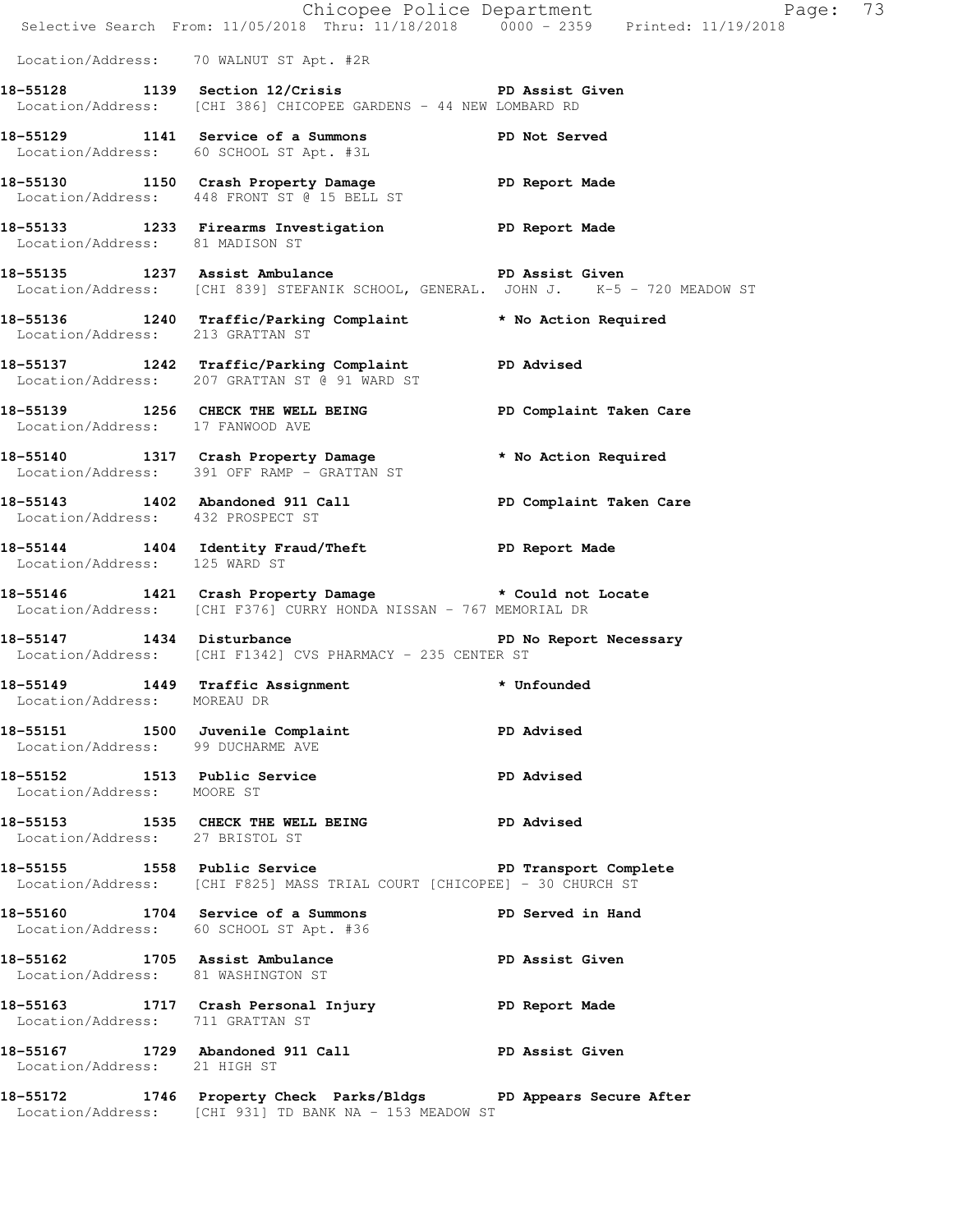|                                  |                                                                                                                                            | Exage: 74<br>Selective Search From: 11/05/2018 Thru: 11/18/2018 0000 - 2359 Printed: 11/19/2018 |  |
|----------------------------------|--------------------------------------------------------------------------------------------------------------------------------------------|-------------------------------------------------------------------------------------------------|--|
|                                  | 18-55173 1755 Section 12/Crisis 20 PD Report Made<br>Location/Address: 16 AMERICA ST Apt. #C                                               |                                                                                                 |  |
| Location/Address: 167 DALE ST    | 18-55175 1815 Crash Property Damage PD Report Made                                                                                         |                                                                                                 |  |
|                                  | 18-55176 1819 Property Check Parks/Bldgs PD Appears Secure After<br>Location/Address: [CHI 854] SARAH JANE PARK - 21 VIVIAN ST             |                                                                                                 |  |
|                                  | 18-55180 1837 Traffic/Parking Complaint * Could not Locate<br>Location/Address: BROADWAY @ GROVE ST                                        |                                                                                                 |  |
|                                  | 18-55179 1843 Crash Property Damage PD Report Made<br>Location/Address: [CHI 1191] WALMART - 591 MEMORIAL DR                               |                                                                                                 |  |
|                                  | 18-55183 1858 Crash Property Damage PD Report Made<br>Location/Address: BROADWAY @ MADISON ST                                              |                                                                                                 |  |
|                                  | 18-55184 1911 Assist Ambulance PD Assist Given<br>Location/Address: 260 COLLEGE ST Apt. #2                                                 |                                                                                                 |  |
|                                  | 18-55186 1916 Motor Vehicle Stop 30 PD Advised<br>Location/Address: [CHI 904] FAIRVIEW MARKET - 193 FAIRVIEW AVE                           |                                                                                                 |  |
|                                  | 18-55187 1923 Property Check Parks/Bldgs PD Appears Secure After<br>Location/Address: [CHI F343] CABOTVILLE INDUSTRIAL PARK - 165 FRONT ST |                                                                                                 |  |
|                                  | 18-55188 1929 Property Check Parks/Bldgs PD Appears Secure After<br>Location/Address: [CHI 958] PION PONTIAC (BOB) - 333 MEMORIAL DR       |                                                                                                 |  |
|                                  | 18-55189 1936 Property Check Parks/Bldgs PD Appears Secure After<br>Location/Address: [CHI 857] SZOT PARK - 97 SGT TRACY DR                |                                                                                                 |  |
|                                  | 18-55190 1939 Crash Property Damage PD Assist Given<br>Location/Address: MASS PIKE EXIT 5 - MEMORIAL DR                                    |                                                                                                 |  |
| Location/Address: 4 WOLFE ST     | 18-55192 1939 Property Check Parks/Bldgs PD Appears Secure After                                                                           |                                                                                                 |  |
|                                  | 18-55193 1951 Traffic Assignment * No Action Required<br>Location/Address: SHERIDAN ST                                                     |                                                                                                 |  |
|                                  | 18-55195 2028 Property Check Parks/Bldgs PD Appears Secure After<br>Location/Address: [CHI 429] KNIGHTS OF COLUMBUS - 460 GRANBY RD        |                                                                                                 |  |
|                                  | 18-55196 2055 Property Check Parks/Bldgs PD Appears Secure After<br>Location/Address: [CHI 325] BOAT RAMP, MEDINA STREET - 100 MEDINA ST   |                                                                                                 |  |
|                                  | 18-55197 2116 Suspicious M/V PD Complaint Taken Care<br>Location/Address: [CHI 833] BOWIE SCHOOL, HERBERT V. K-5 - 80 DARE WAY             |                                                                                                 |  |
|                                  | 18-55198 2117 Unwanted Party/Undesirable * Unfounded<br>Location/Address: [CHI 574] PRIDE - 27 MONTGOMERY ST                               |                                                                                                 |  |
|                                  | 18-55199 2122 Unwanted Party/Undesirable PD Report Made<br>Location/Address: 113 GRATTAN ST @ 13 HEARTHSTONE TER                           |                                                                                                 |  |
| Location/Address: 92 PLANTE CIR  | 18-55201 2125 Property Check Parks/Bldgs PD Appears Secure After                                                                           |                                                                                                 |  |
|                                  | 18-55202 2126 Unwanted Party/Undesirable PD Assist Given<br>Location/Address: 69 OLEA ST Apt. #1FL                                         |                                                                                                 |  |
|                                  | 18-55204 2200 Property Check Parks/Bldgs PD Appears Secure After<br>Location/Address: [CHI 1893] WILLIAMS PARK - 880 BURNETT RD            |                                                                                                 |  |
| 18-55205 2211 Motor Vehicle Stop | <b>PD</b> Advised<br>Location/Address: 1041 MEMORIAL DR @ 591 PENDLETON AVE                                                                |                                                                                                 |  |
|                                  | 18-55206 2217 Animal Complaint                                                                                                             | * Could not Locate                                                                              |  |

Location/Address: [CHI 162] MAXIMUM CAPACITY - 116 SCHOOL ST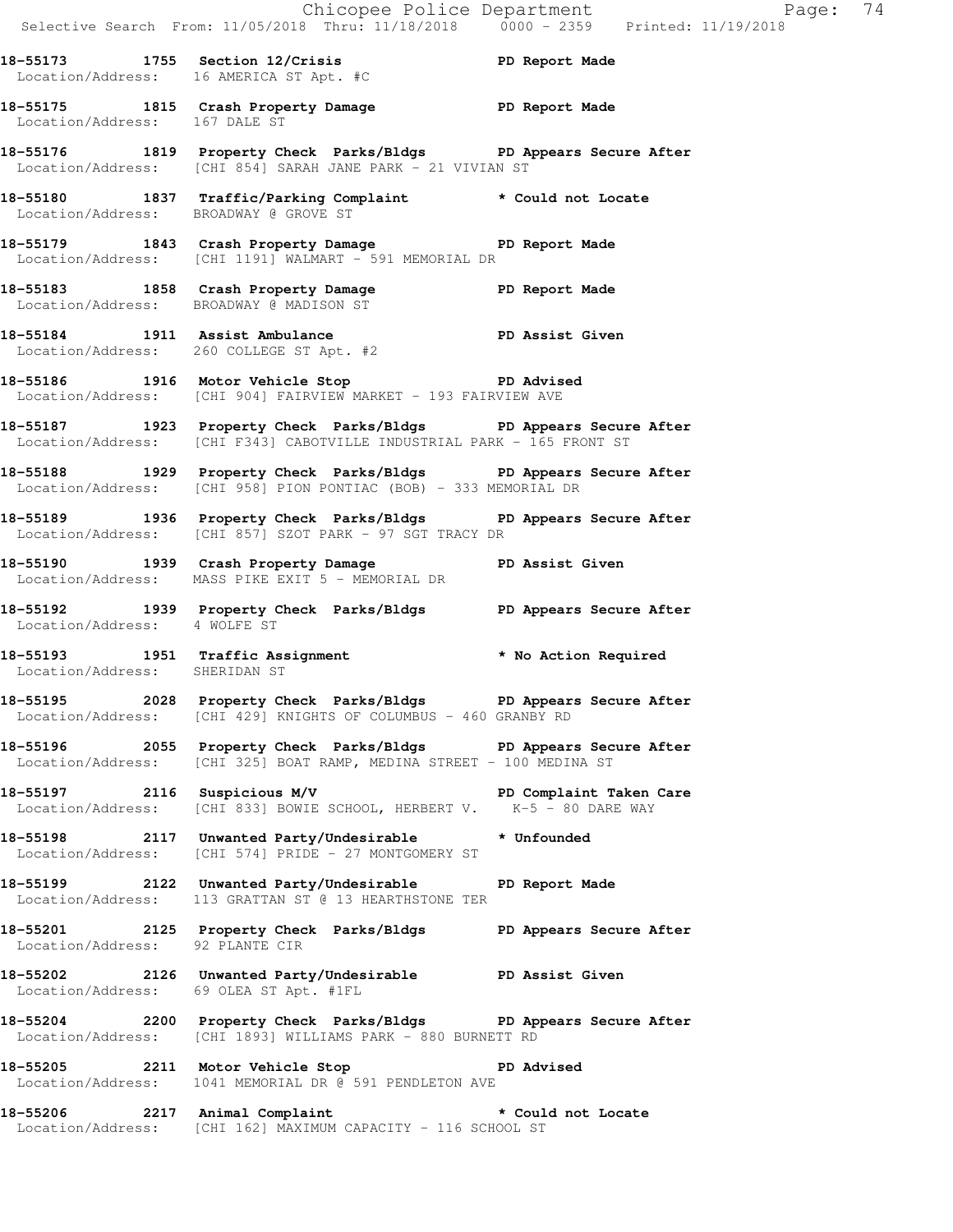**18-55207 2219 Crash Property Damage PD Report Made**  Location/Address: [CHI 269] JENROSE WINES & LIQUORS - 945 CHICOPEE ST

- **18-55209 2227 Motor Vehicle Stop PD M/V Citation Issued**  Location/Address: 825 CHICOPEE ST
- **18-55211 2247 Property Check Parks/Bldgs PD Appears Secure After**  Location/Address: CHUCKS LOT - EXCHANGE ST
- **18-55212 2257 Public Service PD Served in Hand**  Location/Address: 805 CHICOPEE ST Apt. #1D
- **18-55213 2259 Motor Vehicle Stop PD Advised**  Location/Address: [CHI 612] 0 CHICOPEE ST @ 0 BILLINGS ST
- **18-55214 2302 Loud Music PD Advised**  Location/Address: 15 BELL ST
- **18-55215 2310 Disturbance PD Complaint Taken Care**  Location/Address: [CHI 1498] HONEYLAND FARMS - 206 NEWBURY ST
- **18-55217 2346 Disturbance \* No Action Required**  Location/Address: [CHI 718] CVS 693 - 1616 MEMORIAL DR

## **For Date: 11/17/2018 - Saturday**

- **18-55220 0021 CHECK THE WELL BEING PD Complaint Taken Care**  Location/Address: [CHI 1027] DUNKIN DONUTS - 820 MEMORIAL DR
- **18-55221 0028 Property Check Parks/Bldgs PD Appears Secure After**  Location/Address: [CHI 188] PRIDE SERVICE STATION - 167 CHICOPEE ST
- **18-55222 0033 Juvenile Complaint PD Advised**  Location/Address: 15 BELL ST @ 448 FRONT ST
- **18-55223 0036 Property Check Parks/Bldgs PD Appears Secure After**  Location/Address: [CHI 188] PRIDE SERVICE STATION - 167 CHICOPEE ST
- **18-55224 0044 Motor Vehicle Stop PD Citation/Warning Issu**  Location/Address: [CHI 188] PRIDE SERVICE STATION - MEADOW ST
- **18-55225 0045 Assist Ambulance PD Assist Given**  Location/Address: 18 SOUTHERN DR
- **18-55226 0045 Property Check Parks/Bldgs PD Appears Secure After**  Location/Address: [CHI F1286] CHIPOTLE MEXICAN GRILL #1580 - 530 MEMORIAL DR Apt. #4
- **18-55227 0046 Property Check Parks/Bldgs PD Appears Secure After**  Location/Address: [CHI 1065] CHICOPEE HIGH SCHOOL - 820 FRONT ST
- **18-55229 0050 Property Check Parks/Bldgs PD Appears Secure After**  Location/Address: [CHI 728] MCDONALDS - 1460 MEMORIAL DR
- **18-55230 0053 Motor Vehicle Stop PD Advised**  Location/Address: 0 STREIBER DR @ 0 VADNAIS ST
- **18-55231 0055 Property Check Parks/Bldgs PD Appears Secure After**  Location/Address: [CHI 840] STREIBER SCHOOL, HUGH SCOTT K-5 - 40 STREIBER DR
- **18-55232 0059 Property Check Parks/Bldgs PD Appears Secure After**  Location/Address: [CHI 882] VIEW STREET TAVERN - 13 VIEW ST
- **18-55233 0102 Suspicious M/V PD Complaint Taken Care**  Location/Address: [CHI 730] TOWN FAIR TIRE CENTERS INC - 886 MEMORIAL DR
- **18-55234 0106 Property Check Parks/Bldgs PD Appears Secure After**  Location/Address: [CHI 857] SZOT PARK - 97 SGT TRACY DR
- **18-55235 0107 Assist Other Police Department PD Assist Given**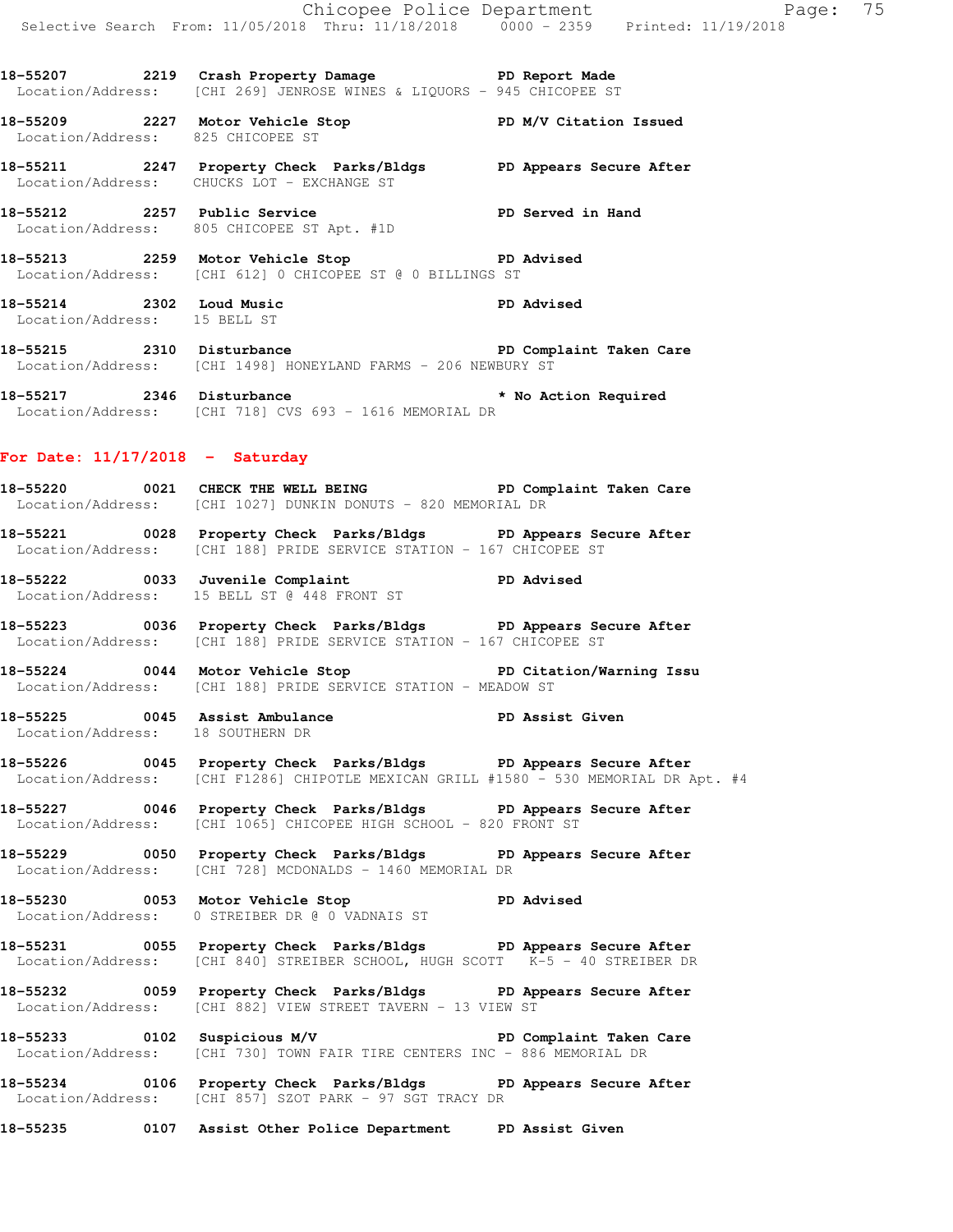|                                | Selective Search From: 11/05/2018 Thru: 11/18/2018 0000 - 2359 Printed: 11/19/2018                                                                       | Chicopee Police Department Page: 76 |  |
|--------------------------------|----------------------------------------------------------------------------------------------------------------------------------------------------------|-------------------------------------|--|
|                                | Location/Address: [CHI 269] JENROSE WINES & LIQUORS - 945 CHICOPEE ST                                                                                    |                                     |  |
|                                | 18-55236 0112 Motor Vehicle Stop PD Citation/Warning Issu<br>Location/Address: 445 JAMES ST @ 799 PROSPECT ST                                            |                                     |  |
|                                | 18-55237 0119 Property Check Parks/Bldgs PD Appears Secure After<br>Location/Address: [CHI 579] MARTINS, KATHERINE L - 1095 CHICOPEE ST                  |                                     |  |
|                                | 18-55238 0120 Property Check Parks/Bldgs PD Appears Secure After<br>Location/Address: [CHI F1150] CHICOPEE COMPREHENSIVE HIGH SCHOOL - 617 MONTGOMERY ST |                                     |  |
|                                | 18-55239 0123 Motor Vehicle Stop N/V Citation Issued<br>Location/Address: [CHI 269] JENROSE WINES & LIQUORS - 945 CHICOPEE ST                            |                                     |  |
|                                | 18-55240 0126 Motor Vehicle Stop N/V Citation Issued<br>Location/Address: 445 JAMES ST @ 799 PROSPECT ST                                                 |                                     |  |
|                                | 18-55241 0128 Property Check Parks/Bldgs PD Appears Secure After<br>Location/Address: REAR LOT SZOT PARK - ABBEY MEMORIAL DR                             |                                     |  |
|                                | 18-55242 0131 Disturbance <b>18-61-18 PD</b> Complaint Taken Care<br>Location/Address: [CHI F473] MY BROTHERS PLACE - 185 GROVE ST                       |                                     |  |
|                                | 18-55243 0135 Property Check Parks/Bldgs PD Appears Secure After<br>Location/Address: [CHI 305] CUMBERLAND FARMS - 37 MONTCALM ST                        |                                     |  |
|                                | 18-55244 0137 Motor Vehicle Stop N/V Citation Issued<br>Location/Address: [CHI 426] ARBORS (THE) AT CHICOPEE - 929 MEMORIAL DR                           |                                     |  |
|                                | 18-55245 0140 Property Check Parks/Bldgs PD Appears Secure After<br>Location/Address: [CHI 563] RITE AID PHARMACY - 577 MEADOW ST                        |                                     |  |
|                                | 18-55246 0141 Property Check Parks/Bldgs PD Appears Secure After<br>Location/Address: [CHI 410] POLISH NATIONAL CREDIT UNION - 923 FRONT ST              |                                     |  |
| Location/Address: 99 CIRCLE DR | 18-55248 0149 Assist Ambulance New PD Assist Given                                                                                                       |                                     |  |
| Location/Address: PLANTE CIR   | 18-55250 0156 Property Check Parks/Bldgs PD Appears Secure After                                                                                         |                                     |  |
|                                | 18-55251 0204 Property Check Parks/Bldgs PD Appears Secure After<br>Location/Address: [CHI XF1665] MASS ALTERNATIVE CARE - 1247 EAST MAIN ST             |                                     |  |
|                                | 18-55254 0214 Motor Vehicle Stop 50 PD Citation/Warning Issu<br>Location/Address: [CHI F1193] CABOT PUB II - 66 CABOT ST                                 |                                     |  |
|                                | 18-55255 0219 Property Check Parks/Bldgs PD Appears Secure After<br>Location/Address: [CHI F1328] GALLAGHER OLDE FASHIONED SERVICE - 560 EAST ST         |                                     |  |
|                                | 18-55256 0222 Property Check Parks/Bldgs PD Appears Secure After<br>Location/Address: [CHI XF1652] FAMILY DOLLAR - 251 MEADOW ST                         |                                     |  |
|                                | 18-55257 0223 Property Check Parks/Bldgs PD Appears Secure After<br>Location/Address: [CHI 854] SARAH JANE PARK - 21 VIVIAN ST                           |                                     |  |
|                                | 18-55258 0226 Property Check Parks/Bldgs PD Appears Secure After<br>Location/Address: [CHI 276] SUNOCO A PLUS MINI MART - 1031 CHICOPEE ST               |                                     |  |
|                                | 18-55260 0229 Property Check Parks/Bldgs PD Appears Secure After<br>Location/Address: [CHI 178] BASICS PLUS MINI MART - 190 EAST ST                      |                                     |  |
|                                | 18-55261 0234 Property Check Parks/Bldgs PD Appears Secure After<br>Location/Address: [CHI 328] SAMS CONVENIENCE STORE - 147 BROADWAY                    |                                     |  |
|                                | 18-55262 0241 Motor Vehicle Stop 50 PD Citation/Warning Issu<br>Location/Address: [CHI F135] THE MUNICH HAUS - 13 CENTER ST                              |                                     |  |
|                                | 18-55263 0242 Property Check Parks/Bldgs PD Appears Secure After<br>Location/Address: [CHI 366] HIGHLAND FARMS - 466 CHICOPEE ST                         |                                     |  |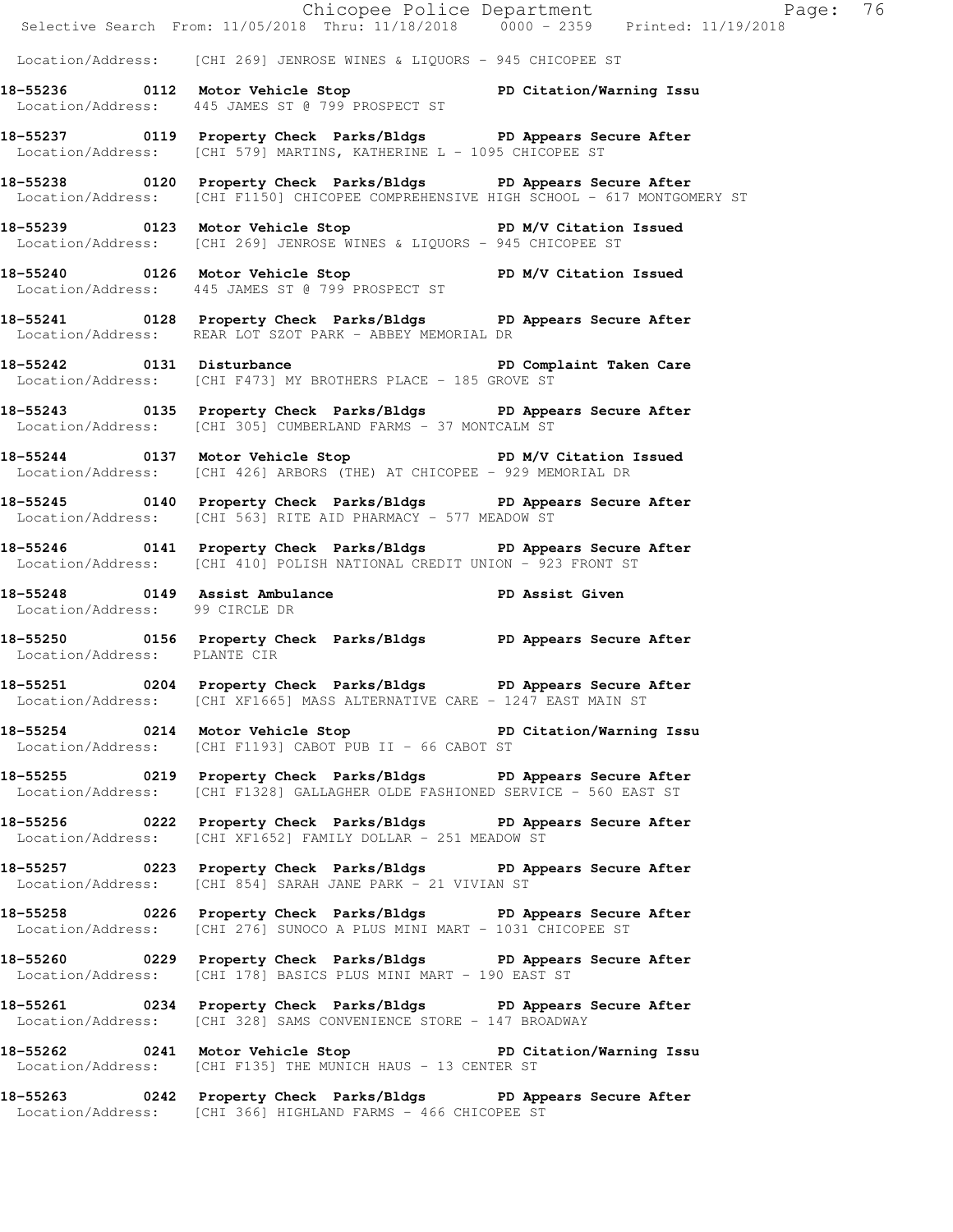|                                   | E<br>Chicopee Police Department<br>Selective Search From: 11/05/2018 Thru: 11/18/2018 0000 - 2359 Printed: 11/19/2018                                  | Page: 77 |  |
|-----------------------------------|--------------------------------------------------------------------------------------------------------------------------------------------------------|----------|--|
|                                   | 18-55264 0245 Motor Vehicle Stop 50 PD Advised<br>Location/Address: 30 GRATTAN ST @ 583 CHICOPEE ST                                                    |          |  |
|                                   | Location/Address: 295 BRITTON ST Apt. #2FL                                                                                                             |          |  |
|                                   | 18-55266 0305 Property Check Parks/Bldgs PD Appears Secure After<br>Location/Address: [CHI F208] CAVALIER RESTAURANT, ALCOA CATERING - 366 CHICOPEE ST |          |  |
|                                   | 18-55268 0314 Property Check Parks/Bldgs PD Appears Secure After<br>Location/Address: [CHI 853] WISNIOWSKI PARK - 14 SPRUCE ST                         |          |  |
|                                   | 18-55267 0316 Disabled Motor Vehicle PD Assist Given<br>Location/Address: 1041 MEMORIAL DR @ 591 PENDLETON AVE                                         |          |  |
|                                   | 18-55269 0415 Assist Ambulance PD Assist Given<br>Location/Address: 655 MCKINSTRY AVE Apt. #1FL                                                        |          |  |
|                                   | 18-55274 0533 Assist Ambulance PD Assist Given<br>Location/Address: 71 AUSTIN ST Apt. #2                                                               |          |  |
|                                   | 18-55276 0545 Property Check Parks/Bldgs PD Appears Secure After<br>Location/Address: [CHI 286] TWINS VARIETY - 112 DUCHARME AVE                       |          |  |
|                                   | 18-55277 0604 Neighbor/Landlord Dispute PD Advised<br>Location/Address: 16 CHATEAUGAY ST Apt. #CHA                                                     |          |  |
|                                   | 18-55278 		 0622 Firearms/Shots Fired 		 PD Complaint Taken Care<br>Location/Address: 16 AMERICA ST Apt. #C                                            |          |  |
| Location/Address: JAMES ST        | 18-55281 0731 Public Service <b>18-6 PD</b> Complaint Taken Care                                                                                       |          |  |
|                                   | 18-55283 0758 Firearms/Shots Fired TD Report Made<br>Location/Address: [CHI 1156] MAPLEWOOD APARTMENTS - 14-16 AMERICA ST                              |          |  |
|                                   | 18-55284 0821 Property Check Parks/Bldgs PD Appears Secure After<br>Location/Address: [CHI F1161] CHICOPEE MARKETPLACE - 591 MEMORIAL DR               |          |  |
|                                   | 18-55286 0830 Property Check Parks/Bldgs PD Appears Secure After<br>Location/Address: [CHI 1243] ST. PAT'S CEMETERY - 155 FULLER RD                    |          |  |
|                                   | 18-55287 0838 Property Check Parks/Bldgs PD Appears Secure After<br>Location/Address: [CHI 594] WESTOVER METROPOLITAN AIRPORT - 255 PADGETTE ST        |          |  |
|                                   | 18-55288 0848 Motor Vehicle Stop North PD Citation/Warning Issu<br>Location/Address: 454 SHERIDAN ST @ 19 SLATE RD                                     |          |  |
|                                   | 18-55289 0854 Abandoned 911 Call 2008 * False Alarm<br>Location/Address: 18 MOCKINGBIRD DR                                                             |          |  |
|                                   | 18-55291 0906 Motor Vehicle Stop 50 PD Advised<br>Location/Address: 1171 MEMORIAL DR @ 15 BRENTWOOD TER 1                                              |          |  |
| Location/Address: 64 DWIGHT ST    | 18-55292 0907 Missing Person Neport Made Tocation/Address: 64 DWIGHT ST                                                                                |          |  |
|                                   | 18-55293 0912 Property Check Parks/Bldgs PD Appears Secure After<br>Location/Address: [CHI 587] OREGON SPORTSMAN CLUB - 610 NEW LOMBARD RD             |          |  |
|                                   | 18-55294 0924 Juvenile Complaint * Unfounded<br>Location/Address: 506 CHICOPEE ST @ 13 NARRAGANSETT BLVD                                               |          |  |
|                                   | 18-55295 0933 Motor Vehicle Stop North PD Citation/Warning Issu<br>Location/Address: 955 MONTGOMERY ST @ 475 DALE ST                                   |          |  |
| Location/Address: 1206 GRATTAN ST | 18-55296 0937 Abandoned MV PD Complaint Taken Care                                                                                                     |          |  |
|                                   | 18-55297 0943 Crash Property Damage PD Report Made<br>Location/Address: [CHI 1658] THE APARTMENTS AT AMES PRIVILEGE - 1 SPRINGFIELD ST                 |          |  |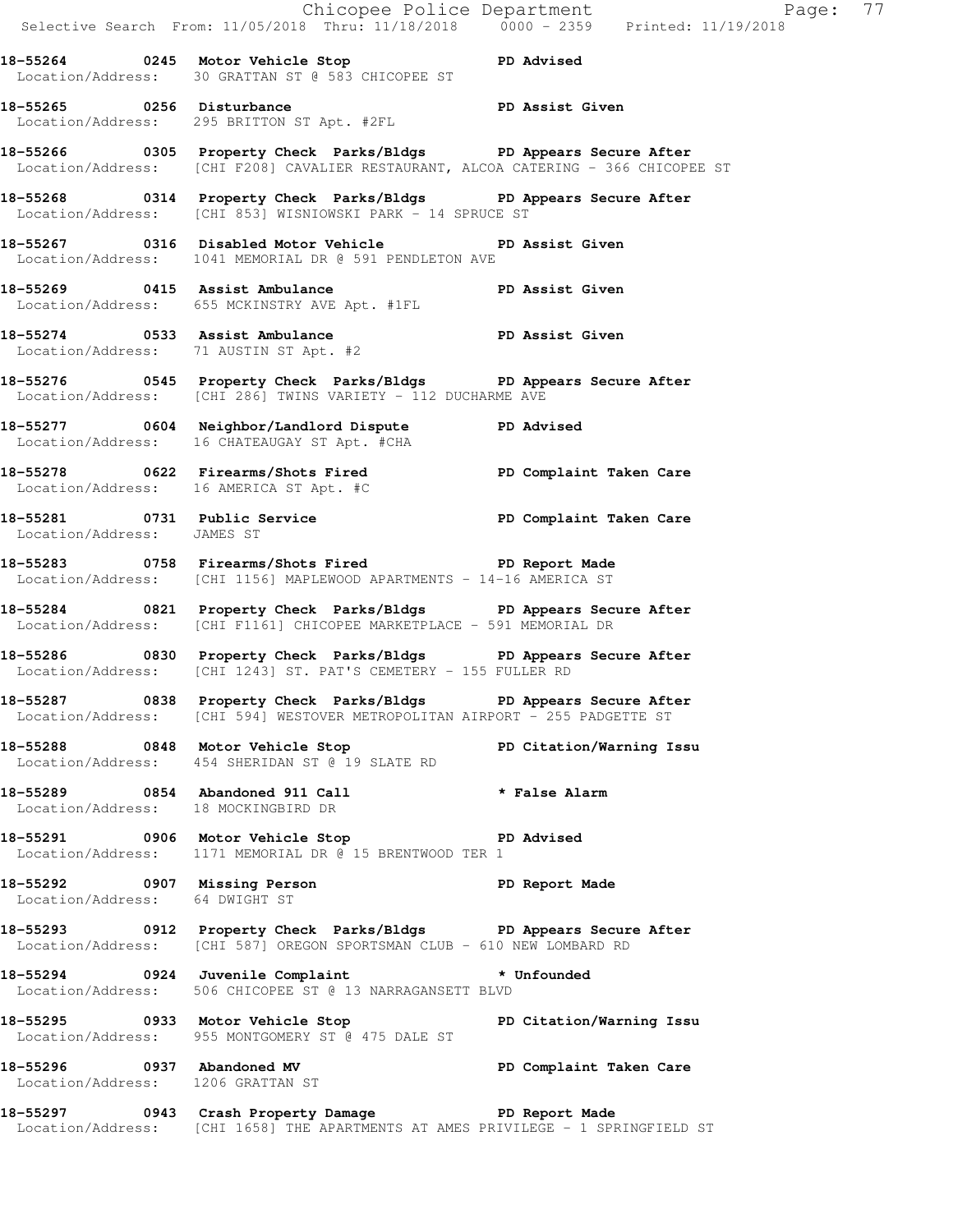|                                   |                                                                                                                                              | Chicopee Police Department<br>Selective Search From: 11/05/2018 Thru: 11/18/2018 0000 - 2359 Printed: 11/19/2018 |
|-----------------------------------|----------------------------------------------------------------------------------------------------------------------------------------------|------------------------------------------------------------------------------------------------------------------|
|                                   | 18-55298 0944 Motor Vehicle Stop N/V Citation Issued<br>Location/Address: [CHI 1065] CHICOPEE HIGH SCHOOL - 820 FRONT ST                     |                                                                                                                  |
|                                   | 18-55299 0949 Crash Property Damage Name PD Report Made<br>Location/Address: [CHI 288] BORYS FURNITURE - 508 MONTGOMERY ST                   |                                                                                                                  |
|                                   | 18-55300 0958 Property Check Parks/Bldgs PD Appears Secure After<br>Location/Address: [CHI 92] CHICOPEE CHLORINATION PLANT - 1356 BURNETT RD |                                                                                                                  |
| Location/Address: 36 MERCEDES ST  | 18-55301 1010 Assist Ambulance New PD Assist Given                                                                                           |                                                                                                                  |
|                                   | 18-55304 1015 Sudden Death<br>Location/Address: 219 MCCARTHY AVE Apt. #15                                                                    |                                                                                                                  |
|                                   | 18-55305 1023 Property Check Parks/Bldgs PD Appears Secure After<br>Location/Address: [CHI F122] SALTER COLLEGE - 645 SHAWINIGAN DR          |                                                                                                                  |
| Location/Address: 261 SHERIDAN ST | 18-55307 1050 Motor Vehicle Stop North PD M/V Citation Issued                                                                                |                                                                                                                  |
|                                   | 18-55309 1058 Property Check Parks/Bldgs PD Appears Secure After<br>Location/Address: [CHI F1539] A H HARRIS - 323 MEADOW ST                 |                                                                                                                  |
|                                   | 18-55310 1100 Public Service Natural PD Advised<br>Location/Address: [CHI F1352] MOVING AND ODD JOBS UNLIMITED - 48 WHITE BIRCH PLZ          |                                                                                                                  |
|                                   | 18-55312 1105 Motor Vehicle Stop PD Advised<br>Location/Address: 0 IRENE ST @ 0 DEBRA DR                                                     |                                                                                                                  |
|                                   | 18-55313 1108 Crash Property Damage PD Report Made<br>Vicinity of: [CHI 1297] GAME STOP - 649 MEMORIAL DR                                    |                                                                                                                  |
| Location/Address: 28 FINCH DR     | 18-55314 1109 Crash Property Damage PD Assist Given                                                                                          |                                                                                                                  |
|                                   | 18-55315 1120 CHECK THE WELL BEING * No Action Required<br>Location/Address: [CHI 612] QUICKYS - 2 SPRINGFIELD ST                            |                                                                                                                  |
|                                   | 18-55317 1125 Traffic/Parking Complaint * No Action Required<br>Location/Address: [CHI 638] BJS WHOLESALE FOOD WAREHOUSE - 650 MEMORIAL DR   |                                                                                                                  |
|                                   | 18-55318 1128 Traffic/Parking Complaint * No Action Required<br>Location/Address: [CHI 919] BIG Y WORLD CLASS MARKETS - 650 MEMORIAL DR      |                                                                                                                  |
|                                   | 18-55319 1132 Property Check Parks/Bldgs PD Appears Secure After<br>Location/Address: [CHI 853] WISNIOWSKI PARK - 14 SPRUCE ST               |                                                                                                                  |
| 18-55320 1152 Public Service      | Location/Address: [CHI 1574] SPRUCE SALON - 920 FRONT ST                                                                                     | PD Advised                                                                                                       |
|                                   | 18-55321 1159 Section 12/Crisis 20 PD Report Made<br>Location/Address: [CHI 39] MAC ARTHUR TERRACE APARTMENTS - 70 BROADWAY Apt. #128        |                                                                                                                  |
|                                   | 18-55322 1213 CHECK THE WELL BEING * Unfounded<br>Location/Address: [CHI 1191] WALMART - 591 MEMORIAL DR                                     |                                                                                                                  |
|                                   | 18-55323 1214 CHECK THE WELL BEING PD Advised<br>Location/Address: 54 SHAW PARK AVE                                                          |                                                                                                                  |
|                                   | 18-55324 1219 Investigation/Traffic PD Assist Given<br>Location/Address: 72 ACREBROOK DR                                                     |                                                                                                                  |
| Location/Address: 49 PARKWOOD DR  | 18-55326 1223 Assist Ambulance New PD Assist Given                                                                                           |                                                                                                                  |
|                                   | 18-55328 1227 Assist Fire Department PD Report Made<br>Location/Address: [CHI XF1651] SUPER SAVER LAUNDROMAT - 199 EXCHANGE ST               |                                                                                                                  |
|                                   | 18-55331 1234 Larceny Complaint Past * Unfounded                                                                                             |                                                                                                                  |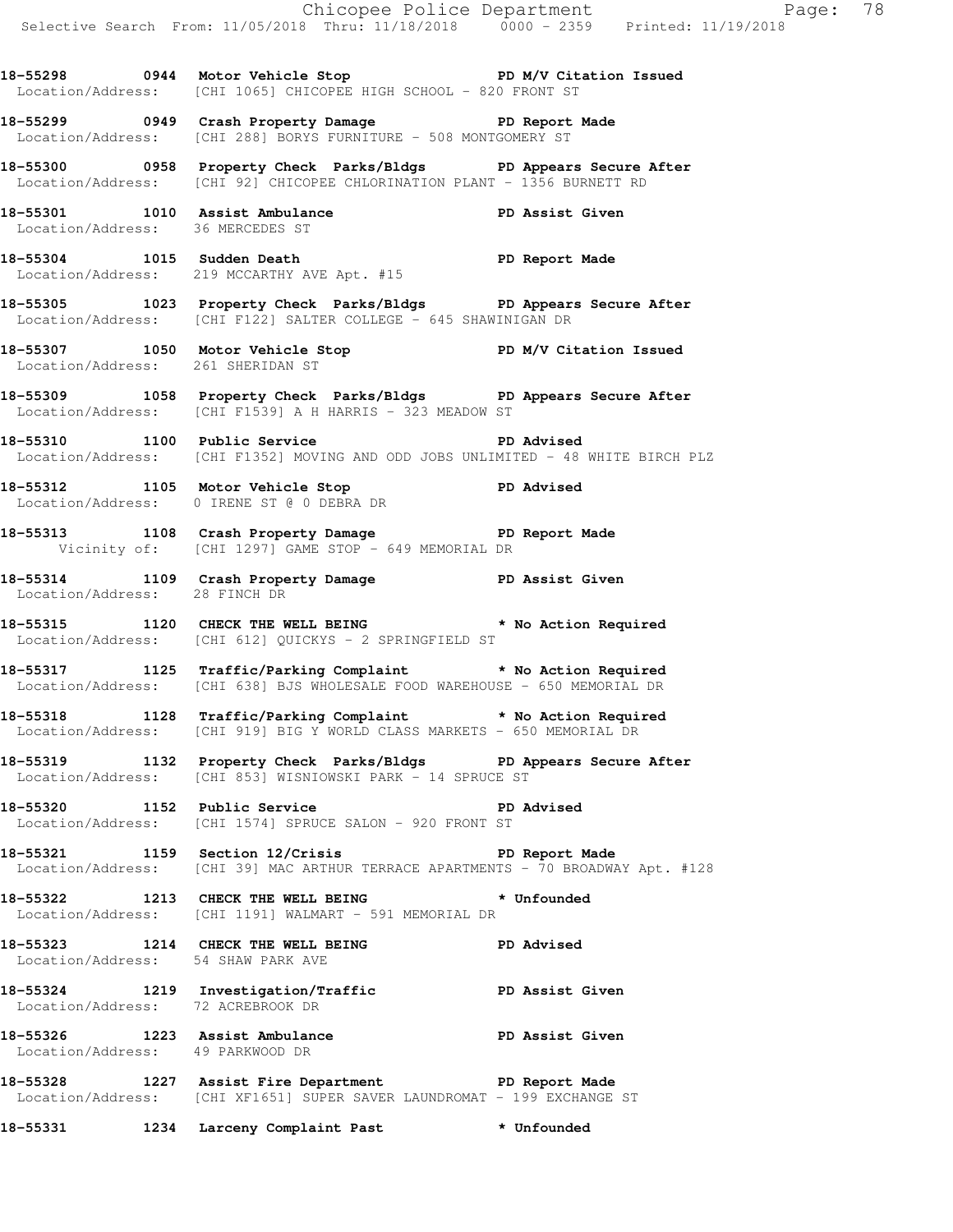|                                     |                                                                                                                                                 | Chicopee Police Department<br>Selective Search From: 11/05/2018 Thru: 11/18/2018 0000 - 2359 Printed: 11/19/2018 |  |
|-------------------------------------|-------------------------------------------------------------------------------------------------------------------------------------------------|------------------------------------------------------------------------------------------------------------------|--|
|                                     | Location/Address: [CHI 379] PEOPLES BANK - 610 MEMORIAL DR                                                                                      |                                                                                                                  |  |
|                                     | 18-55332 1256 Public Service New PD Complaint Taken Care<br>Location/Address: [CHI 898] SUGARS CLEANING SERVICES - 477 CHICOPEE ST              |                                                                                                                  |  |
| Location/Address: 20 WALNUT ST      | 18-55333 1259 Traffic/Parking Complaint PD Assist Given                                                                                         |                                                                                                                  |  |
| Location/Address: 35 PLANTE CIR     | 18-55334 1302 Loud Music PD Complaint Taken Care                                                                                                |                                                                                                                  |  |
|                                     | 18-55335 1319 Assist Ambulance New PD Assist Given<br>Location/Address: [CHI 644] STOP & SHOP SUPERMARKET - 672 MEMORIAL DR                     |                                                                                                                  |  |
|                                     | 18-55338 1349 Crash Property Damage PD Report Made<br>Location/Address: 15 BELL ST @ 448 FRONT ST                                               |                                                                                                                  |  |
|                                     | 18-55340 1411 Suspicious M/V PD Report Made<br>Location/Address: 13 MARSHALL AVE @ 315 CHICOPEE ST                                              |                                                                                                                  |  |
|                                     | 18-55342 1419 Unwanted Party/Undesirable PD Advised<br>Location/Address: [CHI 638] BJS WHOLESALE FOOD WAREHOUSE - 650 MEMORIAL DR               |                                                                                                                  |  |
|                                     | 18-55343 1435 Public Service 20 PD Advised<br>Location/Address: [CHI 11] BOSTON BAY PIZZA - 515 MONTGOMERY ST                                   |                                                                                                                  |  |
| Location/Address: MT CARMEL AVE     | 18-55345 1455 CHECK THE WELL BEING PD Report Made                                                                                               |                                                                                                                  |  |
|                                     | 18-55346 1503 Disabled Motor Vehicle * No Action Required<br>Location/Address: [CHI 582] CHICOPEE MASON SUPPLIES - 451 MCKINSTRY AVE            |                                                                                                                  |  |
|                                     | 18-55347 1511 Suspicious M/V 18-55347 PD Complaint Taken Care<br>Location/Address: [CHI F122] SALTER COLLEGE - 645 SHAWINIGAN DR                |                                                                                                                  |  |
|                                     | 18-55348 1516 Crash Property Damage PD Assist Given<br>Location/Address: [CHI 1816] RESTAURANT DEPOT - 123 FIRST AVE                            |                                                                                                                  |  |
|                                     | 18-55352 1556 Assist Fire Department PD Complaint Taken Care<br>Location/Address: [CHI F1556] FALLS VIEW APARTMENTS - 132 EAST MAIN ST Apt. #G5 |                                                                                                                  |  |
| 18-55353 1558 Loud Music            | Location/Address: 56 SPRINGFIELD ST Apt. #3R                                                                                                    | <b>PD Advised</b>                                                                                                |  |
| Location/Address: 1191 BURNETT RD   | 18-55355 1609 Traffic/Parking Complaint TD Complaint Taken Care                                                                                 |                                                                                                                  |  |
|                                     | 18-55356 1610 Motor Vehicle Stop 50 PD Criminal Complaint Re<br>Location/Address: [CHI 637] FRIENDLYS ICE CREAM CORP - 529 MEMORIAL DR          |                                                                                                                  |  |
|                                     | 18-55358 1619 Unwanted Party/Undesirable PD Served in Hand<br>Location/Address: [CHI 1191] WALMART - 591 MEMORIAL DR                            |                                                                                                                  |  |
| Location/Address: 29 RZASA DR       | 18-55360 1628 Assist Ambulance New PD Assist Given                                                                                              |                                                                                                                  |  |
|                                     | 18-55361 1630 Assist Other Police Department PD Assist Given<br>Location/Address: 106 1/2 - MEETINGHOUSE RD                                     |                                                                                                                  |  |
|                                     | 18-55364 1647 Assist Ambulance New PD Assist Given<br>Location/Address: [CHI 958] PION PONTIAC (BOB) - 333 MEMORIAL DR                          |                                                                                                                  |  |
| Location/Address: 217 WILDERMERE ST | 18-55365 1722 Robbery Unarmed The PD Report Made                                                                                                |                                                                                                                  |  |
|                                     | 18-55366 1727 Suspicious Person/Activity PD Complaint Taken Care<br>Location/Address: 0 FOSS AVE @ 0 OLD FIELD RD                               |                                                                                                                  |  |
| 18-55368 1752 Disturbance           | Location/Address: [CHI 78] CHICOPEE SELF STORAGE - 657 MEADOW ST                                                                                | PD Complaint Taken Care                                                                                          |  |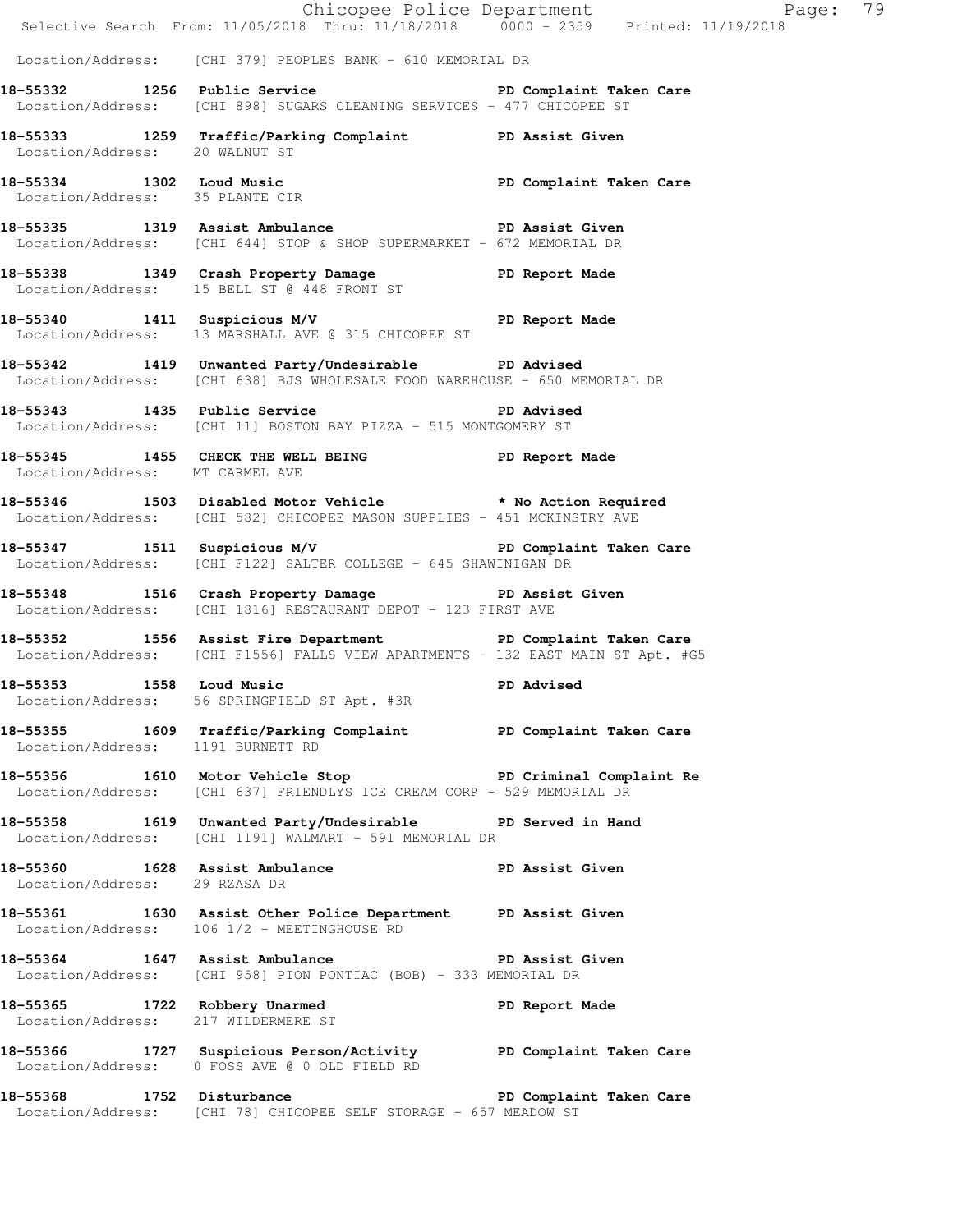Selective Search From: 11/05/2018 Thru: 11/18/2018 0000 - 2359 Printed: 11/19/2018 **18-55369 1752 Assist Fire Department PD Assist Given**  Location/Address: 38 SHAW PARK AVE **18-55372 1818 Motor Vehicle Stop PD Advised**  Location/Address: [CHI 958] PION PONTIAC (BOB) - 333 MEMORIAL DR **18-55373 1830 Motor Vehicle Stop PD Advised**  Location/Address: [CHI F1393] CHICK FIL A - 501 MEMORIAL DR **18-55374 1831 Larceny- In Progress PD Report Made**  Location/Address: [CHI 592] SUNOCO - F.L. ROBERTS - 500 MONTGOMERY ST 18-55375 1836 Disturbance **\*** Could not Locate Location/Address: 760 MCKINSTRY AVE 18-55376 1859 Disturbance **PD** Advised Location/Address: 77 ELM ST Apt. #3R **18-55381 1920 Crash Property Damage PD Report Made**  Location/Address: TRU HILTON HOTEL - 440 MEMORIAL DR **18-55383 1939 Service of a Summons PD Not Served**  Location/Address: 27 DUCHARME AVE Apt. #2 **18-55384 1948 Fireworks Complaint \* Could not Locate**  Location/Address: 150 VADNAIS ST **18-55385 2001 Malicious Damage-Past PD Report Made**  Location/Address: [CHI F1348] HILLSIDE ESTATES - 15 NEW LUDLOW RD Apt. #14 **18-55386 2003 Disturbance \* Could not Locate**  Location/Address: [CHI 732] BERNIE'S SERVICE STATION - 1057 MONTGOMERY ST **18-55387 2008 Assist Ambulance PD Assist Given**  Location/Address: 16 AMERICA ST Apt. #6 **18-55390 2025 Investigation/DB PD Complaint Taken Care**  Location/Address: [SOU] 20 CANAL ST **18-55391 2045 Traffic Assignment PD Complaint Taken Care**  Location/Address: S/B - 120 MEMORIAL DR @ 8 JENNINGS ST **18-55392 2108 Motor Vehicle Stop PD Advised**  Location/Address: 724 GRATTAN ST **18-55393 2116 Motor Vehicle Stop PD Advised**  Location/Address: [CHI 847] RAY ASH PARK - 52 ARCADE ST **18-55395 2123 Motor Vehicle Stop PD M/V Citation Issued**  Location/Address: 645 GRANBY RD @ 21 SWOL ST **18-55397 2135 Loud Music \* Unfounded**  Location/Address: 77 ELM ST Apt. #3R **18-55398 2148 Motor Vehicle Stop PD M/V Citation Issued**  Location/Address: 645 GRANBY RD @ 21 SWOL ST **18-55399 2155 Motor Vehicle Stop PD Advised**  Location/Address: [CHI F1345] ALL STAR RENTAL - 399 MEMORIAL DR **18-55402 2159 Motor Vehicle Stop PD Advised**  Location/Address: [CHI F1345] ALL STAR RENTAL - 399 MEMORIAL DR **18-55404 2205 Motor Vehicle Stop PD M/V Citation Issued**  Location/Address: [CHI F805] HUKE LAU - 705 MEMORIAL DR **18-55405 2206 Loud Music PD Advised**  Location/Address: 77 ELM ST Apt. #3R **18-55407 2232 Disturbance PD Advised**  Location/Address: 276 EAST MAIN ST Apt. #3R

Chicopee Police Department Page: 80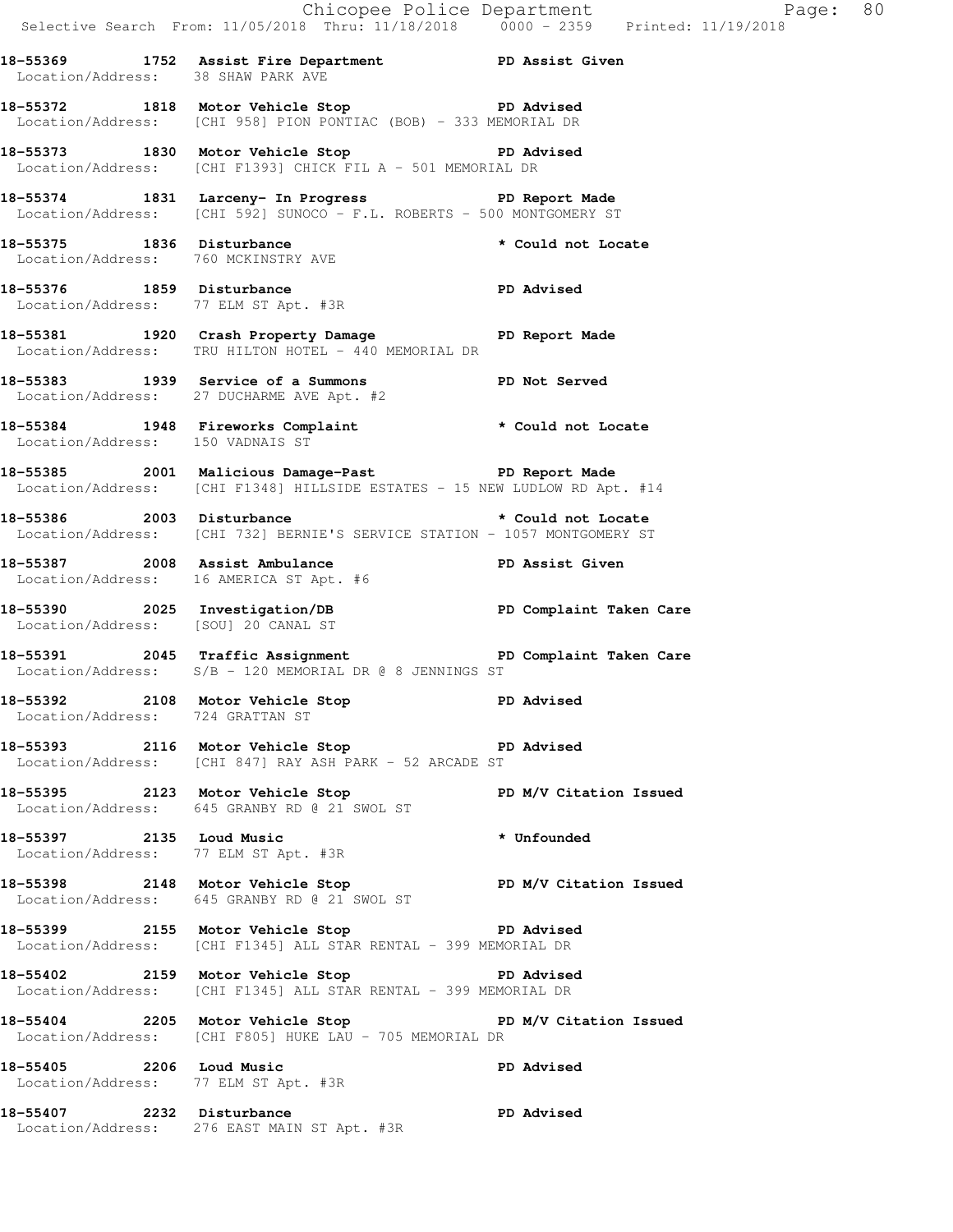18-55408 2236 Assist Ambulance **PD Assist Given** Location/Address: [CHI 162] POOR RICHARDS - 116 SCHOOL ST

**18-55410 2237 Disturbance PD Report Made**  Location/Address: [CHI F1348] HILLSIDE ESTATES - 15 NEW LUDLOW RD Apt. #16

**18-55412 2256 Suspicious M/V \* Unfounded**  Location/Address: [CHI F1342] CVS PHARMACY - 235 CENTER ST

18-55413 2336 Disturbance **PD Assist Given** Location/Address: [CHI 162] MAXIMUM CAPACITY - 116 SCHOOL ST

## **For Date: 11/18/2018 - Sunday**

**18-55414 0019 Property Check Parks/Bldgs PD Appears Secure After**  Location/Address: [CHI F641] WENDYS OLD FASHIONED HAMBURGERS AREA OFFICE - 786 MEMORIAL DR

**18-55415 0019 Loud Music PD Advised**  Location/Address: 256 GRATTAN ST Apt. #3FL

**18-55416 0020 Property Check Parks/Bldgs PD Appears Secure After**  Location/Address: [CHI 325] BOAT RAMP, MEDINA STREET - 100 MEDINA ST

**18-55417 0021 Motor Vehicle Stop PD M/V Citation Issued**  Location/Address: [CHI 426] ARBORS (THE) AT CHICOPEE - 929 MEMORIAL DR

**18-55418 0023 Property Check Parks/Bldgs PD Appears Secure After**  Location/Address: STONINA DR

**18-55421 0024 Assault & Battery Complaint PD Report Made**  Location/Address: [CHI F1348] HILLSIDE ESTATES - 15 NEW LUDLOW RD Apt. #16

**18-55420 0025 Motor Vehicle Stop PD Advised**  Location/Address: 391 SOUTH ON RAMP - GRATTAN ST

**18-55422 0044 Property Check Parks/Bldgs PD Appears Secure After**  Location/Address: [CHI 1356] PRIMA ELECTRO NORTH AMERICA INC - 711 EAST MAIN ST

**18-55424 0051 Property Check Parks/Bldgs PD Appears Secure After**  Location/Address: [CHI 1196] SHELL - 95 WEST ST

**18-55425 0052 Property Check Parks/Bldgs PD Appears Secure After**  Location/Address: [CHI 429] KNIGHTS OF COLUMBUS - 460 GRANBY RD

**18-55426 0059 Property Check Parks/Bldgs PD Appears Secure After**  Location/Address: [CHI 276] SUNOCO A PLUS MINI MART - 1031 CHICOPEE ST

**18-55427 0100 Property Check Parks/Bldgs PD Appears Secure After**  Location/Address: [CHI 728] MCDONALDS - 1460 MEMORIAL DR

**18-55428 0102 Property Check Parks/Bldgs PD Appears Secure After**  Location/Address: [CHI XF1665] MASS ALTERNATIVE CARE - 1247 EAST MAIN ST

**18-55430 0107 Property Check Parks/Bldgs PD Appears Secure After**  Location/Address: [CHI 563] RITE AID PHARMACY - 577 MEADOW ST

**18-55431 0127 Property Check Parks/Bldgs PD Appears Secure After**  Location/Address: [CHI F1328] GALLAGHER OLDE FASHIONED SERVICE - 560 EAST ST

**18-55432 0129 Property Check Parks/Bldgs PD Appears Secure After**  Location/Address: [CHI 188] PRIDE SERVICE STATION - 167 CHICOPEE ST

**18-55433 0131 Disturbance PD Criminal Complaint Re**  Location/Address: [CHI 882] VIEW STREET TAVERN - 13 VIEW ST

**18-55435 0134 Property Check Parks/Bldgs PD Appears Secure After**  Location/Address: [CHI 178] BASICS PLUS MINI MART - 190 EAST ST

**18-55436 0149 Property Check Parks/Bldgs PD Appears Secure After**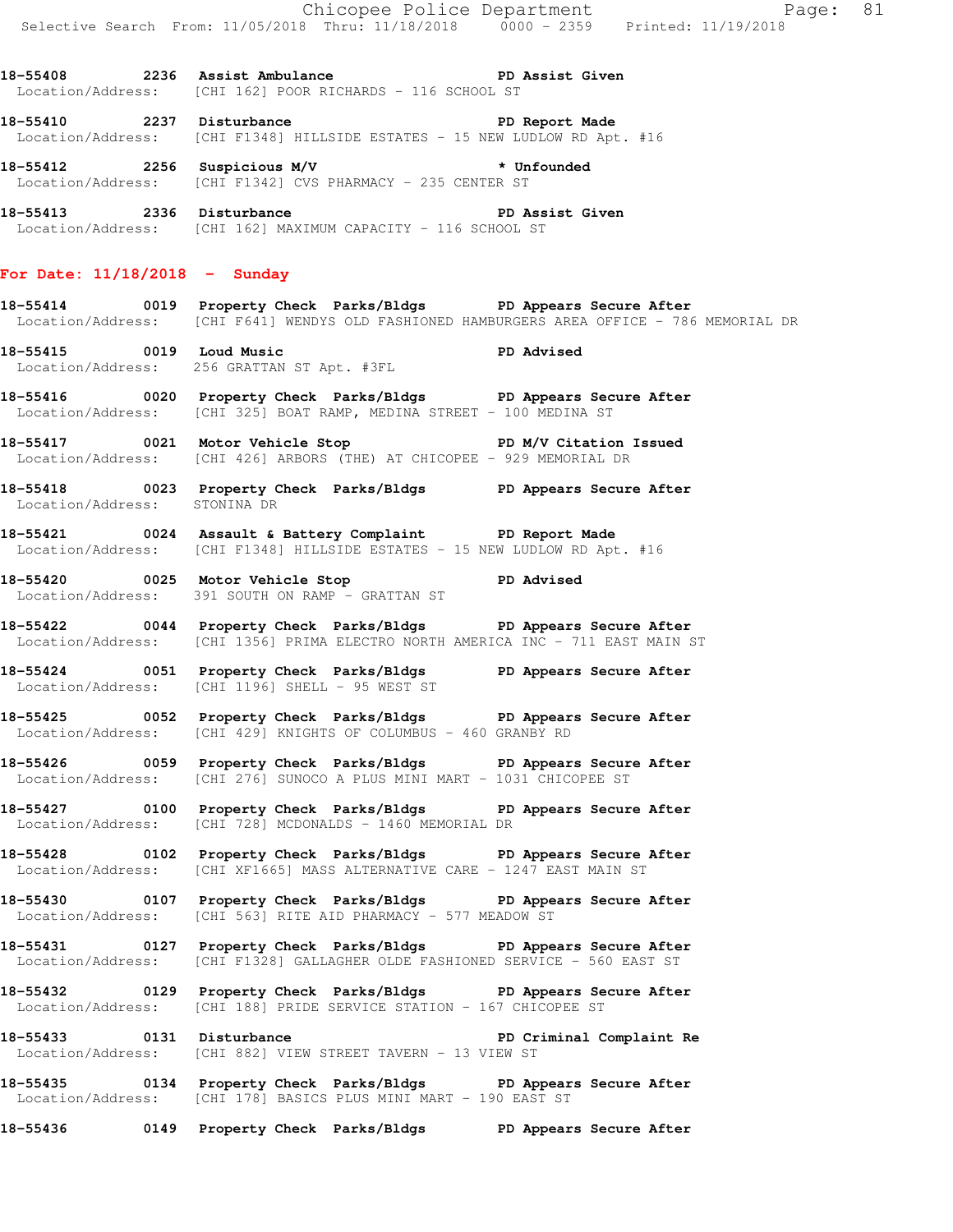|                                                                  |                                                                                                                                                        | Chicopee Police Department<br>Selective Search From: 11/05/2018 Thru: 11/18/2018 0000 - 2359 Printed: 11/19/2018 |  |
|------------------------------------------------------------------|--------------------------------------------------------------------------------------------------------------------------------------------------------|------------------------------------------------------------------------------------------------------------------|--|
|                                                                  | Location/Address: [CHI 328] SAMS CONVENIENCE STORE - 147 BROADWAY                                                                                      |                                                                                                                  |  |
|                                                                  | 18-55437 0156 Property Check Parks/Bldgs PD Appears Secure After<br>Location/Address: [CHI 850] LINCOLN GROVE - PARK - 224 BROADWAY                    |                                                                                                                  |  |
|                                                                  | 18-55438 0157 Property Check Parks/Bldgs PD Appears Secure After<br>Location/Address: [CHI 1122] LIGHTHOUSE LIQUORS - 856 MEMORIAL DR                  |                                                                                                                  |  |
|                                                                  | 18-55439 0200 Property Check Parks/Bldgs PD Appears Secure After<br>Location/Address: REAR LOT SZOT PARK - ABBEY MEMORIAL DR                           |                                                                                                                  |  |
|                                                                  | 18-55440 0207 Property Check Parks/Bldgs PD Appears Secure After<br>Location/Address: [CHI 857] SZOT PARK - 97 SGT TRACY DR                            |                                                                                                                  |  |
|                                                                  | 18-55441 0207 Property Check Parks/Bldgs PD Appears Secure After<br>Location/Address: [CHI F621] FAMILY DOLLAR - 209 EXCHANGE ST                       |                                                                                                                  |  |
|                                                                  | 18-55442 0213 Property Check Parks/Bldgs PD Appears Secure After<br>Location/Address: [CHI 1065] CHICOPEE HIGH SCHOOL - 820 FRONT ST                   |                                                                                                                  |  |
|                                                                  | 18-55444 0218 Property Check Parks/Bldgs PD Appears Secure After<br>Location/Address: [CHI 366] HIGHLAND FARMS - 466 CHICOPEE ST                       |                                                                                                                  |  |
|                                                                  | 18-55445 0230 Loud Music PD Complaint Taken Care<br>Location/Address: 660 MEADOW ST                                                                    |                                                                                                                  |  |
|                                                                  | 18-55448 0312 Property Check Parks/Bldgs PD Appears Secure After<br>Location/Address: [CHI F208] CAVALIER RESTAURANT, ALCOA CATERING - 366 CHICOPEE ST |                                                                                                                  |  |
|                                                                  | 18-55449 0315 Property Check Parks/Bldgs PD Appears Secure After<br>Location/Address: [CHI F1272] LIFE POINT CHURCH - 603 NEW LUDLOW RD                |                                                                                                                  |  |
|                                                                  | 18-55450 0324 Property Check Parks/Bldgs PD Appears Secure After<br>Location/Address: [CHI F1442] GOOD DOG SPOT - 35 N CHICOPEE ST                     |                                                                                                                  |  |
| Location/Address: 30 THOMAS ST                                   | 18-55451 0329 Section 12/Crisis 1997 PD Report Made                                                                                                    |                                                                                                                  |  |
|                                                                  | 18-55453 0402 Loud Music <b>PD</b> Advised<br>Location/Address: [CHI 818] BEACON SQUARE EFFICIENCY - 1920 MEMORIAL DR Apt. #508                        |                                                                                                                  |  |
|                                                                  | 18-55454 0407 Property Check Parks/Bldgs PD Appears Secure After<br>Location/Address: [CHI 1325] APPLEBEE'S - 597 MEMORIAL DR                          |                                                                                                                  |  |
|                                                                  | 18-55455 0428 Property Check Parks/Bldgs PD Appears Secure After<br>Location/Address: [CHI F1048] HAMPTON INN CHICOPEE - 600 MEMORIAL DR               |                                                                                                                  |  |
|                                                                  | 18-55456 0437 Suspicious Person/Activity PD Complaint Taken Care<br>Location/Address: [CHI 879] FAIRVIEW PEDIATRICS - 1176 MEMORIAL DR                 |                                                                                                                  |  |
| Location/Address: 43 WARWICK RD                                  | 18-55457 0519 Assist Ambulance No PD Assist Given                                                                                                      |                                                                                                                  |  |
|                                                                  | 18-55459 0609 Property Check Parks/Bldgs PD Appears Secure After<br>Location/Address: [CHI 286] TWINS VARIETY - 112 DUCHARME AVE                       |                                                                                                                  |  |
| Location/Address: 86 HAVEN AVE                                   | 18-55460 0634 Assist Ambulance No PD Assist Given                                                                                                      |                                                                                                                  |  |
|                                                                  | 18-55462 0637 Property Check Parks/Bldgs PD Appears Secure After<br>Location/Address: [CHI 849] RIVERS PARK - 19 ALDEN ST                              |                                                                                                                  |  |
|                                                                  | 18-55463 0654 Public Service<br>Location: [CHI 1467] WESTOVER AIR FORCE BASE                                                                           | PD Complaint Taken Care                                                                                          |  |
|                                                                  | 18-55464 0715 Property Check Parks/Bldgs PD Appears Secure After<br>Location/Address: [CHI 856] NASH FIELD PARK - 90 CALL ST                           |                                                                                                                  |  |
| 18-55465 0721 Assist Ambulance<br>Location/Address: 12 YVETTE ST |                                                                                                                                                        | PD Assist Given                                                                                                  |  |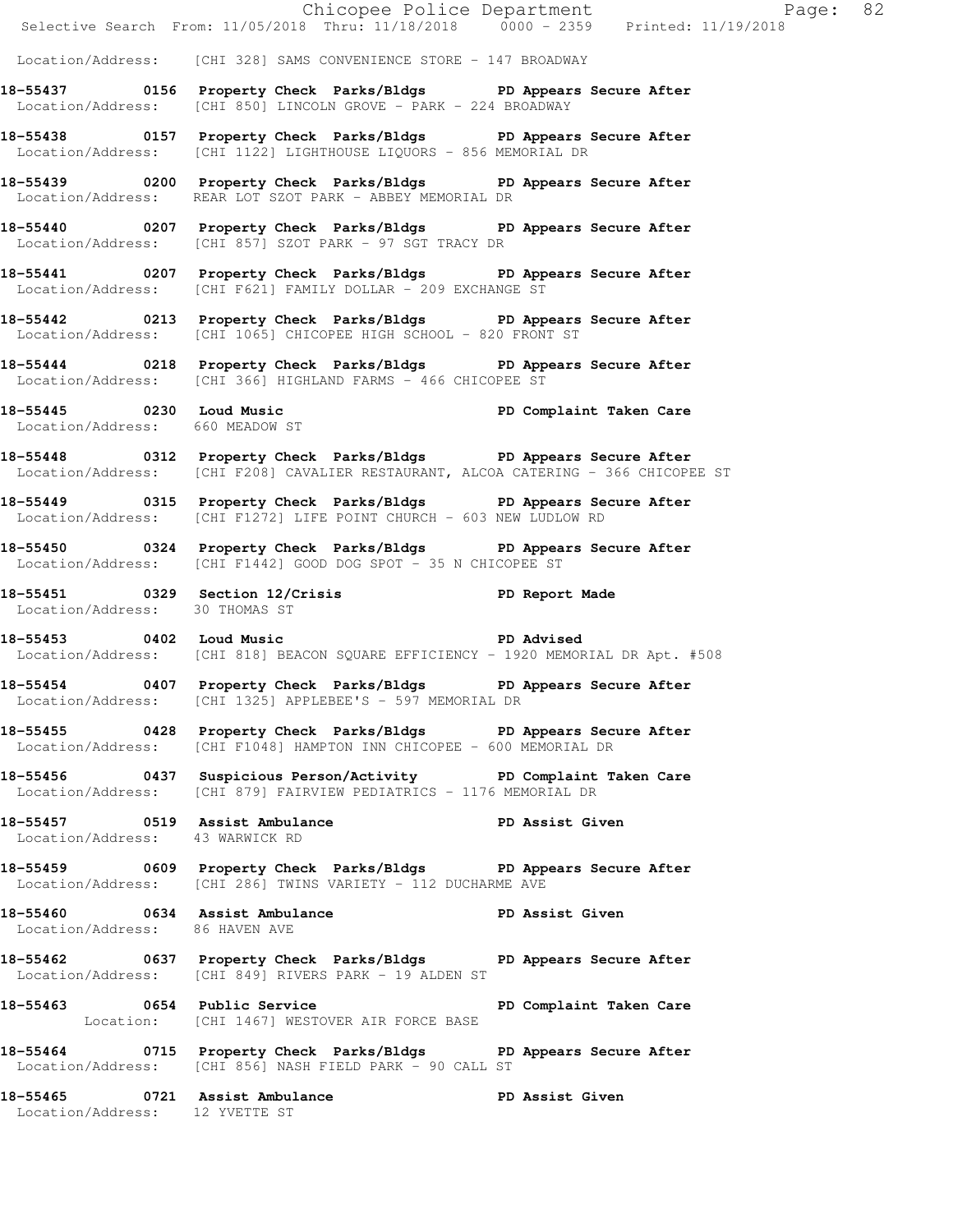|                            |                                                                                                                                              | Chicopee Police Department<br>Selective Search From: 11/05/2018 Thru: 11/18/2018 0000 - 2359 Printed: 11/19/2018 |  |
|----------------------------|----------------------------------------------------------------------------------------------------------------------------------------------|------------------------------------------------------------------------------------------------------------------|--|
|                            | 18-55468 0725 Assist Ambulance New PD Assist Given<br>Location/Address: 963 BURNETT RD                                                       |                                                                                                                  |  |
|                            | 18-55469 0729 Section 12/Crisis PD Report Made<br>Location/Address: 260 COLLEGE ST Apt. #2                                                   |                                                                                                                  |  |
|                            | 18-55471 0747 Section 12/Crisis The PD Report Made                                                                                           | Location/Address: [CHI 1904] EDGEWOOD COURT, APT D, RIGHT SIDE - 649 PROSPECT ST Apt. #D,                        |  |
|                            | 18-55472   0758   Traffic/Parking Complaint   PD Complaint Taken Care<br>Location/Address: 26   MUZZY ST                                     |                                                                                                                  |  |
|                            | 18-55476 0817 Snow and Ice Removal * Could not Locate<br>Location/Address: [CHI F1200] VACANT HOUSE - 407 SHERIDAN ST                        |                                                                                                                  |  |
|                            | 18-55477 0845 Property Check Parks/Bldgs PD Appears Secure After<br>$Location/Address:$ $[CHI 68]$ AMF LANES CHICOPEE - 291 BURNETT RD       |                                                                                                                  |  |
|                            | 18-55478 0856 Property Check Parks/Bldgs PD Appears Secure After<br>Location/Address: [CHI 931] TD BANK NA - 153 MEADOW ST                   |                                                                                                                  |  |
| Location/Address: VOLPE DR | 18-55480 0901 Traffic/Parking Complaint PD Citation/Warning Issu                                                                             |                                                                                                                  |  |
|                            | 18-55481 0912 Property Check Parks/Bldgs PD Appears Secure After<br>Location/Address: [CHI F343] CABOTVILLE INDUSTRIAL PARK - 165 FRONT ST   |                                                                                                                  |  |
|                            | 18-55482 0913 Motor Vehicle Stop North PD Citation/Warning Issu<br>Location/Address: 88 CHICOPEE ST @ 2 BROADCAST CTR                        |                                                                                                                  |  |
|                            | 18-55483 0916 Property Check Parks/Bldgs PD Appears Secure After<br>Location/Address: [CHI 1533] PRIDE TRUCK STOP - 363 BURNETT RD           |                                                                                                                  |  |
|                            | 18-55484 0920 Property Check Parks/Bldgs PD Appears Secure After<br>Location/Address: [CHI 587] OREGON SPORTSMAN CLUB - 610 NEW LOMBARD RD   |                                                                                                                  |  |
|                            | 18-55485 0926 Property Check Parks/Bldgs PD Appears Secure After<br>Location/Address: [CHI F1552] FASTENAL - 317 MEADOW ST                   |                                                                                                                  |  |
|                            | 18-55487 0928 Assist Other Police Department PD Advised<br>Location/Address: 12 LEARY AVE                                                    |                                                                                                                  |  |
|                            | 18-55486 0929 Property Check Parks/Bldgs PD Appears Secure After<br>Location/Address: [CHI 92] CHICOPEE CHLORINATION PLANT - 1356 BURNETT RD |                                                                                                                  |  |
|                            | 18-55488 0931 Motor Vehicle Stop 50 PD Citation/Warning Issu<br>Location/Address: 279 CHICOPEE ST @ 20 HARDING ST                            |                                                                                                                  |  |
|                            | 18-55489 0939 Motor Vehicle Stop<br>Location/Address: 796 BURNETT RD                                                                         | PD M/V Citation Issued                                                                                           |  |
|                            | 18-55492 0948 Motor Vehicle Stop N/V Citation Issued<br>Location/Address: 816 BURNETT RD                                                     |                                                                                                                  |  |
|                            | 18-55493 1003 Property Check Parks/Bldgs * No Action Required<br>Location/Address: [CHI 857] SZOT PARK - 97 SGT TRACY DR                     |                                                                                                                  |  |
| Location/Address: ABBEY ST | 18-55496 1011 Disturbance                                                                                                                    | * Could not Locate                                                                                               |  |
|                            | 18-55495 1012 Property Check Parks/Bldgs PD Appears Secure After<br>Location/Address: [CHI F122] SALTER COLLEGE - 645 SHAWINIGAN DR          |                                                                                                                  |  |
|                            | 18-55497 1023 Transport Service New PD Transport Complete<br>Location/Address: [LUD] 627 RANDALL RD                                          |                                                                                                                  |  |
|                            | 18-55498 1026 Property Check Parks/Bldgs PD Appears Secure After<br>Location/Address: [CHI F1442] GOOD DOG SPOT - 35 N CHICOPEE ST           |                                                                                                                  |  |
|                            | 18-55499 1031 Property Check Parks/Bldgs PD Appears Secure After                                                                             |                                                                                                                  |  |

Location/Address: [CHI 718] CVS 693 - 1616 MEMORIAL DR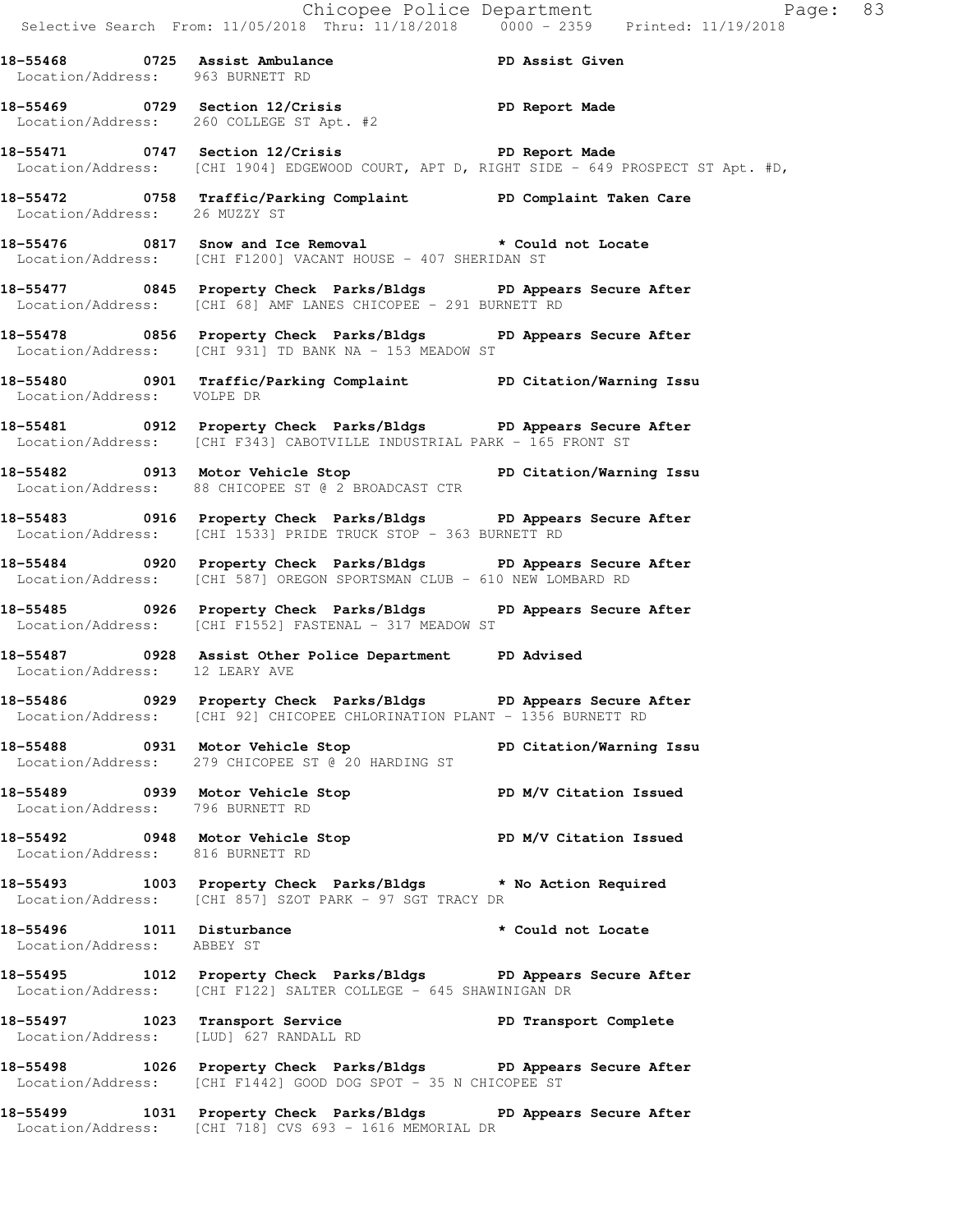**18-55500 1041 Property Check Parks/Bldgs PD Appears Secure After**  Location/Address: [CHI 482] OLDE TIME SERVICE STATION - 35 GLADDU AVE

**18-55502 1059 Traffic/Parking Complaint \* No Action Required**  Location/Address: [CHI 638] BJS WHOLESALE FOOD WAREHOUSE - 650 MEMORIAL DR

**18-55503 1103 Traffic/Parking Complaint \* No Action Required**  Location/Address: [CHI 919] BIG Y WORLD CLASS MARKETS - 650 MEMORIAL DR

**18-55504 1113 Motor Vehicle Stop PD Citation/Warning Issu**  Location/Address: 608 GRANBY RD

**18-55505 1117 Animal Complaint \* No Action Required**  Location/Address: 274 FRONT ST

**18-55506 1120 Property Check Parks/Bldgs PD Appears Secure After**  Location/Address: [CHI 856] NASH FIELD PARK - 90 CALL ST

**18-55507 1127 CHECK THE WELL BEING \* No Action Required**  Location/Address: [CHI F208] CAVALIER RESTAURANT, ALCOA CATERING - 366 CHICOPEE ST

**18-55511 1142 Crash Property Damage PD Report Made**  Location/Address: 86 RIVERVIEW TER Apt. #B

**18-55513 1157 Traffic/Parking Complaint \* No Action Required**  Location/Address: [CHI 644] STOP & SHOP SUPERMARKET - 672 MEMORIAL DR

**18-55514 1228 Motor Vehicle Stop PD Citation/Warning Issu**  Location/Address: [CHI 1938] SOLDIER ON - VETERAN HOME - 40 MEADOW ST

**18-55515 1239 Crash Property Damage \* Could not Locate**  Location/Address: 0 MONTCALM ST @ 0 WILEY AVE

**18-55516 1254 Property Check Parks/Bldgs PD Appears Secure After**  Location/Address: [CHI F684] CASTLE OF KNIGHTS - 1599 MEMORIAL DR

18-55517 1301 Motor Vehicle Stop **PD** Advised Location/Address: 0 GRANBY RD @ 0 HOLMES DR

**18-55518 1304 Property Check Parks/Bldgs PD Appears Secure After**  Location/Address: [CHI F1537] EXTRA INNING'S J SKATAG LLC - 340 MCKINSTRY AVE

**18-55519 1309 Motor Vehicle Stop PD Citation/Warning Issu**  Location/Address: 600 GRANBY RD

18-55521 1322 Motor Vehicle Stop **PD** Advised Location/Address: 450 MEADOW ST @ 175 PENDEXTER AVE

**18-55522 1323 Crash Property Damage PD Report Made**  Location/Address: [CHI 1191] WALMART - 591 MEMORIAL DR

**18-55523 1325 Malicious Damage-Past PD Report Made**  Location/Address: 39 ARTISAN ST

**18-55525 1405 Motor Vehicle Stop PD Advised**  Location/Address: 70 MOORE ST

**18-55528 1428 Suspicious Person/Activity PD Report Made**  Location/Address: [CHI 565] MCDONALDS - 777 MEADOW ST

**18-55529 1436 Traffic/Parking Complaint \* No Action Required**  Location/Address: [CHI 919] BIG Y WORLD CLASS MARKETS - 650 MEMORIAL DR

**18-55530 1442 Traffic/Parking Complaint \* No Action Required**  Location/Address: [CHI 638] BJS WHOLESALE FOOD WAREHOUSE - 650 MEMORIAL DR

**18-55536 1515 Motor Vehicle Stop PD Criminal Complaint Re**  Location/Address: I-391 ON RAMP - CHICOPEE ST

**18-55537 1542 Loud Music PD Advised**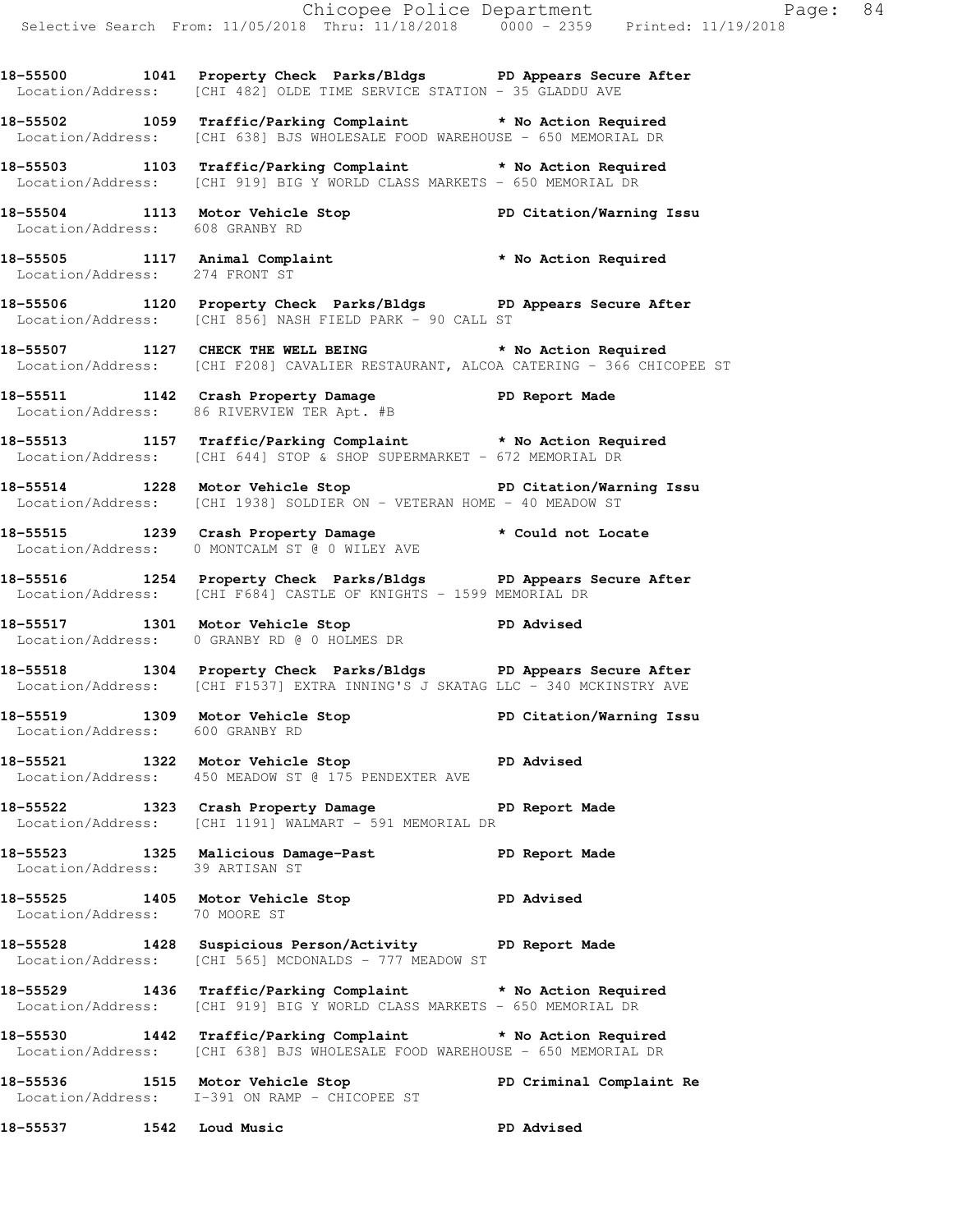|                                  |                                                                                                                                   | Chicopee Police Department<br>Selective Search From: 11/05/2018 Thru: 11/18/2018 0000 - 2359 Printed: 11/19/2018 |
|----------------------------------|-----------------------------------------------------------------------------------------------------------------------------------|------------------------------------------------------------------------------------------------------------------|
| Location/Address: 39 PLANTE CIR  |                                                                                                                                   |                                                                                                                  |
|                                  | 18-55538 1634 Property Check Parks/Bldgs PD Appears Secure After<br>Location/Address: [CHI 849] RIVERS PARK - 19 ALDEN ST         |                                                                                                                  |
|                                  | 18-55539 1644 Section 12/Crisis 20 PD Report Made<br>Location/Address: [CHI XP2016] WESTOVER JOB CORP CENTER - 103 JOHNSON RD     |                                                                                                                  |
| Location/Address: 322 DALE ST    | 18-55541 1646 Property Check Parks/Bldgs PD Appears Secure After                                                                  |                                                                                                                  |
|                                  | 18-55542 1647 Shoplifter 2008 2011 PD Report Made<br>Location/Address: [CHI 1326] PLAZA LIQUORS - 591 D MEMORIAL DR               |                                                                                                                  |
|                                  | 18-55543 1647 Service of a Summons PD Not Served<br>Location/Address: 76 MEADOW ST Apt. #D                                        |                                                                                                                  |
|                                  | 18-55544 1652 Drug/Narcotic Activity * No Action Required<br>Location/Address: 281 JAMES ST                                       |                                                                                                                  |
|                                  | 18-55545 1701 Crash Property Damage PD Report Made<br>Location/Address: [CHI 644] STOP & SHOP SUPERMARKET - 672 MEMORIAL DR       |                                                                                                                  |
|                                  | 18-55546 1701 CHECK THE WELL BEING PD Advised<br>Location/Address: [CHI 358] GOLDEN NOZZLE CAR WASH - 520 MONTGOMERY ST           |                                                                                                                  |
|                                  | 18-55547 1707 Abandoned/Found Property PD Assist Given<br>Location/Address: [CHI 1191] WALMART - 591 MEMORIAL DR                  |                                                                                                                  |
|                                  | 18-55548 1737 Motor Vehicle Stop North PD Citation/Warning Issu<br>Location/Address: [CHI F659] UNIQUE MOTORS - 1021 MEMORIAL DR  |                                                                                                                  |
|                                  | 18-55549 1749 Larceny Complaint Past PD Report Made<br>Location/Address: [CHI 70] DIELECTRICS INDUSTRIES INC - 300 BURNETT RD     |                                                                                                                  |
|                                  | 18-55550 1754 Motor Vehicle Stop PD Criminal Complaint Re<br>Location/Address: 87 MEADOW ST @ 15 HOPE ST                          |                                                                                                                  |
|                                  | 18-55551 1759 Neighbor/Landlord Dispute PD Advised<br>Location/Address: [CHI F162] 30 CENTER ST - 30 CENTER ST Apt. #1            |                                                                                                                  |
|                                  | 18-55553 1831 Motor Vehicle Stop PD Advised<br>Location/Address: [CHI F208] CAVALIER RESTAURANT, ALCOA CATERING - 366 CHICOPEE ST |                                                                                                                  |
| 18-55554 1846 Motor Vehicle Stop | PD Advised<br>Location/Address: GRANBY RD @ SPRINGFIELD ST                                                                        |                                                                                                                  |
| 18-55555 1848 Shoplifter         | Location/Address: [CHI 1191] WALMART - 591 MEMORIAL DR                                                                            | PD Assist Given                                                                                                  |
|                                  | 18-55557 1914 Property Check Parks/Bldgs PD Appears Secure After<br>Location/Address: [CHI XF1652] FAMILY DOLLAR - 251 MEADOW ST  |                                                                                                                  |
|                                  | 18-55559 1927 Suspicious Person/Activity PD Advised<br>Location/Address: 0 MUZZY ST @ 0 CHARLES ST                                |                                                                                                                  |
| Location/Address: 156 MUZZY ST   | 18-55561 2004 Breaking & Entering-Report PD Report Made                                                                           |                                                                                                                  |
| Location/Address: FRONTENAC ST   | 18-55564 2026 Suspicious M/V * Could not Locate                                                                                   |                                                                                                                  |
|                                  | 18-55562 2027 Crash Personal Injury PD Assist Given<br>Location/Address: 0 CHICOPEE ST @ 0 ERLINE ST                              |                                                                                                                  |
|                                  | 18-55567 2036 Crash Property Damage PD Report Made<br>Location/Address: [CHI 907] TACO BELL - 1471 MEMORIAL DR                    |                                                                                                                  |
|                                  | 18-55566 2037 Motor Vehicle Stop 50 PD Criminal Complaint Re<br>Location/Address: [CHI XP2039] DUNKIN DONUTS - 521 MEADOW ST      |                                                                                                                  |